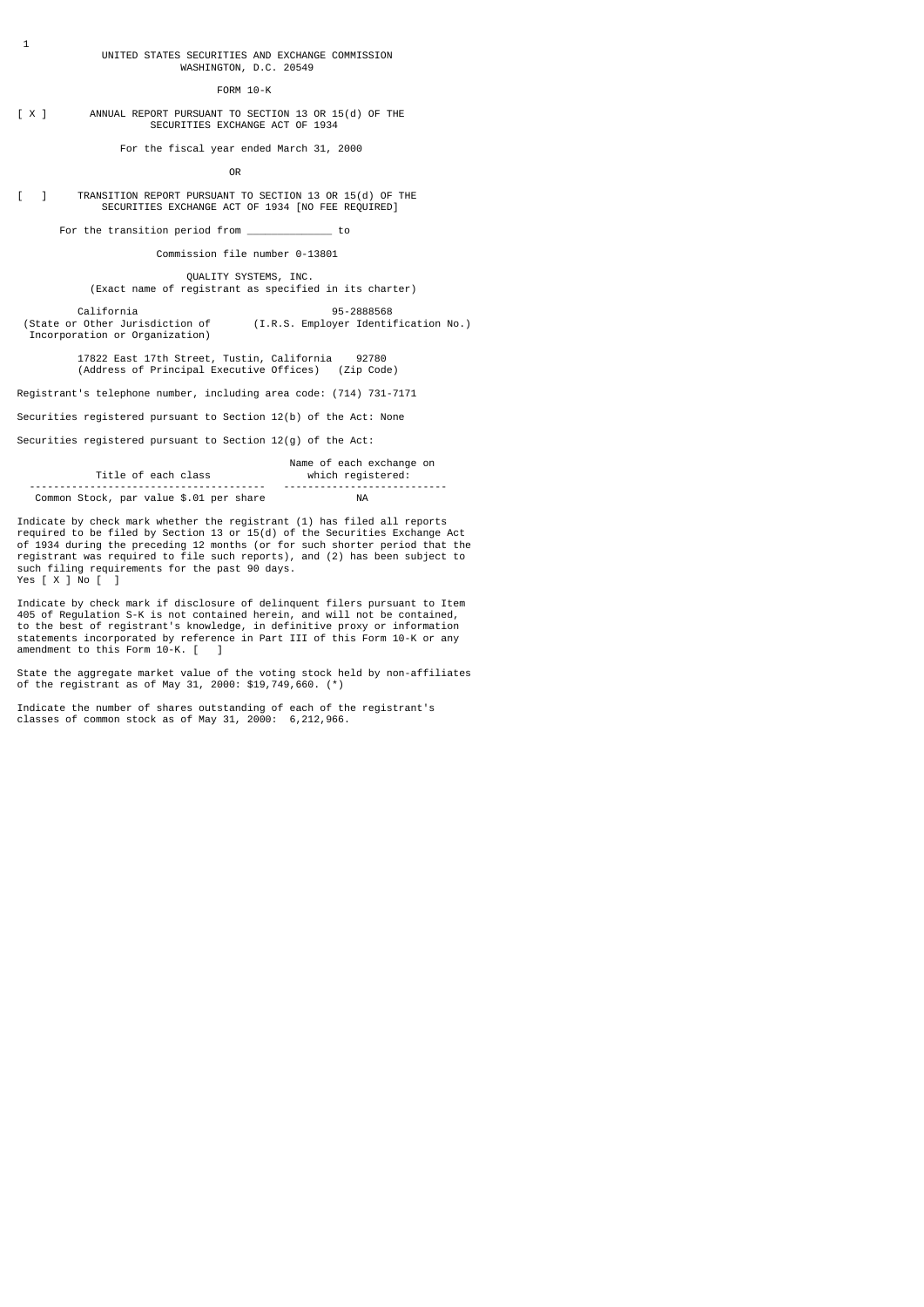## DOCUMENTS INCORPORATED BY REFERENCE

2

The information required by Part III of the Form 10-K is incorporated by reference from Registrant's Definitive Proxy Statement for its 2000 annual meeting which is to be filed with the Commission on or before July 29, 2000.

- -----------------------------------------------------------------------

(\*) For purposes of this report, in addition to those shareholders which<br>fall within the definition of "affiliates" under Rule 405 of the Securities<br>Act of 1933, as amended, holders of ten percent or more of the Registrant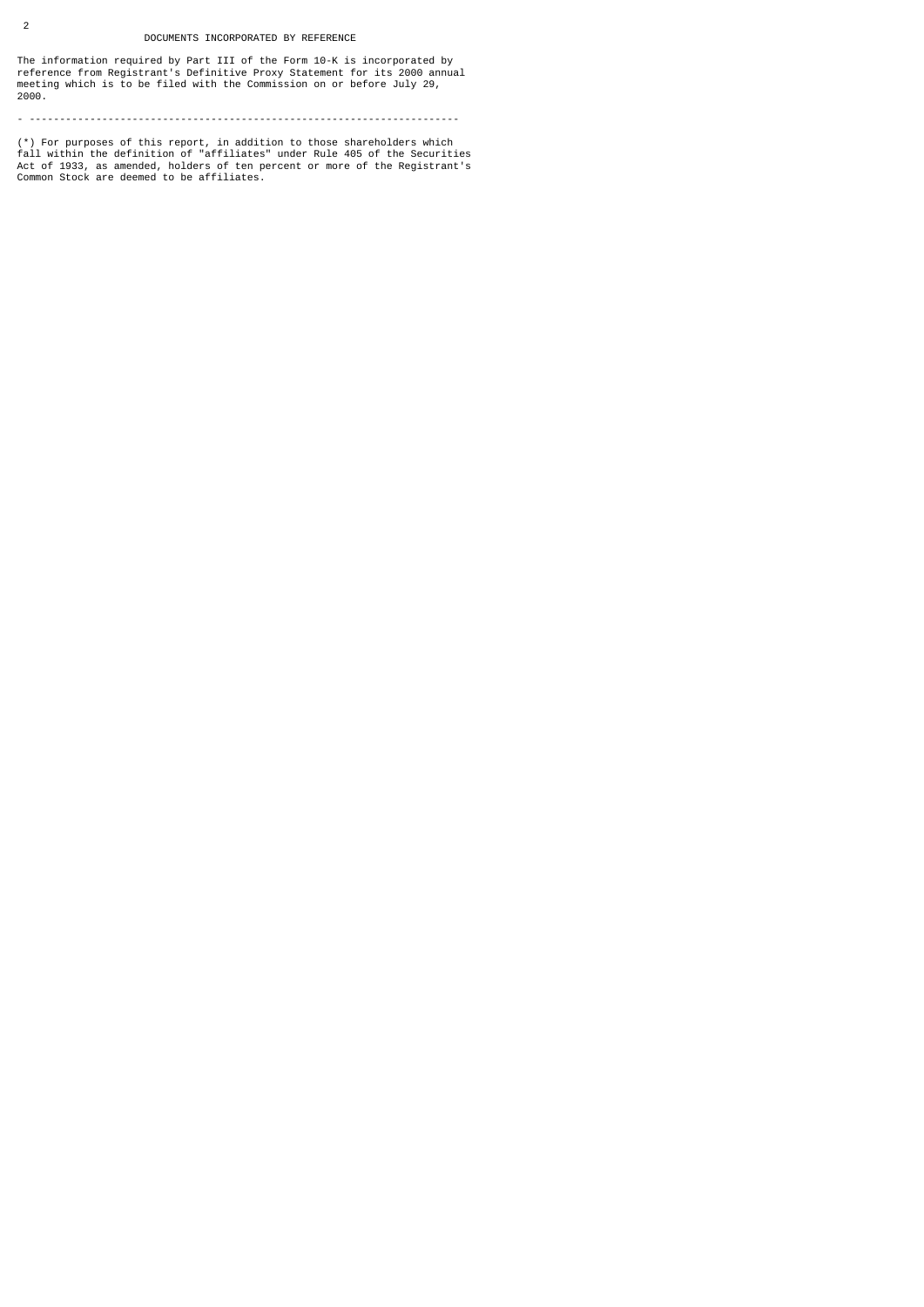## PART I.

---------

3

Except for the historical information contained herein, the matters discussed in this Annual Report on Form 10-K, including discussions of the Registrant's product development plans, business strategies and market factors influencing the Registrant's results, are forward-looking statements that involve certain risks and uncertainties. Actual results may differ from those anticipated by the Registrant as a result of various factors, both foreseen and unforeseen, including, but not limited to, the Registrant's ability to continue to develop new products and increase systems sales in markets characterized by rapid technological evolution; consolidation within the Registrant's target marketplace and among the Registrant's competitors; and, competition from larger, better capitalized competitors. Many other economic, competitive, governmental and technological factors could impact the Registrant's ability to achieve its goals and interested persons are urged to review the risks described under "Item 1. Business. Risk Factors." and in "Item 7. Management's Discussion and Analysis of Financial Condition and Results of Operations." as well as in the Registrant's other public disclosures and filings with the Securities and Exchange Commission.

# COMPANY OVERVIEW.

Quality Systems, Inc. ("QSI") and its wholly-owned subsidiaries, Clinitec<br>International, Inc. ("Clinitec") and MicroMed Healthcare Information<br>Systems, Inc. ("MicroMed"), (collectively, the "Company") develop and<br>market he schools. In response to the growing need for more comprehensive, cost-effective information solutions for physician and dental practices, the Company's systems provide its clients with the ability to redesign patient care and other workflow processes, improve productivity, reduce information<br>processing and administrative costs, and provide multi-site access to<br>patient information. The Company's proprietary software systems include general patient information, electronic medical records, appointment scheduling, billing, insurance claims submission and processing, managed care plan implementation and referral management, treatment outcome studies, treatment planning, drug formularies, dental charting, and letter generation. Several of the Company's proprietary software systems may be operated remotely using thin client connectivity or a standard web browser. In addition to providing fully integrated software information solutions to its clients, the Company offers comprehensive hardware and software installation services, maintenance and support services, system training services, and electronic insurance claims submission services.

The Company currently has an installed base of more than 600 healthcare information systems serving PHOs, MSOs, group practices, specialty practices, dental schools and other healthcare organizations, each of which consists of from one to 250 physicians or dentists. The Company believes that as healthcare providers are increasingly required to reduce costs while maintaining the quality of healthcare, the Company will be able to capitalize on its strategy of providing fully integrated information systems and superior client service.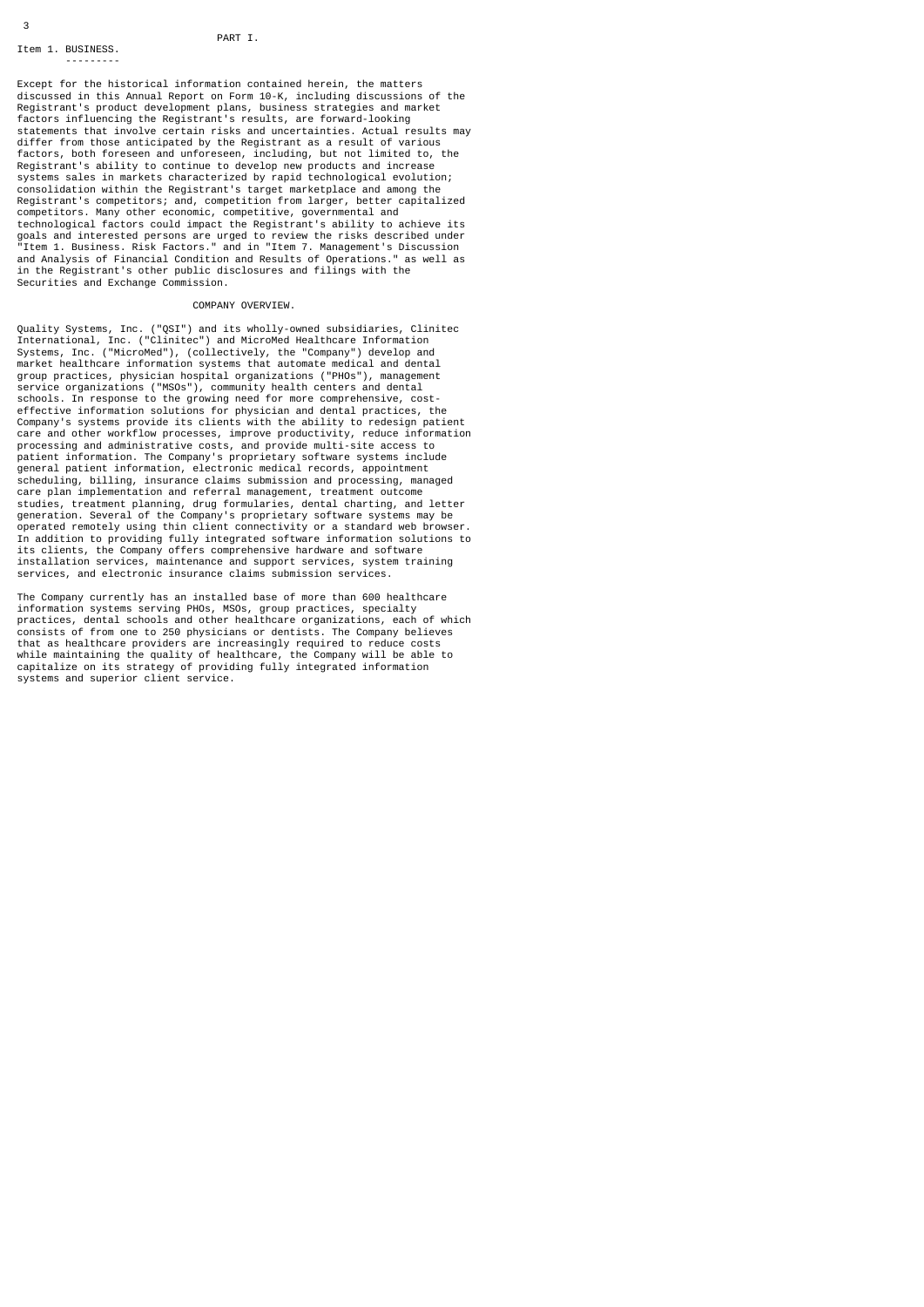QSI is a California Corporation formed in 1974 and was founded with an early focus on providing information systems and services primarily for dental group practices. QSI's initial "turnkey" systems were designed to improve productivity while reducing information processing costs and personnel requirements. In the mid-1980's, QSI capitalized on the opportunity presented by the increasing pressure of cost containment on physicians and healthcare organizations and further expanded its information processing systems into the broader medical market. Today, QSI primarily develops and provides integrated character-based healthcare<br>information systems utilizing a UNIX\* operating system for both the medical<br>and dental markets ("Legacy Product"). These expandable systems operate on a stand-alone basis or in a networked environment.

During fiscal 1998, QSI released a new product, the Clinical Product Suite ("CPS"), a comprehensive dental solution designed specifically for the large dental group practice environment. CPS integrates the dental Legacy Product with a computer-based clinical information system that incorporates a wide range of clinical tools, including electronic charting of dental procedures, treatment plans and existing conditions; periodontal charting, via light-pen, voice-activation, or keyboard entry, for full periodontal examinations and PSR scoring; digital imaging of x-ray and intra-oral camera images; computer-based patient education modules; full access to patient information, treatment plans, and insurance plans; and document and image scanning for digital storage and linkage to the electronic patient record. CPS incorporates a Windows-based client/server technology<br>consisting of one or more file servers together with any combination of<br>desktops or laptops. The file server(s) used in connection with CPS<br>utilize(s) a Wi

QSI's wholly owned subsidiaries, Clinitec and Micromed, develop and sell both proprietary electronic medical records software and practice management systems under the product name of NextGen\*\*\*. Major product categories of the NextGen suite of applications include Electronic Medical<br>Records (NextGen-emr), Enterprise Practice Management (NextGen-epm), Enterprise<br>Appointment Scheduling (NextGen-eas), Enterprise Master Patient Ind (NextGen-epi), Managed Care, Electronic Data Interchange, System Interfaces, Internet Operability (NextGen web), and a Patient-centric and Provider-centric Web Portal Solution (NextMD).

NextGen-emr allows healthcare providers to create and maintain medical records using a series of user-definable clinical "templates." Data is generally captured using a light pen or a mouse, and entries are then turned into sentences and/or paragraphs to create documentation. NextGen-emr also supports the scanning and annotation of paper documents, photographs and X-rays, and contains many other advanced features. NextGen-emr is marketed both in conjunction with the Company's practice management software offerings as well as on a stand-alone basis where NextGen-emr may interface with other practice management systems. The Company believes that it currently provides a comprehensive information management solution for the medical marketplace.

- \* UNIX is a registered trademark of AT&T Corporation.
- Microsoft Windows, Windows NT, Windows 95 and Windows 98 are
- registered Trademarks of Microsoft Corporation.
- NextGen is a registered trademark of Clinitec International, Inc.

 $\overline{A}$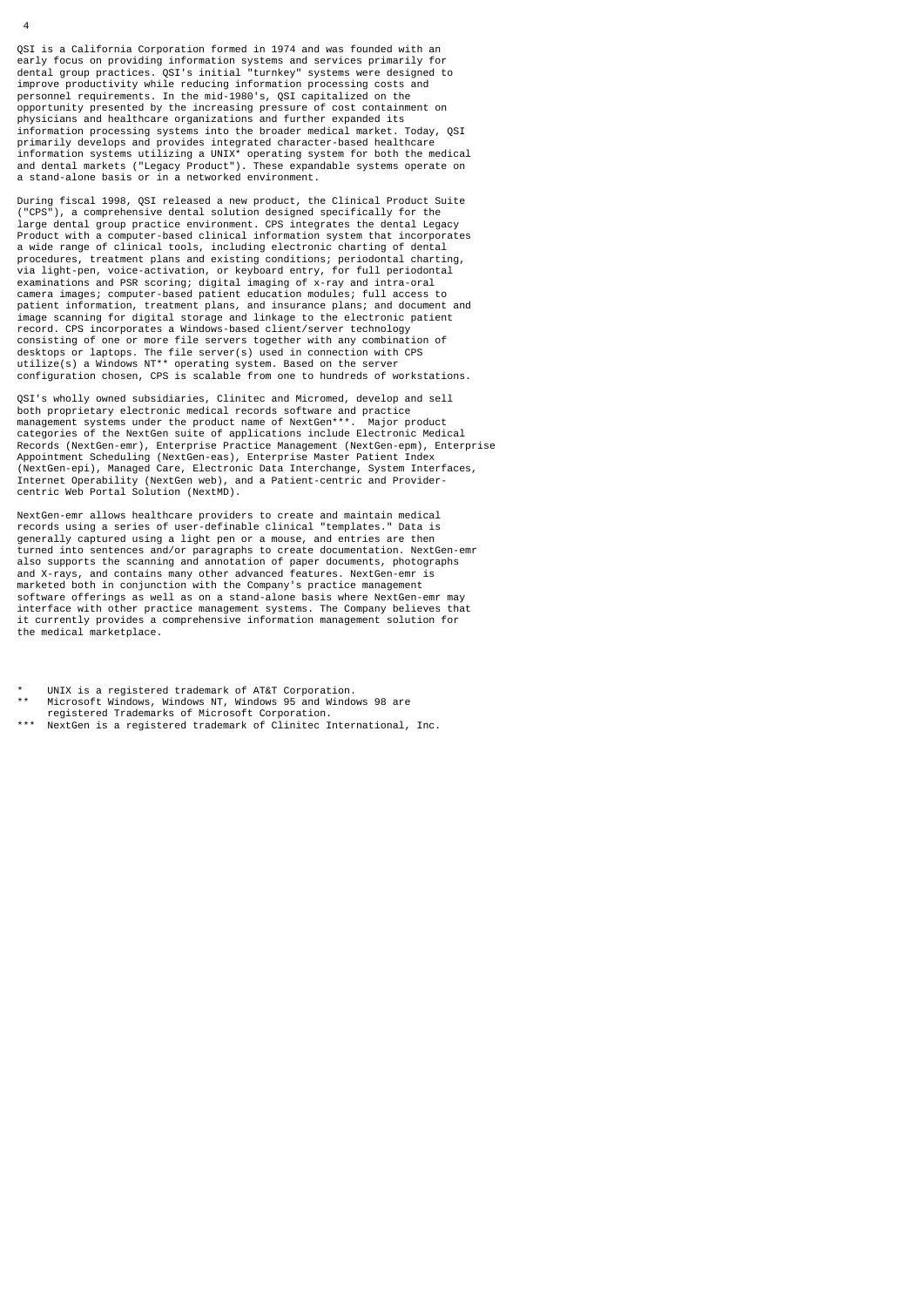NextGen-epm has been developed with a client/server architecture; a GUI design utilizing either Windows 95, Windows 98, Windows 2000, or Windows NT operating system platforms; and, a platform independent relational database that is ANSI SQL-compliant. NextGen-epm is designed to provide a flexible, enterprise-wide solution employing a master patient index.

Recognizing the need and benefits to be obtained by using its software in<br>conjunction with the capabilities of the Internet, the Company enhanced its<br>enterprise practice management and electronic medical software packages in an Application Services Provider (ASP) environment.

Additionally, in April 2000, the Company announced the launch of an Internet-based consumer health portal, NextMD.com. NextMD.com will be a vertical portal for the healthcare industry, linking patients with their physicians, insurers, laboratories, and online pharmacies, while providing a centralized source of health-oriented information for both consumers and medical professionals. Patients whose physicians are linked to the portal will be able to request appointments, send appointment changes or cancellations, receive test results online, request prescription refills, view and/or pay their statements, and communicate with their physicians, all in a secure, online environment. The Company's NextGen suite of information systems will be linked to NextMD.com, integrating a number of these features with physicians' existing systems.

#### INDUSTRY BACKGROUND.

To compete in the changing healthcare environment, physicians and other outpatient care providers are increasingly joining and affiliating with other physicians, managed care organizations, hospitals and other enterprises to form larger healthcare organizations such as PHOs, MSOs and health maintenance organizations ("HMOs"). These organizations are designed to take advantage of anticipated economies of scale associated with managing healthcare services for large patient populations across inpatient and outpatient settings while achieving improved quality, reduced costs and strengthened negotiating positions with managed care entities. Similarly, the dental profession has recently seen consolidation of dental practices driven by many of the same factors as in the medical profession. The consolidation occurring among medical and dental providers, respectively, has created business organizations which require more sophisticated computer information systems.

As the managed care environment continues to expand as many experts expect, more healthcare provider organizations enter into contracts, and often multiple contracts, which define the terms under which care is administered. The expansion in the number of managed care and third-party payor organizations, as well as additional government regulation and changes in reimbursement models, has greatly increased the complexity of pricing policies, billing procedures and reimbursement policies impacting medical and dental practices. To operate effectively, healthcare provider organizations must efficiently manage patient care and other workflow processes which increasingly extend across multiple care locations and business entities.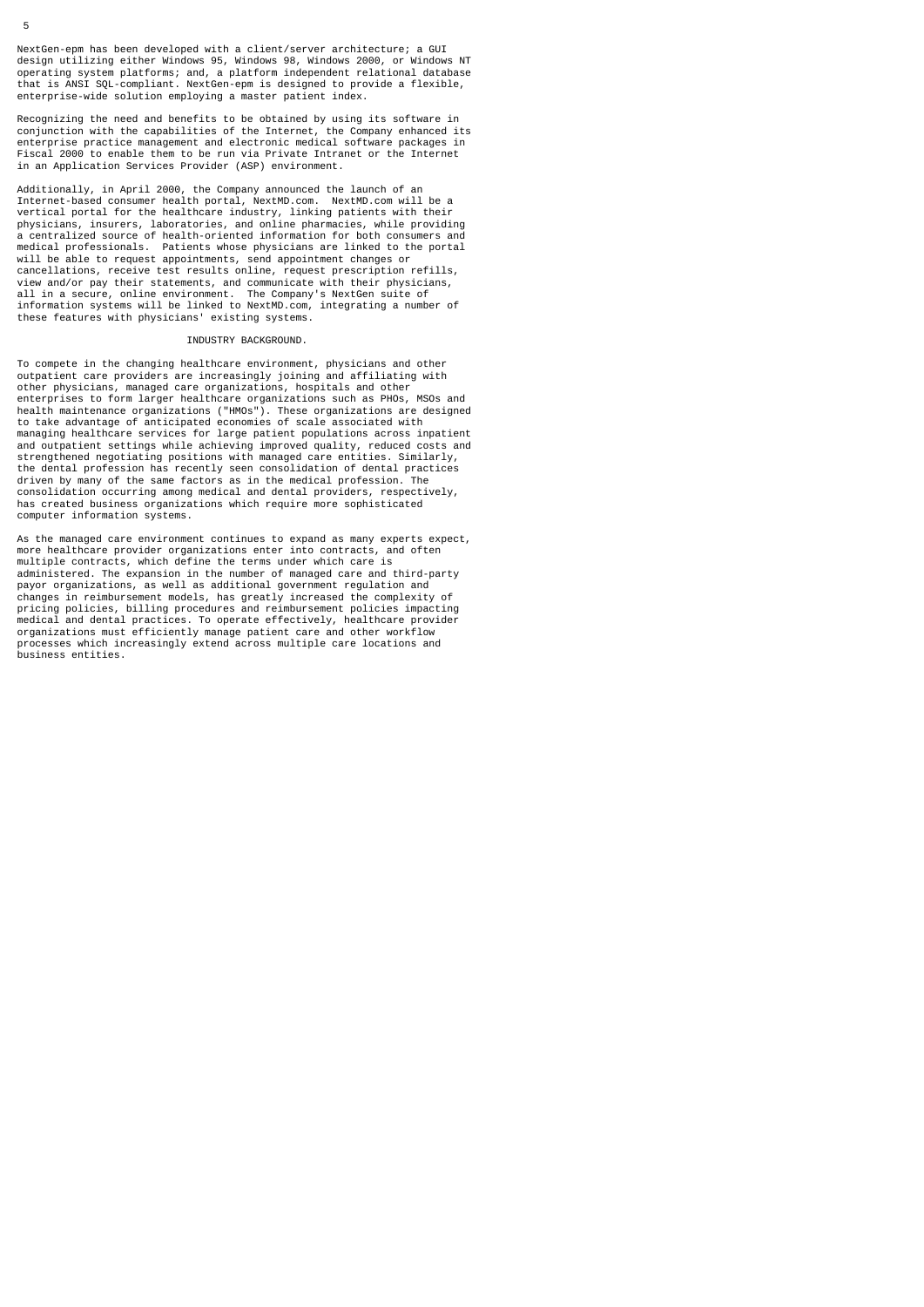To compete under the constraints of managed care while maintaining quality of services, healthcare provider organizations have placed increasing demands on their information systems. Initially, these information systems automated financial and administrative functions. As it became necessary to manage patient flow processes, the need arose to integrate "back-office" data with such clinical information as patient test results and office visits. Particularly for larger organizations and group practices, the Company believes information systems must allow enterprise-wide exchange of patient information incorporating administrative, financial and clinical information from multiple entities, while focusing on the primary care provider. In addition, large healthcare organizations increasingly require information systems that can deliver high performance in environments with multiple concurrent computer users.

Many existing healthcare information systems, including numerous systems currently utilized by the solo practitioner and small group practices, were designed for limited administrative tasks such as billing and scheduling and can neither accommodate multiple computing environments nor operate<br>effectively across multiple locations and entities. As the healthcare<br>industry continues to evolve, physician and dental groups and other<br>healthcare o structured clinical information from multiple sources and enable measurement of treatment outcomes and management of clinical processes. The Company believes that systems which integrate this patient clinical data with administrative, financial and other practice management data to maintain patient flow while continuing to reduce costs and improve quality of care are best positioned to succeed in the evolving managed care environment.

As healthcare organizations transition to new computer platforms and newer technologies, experts believe such organizations will be migrating toward the implementation of enterprise-wide, patient-centered computing systems embedded with automated patient medical records. These organizations cannot afford significant downtime or reeducation, nor can they prudently risk choosing a system that has not proven its ability to handle high volume processing with continuous dependability. The Company believes, therefore, that successful systems vendors in the market most likely will have a sufficient installed base and adequate resources to offer high quality, fully integrated products together with the value-added services needed to expand and support growing clients throughout this evolutionary process.

#### PRODUCTS.

In response to the growing need for more comprehensive, cost-effective healthcare information solutions for physician and dental practices, the Company's systems provide its clients with the ability to redesign patient care and other workflow processes while improving productivity through multi-site and multi-user access to patient information. Utilizing proven third-party hardware solutions combined with the Company's proprietary software configured to maximize the efficiency of a healthcare organization's information processing requirements, the Company's solutions enable an integration of a variety of administrative and clinical information operations. Leveraging over 20 years of experience in the healthcare information services industry, the Company believes that it continues to distinguish its solutions by providing its clients with sophisticated, full-featured software systems along with comprehensive systems implementation, maintenance and support.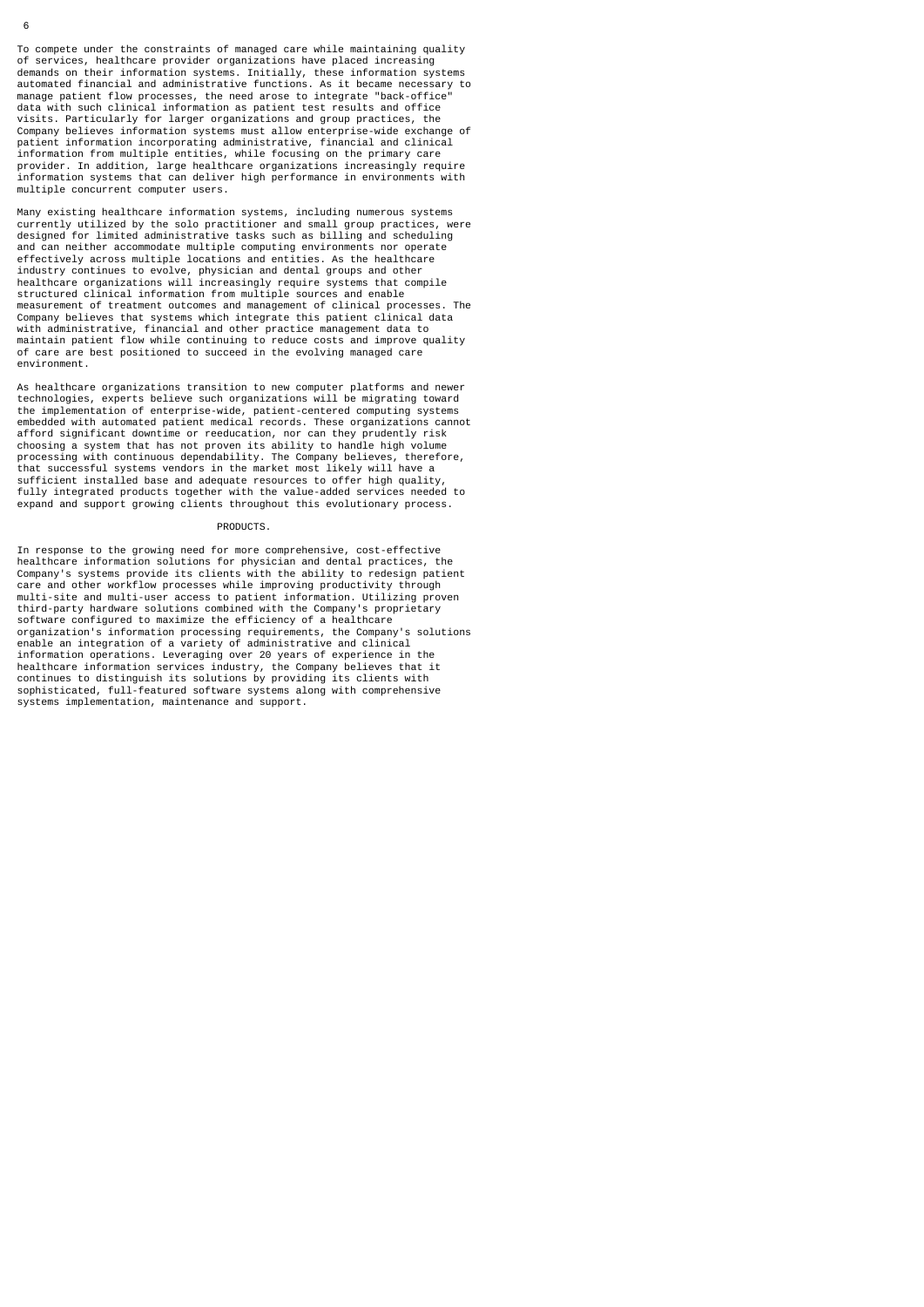## PRACTICE MANAGEMENT SYSTEMS.

The Legacy Product consists primarily of proprietary healthcare software applications together with third party hardware and other non-industry specific software. The systems range in capacity from one to hundreds of users, allowing the Company to address the needs of both small and large organizations. The systems are modular in design and may be expanded to grow with changing client requirements.

The software configuration for a typical Legacy Product system includes a basic medical or dental application and additional software to meet identified needs of each client. The basic Legacy Product software automates many aspects of group practice management, including general patient registration, appointment scheduling, billing, insurance claims submission and processing, and treatment planning. Add-on applications include such modules as outside referral management for managed care, patient eligibility, electronic insurance claims and electronic patient statements processing, and various proprietary and third party accounting and word-processing packages.

A typical Legacy Product system also consists of third party hardware components, including one or more central processing units, disk drives, magnetic tape units, video display terminals, PCs, and printers together with telecommunications equipment, which the client often purchases as a turnkey system from the Company.

The Legacy Product system primarily uses the IBM RS6000\* central processing<br>unit and IBM'S AIX\*\* version of the UNIX operating system as a platform for<br>its application software enabling a wide range of flexible and functio systems. The hardware components, as well as the requisite operating system licenses, are purchased from manufacturers or distributors of those components. QSI assembles and tests the hardware components and incorporates the Legacy Product software and other third party packages into completed systems tailored to accommodate particular client requirements. The Company continually evaluates the hardware components of its systems with a view toward utilizing hardware that is functional, reliable and cost-effective.

NextGen-epm expands the Company's practice management system product line that historically has been primarily character-based software solutions. NextGen-epm has been developed using a GUI client/server platform for compatibility with Windows 95, Windows 98, Windows 2000, and Windows NT operating systems and a relational database that is ANSI SQL-compliant. NextGen-epm, which has been designed initially for healthcare provider networks, is scalable and includes a master patient index, enterprise-wide appointment scheduling with referral tracking, clinical support, and centralized or decentralized patient financial management based on either a managed care or fee-for-service model.

NextGen-epm is designed to be used on any computer that supports Windows 95, Windows 98, Windows 2000, or Windows NT operating systems. The system's three-tiered architecture allows work to be performed on the database server, the application server and the client workstation.

- RS6000 is a registered trademark of International Business Machines Corporation.
- AIX is a registered trademark of International Business Machines Corporation.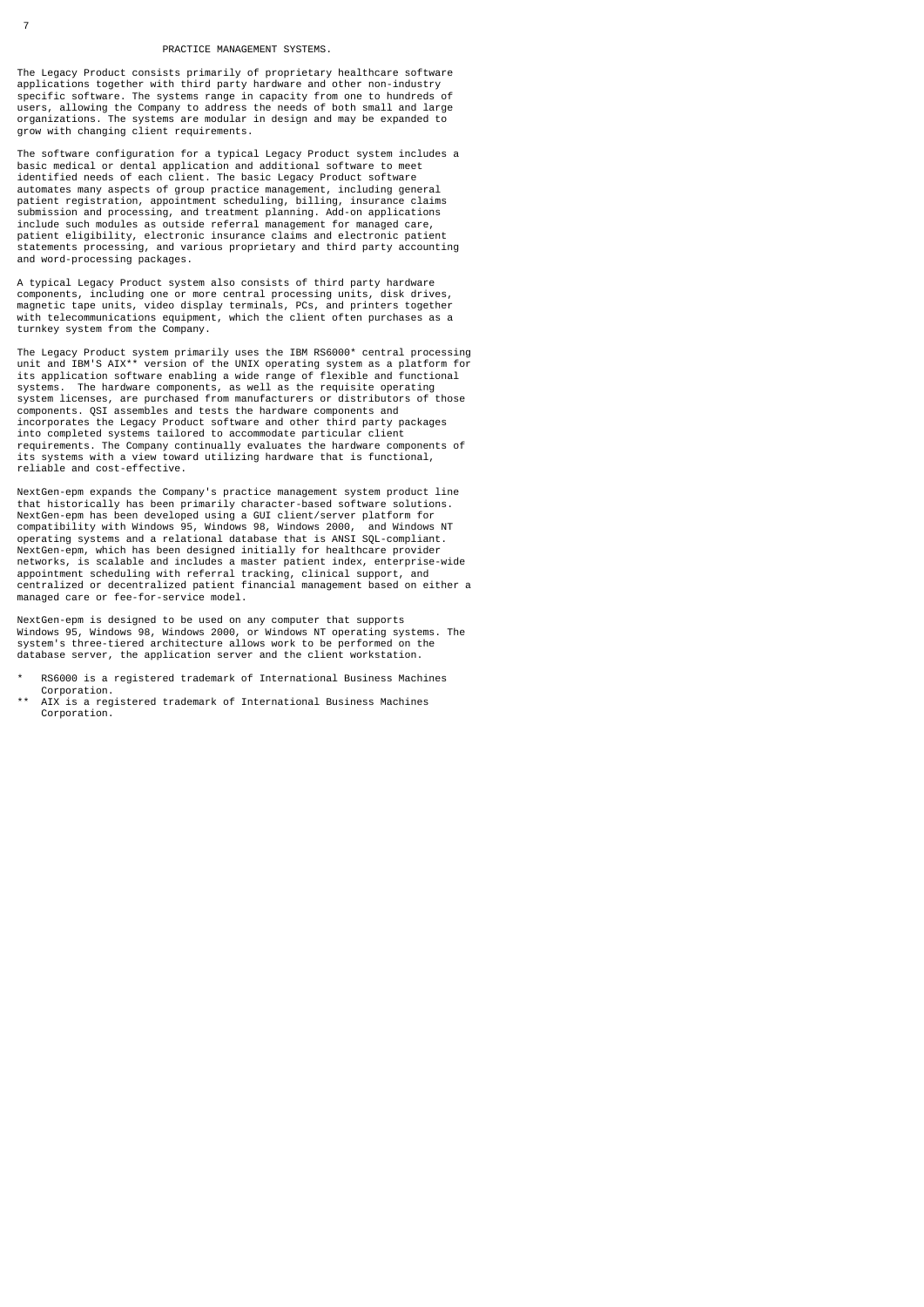To date, the Company generally has made hardware recommendations for NextGen-epm to its clients based upon information provided by each client. However, the client is responsible for the ultimate selection, installation, and integration of the hardware that each client purchases directly from third party suppliers other than the Company.

Recognizing the need and benefits to be obtained by using its software in<br>conjunction with the capabilities of the Internet, the Company enhanced its<br>NextGen-epm in Fiscal 2000 to enable NextGen-epm to be run via private I

The Company has previously released an Internet dental practice management product, QSINET that includes such features as patient registration, scheduling, collections and receivables tracking, treatment planning, and management reporting. QSINET connects dental groups to the extensive and growing electronic commerce network enabling users to process insurance claims and patient statements more rapidly and also allows the practice to communicate with its patients via e-mail for appointment reminders, treatment recalls, and other patient notifications. The system can be accessed using a personal computer with Internet access. In addition, the Company has also provided an Intranet solution to several of its clients based on the QSINET product. The Company does not generally provide any hardware in connection with its Internet/intranet products.

# CLINICAL SYSTEMS.

Clinitec provides software applications that are complementary to, and interface with, the Company's medical practice management offerings. The applications incorporated into the Company's practice management solutions (such as scheduling, eligibility, billing and claims processing) are augmented by clinical information captured by NextGen-emr, including services rendered and diagnoses used for billing purposes.

NextGen-emr was developed with a client/server architecture and a graphical<br>user interface ("GUI") utilizing Microsoft Windows 95, Windows 98, Windows<br>2000, or Windows NT on each workstation and either Windows NT, UNIX or<br>

NextGen-emr stores and maintains clinical data including:

- - Data captured using user-customized input "templates"; - Scanned or electronically acquired images, including x-rays and photographs;
- Data electronically acquired through interfaces with clinical instruments;
- Other records, documents or notes, including electronically captured handwriting and annotations; and
- bigital voice recordings.
- \* Novell is a registered trademark of Novell, Inc.<br>\*\* Microsoft is a registered trademark and SOL Server Microsoft is a registered trademark and SQL Server is
- a registered trademark of Microsoft Corporation.<br>\*\*\* INFORMIX is a registered trademark of Informix Corpo **INFORMIX** is a registered trademark of Informix Corporation.
- \*\*\*\* Oracle is a registered trademark of Oracle Corporation.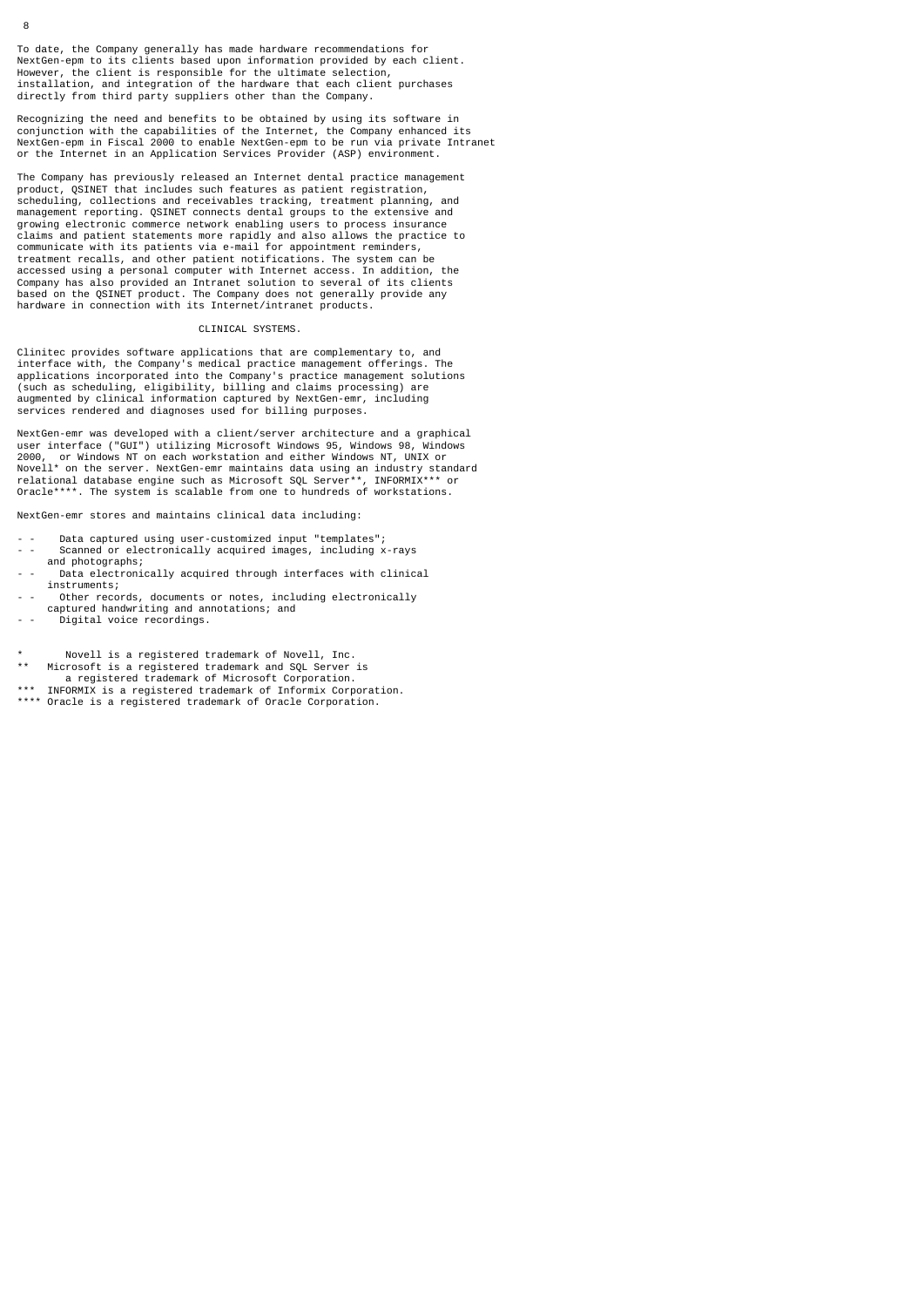NextGen-emr also offers a workflow module, prescription management, automatic document and letter generation, patient education, referral tracking, interfaces to billing and lab systems, physician alerts and reminders, and powerful reporting and data analysis tools.

NextGen-emr is sold either as a combination of software and services, or as a turnkey system including computer hardware, which can include network servers, PC workstations, tape back-up units, printers, scanners and requisite operating system software. Computer hardware for turnkey systems is purchased for resale by the Company from third party manufacturers or distributors.

Recognizing the need and benefits to be obtained by using its software in conjunction with the capabilities of the Internet, the Company enhanced the NextGen-emr application in Fiscal 2000 to enable NextGen-emr to be run via private Intranet or the Internet in an Application Services Provider (ASP) environment.

Additionally, in April 2000, the Company announced the launching of an Internet-based consumer health portal, NextMD.com. NextMD.com will be a vertical portal for the healthcare industry, linking patients with their physicians, insurers, laboratories, and online pharmacies, while providing a centralized source of health-oriented information for both consumers and medical professionals. Patients whose physicians are linked to the portal will be able to request appointments, send appointment changes or<br>cancellations, receive test results on-line, request prescription refills,<br>view and/or pay their statements, and communicate with their physicians,<br>all in a these features with physicians' existing systems.

The Company's dental charting software system, the Clinical Product Suite, (CPS) is a comprehensive dental solution designed specifically for the large dental group practice environment. CPS integrates the dental Legacy Product with a computer-based clinical information system that incorporates a wide range of clinical tools, including:

- Electronic charting of dental procedures, treatment plans and existing conditions;
- - Periodontal charting, via light-pen, voice-activation, or keyboard entry, for full periodontal examinations and PSR scoring; - Digital imaging of x-ray and intra-oral camera images;
- Computer-based patient education modules, viewable chairside to
- enhance case presentation; - Full access to patient information, treatment plans, and insurance plans via a fully integrated interface with the dental Legacy Product; and
- Document and image scanning for digital storage and linkage to the electronic patient record.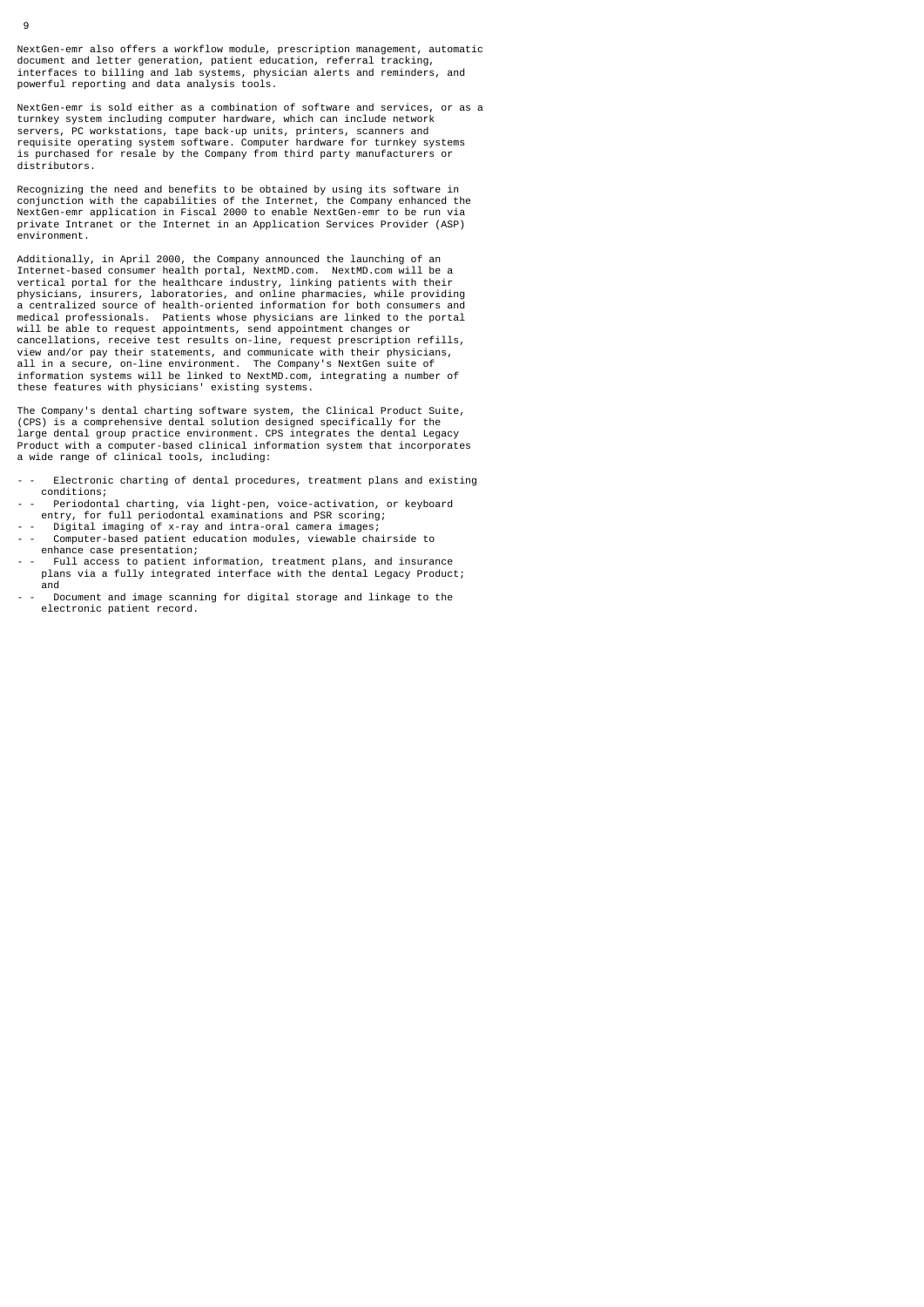CPS incorporates a Windows-based client/server technology consisting of one<br>or more file servers together with any combination of one or more desktop,<br>laptop, or pen-based PC workstations. The file server(s) used in connec workstations. A typical configuration may also include redundant disk storage, magnetic tape units, intra and extra oral cameras, digital x-ray components, digital scanners, conventional and flat screen displays, and printers. The hardware components, including the requisite operating system licenses, are purchased from third party manufacturers or distributors either directly by the customer or by the Company for resale to the customer.

## ELECTRONIC DATA INTERCHANGE.

The Company makes available electronic data interchange (EDI)capabilities and services to its customers which increase the utility of the system for these customers. These EDI capabilities and services facilitate the sharing of information across multiple business entities to increase office efficiency; reduce processing time and shorten accounts receivable days; and reduce the possibilities of errors. The EDI capabilities encompass direct interfaces between the Company's products and external third-party systems, as well as transaction-based services. Services include:

Electronic claims submission through the Company's relationships with a number of national claims clearinghouses;

- - Electronic patient statements, appointment reminder cards, recall cards, patient letters, and other correspondence;
- 
- - Electronic insurance eligibility verification; - Electronic posting of remittances from insurance carriers into the accounts receivable application.

# SALES AND MARKETING.

The Company sells and markets its products nationwide through a direct sales force. The Company's sales and marketing employees identify and contact prospective clients by a variety of means, including referrals from existing clients and contacts at professional society meetings and seminars with persons involved in group practices as well as trade journal advertising, direct mail advertising, and telemarketing.

These sales employees are knowledgeable about medical and dental group healthcare entities, as well as computer applications. Typically, sales employees make presentations to potential clients by demonstrating the system and its capabilities on the prospective client's premises.

Pentium is a registered trademark of Intel Corporation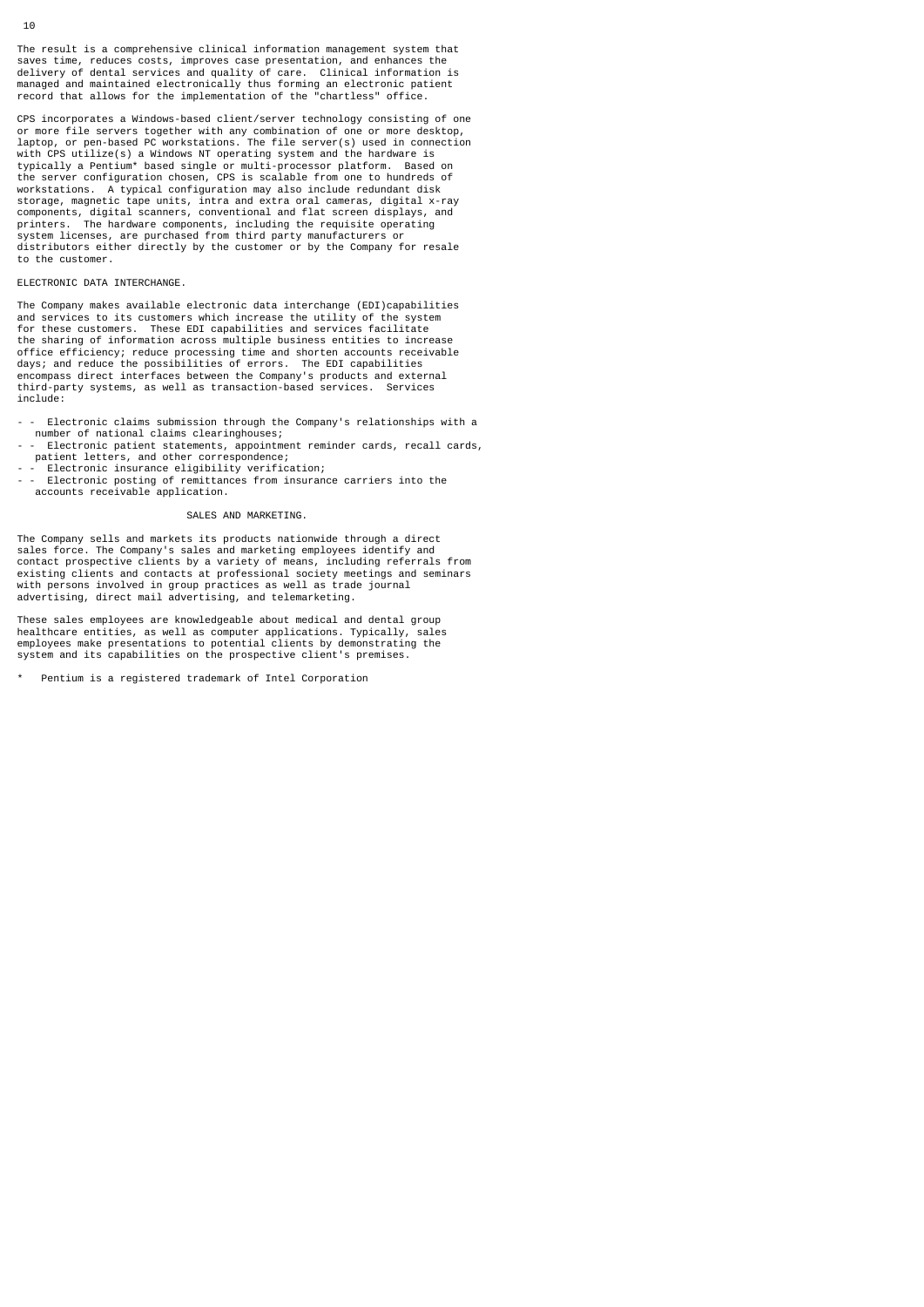The Company's sales cycle can vary significantly and typically ranges from<br>three to 12 months from initial contact to contract execution. Systems are three to 12 months from initial contact to contract execution. normally delivered to a customer within 30 to 60 days of receipt of a system order, and therefore, the Company does not believe data pertaining to backlog is meaningful. As part of the fees paid by its clients, the Company receives up-front licensing fees and a monthly or quarterly service fee based on system configuration.

Several clients have purchased the Company's practice management system and, in turn, are providing either time-share or billing services to local single and group practice practitioners. Under the time-share or billing service agreements, the client provides the use of its system for a fee to one or more practitioners. Although the Company does not receive a fee directly from the client's customers, implementation of such arrangements has resulted in the purchase of additional system capacity by the client offering the services, as well as new system purchases made by the client's customers should such customers decide to perform the practice management functions in-house.

The Company continues to concentrate its sales and marketing efforts on medical and dental practices, dental schools, physician clinics, MSOs, PHOs and community health centers.

MSOs and PHOs to which the Company has sold systems provide use of the Company's software to those group and single physician practices associated with the organization or hospital on either a service basis or by directing the Company to contract with those practices for the sale of stand-alone systems.

The Company has also entered into marketing assistance agreements with certain of its clients pursuant to which the clients allow the Company to demonstrate to potential clients the use of systems on the existing clients' premises. In addition, the Company has established certain of its clients as dealers for its systems. Through this arrangement to date, the dealer markets and sells the Legacy Product to prospects in a local territory. These prospects are generally smaller healthcare facilities than those actively pursued by the Company. The Company's PC-based Legacy Products are well suited to this dealer marketing. In addition, the dealer typically provides a variety of ongoing services for its clients. Dealers are compensated based on system size and profitability, and the services which they perform in place of the Company.

The Company often assists prospective clients in identifying third party sources for financing the purchase of the Company's systems. The financing usually is obtained by the client directly from institutional lenders and typically takes the form of a loan from the institution secured by the system to be purchased or a leasing arrangement.

The Company has numerous clients and does not believe that the loss of any single client would have a material adverse effect on the Company. No client accounted for ten percent or more of net revenues during fiscal years ended March 31, 2000, 1999 or 1998.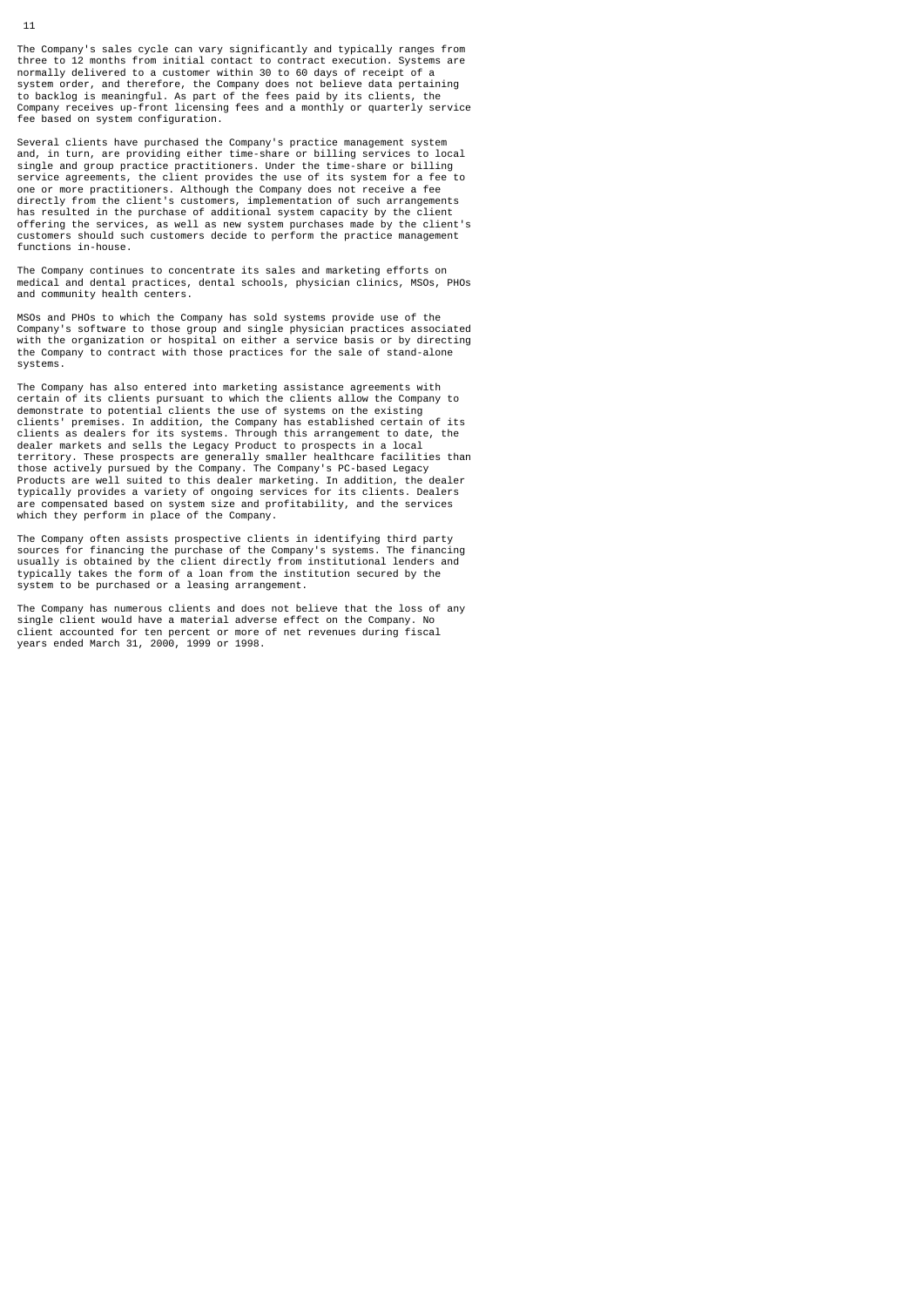## CUSTOMER SERVICE AND SUPPORT.

The Company believes its success is attributable in part to its exceptional<br>customer service and support. The Company offers support to its clients<br>seven days a week, 24 hours a day. All of the Legacy Product systems have without the need to dispatch technicians to the client location. These support services also provide the Company with the opportunity to monitor changes in each client's information processing requirements and to recommend the purchase of system hardware or software enhancements designed to satisfy these additional requirements. The Company believes that its commitment to provide extensive support has contributed significantly to the development of its business.

The Company's continuing system support staff is comprised of specialists who are knowledgeable in the area of hardware and software technology as well as in the day-to-day operations of a group practice. This system support ranges from correcting minor procedural problems in the client's system to performing complex database reconstructions or software updates. The Company also utilizes an automated online support system for the Legacy Product which assists clients in resolving minor problems and facilitates automated electronic retrieval of problems and symptoms following a client's call to the automated support system. Additionally, this online support system maintains a complete call record at both the client's facility and the Company.

The Company offers its clients support services for most system components, including hardware and software maintenance, for a fixed monthly or quarterly fee. The Company also subcontracts, in certain instances, with IBM to perform specific hardware maintenance tasks under the Company's direction. This arrangement has provided the Company with economies of scale associated with IBM's service infrastructure while still maintaining service standards.

## IMPLEMENTATION AND TRAINING.

The Company offers implementation and training services and believes that its system delivery, implementation and support services are key elements of successful client relationships. When a client signs a contract for the purchase of a system, a client manager/implementation specialist, trained in medical and/or dental group practice procedures, is assigned to assure that the client is fully informed of system options and that the proper software system configuration is installed. This information is determined through discussions with the client and observation of the client's practice. Once the set of software features is established, the software configuration unique to a given client can be created in an automated fashion.

Before activation of the client's practice management system, Company personnel typically convert, or assist in conversion of, the relevant<br>client data onto the system. Usually, the data is converted electronically<br>from another computer system enabling a quick, cost-effective and accurate<br>co includes processing representative data using the client's system configuration. One or more Company trainers experienced in group practice procedures are assigned to conduct an intensive training program for the client's employees.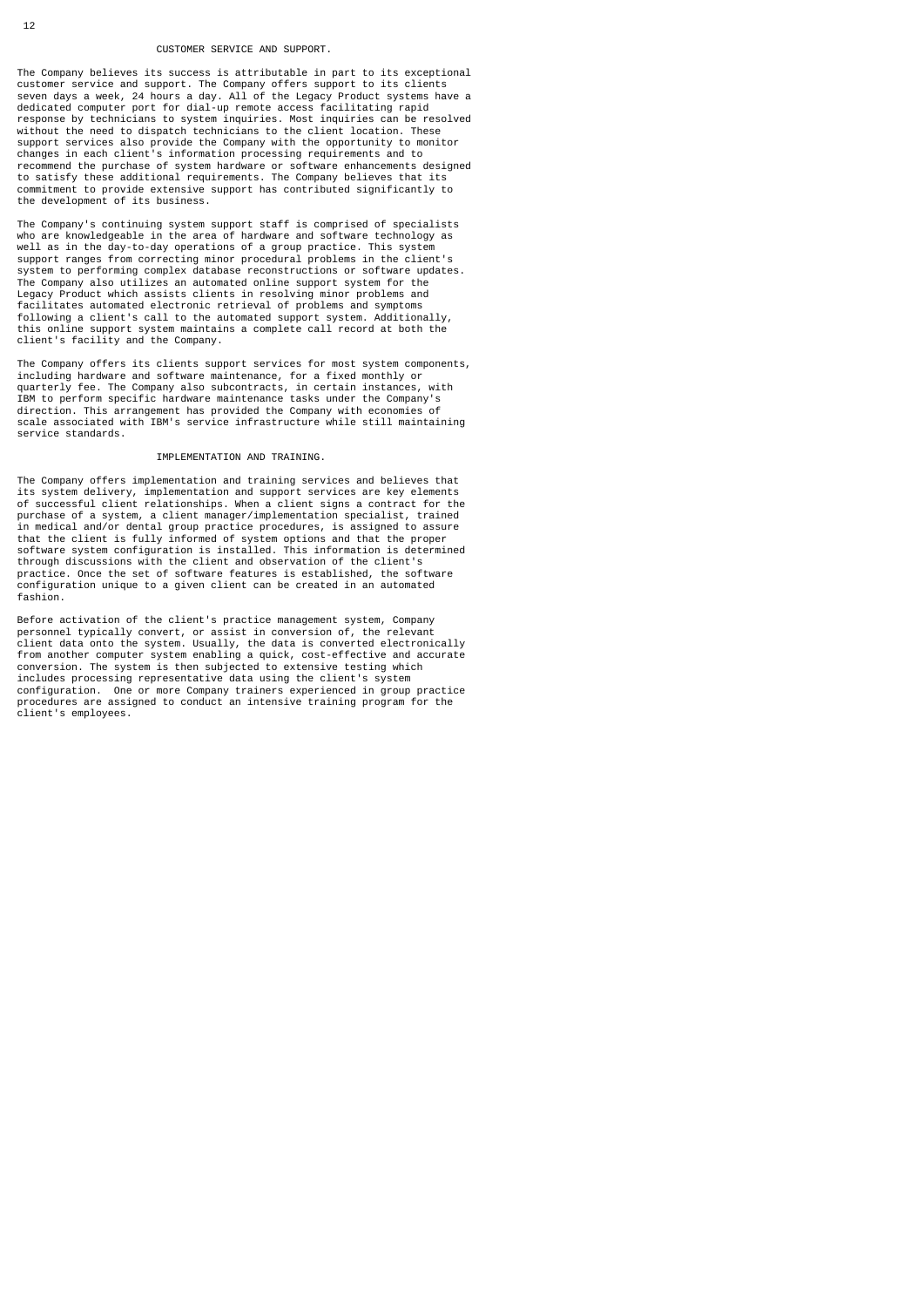The program may include a combination of computer assisted instruction ("CAI") for certain of the Company's products, remote training techniques and training classes conducted by Company staff at the client's office(s). CAI consists of workbooks, computer interaction and self-paced instruction. CAI is also offered to clients, for an additional charge, after the initial training program is completed for the purpose of training new and additional employees. Remote training allows a trainer at the Company office to train one or more people at a client site via telephone and computer connection, thus allowing an interactive and office-specific mode of training without the expense and time required for travel. In addition, the Company's on-line "help" documentation feature facilitates client training as well as ongoing support.

# COMPETITION.

The market for medical group practice management systems is intensely competitive and the Company faces significant competition from a number of different sources. The industry is highly fragmented and includes numerous competitors, none of which the Company believes dominates the overall market for medical group practice management systems. In addition, several of the Company's competitors have significantly greater financial, technical, product development and marketing resources than the Company. The Company believes its principal competitive advantages are the features and capabilities of its products and services, its high level of customer support and its extensive experience in the industry.

There can be no assurance that the NextGen suite of applications will achieve broad market acceptance or will successfully compete with other Windows-based practice management software products.

To date, the Company has not encountered substantial competition for its dental practice management and clinical products in the Company's primary niche market of dental group practices consisting of six or more dentists. The Company is anticipating that market competition in this dental group practice niche market will increase as new competitors enter the marketplace. The Company believes that numerous firms sell computerized data processing systems to group dental practices consisting of five or fewer dentists.

The market for electronic medical records systems is highly competitive and<br>subject to rapid changes in technology. The Company expects that market<br>competition will increase as new competitors enter the marketplace. The industry is highly fragmented and includes numerous competitors, none of which the Company believes dominates the electronic medical records market. Many of the Company's competitors have substantially greater name recognition and technical, marketing and financial resources. The Company believes its principal competitive advantages are the features and flexibility of its NextGen products. There can be no assurance that future competition or new product introductions in the electronic medical records market will not have a material adverse effect on the Company's business, financial condition and results of operations. There can be no assurance that the NextGen suite of applications will achieve broad market acceptance.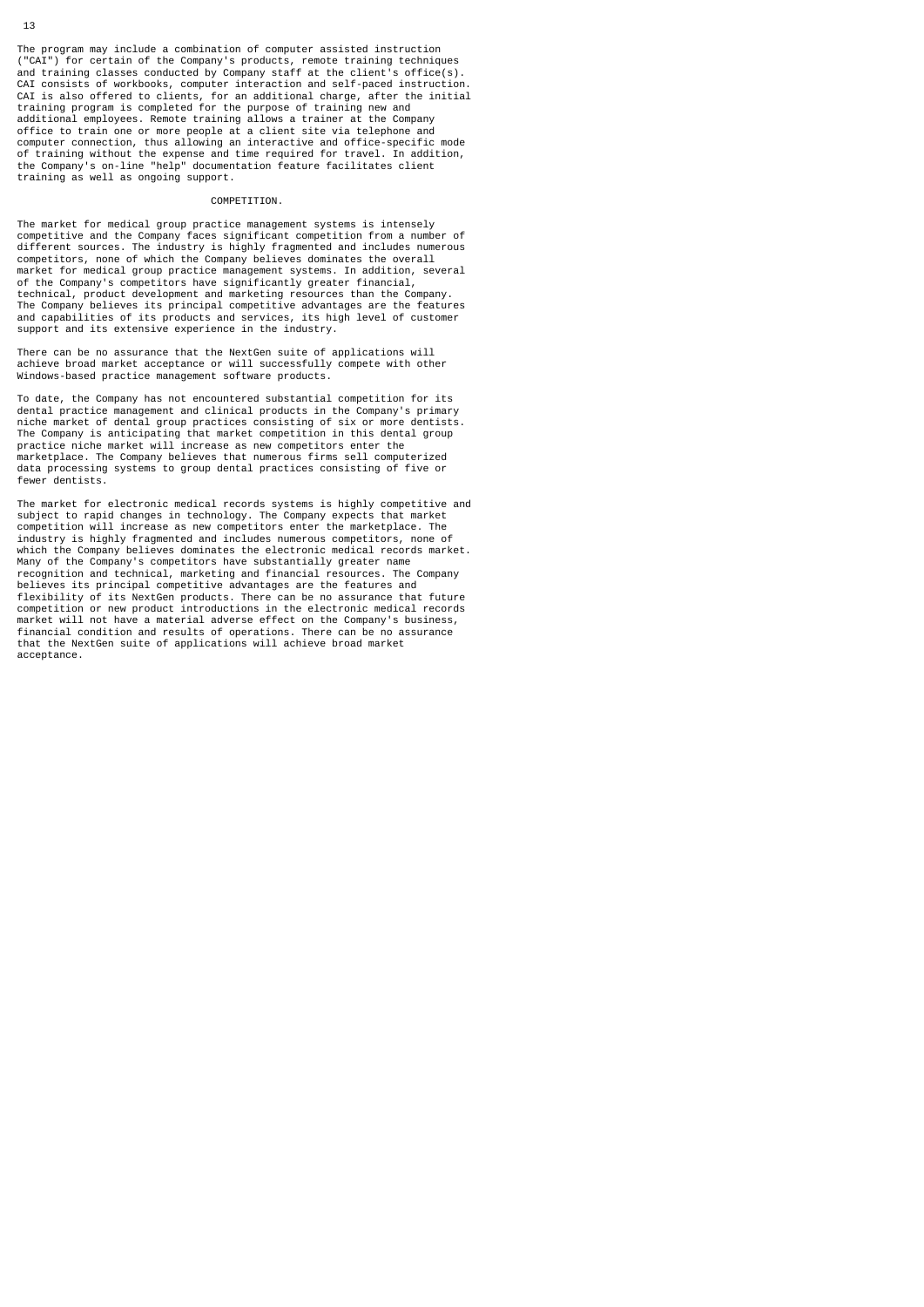Competitive pressures and other factors, such as new product introductions by the Company or its competitors, may result in price erosion that could have a material adverse effect on the Company's business, financial condition and results of operations. Furthermore, the Company also competes in all of its markets indirectly and to varying degrees with other major healthcare related companies, information management companies and<br>systems integrators generally, and other software developers which may more<br>directly enter the markets in which the Company competes. There can be no on the Company's business, financial condition and results of operations.

#### PRODUCT ENHANCEMENT AND DEVELOPMENT.

The healthcare information management and computer software and hardware industries are characterized by rapid technological change requiring the Company to engage in continuing efforts to improve its systems. During fiscal years 2000, 1999 and 1998 the Company expended approximately \$4.9 million, \$4.8 million and \$4.9 million, respectively, on research and development activities including capitalized software amounts of \$1.1 million, \$1.2 million and \$1.9 million, respectively. In addition, many of the Company's product enhancements have resulted from software development work performed under contracts with its clients. To the extent that the Company fails to achieve technological advances comparable to those made by others in the computer and healthcare information management industries, its products and services may become obsolete.

## GOVERNMENTAL REGULATION.

The healthcare industry is subject to changing political, economic and regulatory influences that may affect the procurement processes and operation of healthcare facilities. During the past several years, the healthcare industry has been subject to an increase in governmental regulation of, among other things, reimbursement rates and certain capital<br>expenditures. In the past, various legislators have announced that they<br>intend to examine proposals to reform certain aspects of the U.S.<br>healthcar proposals, by curtailing or deferring investments, including those for the Company's systems and related services. On the other hand, changes in the regulatory environment have increased and may continue to increase the needs of healthcare organizations for cost-effective data management and<br>thereby enhance the overall market for healthcare management information<br>systems. The Company cannot predict what impact, if any, such proposals or<br>h condition and results of operations.

The Health Insurance Portability and Accountability Act of 1996 (HIPAA) mandates the use of national standards for transmissions of certain patient healthcare information, prescribed security measures to protect the confidentiality of such information, and other provisions within two years after the adoption of final regulations by the Department of Health and<br>Human Services ("HHS"). The Company is following the progress of the HHS<br>implementation of HIPAA, but at this time, it is uncertain what regulations<br>w our business partners.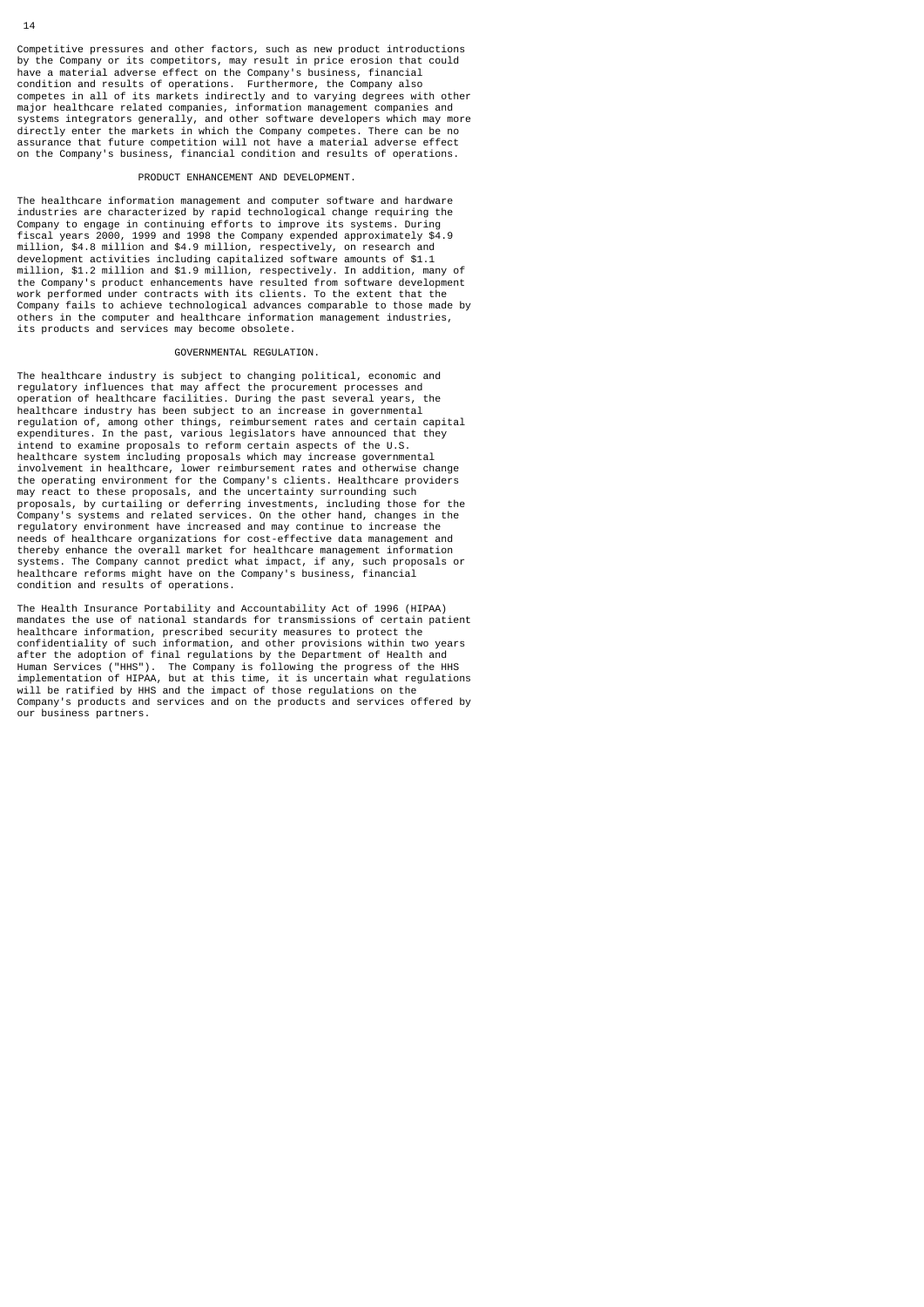Our intention is to modify our products and services as necessary to become compliant with the final regulations but there can be no assurance that the Company will be able to do so in a timely manner.

In addition, the Company's software may be subject to regulation by the U.S. Food and Drug Administration (the "FDA") as a medical device. Such regulation could require the registration of the applicable manufacturing facility and software and hardware products; application of detailed record-keeping and manufacturing standards; and, FDA approval or clearance prior to marketing. An approval or clearance could create delays in marketing, and the FDA could require supplemental filings or object to certain of these applications, the result of which could have a material adverse effect on the Company's business, financial condition and results of operations.

# EMPLOYEES.

As of May 31, 2000, the Company employed 232 persons of which 228 were full-time employees. Systems analysts, programmers and qualified sales and marketing personnel are in short supply and, consequently, competition for such individuals is intense. The Company believes that its future success depends in part upon recruiting and retaining qualified marketing and technical personnel as well as other employees. The Company considers its employee relations to be good.

RISK FACTORS.

#### COMPETITION.

The market for healthcare information systems is intensely competitive and<br>the Company faces significant competition from a number of different<br>sources. The electronic medical records market, in particular, is subject<br>to r marketplace. In addition, several of the Company's competitors have significantly greater name recognition as well as substantially greater financial, technical, product development and marketing resources than the Company.

The industry is highly fragmented and includes numerous competitors, none of which the Company believes dominates the overall market for either group practice management or clinical systems.

Furthermore, the Company also competes indirectly and to varying degrees with other major healthcare related companies, information management companies generally, and other software developers which may more directly enter the markets in which the Company competes.

There can be no assurance that future competition or new product introductions will not have a material adverse effect on the Company's business, results of operations and financial condition. Competitive pressures and other factors, such as new product introductions by the Company or its competitors, may result in price or market share erosion that could have a material adverse effect on the Company's business, results of operations and financial condition.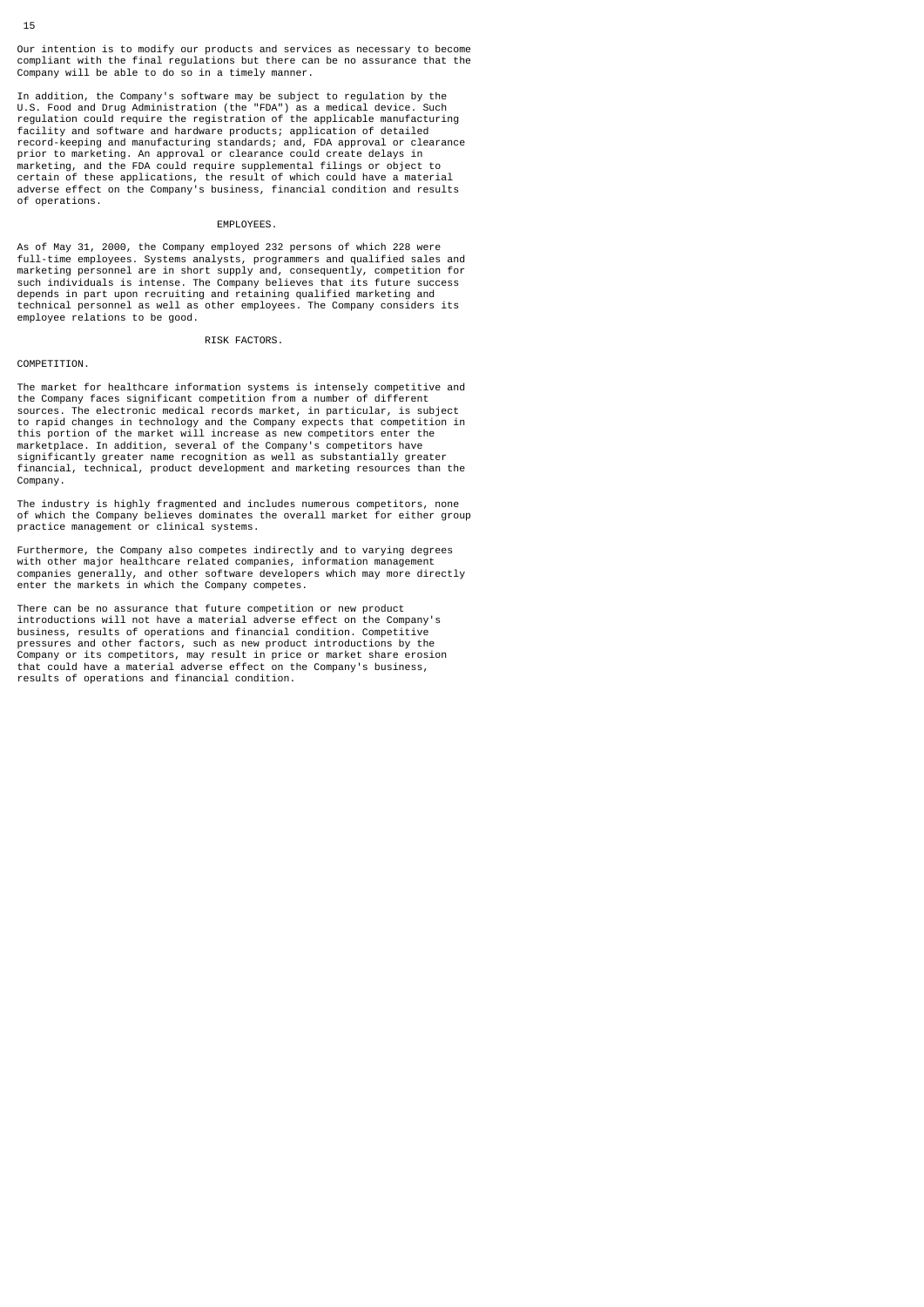In addition, the Company believes that once a healthcare provider has chosen a particular healthcare information system vendor, the provider will, for a period of time, be more likely to rely on that vendor for its future information system requirements. Furthermore, if the healthcare industry continues to undergo further consolidation as it has recently experienced, each sale of the Company's systems will assume even greater importance to the Company's business, results of operations and financial condition. The Company's inability to make initial sales of its systems to either newly formed groups and/or healthcare providers that are replacing or substantially modifying their healthcare information systems could have a material adverse effect on the Company's business, results of operations and financial condition. If new systems sales do not materialize, maintenance service revenues can be expected to decrease over time due to the effect of failure to capture new maintenance revenues therefrom in combination with attrition of existing maintenance revenues associated with the Company's current clients whose systems become obsolete or are replaced by competitors' products.

FLUCTUATION IN QUARTERLY OPERATING RESULTS.

The Company's revenues and operating results have in the past fluctuated, and may in the future fluctuate, from quarter to quarter and period to period, as a result of a number of factors including, without limitation: the size and timing of orders from clients; the length of sales cycles and installation processes; the ability of the Company's clients to obtain financing for the purchase of the Company's products; changes in pricing policies or price reductions by the Company or its competitors; the timing of new product announcements and product introductions by the Company or its competitors; the availability and cost of system components; the financial stability of major clients; market acceptance of new products, applications and product enhancements; the Company's ability to develop, introduce and market new products, applications and product enhancements and to control costs; the Company's success in expanding its sales and marketing programs; deferrals of client orders in anticipation of new products, applications or product enhancements; changes in Company strategy; personnel changes; and general economic factors.

The Company's products are generally shipped as orders are received and accordingly, the Company has historically operated with minimal backlog. As a result, sales in any quarter are dependent on orders booked and shipped  $\sim$  sales in any quarter are dependent on orders booked and shipped in that quarter and are not predictable with any degree of certainty Furthermore, the Company's systems can be relatively large and expensive and individual systems sales can represent a significant portion of the Company's revenues for a quarter such that the loss of even one such sale can have a significant adverse impact on the Company's quarterly profitability.

Clients often defer systems purchases until the Company's quarter end, so quarterly results generally cannot be predicted and frequently are not known until the quarter has concluded. The Company's initial contact with a potential customer depends in significant part on the customer's decision to replace, or substantially modify, its existing information system. How and when to implement, replace or substantially modify an information system are major decisions for healthcare providers. Accordingly, the sales cycle for the Company's systems can vary significantly and typically ranges from three to 12 months from initial contact to contract execution/shipment.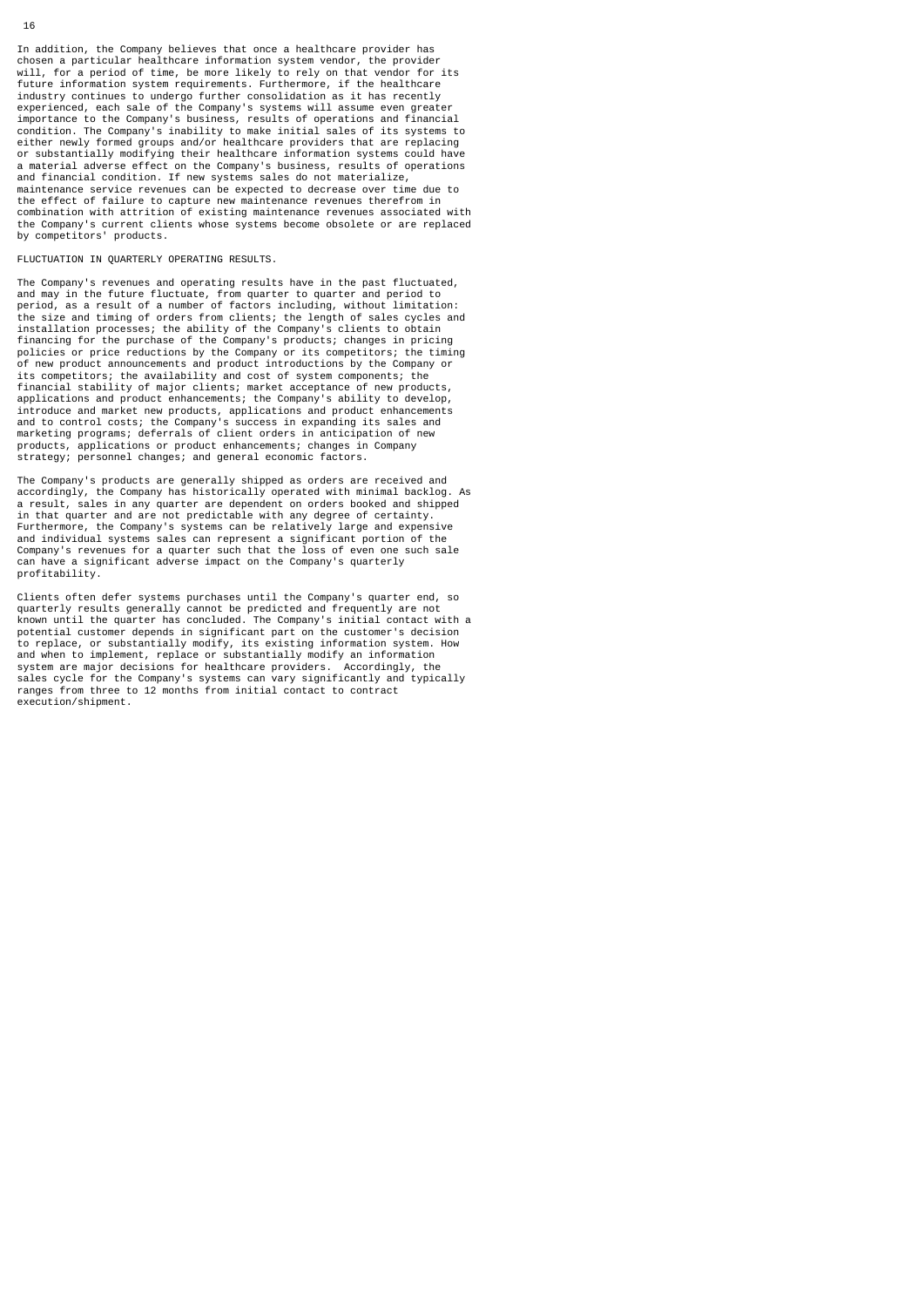Because a significant percentage of the Company's expenses are relatively fixed, a variation in the timing of systems sales and installations can cause significant variations in operating results from quarter to quarter. As a result, the Company believes that interim period-to-period comparisons of its results of operations are not necessarily meaningful and should not be relied upon as indications of future performance. Further, the Company's historical operating results are not necessarily indicative of future performance for any particular period.

Through March 31, 1998, the Company recognized revenue in accordance with the provisions of the American Institute of Certified Public Accountants ("AICPA") Statement of Position No. 91-1, "Software Revenue Recognition" ("SOP 91-1"). The AICPA has adopted Statement of Position No. 97-2, "Software Revenue Recognition" ("SOP 97-2"), that supersedes SOP 91-1 and became effective for the Company on April 1, 1998. There can be no assurance that application and subsequent interpretations of this pronouncement by the Company, its independent auditors or the Securities and Exchange Commission will not further modify the Company's revenue recognition policies, or that such modifications would not have a material adverse effect on the operating results reported in any particular quarter.

There can be no assurance that the Company will not be required to adopt changes in its licensing or services practices to conform to SOP 97-2, or that such changes, if adopted, would not result in delays or cancellations of potential sales of the Company's products.

Due to all of the foregoing factors, it is possible that in some future quarter the Company's operating results may be below the expectations of public market analysts and investors. In such event, the price of the Company's Common Stock would likely be materially adversely affected.

DEPENDENCE ON PRINCIPAL PRODUCT AND NEW PRODUCT DEVELOPMENT.

The Company currently derives substantially all of its net revenues from sales of its healthcare information systems and related services. The Company believes that a primary factor in the market acceptance of its systems has been its ability to meet the needs of users of healthcare information systems. The Company's future financial performance will depend in large part on the Company's ability to continue to meet the increasingly sophisticated needs of its clients through the timely development, successful introduction and implementation of new and enhanced versions of its systems and other complementary products. The Company has historically expended a significant amount of its net revenues on product development and believes that significant continuing product development efforts will be required to sustain the Company's growth.

There can be no assurance that the Company will be successful in its product development efforts, that the market will continue to accept the Company's existing or new products, or that products or product enhancements will be developed and implemented in a timely manner, meet the requirements of healthcare providers, or achieve market acceptance. If new products or product enhancements do not achieve market acceptance, the Company's business, results of operations and financial condition could be materially adversely affected. At certain times in the past, the Company has also experienced delays in purchases of its products by clients anticipating the launch of new products by the Company. There can be no assurance that material order deferrals in anticipation of new product introductions will not occur.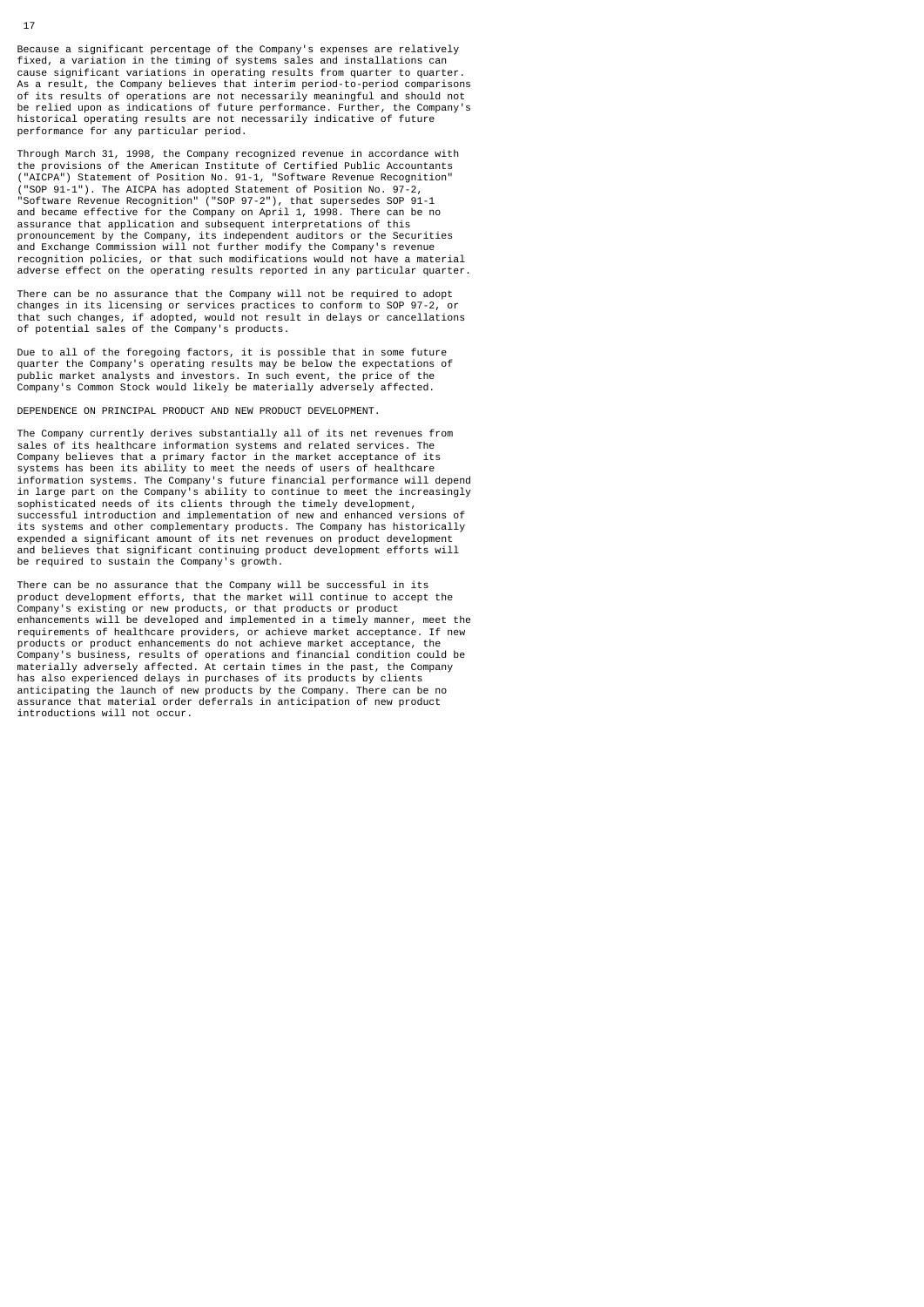## TECHNOLOGICAL CHANGE.

The software market generally is characterized by rapid technological change, changing customer needs, frequent new product introductions and evolving industry standards. The introduction of products incorporating new technologies and the emergence of new industry standards could render the Company's existing products obsolete and unmarketable. There can be no assurance that the Company will be successful in developing and marketing new products that respond to technological changes or evolving industry standards. New product development depends upon significant research and development expenditures which depend ultimately upon sales growth. Any material weakness in revenues or research funding could impair the Company's ability to respond to technological advances in the marketplace and to remain competitive. If the Company is unable, for technological or other reasons, to develop and introduce new products in a timely manner in response to changing market conditions or customer requirements, the Company's business, results of operations and financial condition will be sumpany o backnows, reduce on<br>materially adversely affected.

In response to increasing market demand, the Company is currently developing new generations of certain of its software products designed for the client-server and Internet/intranet environments. There can be no assurance that the Company will successfully develop these new software products or that these products will operate successfully on the principal client-server operating systems, which include UNIX, Microsoft Windows,<br>Windows NT, Windows 95 and Windows 98, or that any such development, even<br>if successful, will be completed concurrently with or prior to introduction by competitors of products designed for the client-server and Internet/intranet environments. Any such failure or delay could adversely affect the Company's competitive position or could make the Company's current products obsolete.

## LITIGATION.

The Company faces several Federal and State securities actions (see "Item 3. Legal Proceedings."). At this time it is not reasonably possible to<br>estimate the damage, or the range of damages, if any, that the Company<br>might incur in connection with such actions. However, the uncertainty<br>associated an adverse impact on the Company's business. In particular, such litigation could impair the Company's relationships with existing customers and its ability to obtain new customers. Defending such litigation will likely result in a diversion of management's time and attention away from business operations, which could have a material adverse effect on the Company's business, results of operations and financial condition. Such litigation may also have the effect of discouraging potential acquirors from bidding for the Company or reducing the consideration such acquirors would otherwise be willing to pay in connection with an acquisition.

#### PROPRIETARY TECHNOLOGY.

The Company is heavily dependent on the maintenance and protection of its intellectual property and relies largely on license agreements,<br>confidentiality procedures, and employee nondisclosure agreements to<br>protect its intellectual property. The Company's software is not patented<br>and existing co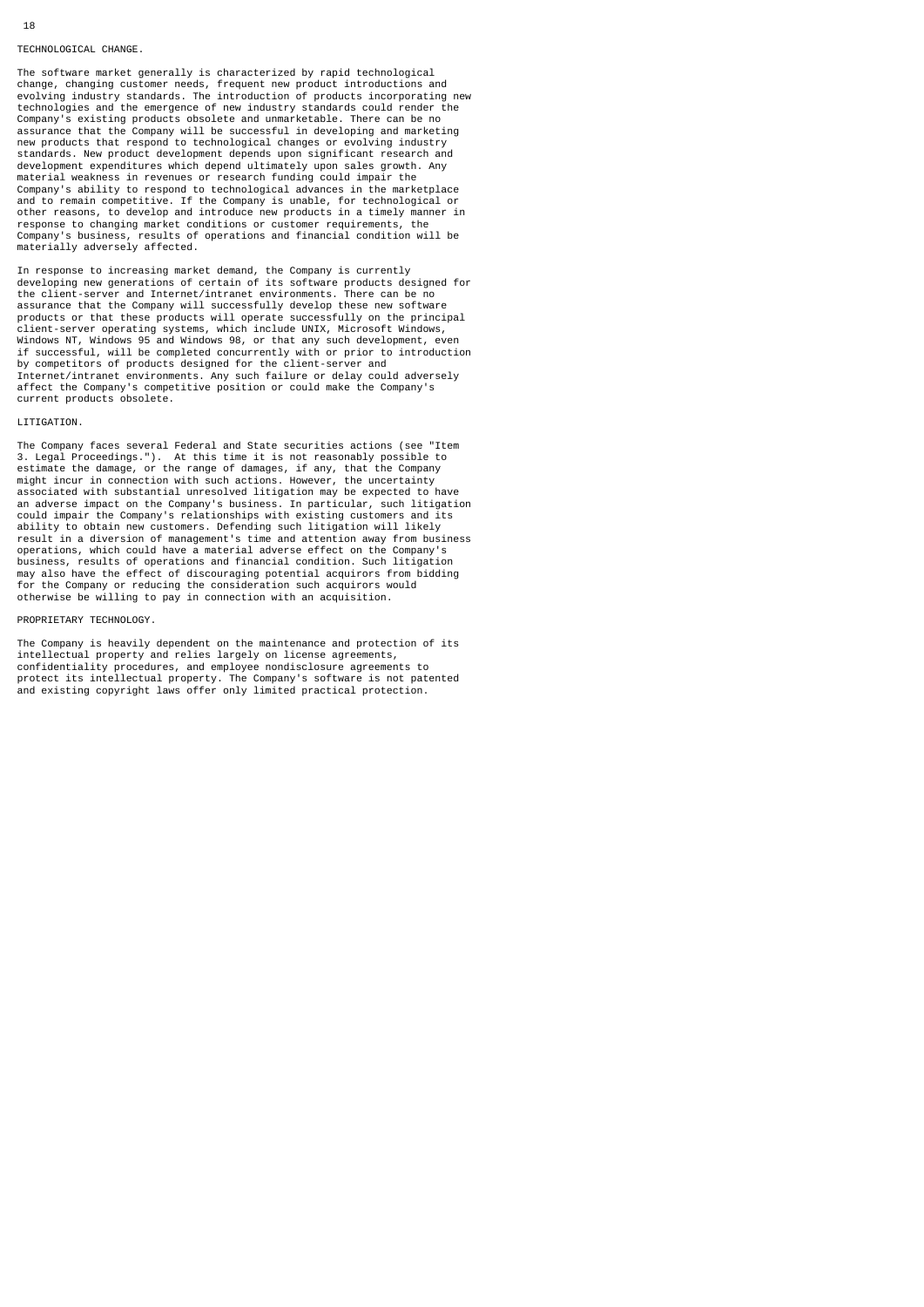There can be no assurance that the legal protections and precautions taken by the Company will be adequate to prevent misappropriation of the Company's technology or that competitors will not independently develop technologies equivalent or superior to the Company's. Further, the laws of some foreign countries do not protect the Company's proprietary rights to as great an extent as do the laws of the United States and are often not enforced as vigorously as those in the United States.

The Company does not believe that its operations or products infringe on the intellectual property rights of others. However, there can be no assurance that others will not assert infringement or trade secret claims against the Company with respect to its current or future products or that any such assertion will not require the Company to enter into a license agreement or royalty arrangement with the party asserting the claim. As competing healthcare information systems increase in complexity and overall capabilities and the functionality of these systems further overlaps, providers of such systems may become increasingly subject to infringement claims. Responding to and defending any such claims may distract the attention of Company management and have a material adverse effect on the Company's business, results of operations and financial condition. In addition, claims may be brought against third parties from which the Company purchases software, and such claims could adversely affect the Company's ability to access third party software for its systems.

# ABILITY TO MANAGE GROWTH.

The Company has experienced periods of growth has increased personnel, which has placed, and may continue to place, a significant strain on the Company's resources. The Company also anticipates expanding its overall software development, marketing, sales, client management and training capacity. In the event the Company is unable to identify, hire, train and retain qualified individuals in such capacities within a reasonable timeframe, such failure could have a material adverse effect on the Company. In addition, the Company's ability to manage future increases, if<br>any, in the scope of its operations or personnel will depend on significant<br>expansion of its research and development, marketing and sales, managem and administrative and financial capabilities. The failure of the Company's management to effectively manage expansion in its business could have a material adverse effect on the Company's business, results of operations and financial condition.

#### DEPENDENCE UPON KEY PERSONNEL.

The Company's future performance also depends in significant part upon the continued service of its key technical and senior management personnel,<br>many of whom have been with the Company for a significant period of time.<br>The Company does not maintain key man life insurance on any of its employees. Because the Company has a relatively small number of employees when compared to other leading companies in the same industry, its dependence on maintaining its employees is particularly significant. The Company is also dependent on its ability to attract and retain high quality personnel, particularly highly skilled software engineers for applications development.

The industry is characterized by a high level of employee mobility and aggressive recruiting of skilled personnel. There can be no assurance that the Company's current employees will continue to work for the Company.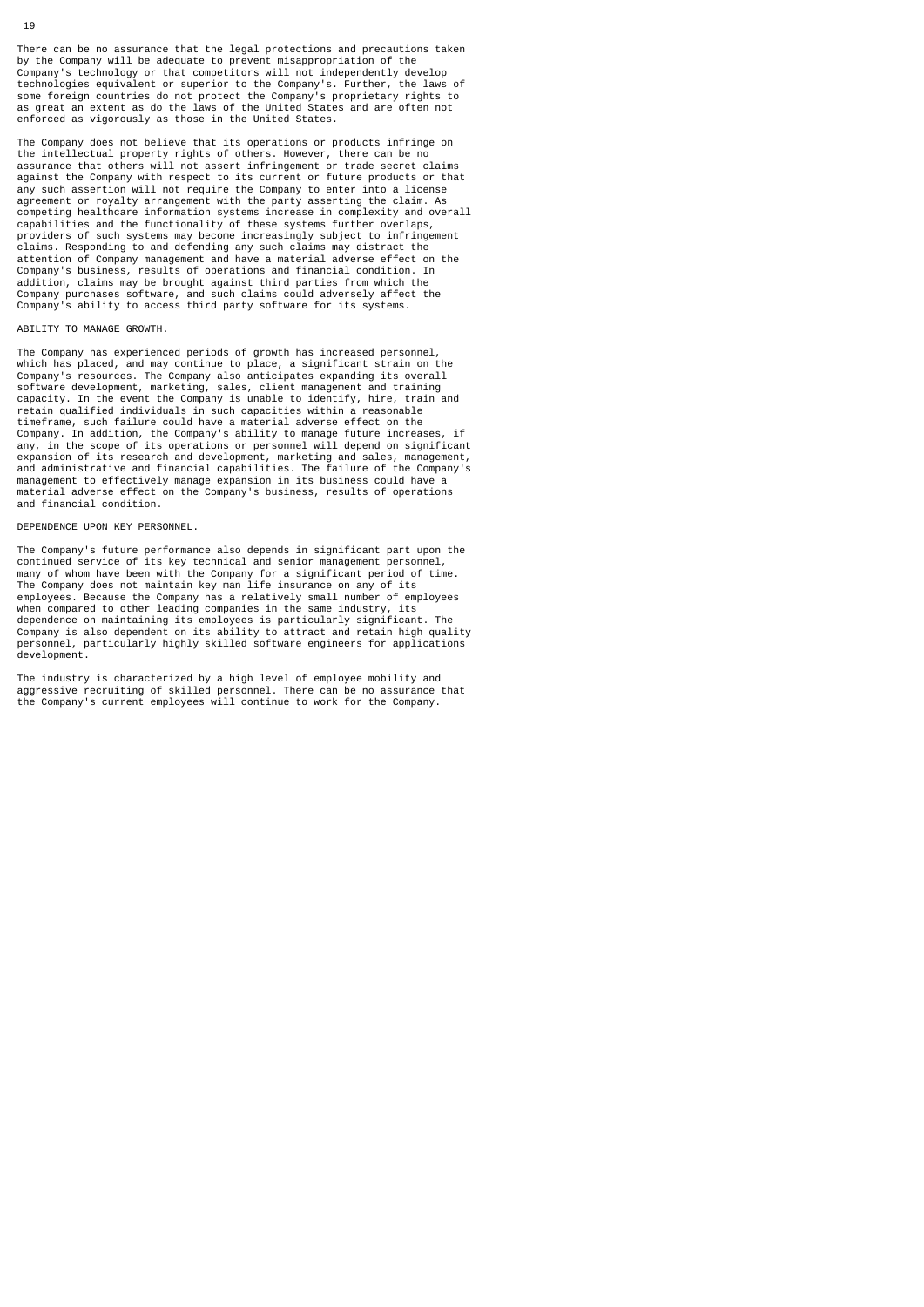Loss of services of key employees could have a material adverse effect on the Company's business, results of operations and financial condition. Furthermore, the Company may need to grant additional stock options to key employees and provide other forms of incentive compensation to attract and retain such key personnel.

# PRODUCT LIABILITY.

Certain of the Company's products provide applications that relate to patient clinical information. Any failure by the Company's products to provide accurate and timely information could result in claims against the Company. In addition, a court or government agency may take the position that our delivery of health information directly, including through licensed physicians, or delivery of information by a third party-site that a consumer accesses through the Company's web sites, exposes the Company to malpractice or other personal injury liability for wrongful delivery of healthcare services or erroneous health information. The Company maintains insurance to protect against claims associated with the use of its products, but there can be no assurance that its insurance coverage would adequately cover any claim asserted against the Company. A successful claim brought against the Company in excess of its insurance coverage could have<br>a material adverse effect on the Company's business, results of operations<br>and financial condition. Even unsuccessful claims could result in the<br>Co resources.

Certain physicians or other healthcare professionals who use the Company's Internet based products will directly enter health information about their patients including information that constitutes a record under applicable law, that the Company will store on the Company's computer systems. Numerous federal and state laws and regulations, the common law, and contractual obligations govern collection, dissemination, use and confidentiality of patient-identifiable health information, including:

- State privacy and confidentiality laws;
- - The Company's contracts with customers and partners;<br>- State laws requisiting bealthcare professionals such
- State laws regulating healthcare professionals, such as physicians, pharmacists and nurse practitioners;
- - Medicaid laws;<br>The Heath Insur
- The Heath Insurance Portability and Accountability Act of 1996 and related rules proposed by the Heath Care Financing Administration; and Health Care Financing Administration standards for Internet transmission of health data.

The U.S. Congress has been considering proposed legislation that would establish a new federal standard for protection and use of health information. Any failure by us or by our personnel or partners to comply with any of these legal and other requirements would result in material liability.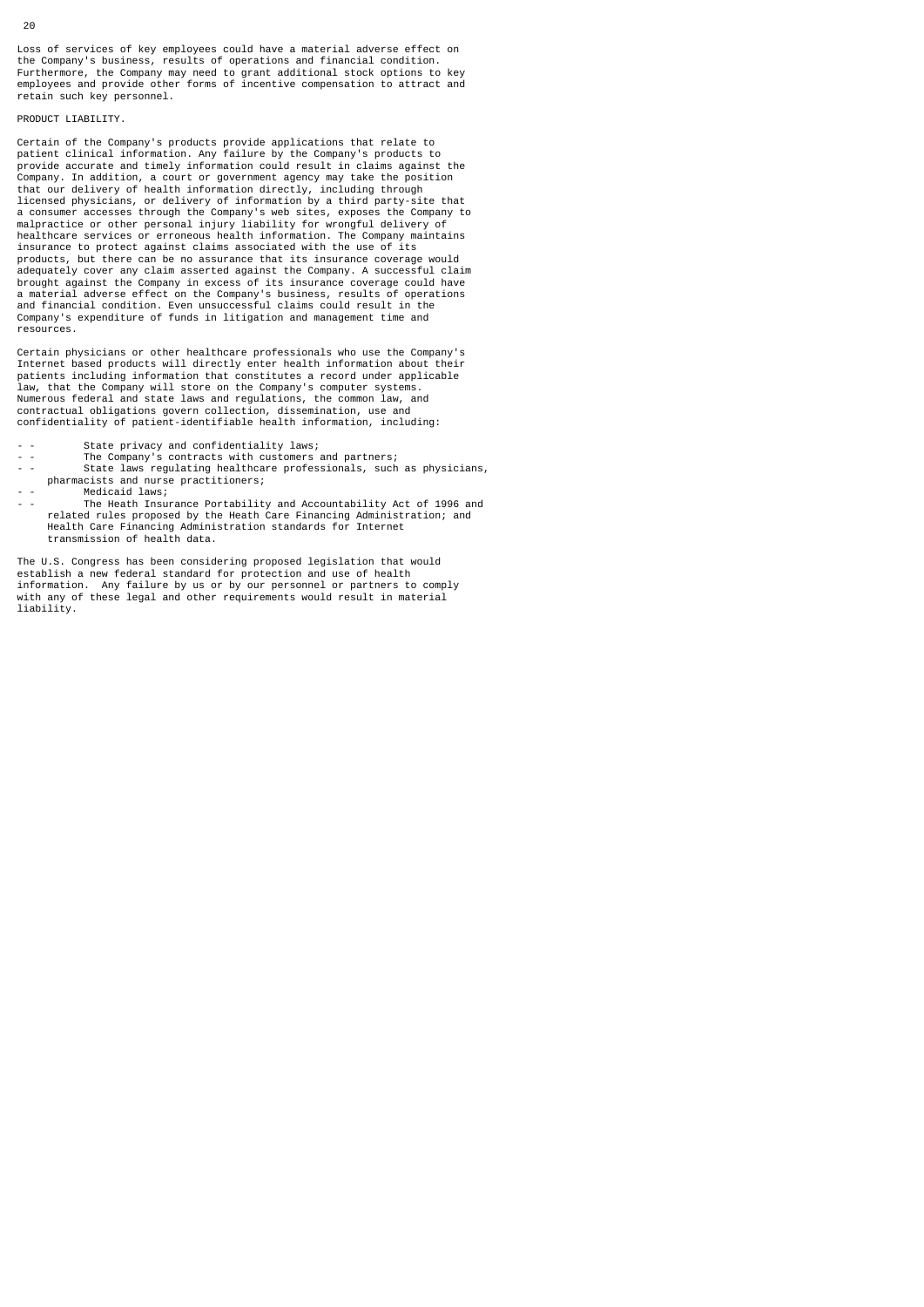Although the company has systems in place for safeguarding patient health information from unauthorized disclosure, these systems may not preclude<br>successful claims against the Company for violation of applicable law or<br>other requirements. Other third-party sites or links that consumers access<br>t this health information, or may circumvent systems the Company put in place to protect the information from disclosure. In addition, future laws or changes in current laws may necessitate costly adaptations to the Company's systems.

There can be no assurance that the Company will not be subject to product liability claims, that such claims will not result in liability in excess of its insurance coverage, that the Company's insurance will cover such claims or that appropriate insurance will continue to be available to the Company in the future at commercially reasonable rates. Such claims could have a material adverse affect on the Company's business, results of operations and financial condition.

UNCERTAINTY IN HEALTHCARE INDUSTRY; GOVERNMENT REGULATION.

The healthcare industry is subject to changing political, economic and regulatory influences that may affect the procurement processes and operation of healthcare facilities. During the past several years, the healthcare industry has been subject to an increase in governmental regulation of, among other things, reimbursement rates and certain capital expenditures. In the past, various legislators have announced that they intend to examine proposals to reform certain aspects of the U.S. healthcare system including proposals which may increase governmental involvement in healthcare, lower reimbursement rates and otherwise change the operating environment for the Company's clients. Healthcare providers may react to these proposals and the uncertainty surrounding such proposals by curtailing or deferring investments, including those for the Company's systems and related services. Cost-containment measures instituted by healthcare providers as a result of regulatory reform or otherwise could result in greater selectivity in the allocation of capital funds. Such selectivity could have an adverse effect on the Company's ability to sell its systems and related services. The Company cannot predict what impact, if any, such proposals or healthcare reforms might have on its business, results of operations and financial condition.

In the year 2001, the Department of Health and Human Services expects to finalize proposed regulations at the federal level authorized under the Health Insurance Portability and Accountability Act of 1996. These proposed regulations will establish new federal standards for privacy of health information. The Company anticipates that these regulations will directly affect the Company's products and services, but the Company cannot accurately predict the impact at this time. Achieving compliance with these regulations could be costly and distract management's attention and other resources from the Company's historical business, and any noncompliance by the Company could result in civil and criminal penalties. In addition, development of related federal and state regulations and policies on confidentiality of health information could negatively affect the Company's business.

The Company's software may be subject to regulation by the FDA as a medical device. Such regulation could require the registration of the applicable manufacturing facility and software/hardware products, application of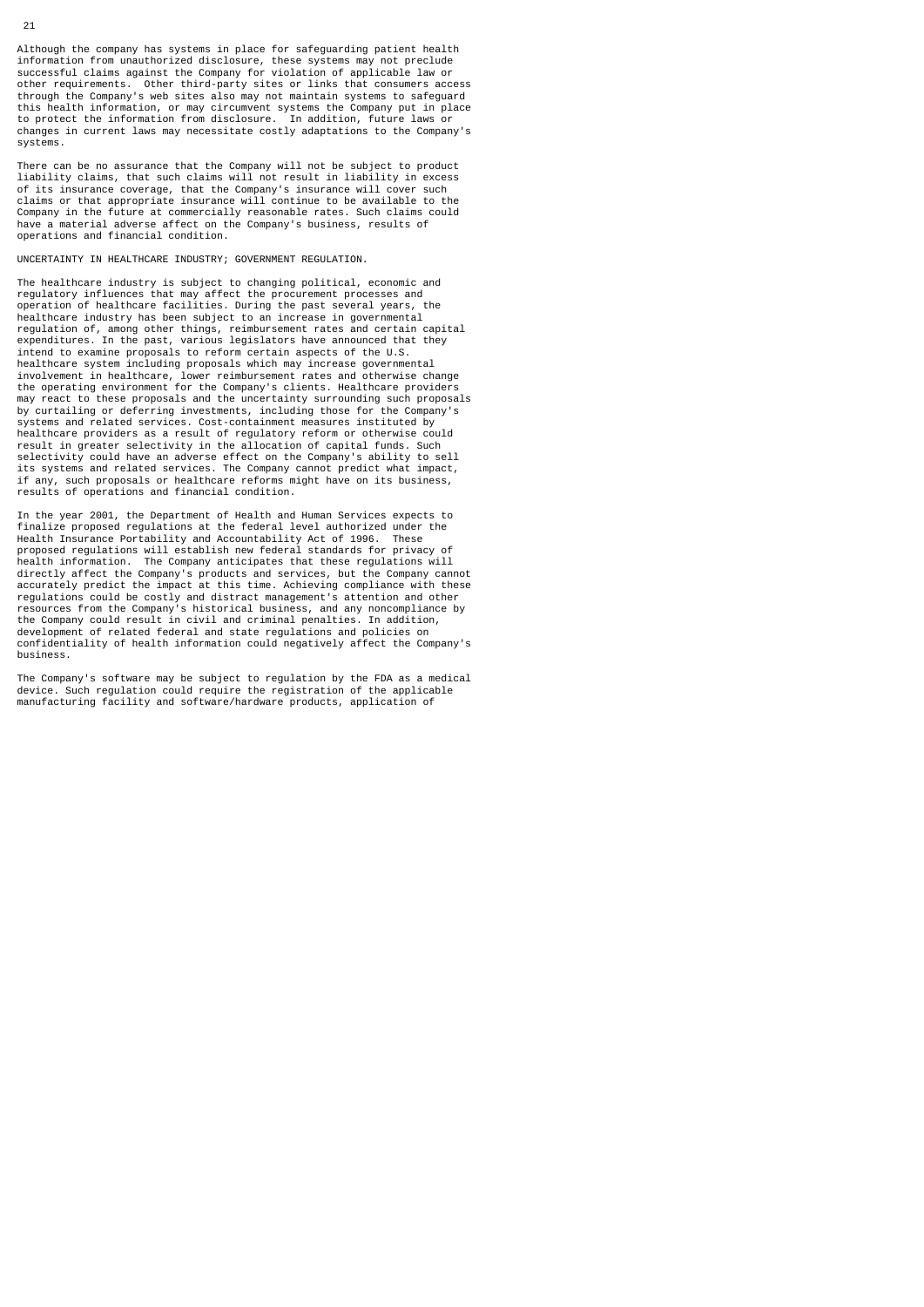detailed record-keeping and manufacturing standards, and FDA approval or clearance prior to marketing. An approval or clearance could create delays<br>in marketing, and the FDA could require supplemental filings or object to<br>certain of these applications, the result of which could have a material<br> financial condition.

## YEAR 2000

The Company is aware of issues associated with the programming code in existing computer systems related to the millennium. In particular, software applications that use only two digits to identify a year in the date field may fail or create errors in the year 2000 ("Year 2000 Issues"). Year 2000 Issues create risk for the Company from unforeseen problems in computer systems that the Company sells to customers on a nationwide basis which are used, among other things, to process their financial transactions and schedule patients ("Company Products"), as well as systems that the Company uses internally to provide certain services to its customers and to process its own financial transactions ("Internal Use Systems"). The<br>potential costs and uncertainties associated with Year 2000 Issues will<br>depend upon a number of factors, including the Company's proprietary and<br>third pa Party Products") and the nature of the industry in which the Company operates.

The nature of the Company's business and its relationships with its customers make it difficult to assess the magnitude of the Company's potential exposure as a result of Year 2000 issues. Company Products and Third Party Products sold by the Company may fail to operate properly or as expected due to Year 2000 Issues. Such failures could result in system failures or miscalculations causing disruptions of customers' operations, including among other things, an inability to process transactions, send invoices, conduct communications, treat patients or engage in similar<br>normal business activities. In addition, Company Products and Third Party<br>Products are often used in conjunction with other vendors' products and<br>servic material remediation efforts necessary with regards to Year 2000 Issues in connection with such products and services. Should such vendors be unable to complete such remediation efforts in a timely manner, the use of such products and services on the same system as Company Products and Third Party Products may result in system failures. As a result of one or more of the above potential system failures, certain of the Company's customers may<br>assert breach of warranty or other claims against the Company relating to<br>Year 2000 functionality. The assertion of such claims may have a materia in the deferral, delay or cancellation by customers of current installations of and plans to purchase systems from the Company.

Internal Use Systems, including both information systems and noninformation systems, may not operate properly or as expected due to Year 2000 Issues. Year 2000 Issues could result in system failures or miscalculations causing disruption of the Company's operations, including among other things, an inability to process its own and certain of its customers' financial transactions, send invoices, conduct communications, or engage in similar normal business activities.

#### 22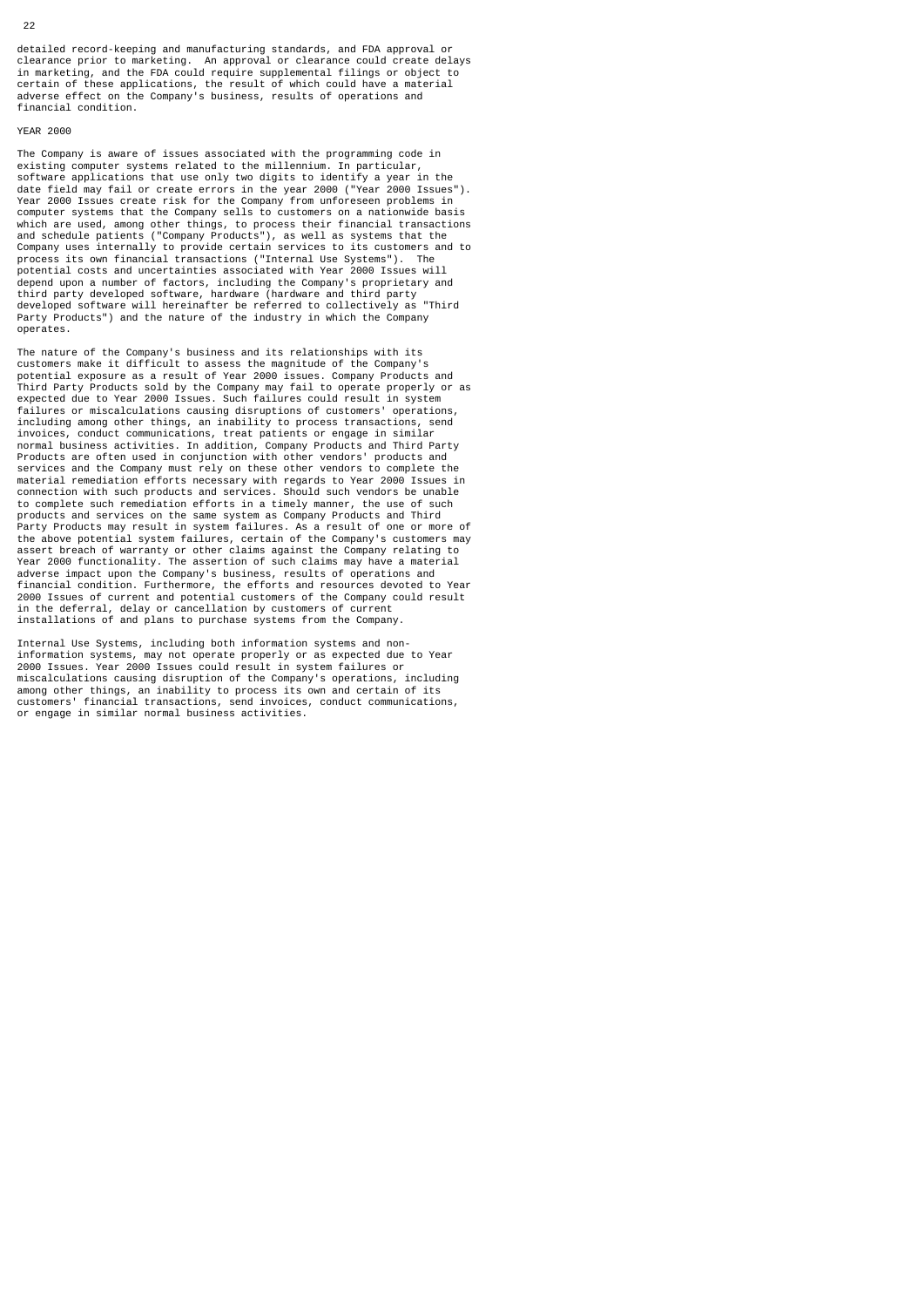## Item 2. Properties.

Year 2000 Implications.".

 ----------- The Company's principal administrative, data processing, marketing and development operations are located in approximately 19,000 square feet of leased space in Tustin, California under a lease which expires in March 2001. In addition, the Company leases approximately 13,000 square feet of space in Santa Ana, California to house its assembly and warehouse operations, approximately 15,000 square feet of space in Horsham, Pennsylvania, the principal office for Clinitec, approximately 12,000 square feet of space in Atlanta, Georgia, the principal office for MicroMed, and an aggregate of 4,000 square feet of space in Florida, Kansas, Minnesota, Texas, Wisconsin and Washington to house additional sales, training and service operations. These leases, including options, have expiration dates ranging from month-to-month to August 2001. The Company believes that its facilities are adequate for its current needs and that suitable additional or substitute space is available, if needed, at commercially reasonable rates.

# Item 3. LEGAL PROCEEDINGS.

 ------------------ On April 22, 1997, a purported class action entitled JOHN P. CAVENY v. QUALITY SYSTEMS, INC., ET AL. was filed in the Superior Court of the State of California for the County of Orange, in which Mr. Caveny, on behalf of himself and all others who purchased the Company's Common Stock between June 26, 1995 and July 3, 1996, alleges that the Company, and Sheldon Razin, Robert J. Beck, Gregory S. Flynn, Abe C. LaLande, Donn Neufeld, Irma G. Carmona, John A. Bowers, Graeme H. Frehner, and Gordon L. Setran (all of the foregoing individuals were either officers, directors or both during<br>the period from June 26, 1995 through July 3, 1996), as well as other<br>defendants not affiliated with the Company, violated California<br>Corporations Co et. seq., by issuing positive statements about the Company that allegedly were knowingly false, in part, in order to assist the Company and the individual defendants in selling Common Stock at an inflated price in the Company's March 5, 1996 public offering and at other points during the class period. The complaint seeks compensatory and punitive damages in unspecified amounts, disgorgement, declaratory and injunctive relief, and attorneys' fees.

On January 25, 1999, the court denied plaintiffs' motion to certify the class representative and class legal counsel. Plaintiffs have appealed that decision. On February 25, 2000, the Fourth District Court of Appeals affirmed the order disqualifying the class legal counsel. On May 9, 2000, the Court of Appeals issued its Remittur certifying its decision as final. Plaintiff will seek new class counsel, however, the named defendants will again have the opportunity to oppose class certification.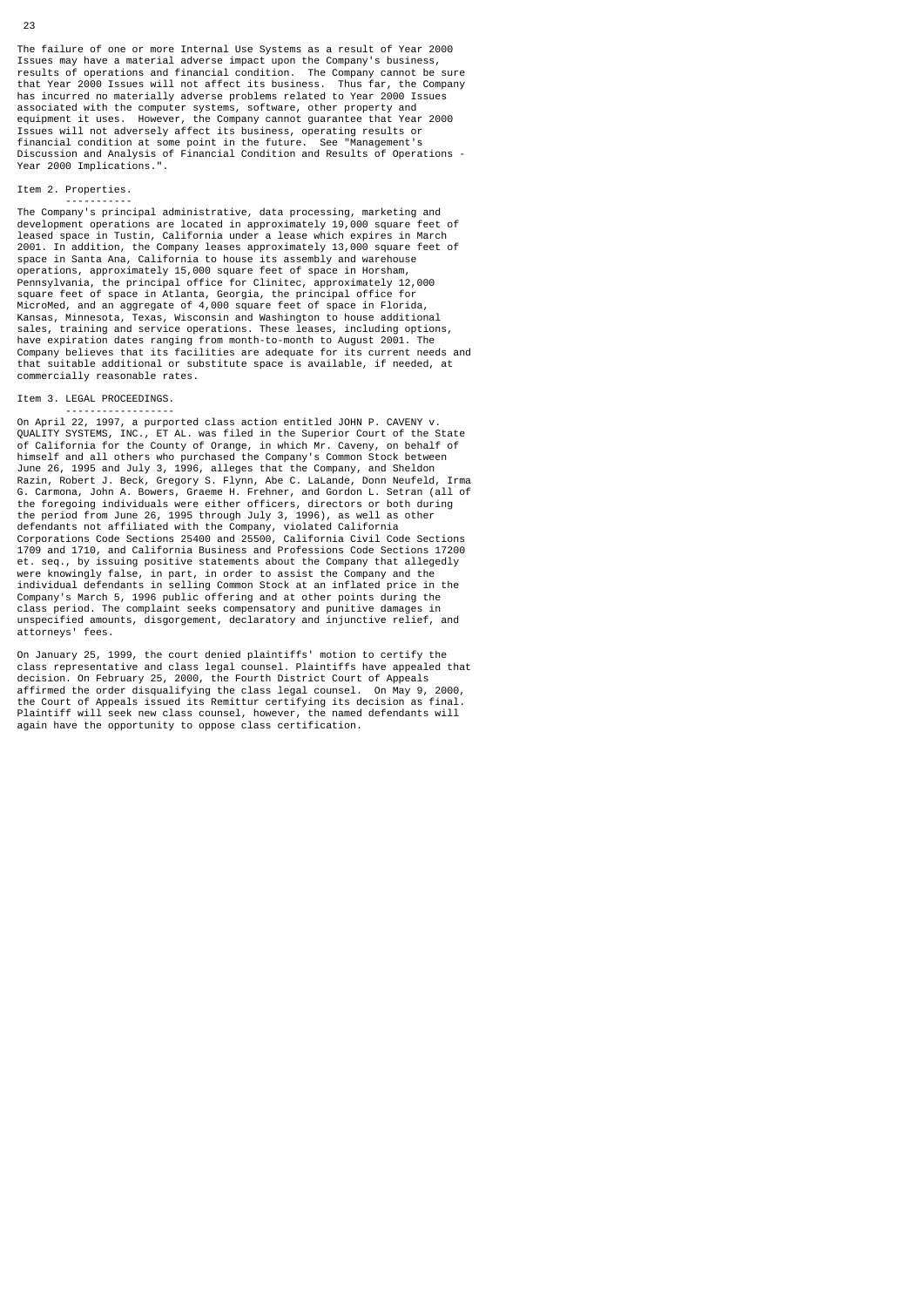The Company and its named officers and directors deny all remaining allegations of wrongdoing made against them in these suits, consider the allegations groundless and without merit, and intend to vigorously defend against these actions.

On May 14, 1997, a second purported class action entitled WENDY WOO v. QUALITY SYSTEMS, INC., ET AL. was filed in the same court. This complaint, which has been consolidated with the Caveny lawsuit, essentially repeats<br>the allegations in the Caveny lawsuit and seeks identical relief. the allegations in the Caveny lawsuit and seeks identical relief. The Company and the other named defendants successfully demurred to the plaintiffs' claim under California Civil Code Sections 1709 and 1710, and that claim, which served as the only basis for plaintiffs' request for punitive damages, has been dismissed from both actions.

On July 1, 1997, a third purported class action entitled WADE CHENEY v.<br>QUALITY SYSTEMS, INC., ET AL. was filed in the United States District Court<br>of the Central District of California, Southern Division. The complaint<br>ma complaints, and purports to state claims under Section 10(b) of the Securities Exchange Act of 1934 and Rule 10b-5 thereunder, and under Section 20(a) of said Act. By Court order dated August 13, 1997, this action was stayed temporarily and the Court reserved jurisdiction to lift the stay after all matters are final in the Caveny and Woo actions or if otherwise appropriate, and on August 15, 1997 the case was removed from the Court's active caseload. The Company denies all allegations of wrongdoing made in this suit, considers the allegations groundless and without merit, and if the stay is ever lifted, the Company intends to vigorously defend against this action.

On March 23, 1999, a purported class action and derivative complaint entitled IRVING ROSENZWEIG v. SHELDON RAZIN, ET AL. was filed in the Superior Court of the State of California for the County of Orange, in which Mr. Rosenzweig, on behalf of himself and all non-director shareholders, and derivatively on behalf of the Company, alleges that Sheldon Razin, John Bowers, William Bowers, Patrick Cline, Janet Razin and Gordon Setran (all of the foregoing individuals are directors of the Company) breached their fiduciary duties by allegedly entrenching themselves in their positions of control, failing to ensure that third-party offers involving the Company were fully and fairly considered, and/or failing to conduct a reasonable inquiry to assure the maximization of shareholder value. The complaint seeks declaratory and injunctive relief, an accounting of monetary damages allegedly suffered by plaintiff and the<br>purported class, and attorneys' fees. Defendants demurred to each of the<br>causes of action alleged in the complaint and the court sustained those<br>de amended complaint, plaintiff filed a motion for attorney's fees. Defendants, in turn, filed a motion to dismiss the action for failure to file an amended pleading within the time limit specified by the court. Those motions are currently pending.

The parties agreed to a settlement of action and stipulated to a final judgement and order which was entered by the court on May 15, 2000 at which time the action was dismissed. The final judgement and order provided for a dismissal of the action with prejudice, releases given to each of the defendants, and payment of the nominal sum of \$100,000 (paid by the Company's Directors and Officers Liability Insurance Company) in full settlement of plaintiff's motion for attorney's fees. The settlement further expressly provided that it did not constitute an admission of any liability of defendants, which defendants continue to vigorously deny.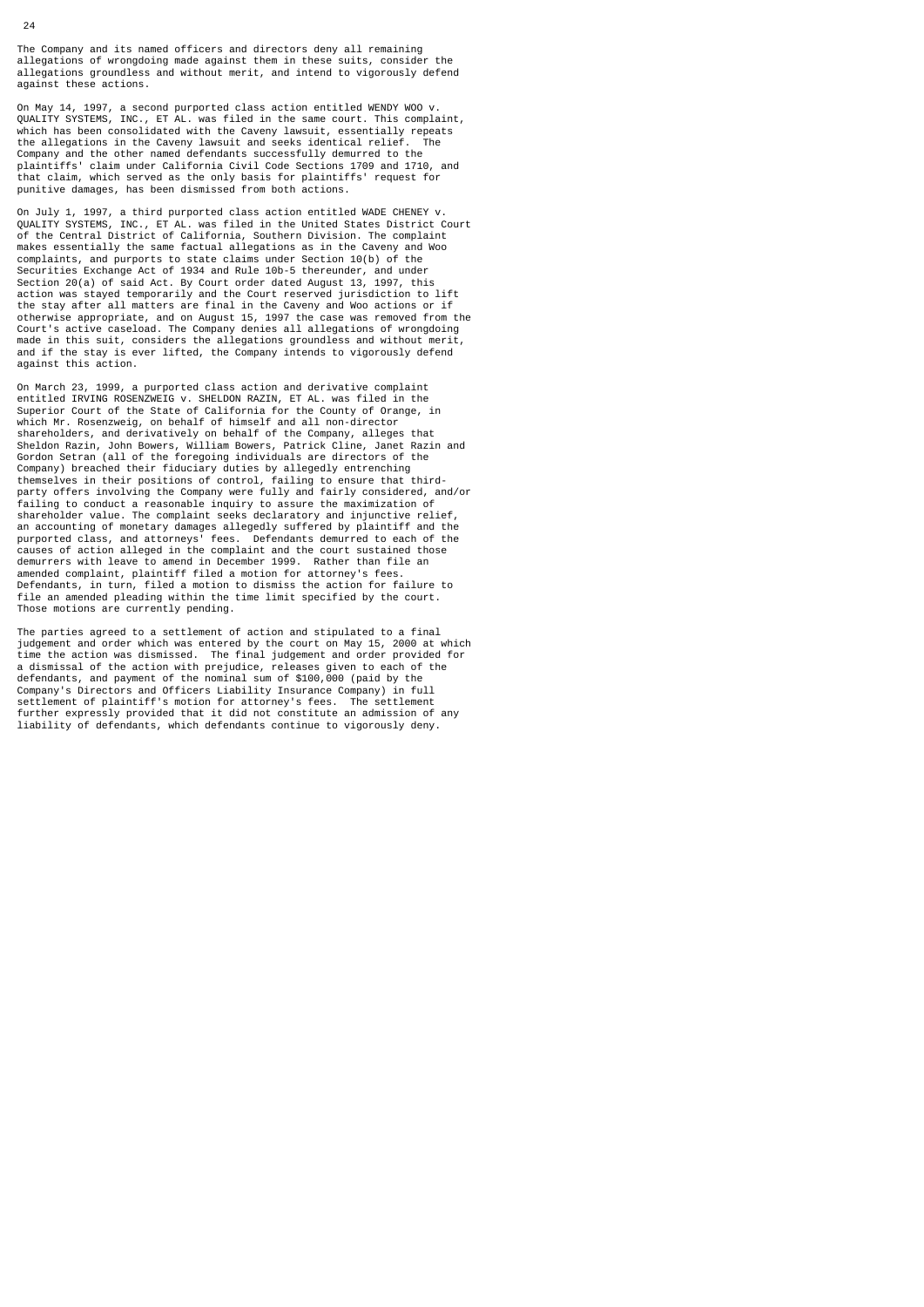The Company is a party to various other legal proceedings incidental to its business, none of which are considered by the Company to be material.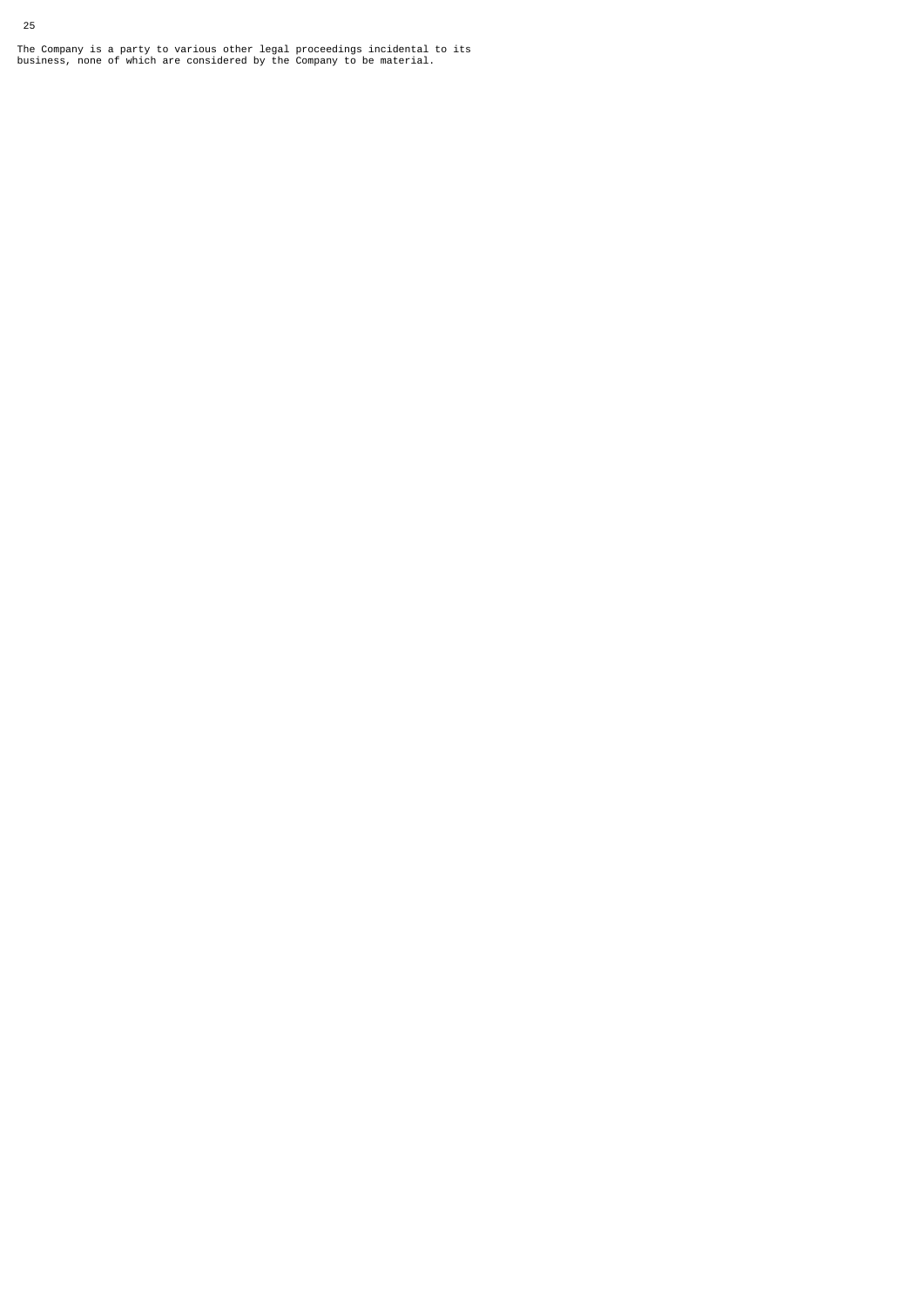## Item 4. SUBMISSION OF MATTERS TO A VOTE OF SECURITY HOLDERS.

----------------------------------------------------

No matter was submitted to a vote of security holders during the fourth quarter of fiscal year 2000.

Executive Officers of the Registrant. - -------------------------------------

The executive officers of the Company as of May 31, 2000 were as follows:

| Name             | Age | Position                                            |  |  |  |  |
|------------------|-----|-----------------------------------------------------|--|--|--|--|
| Patrick B. Cline | 39  | Interim Chief Executive Officer                     |  |  |  |  |
| Greg Flynn       | 42  | General Manager,<br>Executive Vice President        |  |  |  |  |
| Don L. Jackson   | 39  | Vice President Marketing                            |  |  |  |  |
| Donn Neufeld     | 43  | Vice President Software<br>and Operations           |  |  |  |  |
| David Razin      | 36  | Vice President Business Development                 |  |  |  |  |
| Paul Holt        |     | Interim Chief Financial Officer,<br>34<br>Secretary |  |  |  |  |

Executive officers of the Company are elected by, and serve at the discretion of, the Board of Directors. Additional information regarding the Company's executive officers is set forth below.

Patrick B. Cline has served as Interim Chief Executive Officer since April 2000. Mr. Cline has served as Executive Vice President of the Company since May 1996. Mr. Cline is a co-founder of Clinitec and has served as its President since its inception in January 1994 and as its Chief Operating Officer since May 1996 when it was acquired by QSI. Mr. Cline served as<br>Clinitec's Chairman of the Board of Directors and Chief Executive Officer<br>from January 1994 until May 1996. Prior to co-founding Clinitec, Mr. Cline<br>s founding of Clinitec, Mr. Cline continued to serve, on a part time basis, as Script Systems' Vice President of Sales and Marketing. Mr. Cline has held senior positions in the healthcare information systems industry since 1981. Mr. Cline has been appointed interim Chief Executive Officer following the resignation of Sheldon Razin on April 3, 2000.

Greg Flynn has served as the Company's General Manager since April 2000 and as Executive Vice President since August 1998 after serving as Vice President of Sales and Marketing from January 1996 to August 1998. Prior to January 1996, Mr. Flynn served as Vice President Administration since June<br>1992. In these capacities, Mr. Flynn has been responsible for numerous<br>functions related to the ongoing management of the Company and sales.<br>Previo organization. He holds a B.A. degree in English from the University of California, Santa Barbara.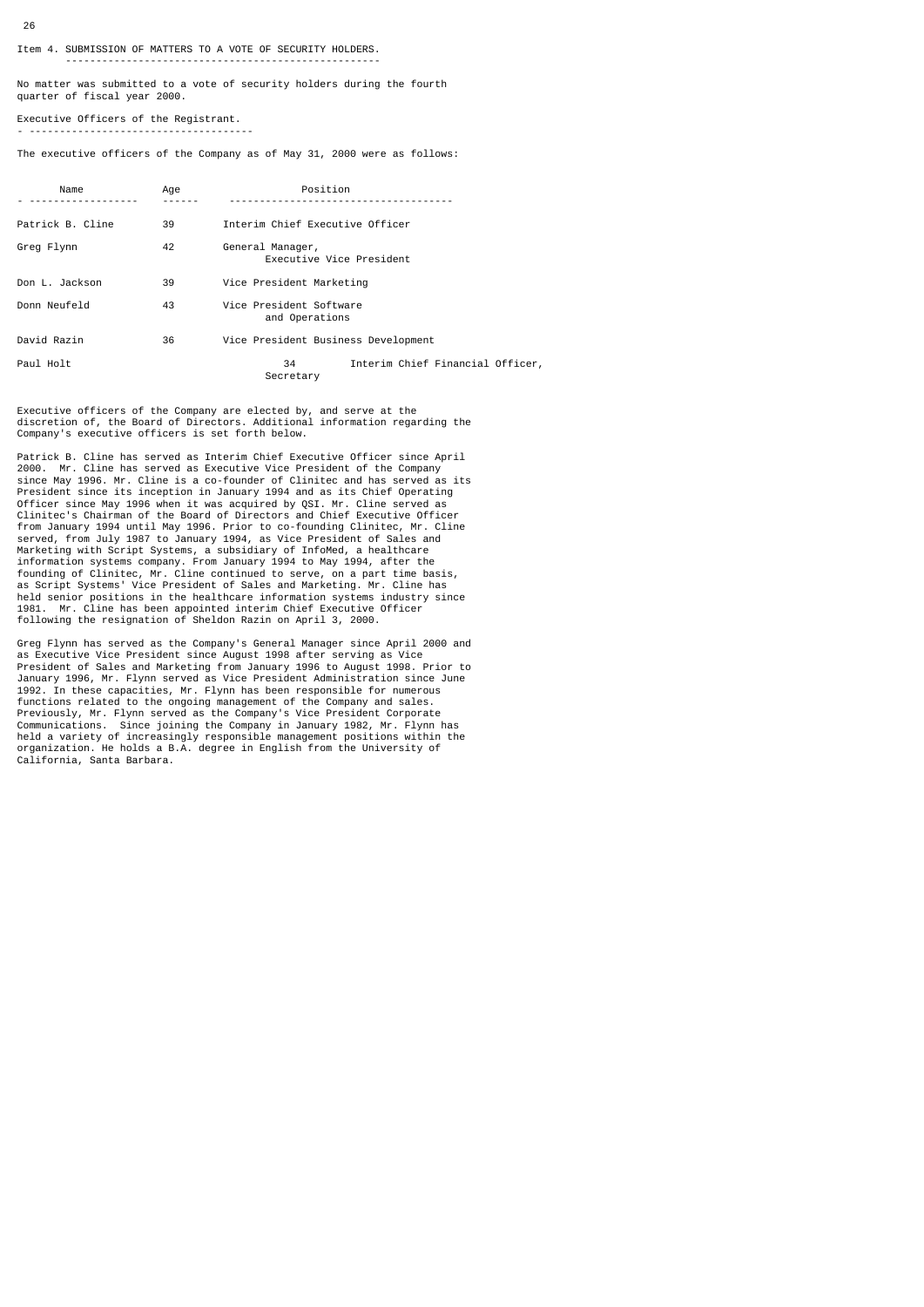Don L. Jackson joined the Company in June 1998 as its Vice President of Marketing. Prior to joining the Company, Mr. Jackson was the Vice President of Sales and Marketing of Wyndgate Technologies, a developer of information systems for blood banks and transfusion management. From February 1992 to May 1997, Mr. Jackson held several senior management positions with Henry Schein, Inc., Practice Management Technologies Division, a leading provider of computer-based solutions to the dental, medical, and veterinary markets. From 1985 to 1992, Mr. Jackson was Executive Vice President of FoxMeyer's Retail Services Business unit, a developer and distributor of retail pharmacy point of sale computer systems. Mr. Jackson holds an M.B.A. from Southern Methodist University and a B.A. in Computer Science from the University of Texas at Austin.

Donn Neufeld has served as the Company's Vice President Software and Operations since January 1996 and as Vice President Operations from June 1986 until January 1996. From April 1981 until June 1986, Mr. Neufeld held the position of Manager of Customer Support. He joined the Company in December 1980 as part of the System Generation Department. Prior to joining the Company, Mr. Neufeld was a System Analyst/Programmer at Loma Linda University Medical Center.

David Razin has served as Vice President Business Development of the Company since August 1997. Before being named to this position, Mr. Razin served from 1995 to 1997 as Director of Product Development. In that position, Mr. Razin oversaw the development of the Company's Legacy Products, EDI services network and Internet/intranet applications. From 1988 to 1995, Mr. Razin held the position of Manager of Client Managing and Training. Prior to that, Mr. Razin held various positions in software development from 1985 to 1988. David Razin is the son of Sheldon Razin.

Paul Holt was appointed Interim Chief Financial Officer in May 2000. Mr. Holt has served as the Company's Controller since January, 2000. Prior to joining the Company, Mr. Holt was the Controller of Sierra Alloys Co., Inc., a titanium metal manufacturing company from August 1999 to December 1999. From May 1997 to July 1999, he was Controller of Refrigeration<br>Supplies Distributor, a wholesale distributor and manufacturer of<br>refrigeration supplies and heating controls. From March 1995 to April<br>1997, he was Assi University of Southern California and a B.A. in Economics from the University of California, Irvine.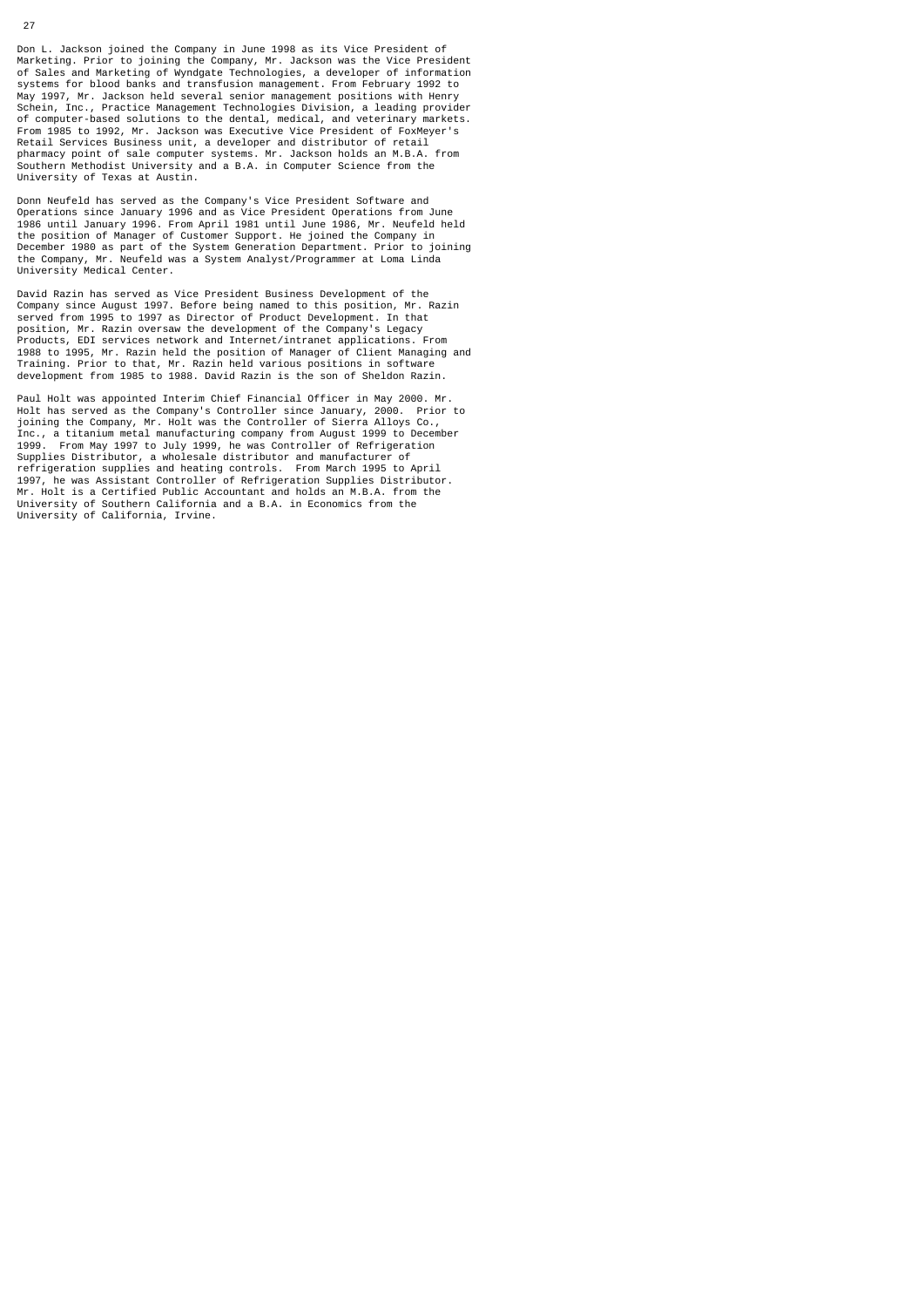#### Item 5. MARKET FOR REGISTRANT'S COMMON EQUITY AND RELATED STOCKHOLDER MATTERS ---------------------------------------

The Company's Common Stock is traded on the Nasdaq National Market under<br>the symbol "QSII". The following table sets forth for the quarters<br>indicated the high and low sales prices as reported by NASDAQ. The<br>quotations refl commissions, and may not necessarily represent actual transactions.

| Quarter Ended      | High  | Low  |
|--------------------|-------|------|
|                    |       |      |
| June 30, 1998      | 11.25 | 7.25 |
| September 30, 1998 | 9.28  | 3.50 |
| December 31, 1998  | 5.00  | 3.00 |
| March 31, 1999     | 4.94  | 3.50 |
| June 30, 1999      | 6.56  | 3.75 |
| September 30, 1999 | 8.38  | 5.63 |
| December 31, 1999  | 7.75  | 5.88 |
| March 31, 2000     | 18.75 | 6.75 |

At May 31, 2000, there were approximately 153 holders of record of the Company's Common Stock. The Company estimates the number of beneficial holders of its Common Stock to be in excess of 1,200.

Through May 31, 2000, the Company has not paid cash dividends on shares of<br>its Common Stock. The Company anticipates that for the foreseeable future,<br>all earnings, if any, will be retained for use in the Company's business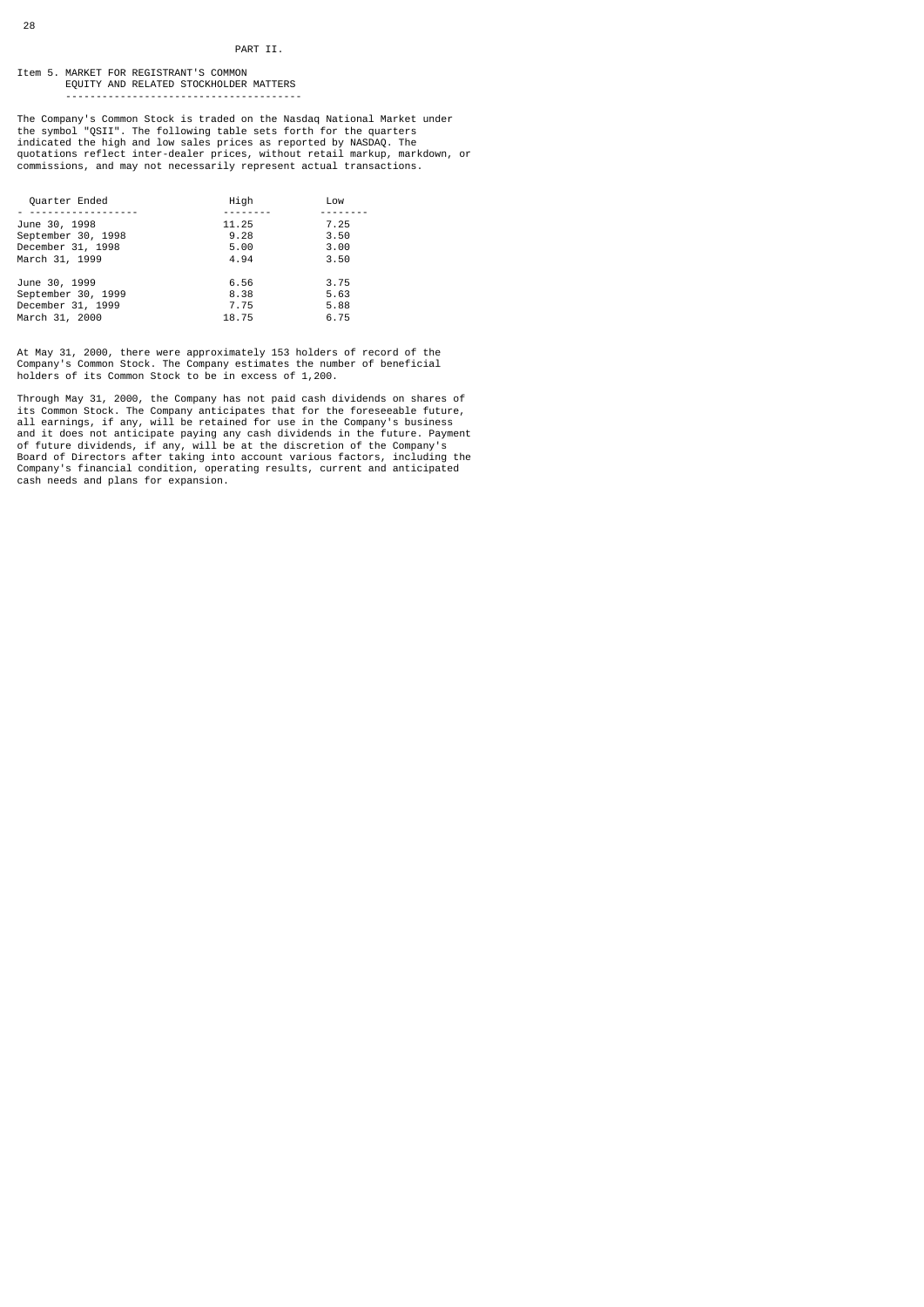# Item 6. SELECTED FINANCIAL DATA.

------------------------

The following selected financial data with respect to the Company's<br>Consolidated Statements of Operations Data for each of the five years in<br>the period ended March 31, 2000 and the Consolidated Balance Sheet Data as<br>of the herein.

Consolidated Statements of Operations Data (In thousands, except for per share data)

|                                                                                                                         | Year Ended March 31, |                   |                                                                   |                                                                                                                                                                                                                                                                                                                          |                |
|-------------------------------------------------------------------------------------------------------------------------|----------------------|-------------------|-------------------------------------------------------------------|--------------------------------------------------------------------------------------------------------------------------------------------------------------------------------------------------------------------------------------------------------------------------------------------------------------------------|----------------|
|                                                                                                                         | . <sub>.</sub>       |                   | 2000 1999 1998 1997 1996<br><u>.</u>                              | <u>.</u>                                                                                                                                                                                                                                                                                                                 |                |
|                                                                                                                         |                      |                   |                                                                   |                                                                                                                                                                                                                                                                                                                          |                |
| Net Revenues<br>Cost of Products                                                                                        |                      |                   | \$36,373 \$33,816 \$31,216 \$20,127 \$16,732                      |                                                                                                                                                                                                                                                                                                                          |                |
| and Services                                                                                                            | . <sub>.</sub>       | <u>.</u>          | 16,395 15,834 13,509 10,089 7,929<br><b><i><u>AAAAAAA</u></i></b> | <u>.</u>                                                                                                                                                                                                                                                                                                                 |                |
| Gross Profit<br>Selling, General                                                                                        |                      |                   | 19,978  17,982  17,707  10,038  8,803                             |                                                                                                                                                                                                                                                                                                                          |                |
| and Administrative $12,645$ $13,495$ $12,485$ $7,736$ $3,897$<br>Research and Development 3,726 3,603 3,072 1,978 1,567 |                      |                   |                                                                   |                                                                                                                                                                                                                                                                                                                          |                |
| Purchased In-Process                                                                                                    |                      |                   |                                                                   |                                                                                                                                                                                                                                                                                                                          |                |
| Research and Development $(1)$ - - 10,200 8,300 -                                                                       |                      |                   |                                                                   | <u>.</u>                                                                                                                                                                                                                                                                                                                 |                |
| Income (Loss)                                                                                                           |                      |                   |                                                                   |                                                                                                                                                                                                                                                                                                                          |                |
| from Operations (3)                                                                                                     |                      |                   | 3,607 884 (8,050) (7,976) 3,339                                   |                                                                                                                                                                                                                                                                                                                          |                |
| Investment Income                                                                                                       | .                    | <u>.</u> .        | 759 413 971 1,285 482<br><u>.</u>                                 | <u>.</u>                                                                                                                                                                                                                                                                                                                 | -------        |
| Income (Loss) before<br>Provision for (Benefit                                                                          |                      |                   |                                                                   |                                                                                                                                                                                                                                                                                                                          |                |
| from) Income Taxes (3)<br>Provision for (Benefit                                                                        |                      |                   | 4,366 1,297 (7,079) (6,691) 3,821                                 |                                                                                                                                                                                                                                                                                                                          |                |
| from) Income Taxes (2)                                                                                                  | <u>.</u>             |                   | 1,862 713 (2,463) 784 1,528                                       | .                                                                                                                                                                                                                                                                                                                        | -------        |
| Net Income (Loss) (3)                                                                                                   | \$2,504              |                   | $$584$ $$(4,616)$ $$(7,475)$ \$ 2,293                             |                                                                                                                                                                                                                                                                                                                          |                |
| Net Income (Loss) per Share:                                                                                            |                      |                   |                                                                   |                                                                                                                                                                                                                                                                                                                          |                |
| Basic (3)                                                                                                               | \$0.40<br>=======    | \$0.09<br>======= |                                                                   | \$ (0.77) \$(1.26) \$ \$ 0.49<br>======= ======= =======                                                                                                                                                                                                                                                                 |                |
| Diluted (3)                                                                                                             | \$0.40               |                   | $$0.09$$ \$ (0.77) \$ (1.26) \$ 0.49                              |                                                                                                                                                                                                                                                                                                                          |                |
| Weighted Average<br>Shares Outstanding:                                                                                 |                      |                   |                                                                   | ======= ======= =======                                                                                                                                                                                                                                                                                                  |                |
| Basic                                                                                                                   |                      |                   | 6,208 6,176 5,981 5,937 4,640                                     | $\begin{tabular}{ll} \bf 2222222 & \bf 2222222 \\ \bf 322222 & \bf 222222 \\ \bf 32222 & \bf 22222 \\ \bf 32222 & \bf 22222 \\ \bf 32222 & \bf 22222 \\ \bf 32222 & \bf 22222 \\ \bf 32222 & \bf 22222 \\ \bf 32222 & \bf 22222 \\ \bf 32222 & \bf 22222 \\ \bf 32222 & \bf 22222 \\ \bf 32222 & \bf 22222 \\ \bf 32222$ |                |
| Diluted                                                                                                                 | =======              |                   | 6,261 6,185 5,981 5,937 4,776                                     | =======                                                                                                                                                                                                                                                                                                                  | <b>EDECEDE</b> |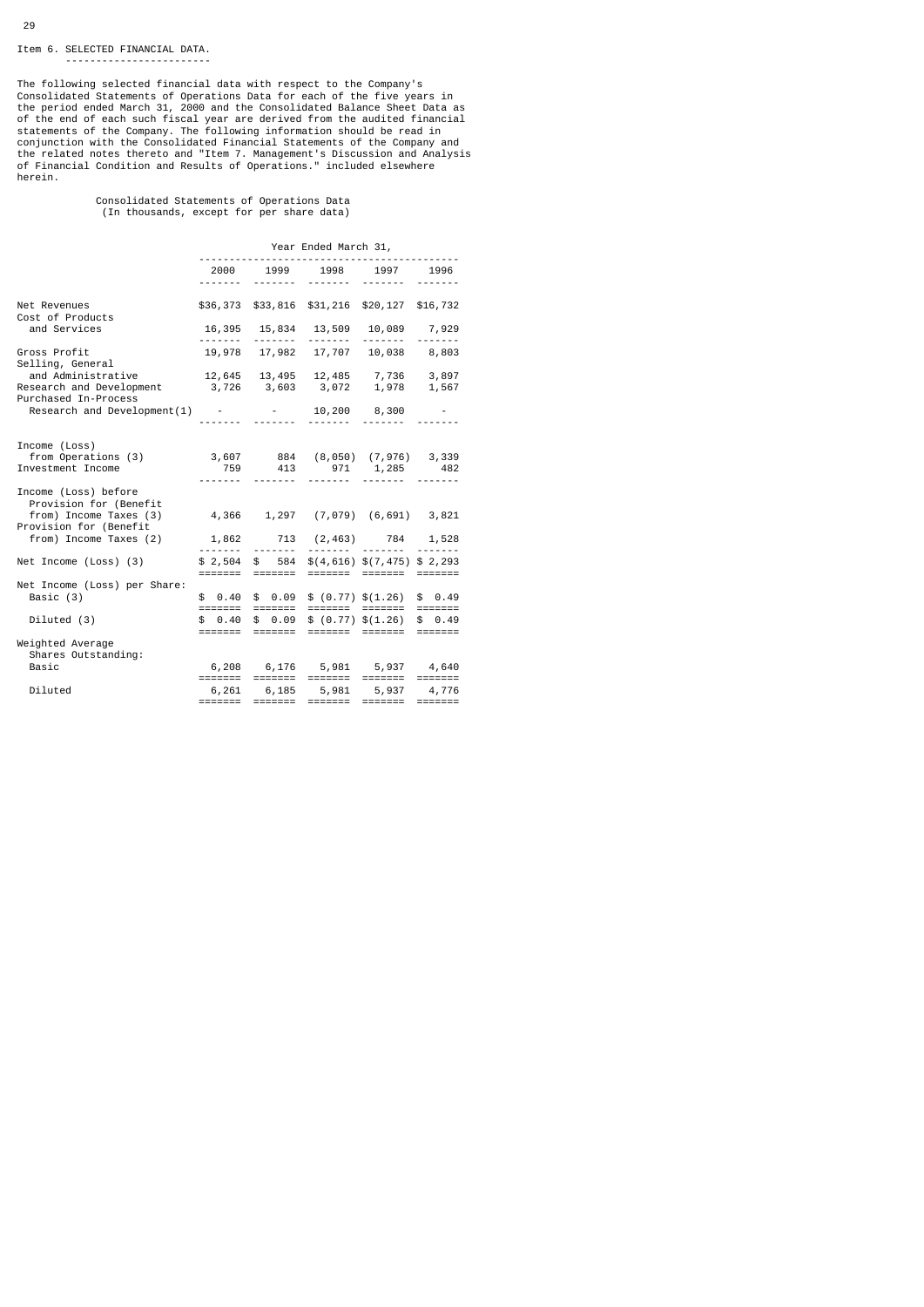|                                                                                                                                         | March 31,                                          |                                                    |                                                    |                                                   |                                                   |
|-----------------------------------------------------------------------------------------------------------------------------------------|----------------------------------------------------|----------------------------------------------------|----------------------------------------------------|---------------------------------------------------|---------------------------------------------------|
|                                                                                                                                         | 2000                                               | 1999                                               | 1998                                               | 1997                                              | 1996                                              |
| Cash and Cash Equivalents and<br>Short-Term Investments<br>Working Capital<br>Total Assets<br>Total Liabilities<br>Shareholders' Equity | \$16,169<br>21,332<br>44,136<br>12,053<br>\$32,083 | \$14,441<br>18,166<br>40,218<br>10,554<br>\$29,664 | \$17,080<br>15,543<br>40,916<br>13,475<br>\$27,441 | \$22,735<br>25,613<br>37,866<br>5,596<br>\$32,270 | \$28,944<br>30,196<br>37,272<br>4,571<br>\$32,701 |

(1) In May 1996, the Company acquired Clinitec (see "Item 1. Business. Acquisitions.") which was treated as a purchase transaction for accounting purposes. In connection with this treatment, the Company incurred an \$8.3 million charge for purchased in-process research and development during the year ended March 31, 1997.

 In May 1997, the Company acquired MicroMed (see "Item 1. Business. Acquisitions.") which was treated as a purchase transaction for accounting purposes. In connection with this treatment, the Company incurred a \$10.2 million charge for purchased in-process research and development during the year ended March 31, 1998.

- (2) The provision for income taxes for the year ended March 31, 1997 differs from the Company's combined Federal and State statutory rates primarily due to the non-deductible charge for purchased in-process research and development incurred in connection with the acquisition of Clinitec in May 1996.
- (3) Includes a charge of \$10.2 million and \$8.3 million for purchased in- process research and development for the years ended March 31, 1998 and 1997, respectively. Excluding the charge, on a pro forma basis, income from operations and income before provision for (benefit from) income taxes would have been \$2.2 million and \$3.1 million, respectively, for fiscal 1998 and \$324,000 and \$1.6 million, respectively for fiscal 1997. The income tax benefit related to the charge for purchased in-<br>process research and development for the years ended March 31, 1998 and<br>1997 was \$3.9 million and \$0, respectively. Excluding the charge and<br>related inc respectively, for fiscal 1997.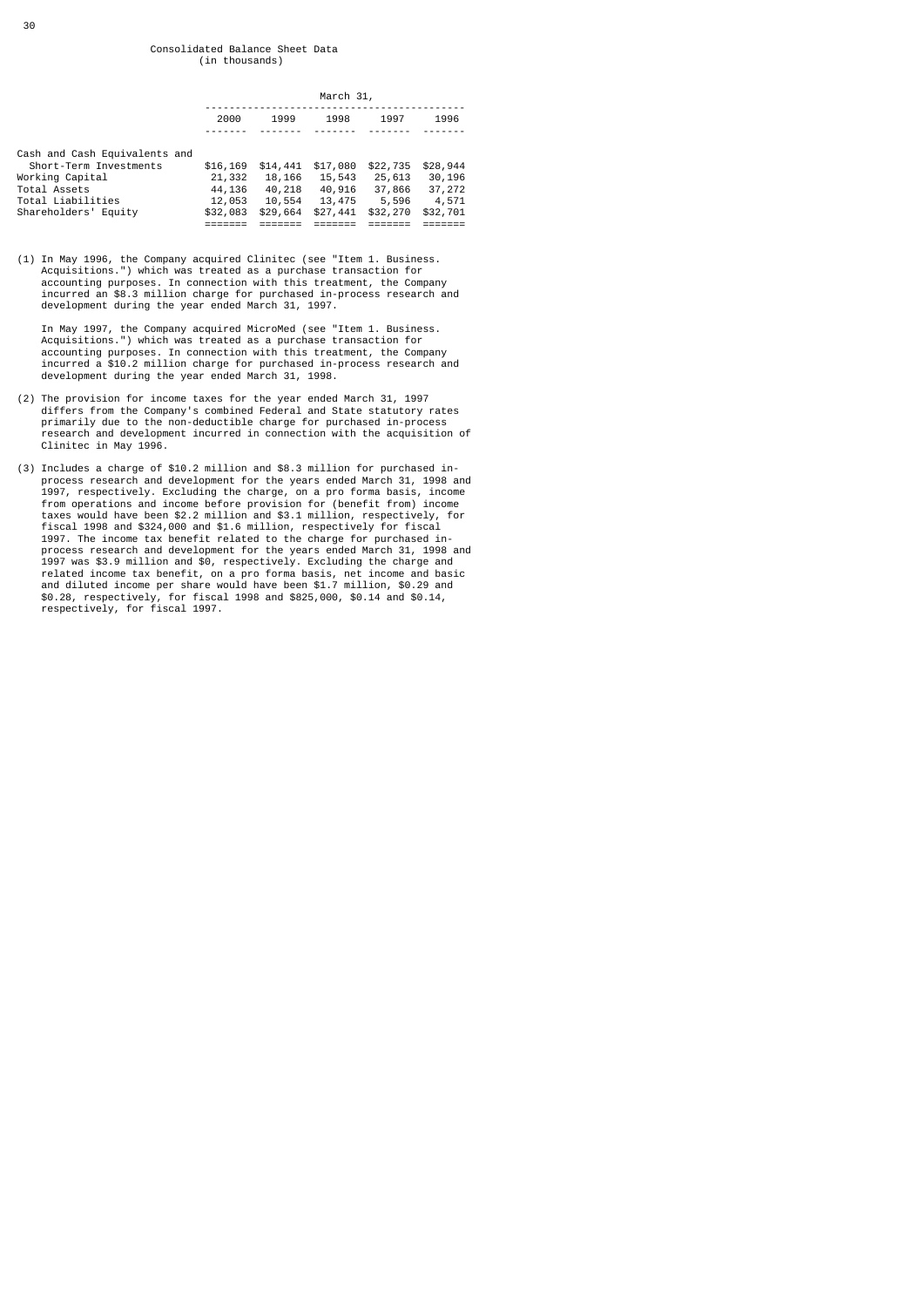## Item 7. MANAGEMENT'S DISCUSSION AND ANALYSIS OF FINANCIAL CONDITION AND RESULTS OF OPERATIONS. ----------------------------------------------

Except for the historical information contained herein, the matters discussed in this Annual Report on Form 10-K, including discussions of the Company's product development plans, business strategies and market factors influencing the Company's results, are forward-looking statements that involve certain risks and uncertainties. Actual results may differ from those anticipated by the Company as a result of various factors, both foreseen and unforeseen, including, but not limited to, the Company's<br>ability to continue to develop new products and increase systems sales in<br>markets characterized by rapid technological evolution, consolidation, and<br>com

The following discussion should be read in conjunction with, and is qualified in its entirety by, the Consolidated Financial Statements and related notes thereto included elsewhere herein. Historical results of operations, percentage margin fluctuations and any trends that may be inferred from the discussion below are not necessarily indicative of the operating results for any future period.

## RESULTS OF OPERATIONS.

The following table sets forth for the periods indicated the percentage of net revenues represented by each item in the Company's Consolidated Statements of Operations.

|                                                                                                                                            | Year Ended March 31, |                                           |                         |  |
|--------------------------------------------------------------------------------------------------------------------------------------------|----------------------|-------------------------------------------|-------------------------|--|
|                                                                                                                                            |                      | 2000 1999 1998                            |                         |  |
| Net Revenues:<br>Sales of computer systems,<br>upgrades and supplies<br>Maintenance and other services                                     |                      | 52.9% 55.8% 64.9%<br>47.1 44.2 35.1       |                         |  |
| Cost of Products and Services                                                                                                              |                      | 100.0 100.0 100.0<br>45.1 46.8 43.3       |                         |  |
| Gross Profit<br>Selling, General and Administrative Expenses 34.8 39.9 40.0<br>Research and Development Costs                              |                      | 54.9 53.2 56.7<br>$10.2$ $10.7$ $9.8$     |                         |  |
| Purchased In-Process Research and Development - The Research and Development - 132.7<br>Income (Loss) from Operations<br>Investment Income |                      | <br>$9.9$ 2.6 (25.8)<br>$2.1$ $1.2$ $3.1$ |                         |  |
| Income (Loss) before Provision<br>for (Benefit from) Income Taxes<br>Provision for (Benefit from) Income Taxes 5.1 2.1 (7.9)               |                      | $12.0$ $3.8$ $(22.7)$<br>                 |                         |  |
| Net Income (Loss)                                                                                                                          |                      | ======= ======= =======                   | $6.9\%$ 1.7% $(14.8)\%$ |  |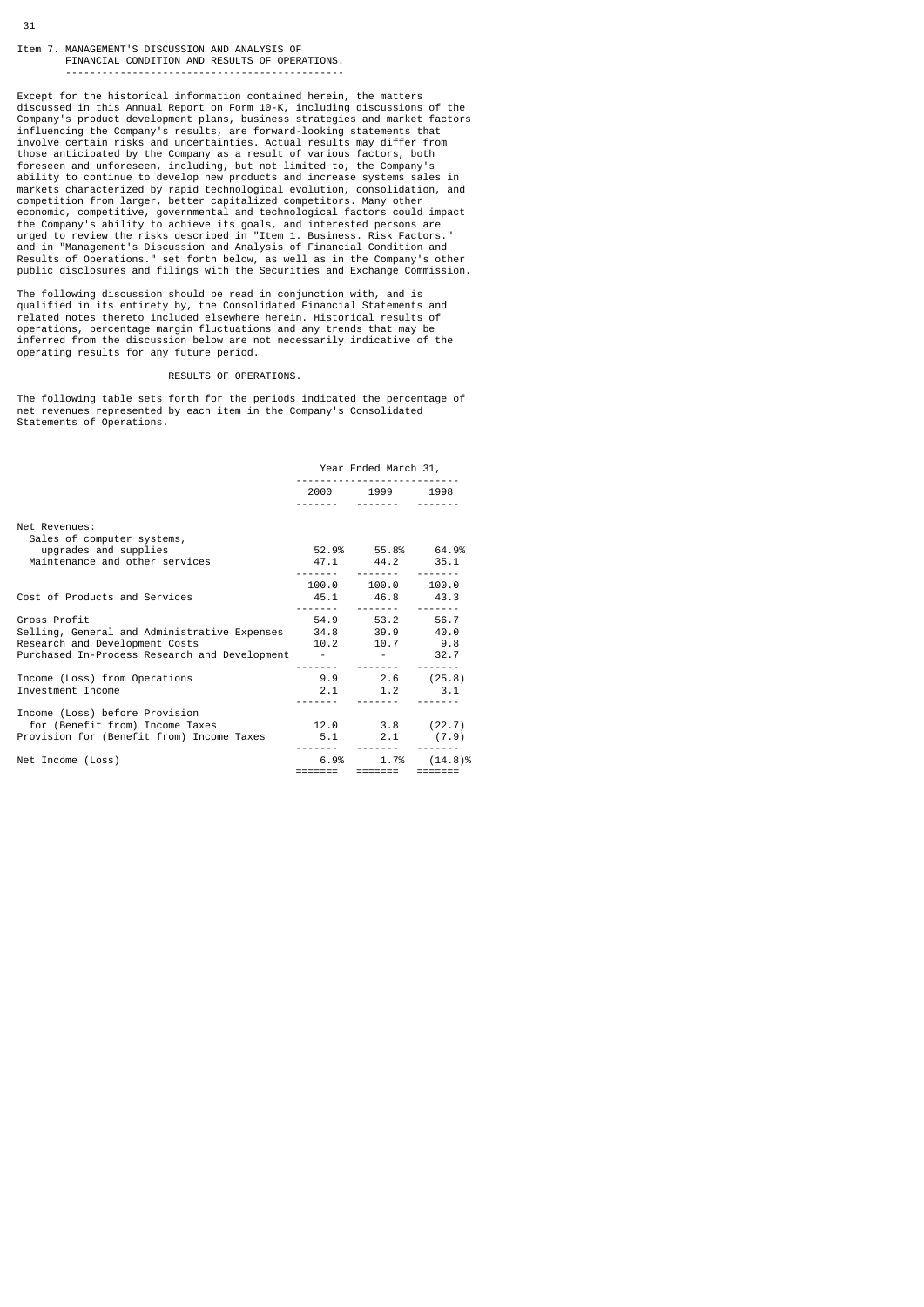FOR THE YEARS ENDED MARCH 31, 2000 AND 1999.

For the year ended March 31, 2000, the Company's net income was \$2,504,000 or \$0.40 per share on a basic and diluted basis. In comparison, the company earned \$584,000 or \$0.09 per share on a basic and diluted basis in the year ended March 31, 1999. The increase in net income was achieved through a combination of an increase in revenue from software systems maintenance, and other services along with a reduction in selling, general and administrative expenses. Selling, general and administrative expenses declined due to the integration of the Company's two subsidiaries, Clinitec and Micromed. For the year ended March 31, 2000, revenue increased 7.6% to \$36.4 million compared to \$33.8 million in the year ended March 31, 1999. Selling, general and administrative expenses declined 6.3% to \$12.6 million in the year ended March 31, 2000 compared to \$13.5 million in the year ended March 31, 1999.

Net Revenues. Net revenues for the year ended March 31, 2000 increased 7.6% to \$36.4 million from \$33.8 million for the year ended March 31, 1999. Sales of computer systems, upgrades and supplies increased 2.0% to \$19.2 million from \$18.9 million while net revenues from maintenance and other service grew 14.6% to \$17.1 from \$14.9 million during comparable periods. The increase in net revenues from sales of computer systems, upgrades and supplies was principally due to increased sales of the Company's Clinical Product Suite, NextGen-epm and NextGen-emr products offset by a decrease in sales of Legacy systems. The increase in maintenance and other services net revenue resulted primarily from the Company's increased client base<br>together with an increase in revenues generated from the Company's<br>electronic data interchange services. Revenue from the Company's<br>electronic data in March 31, 1999.

Cost of Products and Services. Cost of products and services for the year ended March 31, 2000 increased 3.5% to \$16.4 million from \$15.8 million for the year ended March 31, 1999 while the cost of products and services as a percentage of net revenues decreased to 45.1% compared to 46.8% during the comparable periods. The decrease in cost of products and services as a percentage of net revenues resulted from a combination of: the effects of the increase of maintenance and other services revenues, a change in the mix of new systems sales toward systems with lower hardware content, a leveling out of product development, customer service, support and training costs, and an increase in the cost of electronic data interchange services. In the year ended March 31, 2000, the Company was able to leverage its existing infrastructure on to a higher level of computer systems, upgrades and supplies sales. This contributed to the reduction in cost of products and services as a percentage of revenue during the year ended March 31, 2000. Also, new computer systems sales in the year ended March 31, 2000 had a lower level of hardware content compared to the year ended March 31, 1999. System sales without significant hardware components generally yield higher margins than those systems sales with a higher level of hardware content. The mixture of sales with and without significant hardware components fluctuates from period to period. The effect of the mentioned items was slightly offset by an increase in revenue from electronic data interchange services which yield a lower margin than other products and services.

Selling, General and Administrative. Selling, general and administrative expenses for the year ending March 31, 2000 decreased 6.3% to \$12.6 million from \$13.5 million.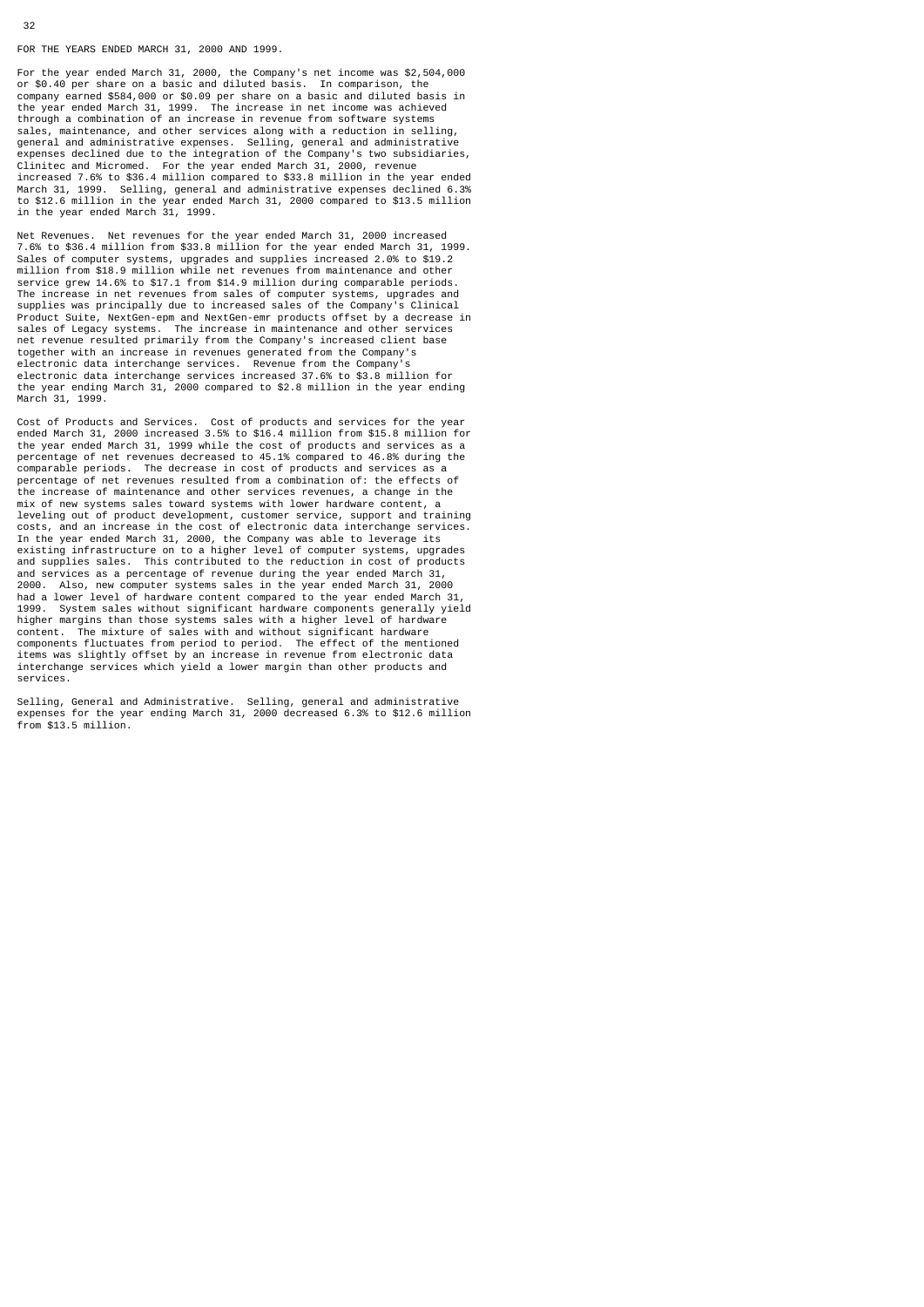The decrease in selling, general and administrative expenses was primarily the result of the integration of Clinitec and Micromed along with a reduction in bad debt expense for the year ended March 31, 2000 compared to the year ended March 31, 1999.

Selling, general and administrative expenses as a percentage of net revenue declined to 34.8% for the year ended March 31, 2000 compared to 39.9% in the year ended March 31, 1999. The decline in selling, general and administrative expenses as a percentage of net revenue was due to the decrease in selling, general and administrative expense along with the increase in revenue described above.

Research and Development Costs. Research and development costs for the<br>year ended March 31, 2000 increased 3.4% to \$3.7 million from \$3.6 million<br>for the year ended March 31, 1999. The increase is the result of increased<br>r of costs associated with the increased research and development efforts growing at a proportionately lower rate than net revenues during the comparable years.

Investment Income. Investment income for the year ended March 31, 2000 increased 83.8% to \$759,000 from \$413,000 for the year ended March 31, 1999. During the year ended March 31, 1999, the Company liquidated certain investments and incurred a loss of \$241,000. Also contributing to the comparative increase in investment income was an increase in average funds available for investment during the year ended March 31, 2000.

Provision for (Benefit from) Income Taxes. The provision for income taxes<br>for the year ended March 31, 2000 was \$1,862,000 as compared to \$713,000<br>for the year March 31, 1999. The provision for income taxes for the years<br>e intangible assets acquired in the May 1996 acquisition of Clinitec.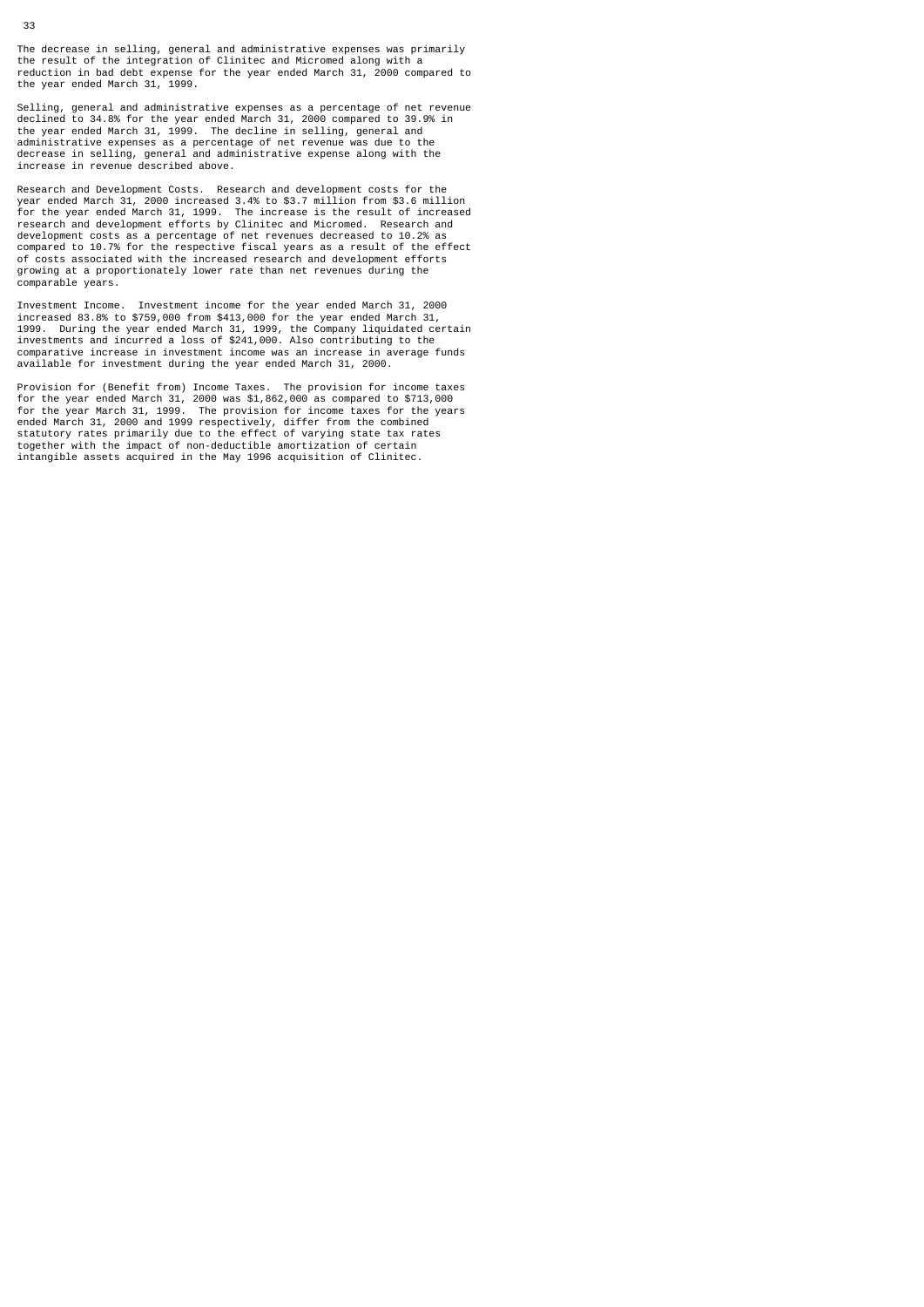FOR THE YEARS ENDED MARCH 31, 1999 AND 1998.

34

For the year ended March 31, 1999, the Company's net income was \$584,000, or \$0.09 per share on a basic and diluted basis. In comparison, after recognizing a \$10.2 million charge for purchased in-process research and development in connection with the MicroMed acquisition, the Company incurred a net loss of \$(4.6) million, or \$(0.77) per share on a basic and diluted basis, for the year ended March 31, 1998. Excluding the charge, net of the related income tax benefit, net income for the year ended March 31, 1998 would have been \$1.7 million, or \$0.29 per share and \$0.28 per share on a basic and diluted basis, respectively.

Net Revenues. Net revenues for the year ended March 31, 1999 increased 8.3% to \$33.8 million from \$31.2 million for the year ended March 31, 1998. Sales of computer systems, upgrades and supplies decreased 6.9% to \$18.9 million from \$20.3 million while net revenues from maintenance and other services grew 36.5% to \$14.9 million from \$10.9 million during the comparable periods. The decrease in net revenues from sales of computer systems, upgrades and supplies was principally due to the impact of adopting SOP 97-2 as of April 1, 1998 resulting in the deferral of certain revenues from system contracts executed and shipped during the year ended March 31, 1999 combined with the effect of a slight decrease in new system sales during fiscal 1999. The increase in maintenance and other services net revenue resulted principally from an increase in revenues from the Company's increased client base together with an increase in revenues generated from the Company's electronic data interchange services.

Cost of Products and Services. Cost of products and services for the year ended March 31, 1999 increased 17.2% to \$15.8 million from \$13.5 million for the year ended March 31, 1998 while cost of products and services as a percentage of net revenues increased to 46.8% from 43.3% during the comparable periods. The increase in cost of products and services in amount during the 1999 fiscal year as compared to the 1998 fiscal year resulted from a combination of the effects of: the increase in maintenance and other<br>service revenues; increased product development, customer service, support,<br>and training personnel at both Clinitec and MicroMed during the 1999 f year; a change in the mix of new systems sales toward systems with higher hardware content in the fiscal 1999 year; and, the impact of the acquisition of MicroMed. The increase in the cost of products and services as a percentage of net revenues for the year ended March 31, 1999 as compared to the year ended March 31, 1998 resulted primarily from a combination of the overall increase in the costs associated with the above-described infrastructure expansion growing at a proportionately greater rate on a year to year basis than the growth in net revenues together with an increase in the percentage of revenues from new systems sales with higher hardware content. Systems sales with significant hardware components generally yield lower margins than those systems sales without significant hardware components. The mixture of sales with and without significant hardware components fluctuates from period to period.

Selling, General and Administrative Expenses. Selling, general and administrative expenses for the year ended March 31, 1999 increased 8.1% to \$13.5 million from \$12.5 million for the year ended March 31, 1998 primarily as a result of: the inclusion of such MicroMed expenses for the entire year ended March 31, 1999 as compared to the inclusion of such MicroMed expenses for only that portion of the corresponding year ended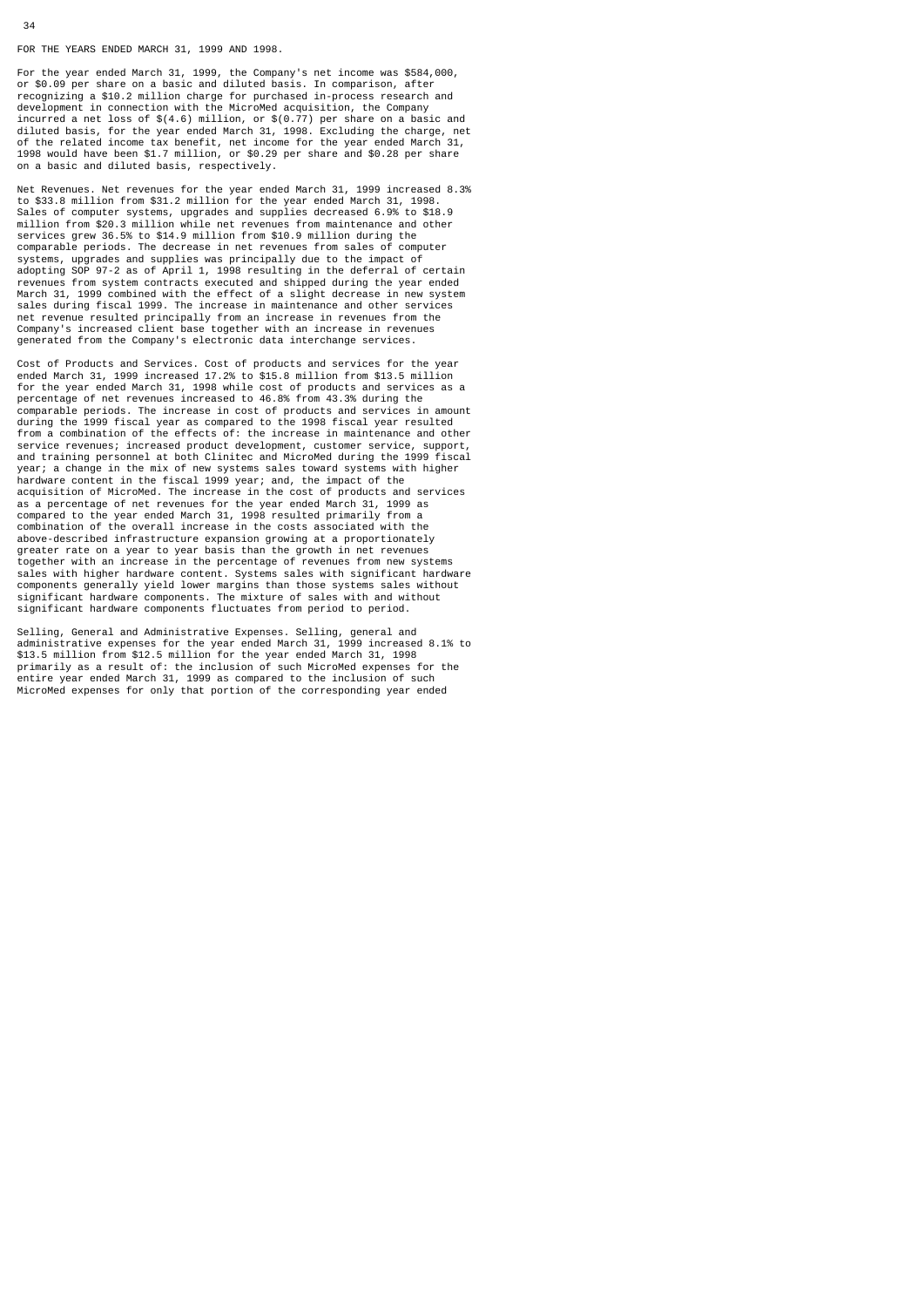March 31, 1998 following the May 1997 MicroMed acquisition; an additional<br>\$236,000 provision for doubtful accounts relating to one of MicroMed's<br>customers; an increase in Clinitec's and MicroMed's selling efforts, sales<br>pe such infrastructure at QSI. In addition, primarily as a result of the less mature Clinitec and MicroMed infrastructures, selling, general and administrative expenses as a percentage of net revenues remained relatively unchanged at 39.9% and 40.0% for the respective years despite an increase in net revenues.

Research and Development Costs. Research and development costs for the year ended March 31, 1999 increased 17.3% to \$3.6 million from \$3.1 million for the year ended March 31, 1998. The increase is the result of increased research and development efforts by Clinitec and MicroMed as well as consolidation of MicroMed's research and development costs for the entire 1999 fiscal year as compared to consolidating such expenses only for that portion of the corresponding 1998 fiscal year following the May 1997 purchase of the MicroMed business. Research and development costs as a percentage of net revenues increased to 10.7% as compared to 9.8% for the respective fiscal years as a result of the effect of costs associated with the increased research and development efforts growing at a proportionately greater rate than net revenues during the comparable years.

Purchased In-Process Research and Development. In connection with the acquisition of MicroMed in May 1997, the purchase price allocated to in-process research and development for which technological feasibility had not been established was \$10.2 million. In accordance with Statement of<br>Financial Accounting Standards No. 86, "Accounting for the Costs of<br>Computer Software to be Sold, Leased or Otherwise Marketed," software<br>development established. Accordingly, the purchase price allocated to MicroMed's purchased in-process research and development was expensed during the year ended March 31, 1998. There was no similar acquisition transaction during the year ended March 31, 1999.

Investment Income. Investment income for the year ended March 31, 1999 decreased 57.5% to \$413,000 from \$971,000 for the year ended March 31, 1998. The Company had an investment in a fund which traded in special situation securities. During the year ended March 31, 1999, the investment was liquidated and the Company incurred a loss of \$241,000 after recognizing an unrealized gain of \$120,000 during fiscal 1998 relating to this investment. Over the life of this investment, the Company incurred a net gain of \$22,000 in connection therewith. Also contributing to the change in investment income for the fiscal 1999 year as compared to the fiscal 1998 year was a decrease in average funds available for investment during the year ended March 31, 1999. The decrease in available funds is primarily the result of the timing and amounts of the cash payments in May 1997 and June 1998 made to acquire MicroMed, together with amounts used to fund the growth of Clinitec and MicroMed.

Provision for (Benefit from) Income Taxes. The provision for income taxes<br>for the year ended March 31, 1999 was \$713,000 as compared to a benefit of<br>\$2.5 million for the year ended March 31, 1998. The provision for and<br>ben respectively, differ from the combined statutory rates primarily due to the effect of varying state tax rates together with the impact of nondeductible amortization of certain intangible assets acquired in the May 1996 acquisition of Clinitec.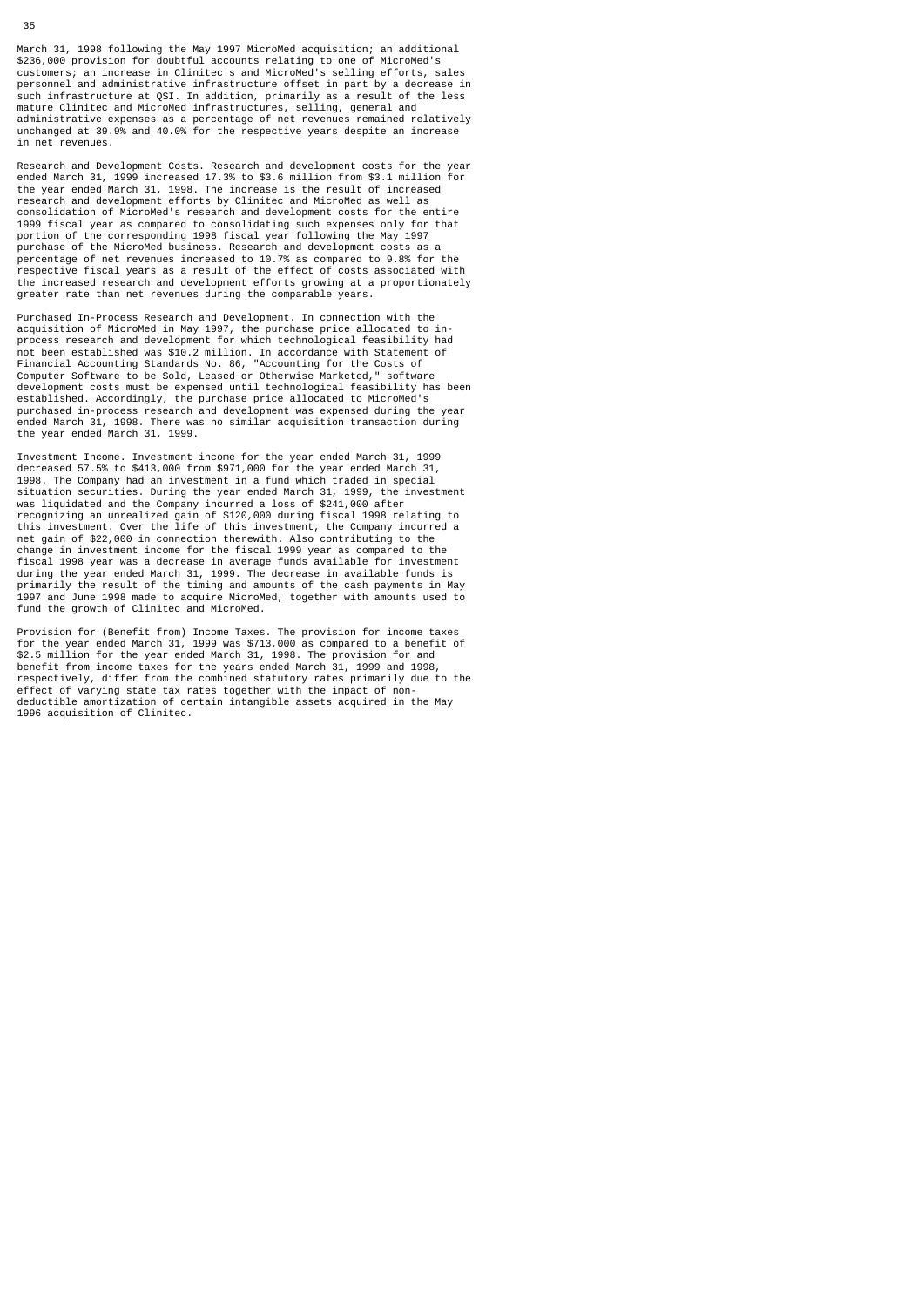#### LIQUIDITY AND CAPITAL RESOURCES.

Cash and cash equivalents increased \$1.7 million in the year ended March 31, 2000 after declining by \$1.9 million and \$5.7 million in the years ended March 31, 1999 and March 31, 1998, respectively. The large decreases in cash and cash equivalents in fiscal 1998 and 1997 were as a result of payments made in connection with the Clinitec and MicroMed acquisitions.

Net cash provided by operating activities was \$3.6 million, \$3.3 million and \$2.2 million for the years ended March 31, 2000, 1999 and 1998,<br>respectively. Net cash provided by operations for the year ended March 31,<br>2000 consisted principally of net income before depreciation and<br>amortization a increase in accounts receivable and a decrease in accounts payable. Net cash provided by operations for the year ended March 31, 1999 consisted primarily of the Company's net loss adjusted for the principal non-cash operating expenses of depreciation, amortization and the \$10.2 million charge for purchased in-process research and development incurred in connection with the acquisition of MicroMed together with increases in deferred service revenue and other current liabilities offset in part by an increase in accounts receivable and deferred income tax benefits. The increase in accounts receivable during each of the fiscal years resulted primarily from increased sales and the timing of sales in each period.

Net cash used in investing activities was \$1.8 million, \$5.1 million and \$7.8 million for the years ended March 31, 2000, 1999 and 1998, respectively. Net cash used in investing activities for the year ended March 31, 2000 was principally composed of investments in capitalized software and fixed assets. Net cash used in investing activities for the<br>years ended March 31, 1999 and 1998 was principally impacted by the \$3.8<br>million and \$5.3 million, respectively, paid in connection with the<br>MicroMed improvements and capitalized software for the years ended March 31, 2000, 1999 and 1998 were \$1.7 million, \$1.7 million and \$2.7 million respectively. There were no material short-term investment sales or purchases during the years ended March 31, 2000 and 1998. Net cash used in investing activities for the year ended March 31, 1999 were offset in part by cash provided from net sales of short-term investments of \$467,000.

Net cash used in financing activities for the years ended March 31, 2000 and 1999 was \$85,000 and \$197,000, respectively, which includes \$111,000 and \$247,000 used in each fiscal year to repurchase 17,400 shares and 40,100 shares, respectively, of the Company's Common Stock. Net cash provided by (used in) financing activities for the years ended March 31, 2000, 1999 and 1998 also includes the proceeds from the exercise of employee stock options.

The Company has no significant capital commitments and currently anticipates that additions to equipment and improvements for fiscal 2001 will be comparable to fiscal 2000.

At March 31, 2000, the Company had cash and cash equivalents of \$15.9 million and short-term investments of \$243,000. The Company believes that its cash and cash equivalents and short-term investments on hand at March 31, 2000, together with the cash flows from operations, if any, will be sufficient to meet its working capital and capital expenditure requirements for the next year.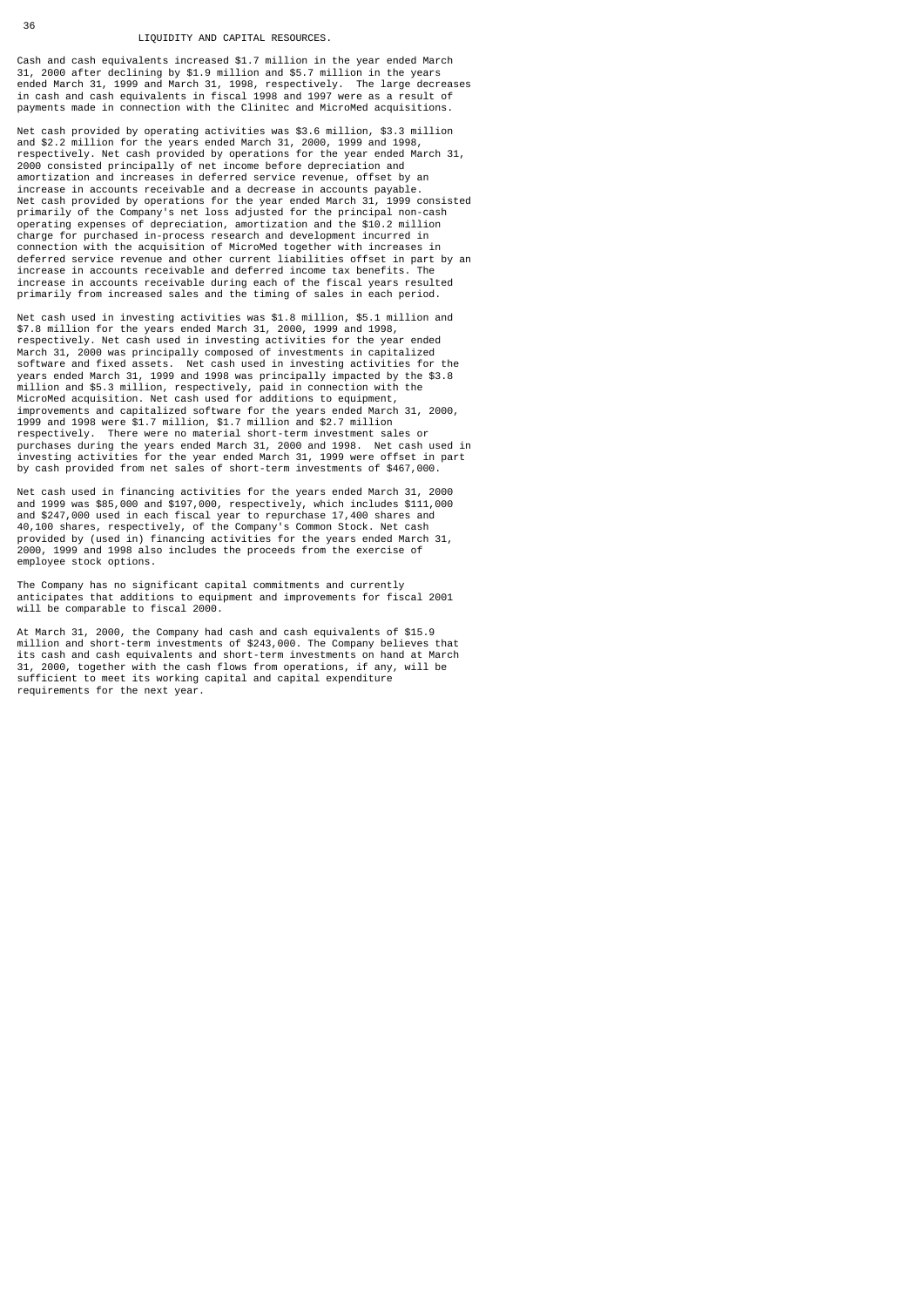### INTRODUCTION.

The Company is aware of issues associated with the programming code in<br>existing computer systems as the millennium approaches. In particular,<br>software applications that use only two digits to identify a year in the<br>date fi computer systems that the Company sells to customers on a nationwide basis which are used, among other things, to process their financial transactions and schedule patients ("Company Products"), as well as systems that the Company uses internally to provide certain services to its customers and to process its own financial transactions ("Internal Use Systems"). The potential costs and uncertainties associated with Year 2000 Issues will depend upon a number of factors, including the Company's proprietary and third party developed software, hardware (hardware and third party developed software will hereinafter be referred to collectively as "Third Party Products") and the nature of the industry in which the Company operates.

Company Products and Third Party Products sold by the Company may fail to operate properly or as expected due to Year 2000 Issues. Such failures could result in system failures or miscalculations causing disruptions of customers' operations, including among other things, an inability to process transactions, send invoices, conduct communications, schedule and treat patients or engage in similar normal business activities. Further, products and services used by the Company's customers, but not supplied by the Company, could fail to operate properly or as expected due to Year 2000 Issues. Customers' efforts to plan for such events could result in the deferral, delay or cancellation by customers of current installations of and plans to purchase systems from the Company. Similarly, Internal Use Systems, including both information systems and non-information systems, may not operate properly or as expected due to Year 2000 Issues. Year 2000 Issues could result in system failures or miscalculations causing disruption of the Company's operations, including among other things, an inability to process its own and certain of its customers financial transactions, send invoices, conduct communications, or engage in similar normal business activities.

The Company cannot be sure that Year 2000 Issues will not affect its business. Thus far, the Company has incurred no materially adverse problems related to Year 2000 Issues associated with the computer systems, software, other property and equipment we use. However, the Company cannot guarantee that Year 2000 Issues will not adversely affect its business, operating results or financial condition at some point in the future.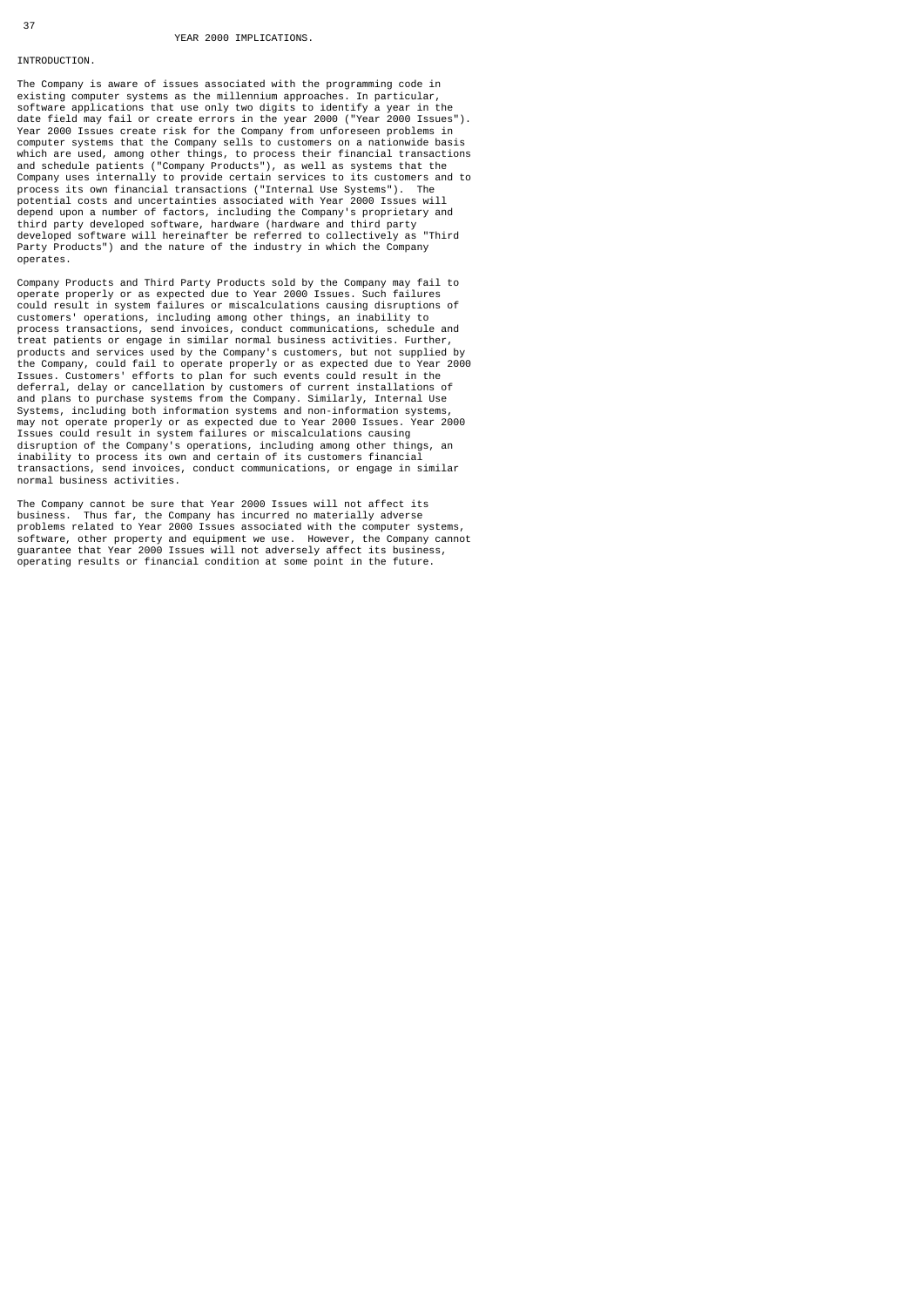38 STATE OF READINESS.

The Company has undertaken various initiatives intended to address Year 2000 Issues. The Company has identified individuals and/or working groups to (1) develop and implement the Company's definition of Year 2000 readiness; (2) assess Company Products, Third Party Products and Internal Use Systems for possible Year 2000 Issues; (3) monitor development, testing and remediation efforts with respect to Company Products, Third Party Products and Internal Use Systems; (4) monitor and coordinate the Company's deployment plans and results with respect to Year 2000 releases of Company Products, Third Party Products and Internal Use Systems; and, (5) develop contingency plans with respect to Company Products, Third Party Products and Internal Use Systems. Although the Company's efforts to address Year 2000 Issues do not fall precisely into sequential phases, generally these efforts are comprised of an assessment phase, a development phase (only with respect to Company Products and certain proprietary Internal Use Systems), a deployment or remediation phase, and a contingency planning phase.

Company Products. The NextGen Suite of Applications and CPS are designed to be Year 2000 compliant and contain no known Year 2000 Issues when configured and used in accordance with the related documentation, and provided that the underlying operating system of the host machine and any other software used with or in the host machine are also Year 2000 compliant. However, there can be no assurance that such products do not contain undetected errors or defects associated with Year 2000 Issues.

The Company's Legacy Product has required significant development and remediation efforts in connection with Year 2000 Issues with many of these efforts commencing in 1997. The Company completed its development efforts in connection with Year 2000 Issues associated with the Legacy Product and certain associated ancillary products during calendar 1999. Also during calendar 1999, the Company completed deployment of Version 9 of its Legacy Product which has been designed to be Year 2000 compliant.

Third Party Products Sold by the Company. The Company works closely with vendors of significant Third Party Products sold by the Company and has communicated with them to determine the extent to which their products and services are, or will be, Year 2000 compliant. In addition, Company<br>Products have been tested, and the Company plans to continue testing<br>Company Products, with certain Third Party Products. Based upon its current<br>assessmen that significant Third Party Product vendors expect to successfully address their significant identified Year 2000 Issues on a timely basis. Due to uncertainties associated with Third Party Product vendors, the Company is unable to predict whether a material adverse effect on the Company's business, results of operations and financial condition may result form Year 2000 Issues related to Third Party Products despite the Company's current assessment to the contrary.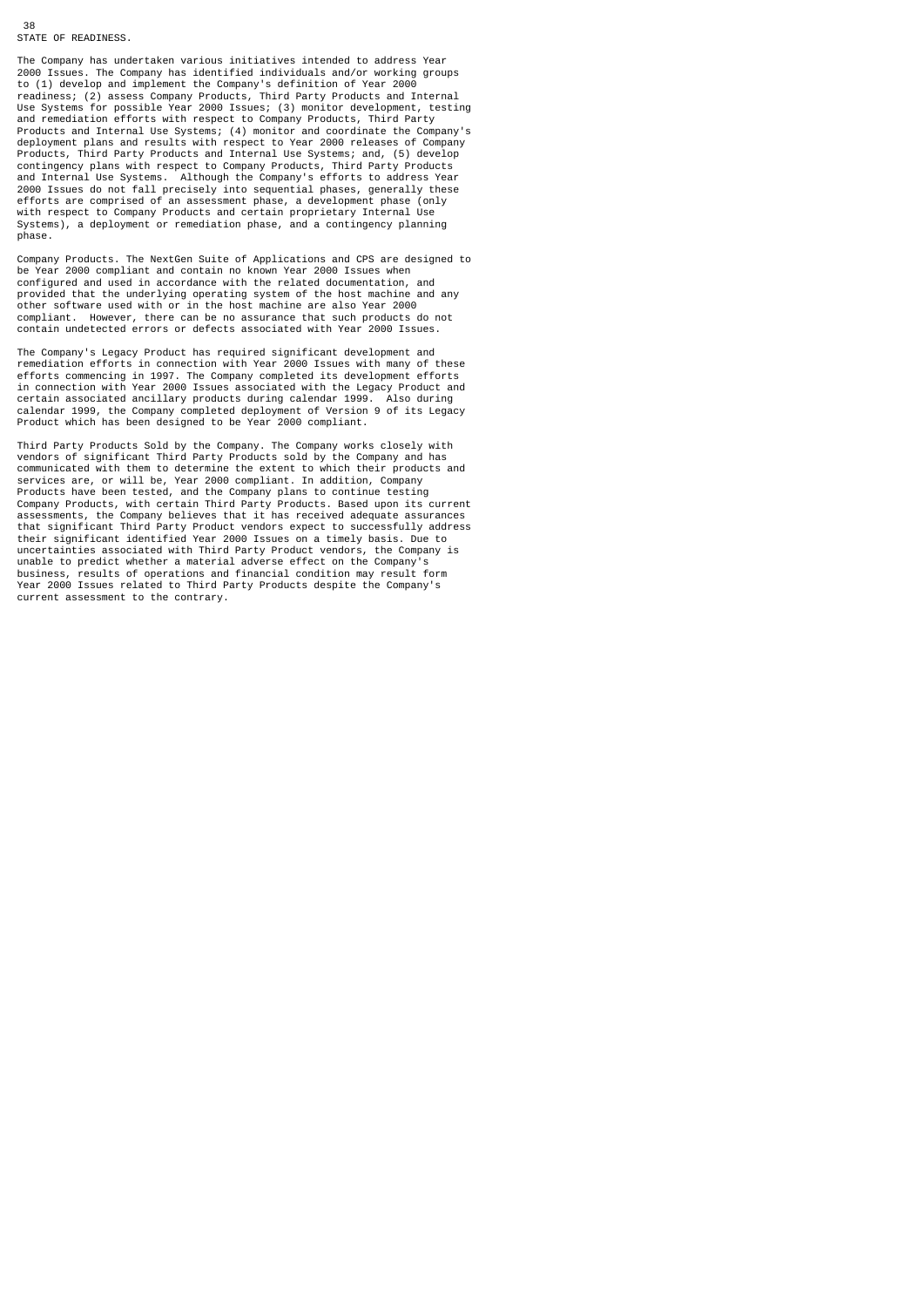39 Internal Use Systems. Based upon the Company's assessment efforts to date, the Company believes that its critical Internal Use Systems are Year 2000 compliant.

Certain of the Internal Use Systems are proprietary and were developed by the Company. Company personnel have used similar techniques to identify Year 2000 issues with its Company Products and proprietary Internal Use Systems.

The proprietary Internal Use Systems have either been modified by Company personnel or replaced with third party developed systems which the Company believes will not fail as a result of Year 2000 Issues. The Company has communicated with developers and/or vendors of certain of its third party developed Internal Use Systems to determine the extent to which those products and services are Year 2000 compliant. Based upon its current assessments, the Company believes that it has received adequate assurances that critical third party developed Internal Use Systems are Year 2000 compliant.

Contingency Plans. The Company is currently engaged in contingency planning to address company-wide personnel, resource, technical and communication matters in connection with foreseeable scenarios that may develop from Year 2000 Issues despite the Company's remediation efforts. The Company expects that its development, remediation, testing, deployment and contingency planning efforts with respect to Company Products, Third Party Products and Internal Use Systems will continue up to and beyond March 31, 2000. The Company's contingency planning includes possible (1) failure by the Company and its vendors to complete efforts to avoid or minimize the impact of Year 2000 Issues on a timely basis; (2) failure of customers to be ready for, or cooperate with, the deployment of Year 2000 compliant Company Products on a timely basis; and, (3) delay, deferral or cancellation by customers of current installations and prospective purchase decisions with respect to Company Products. A reasonably likely "worst case" scenario has not yet been identified, but it is anticipated that such scenario would include the failure of significant communications and computing infrastructures by the Company, its customers and its suppliers together with failures of infrastructures encompassing utilities, transportation, banking and government.

### COSTS.

The total cost to address the Company's Year 2000 Issues were not material to the Company's financial condition. The Company does not separately track all of its internal personnel costs incurred in connection with identifying and resolving Year 2000 Issues. Excluding internal costs, total expenditures to address Year 2000 Issues were less than \$100,000. All of these expenditures have been funded from operations.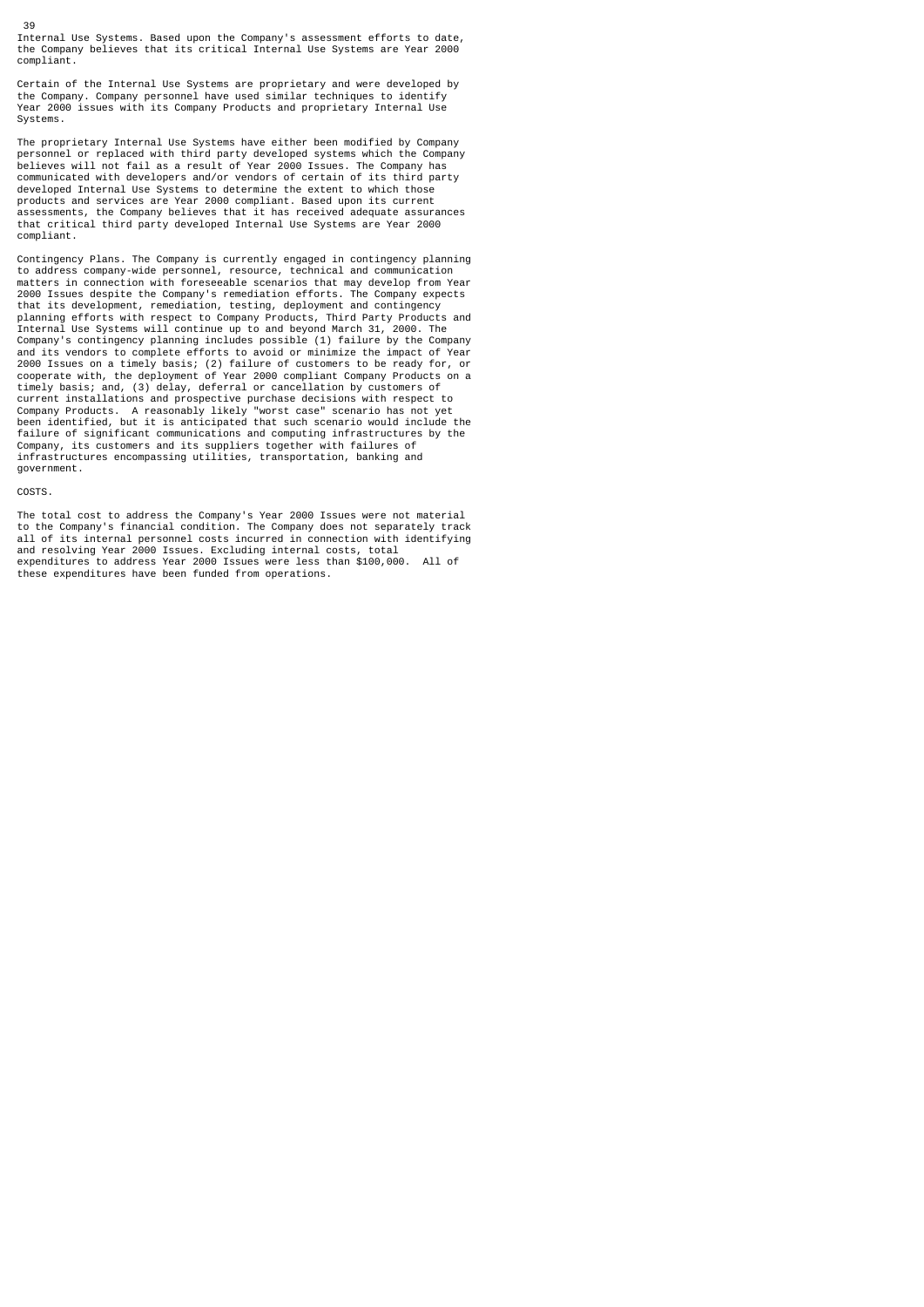40 Item 7A. QUALITATIVE AND QUANTITATIVE DISCLOSURES ABOUT MARKET RISK. -----------------------------------------------------------

Not Applicable.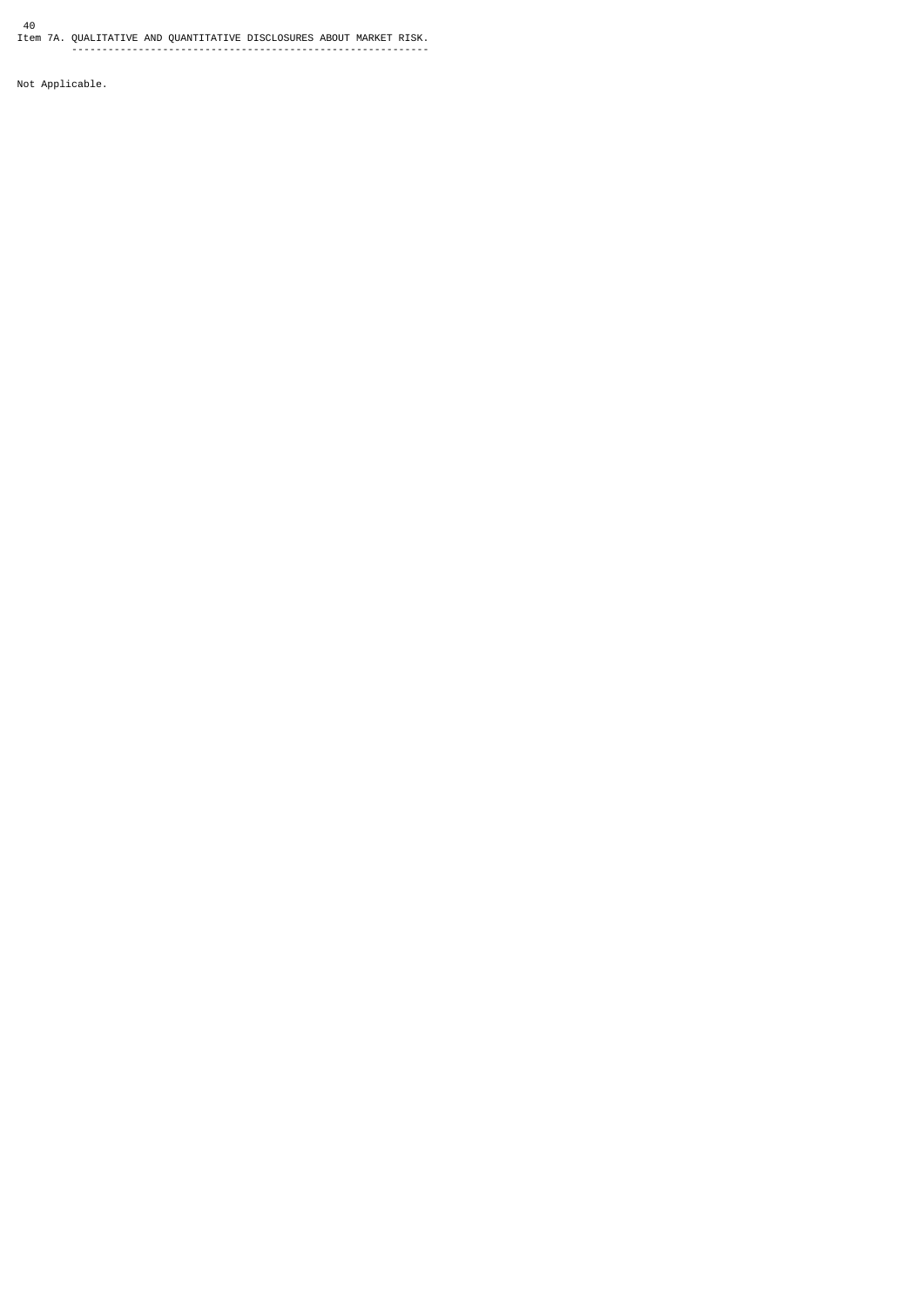41 Item 8. FINANCIAL STATEMENTS AND SUPPLEMENTARY DATA. --------------------------------------------

The Financial Statements of the Company identified in the Index to<br>Financial Statements appearing under "Item 14. Exhibits, Financial<br>Statement Schedules, and Reports on Form 8-K." of this report are<br>incorporated herein by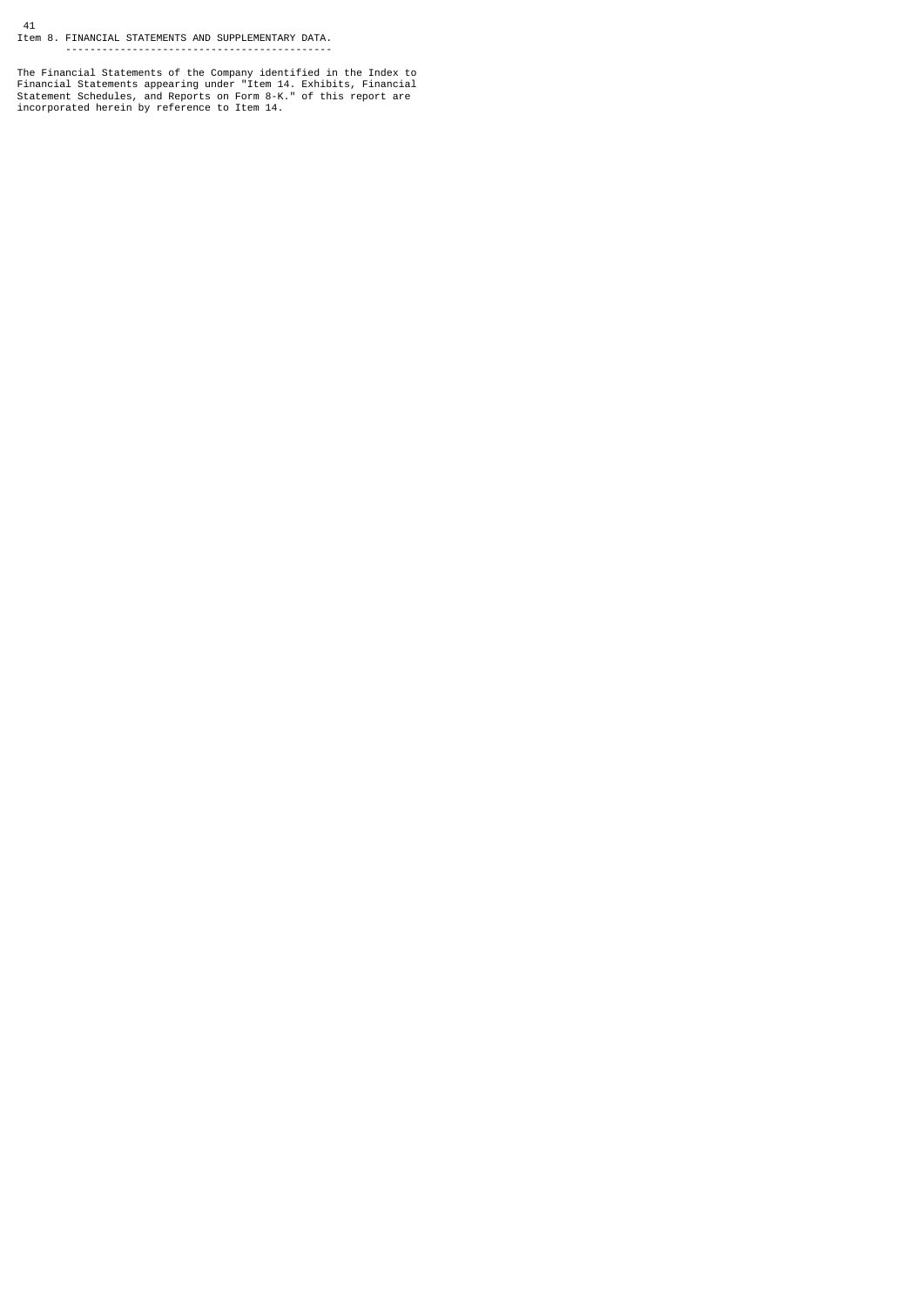42 Item 9. CHANGES IN AND DISAGREEMENTS WITH ACCOUNTANTS ON ACCOUNTING AND FINANCIAL DISCLOSURE. ---------------------------------------------------

None.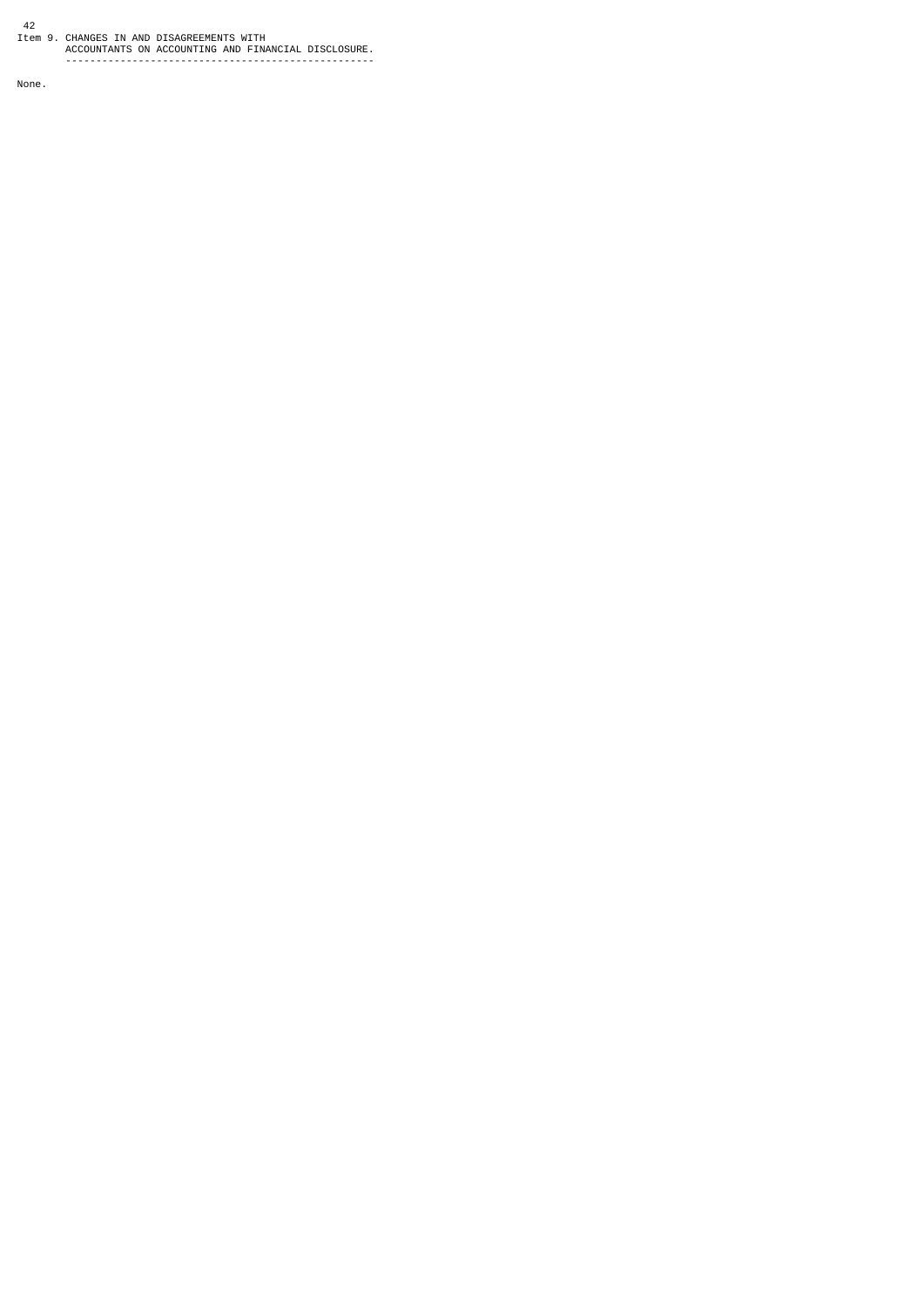### PART III.

Item 10. DIRECTORS AND EXECUTIVE OFFICERS OF THE REGISTRANT. ---------------------------------------------------

Except for information concerning the Company's executive officers which is<br>included under the caption "Executive officers of the Registrant."<br>following Part I, Item 4 of this report, the information required by Item<br>10 is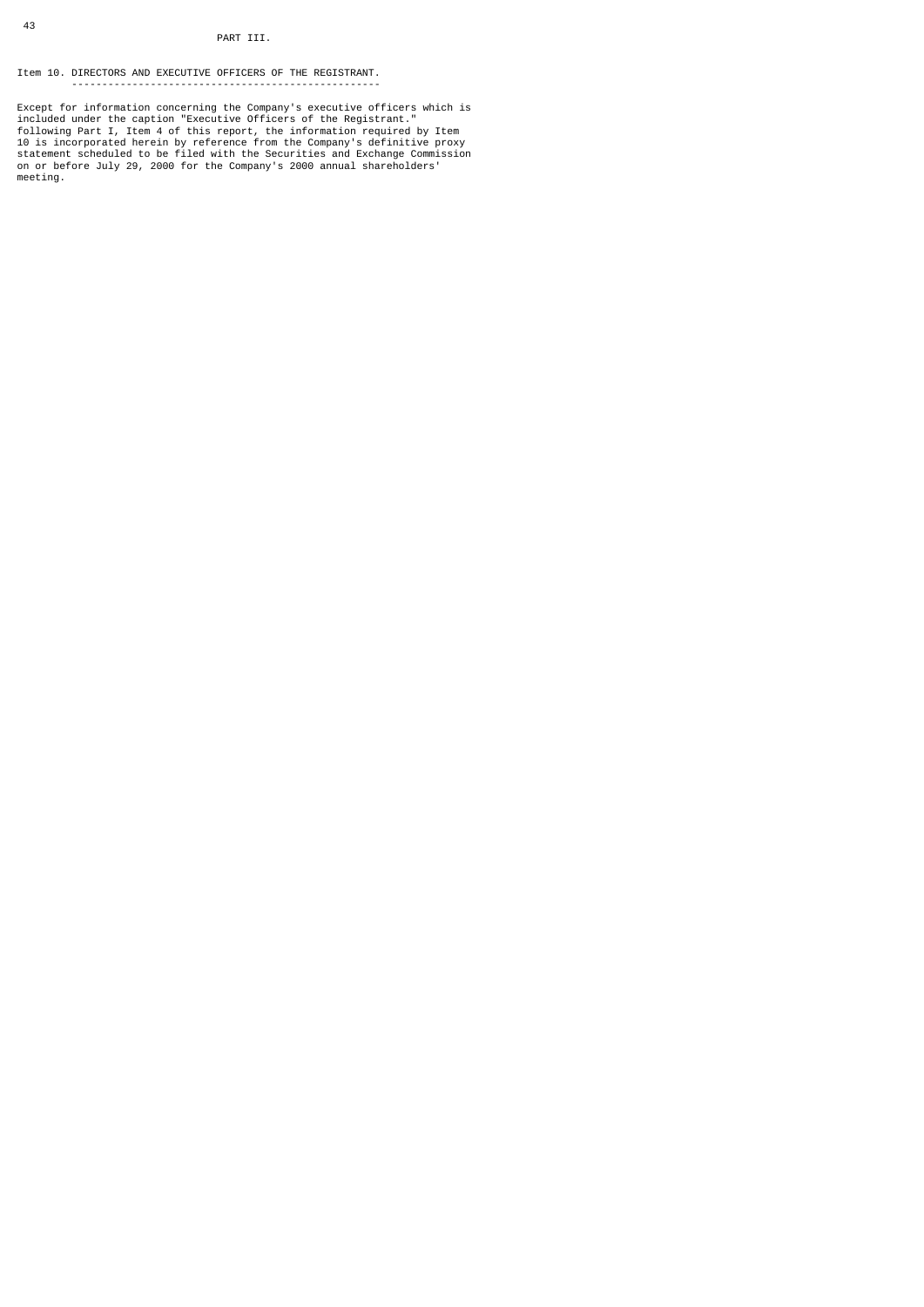44 Item 11. EXECUTIVE COMPENSATION. -----------------------

The information required by Item 11 is incorporated herein by reference<br>from the Company's definitive proxy statement scheduled to be filed with<br>the Securities and Exchange Commission on or before July 29, 2000 for the<br>Com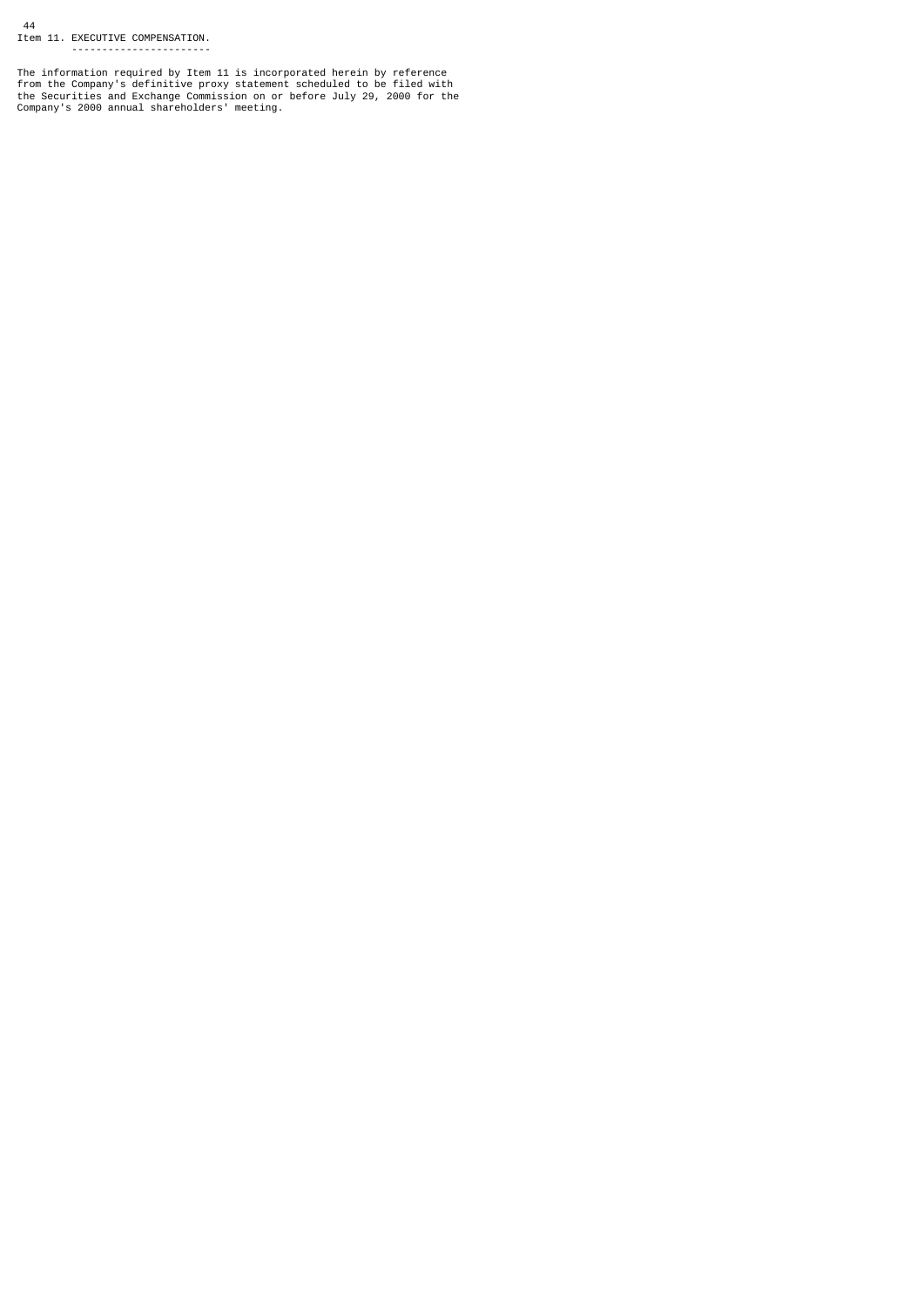# 45 Item 12. SECURITY OWNERSHIP OF CERTAIN BENEFICIAL OWNERS AND MANAGEMENT. ---------------------------------------------------------------

The information required by Item 12 is incorporated herein by reference<br>from the Company's definitive proxy statement scheduled to be filed with<br>the Securities and Exchange Commission on or before July 29, 2000 for the<br>Com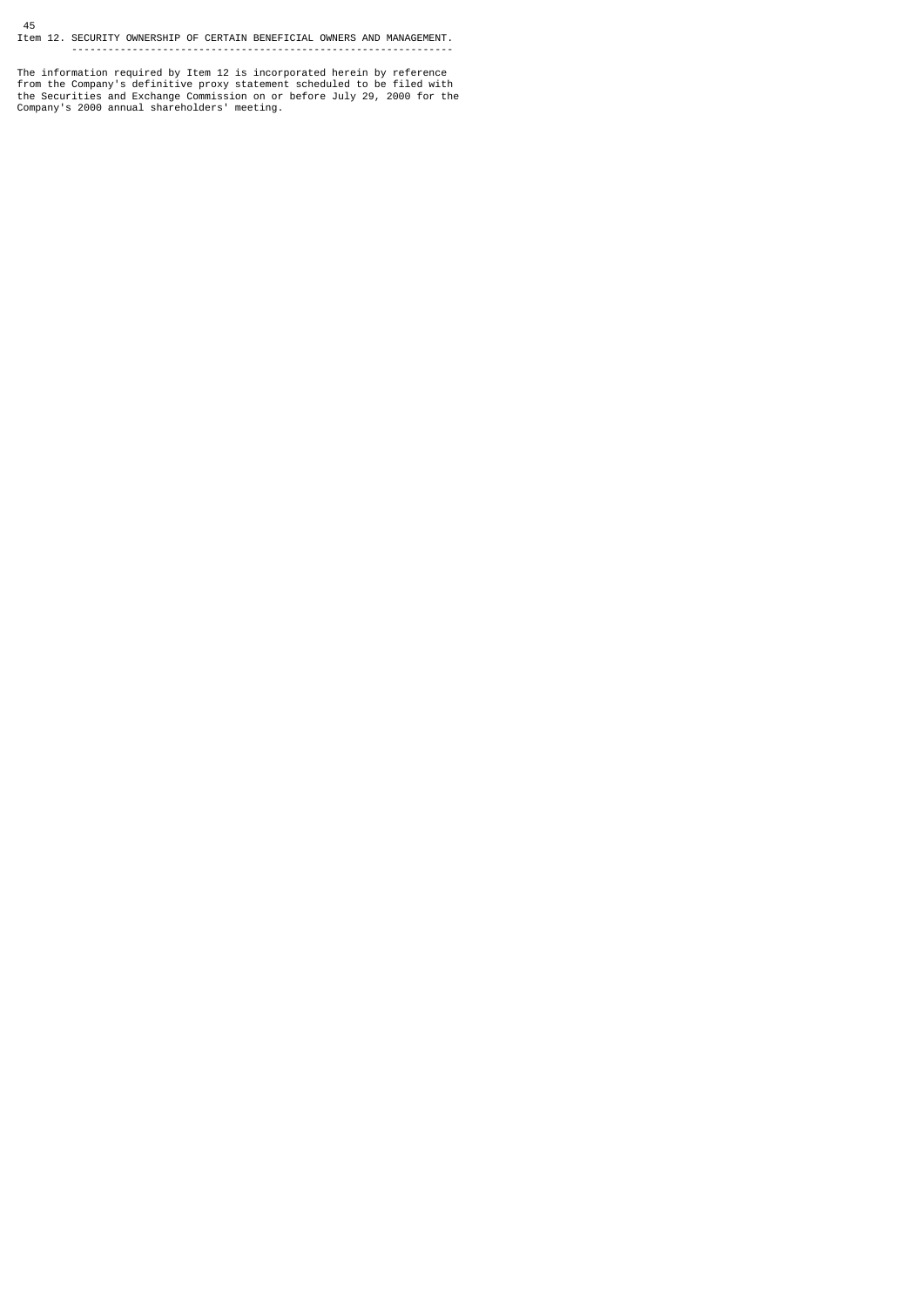46 Item 13. CERTAIN RELATIONSHIPS AND RELATED TRANSACTIONS. -----------------------------------------------

The information required by Item 13 is incorporated herein by reference<br>from the Company's definitive proxy statement scheduled to be filed with<br>the Securities and Exchange Commission on or before July 29, 2000 for the<br>Com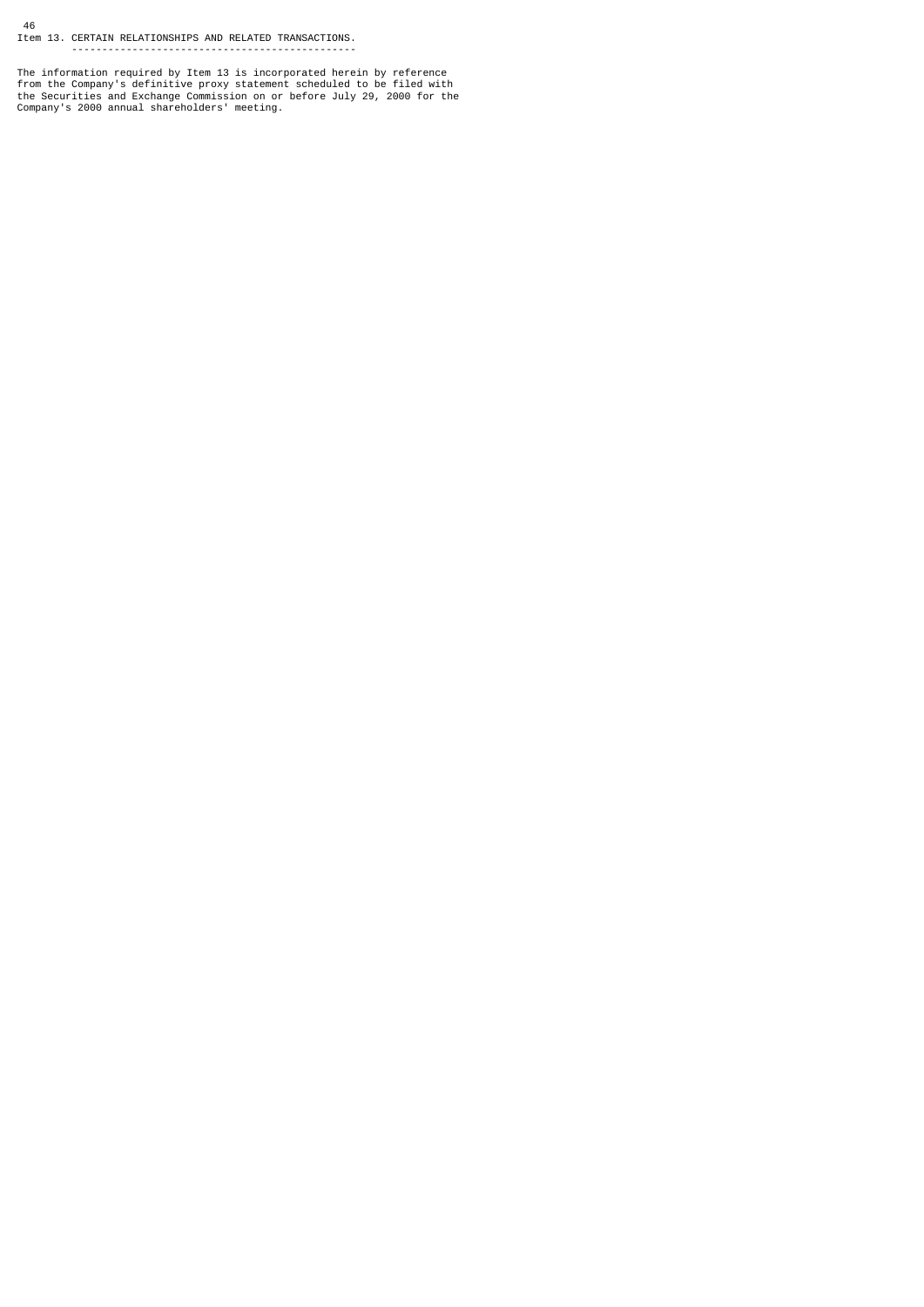### PART IV.

|     | Item 14. EXHIBITS, FINANCIAL STATEMENT SCHEDULES, AND REPORTS ON FORM 8-K.<br>__________________________________           |                    |
|-----|----------------------------------------------------------------------------------------------------------------------------|--------------------|
|     |                                                                                                                            | Page               |
| (a) | Documents filed as part of this report.                                                                                    |                    |
| (1) | Index to Financial Statements.                                                                                             |                    |
|     | Independent Auditors' Report.                                                                                              | $F - 1$            |
|     | Consolidated Balance Sheets<br>at March 31, 2000 and 1999                                                                  | $F - 2$            |
|     | Consolidated Statements of Operations<br>and Comprehensive Operations for the<br>Years Ended March 31, 2000, 1999 and 1998 | $F - 3$            |
|     | Consolidated Statements of Shareholders' Equity<br>for the Years Ended March 31, 2000, 1999 and 1998                       | $F - 4$            |
|     | Consolidated Statements of Cash Flows for<br>the Years Ended March 31, 2000, 1999 and 1998                                 | $F - 5$            |
|     | Notes to Financial Statements                                                                                              | $F - 7$            |
|     | (2) Financial Statement Schedule.                                                                                          |                    |
|     | Schedule II - Valuation and Qualifying Accounts                                                                            | $F - 21$           |
| (3) | Exhibits.                                                                                                                  |                    |
|     | INDEX TO EXHIBITS                                                                                                          | Sequential<br>Page |

Exhibit No.

- 3.1 Articles of Incorporation of the Company,<br>as amended, are hereby incorporated by<br>reference to Exhibit 3.1 to the Registrant's<br>Annual Report on Form 10-K for the year ended<br>March 31, 1984, File No. 2-80056.
- 3.2 Bylaws of the Company, as amended, are hereby incorporated by reference to Exhibit 3.3 to the Company's Registration Statement on Form S-1, File No. 2-80056.
- 3.2.1 Certificate of Amendment of Bylaws of the Registrant is hereby incorporated by reference to Exhibit 3.2.1 to the Registrant's Registration Statement on Form S-1, File No. 333-00161.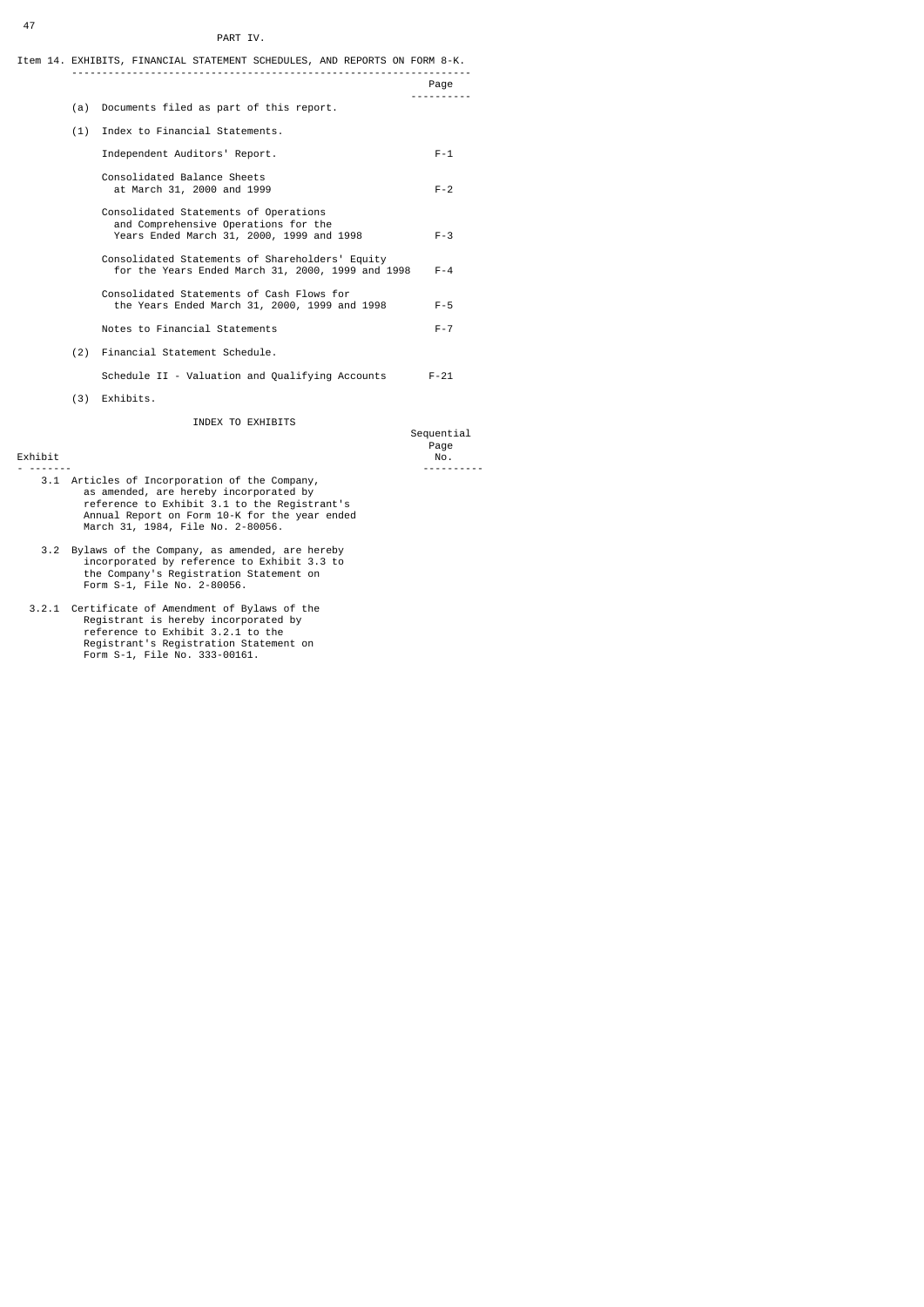#### Sequential na dia 1992 nope 2012 nope 2012 nope 2012 nope 2012 nope 2012 nope 2012 nope 2012 nope 2012 nope 201

Exhibit No.

- ------- ----------
- 3.2.2 Text of Sections 2 and 3 of Article II of the Bylaws of the Registrant is hereby incorporated by reference to Exhibit 3.2.2 to the Registrant's Quarterly report on Form 10-QSB for the period ended December 31, 1996, File No. 0-13801.
- 3.2.3 Certificate of Amendment of Bylaws of the Registrant. 74

- 10.2\* 1989 Incentive Stock Option Plan is hereby incorporated by reference to Exhibit 4.1 to the Registrant's Registration Statement on Form S-8, File No. 33-31949.
- 10.2.1\* Form of Incentive Stock Option Agreement is hereby incorporated by reference to Exhibit 10.2 to the Registrant's Registration Statement on Form S-1, File No. 333-00161.
- 10.2.2\* Form of Non-Qualified Stock Option Agreement is hereby incorporated by reference to Exhibit 10.3 to the Registrant's Registration Statement on Form S-1, File No. 333-00161.
- 10.3\* Form of Incentive Stock Option Agreement is hereby incorporated by reference to Exhibit 10.2 to the Company's Registration Statement on Form S-1, File No. 2-80056.
- 10.4\* 1993 Deferred Compensation Plan, is hereby incorporated by reference to Exhibit 10.5 to the Registrant's Annual Report on Form 10-KSB for the year ended March 31, 1994, File No. 0-13801.
- 10.4.2\* Profit Sharing and Retirement Plan, as amended, is hereby incorporated by reference to Exhibit 10.4.2 to the Registrant's Annual Report on Form 10-KSB for the year ended March 31, 1994, File No. 0-13801.
- 10.4.3\* Profit Sharing and Retirement Plan, as amended, amendments No. 2 and 3, are hereby incorporated by reference to Exhibit 10.4.3 to the Registrant's Annual Report on Form 10-KSB for the year ended March 31, 1996, File No. 0-13801.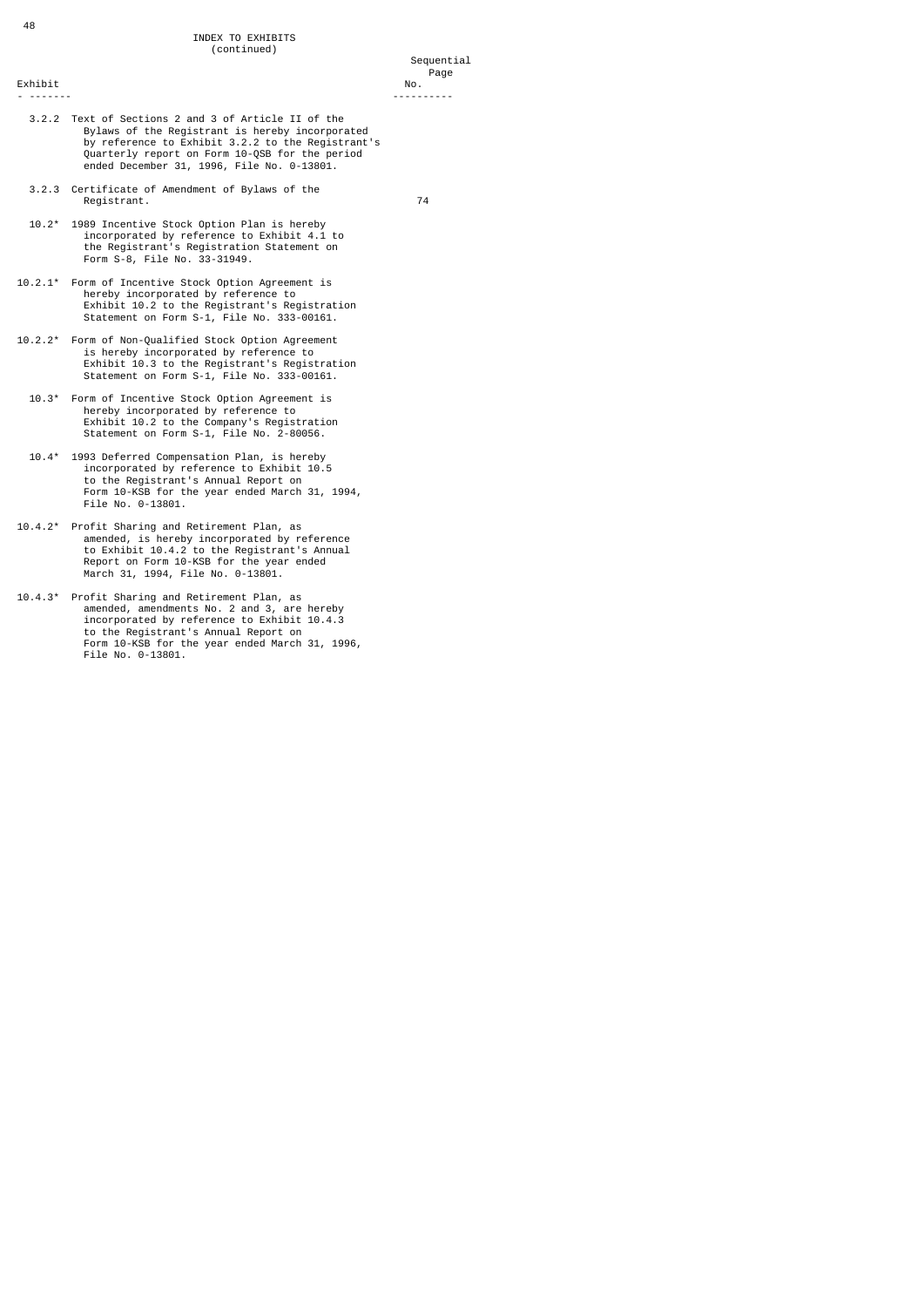- ------- ----------

- 10.5 Lease Agreement dated March 11, 1993 between the Registrant and Craig Development Corporation, hereby incorporated by reference to Exhibit 10.35 to the Registrant's Annual Report on Form 10-K for the year ended March 31, 1993, File No. 0-13801.
- 10.6 Lease agreement dated September 12, 1994 between the Registrant and Koll/Realty Orangewood Business Center General Partnership, is hereby incorporated by reference to Exhibit 10.8 to the Registrant's Annual Report on Form 10-KSB for the year ended March 31, 1995, File No. 0-13801.
- 10.7 Series "A" Convertible Preferred Stock Purchase Agreement, as amended, dated April 21, 1995 between the Registrant and Clinitec International, Inc., is hereby incorporated by reference to Exhibit 10.11 to the Registrant's Annual Report on Form 10-KSB for the year ended March 31, 1995, File No. 0-13801.
- 10.8 Form of Indemnification Agreement is hereby incorporated by reference to Exhibit 10.10 to the Registrant's Registration Statement on Form S-1, File No. 333-00161.
- 10.9 Marketing agreement, as amended, dated April 1, 1995 between the Registrant and Clinitec International, Inc., is hereby incorporated by reference to Exhibit 10.12 to the Registrant's Annual Report on Form 10-KSB for the year ended March 31, 1995, File No. 0-13801.
- 10.10 Agreement and Plan of Merger, dated May 16, 1996,<br>by and among Quality Systems, Inc., CII<br>Acquisition Corporation, Clinitec International,<br>Inc. and certain shareholders of Clinitec<br>International, Inc. and certain exh dated May 17, 1996 and filed May 30, 1996.
- 10.11\* Employment agreement dated May 16, 1996 by and between CII Acquisition Corporation and Patrick Cline is hereby incorporated by reference to Exhibit 10.1 to the Registrant's Current Report on Form 8-K/A dated May 17, 1996 and filed June 21, 1996.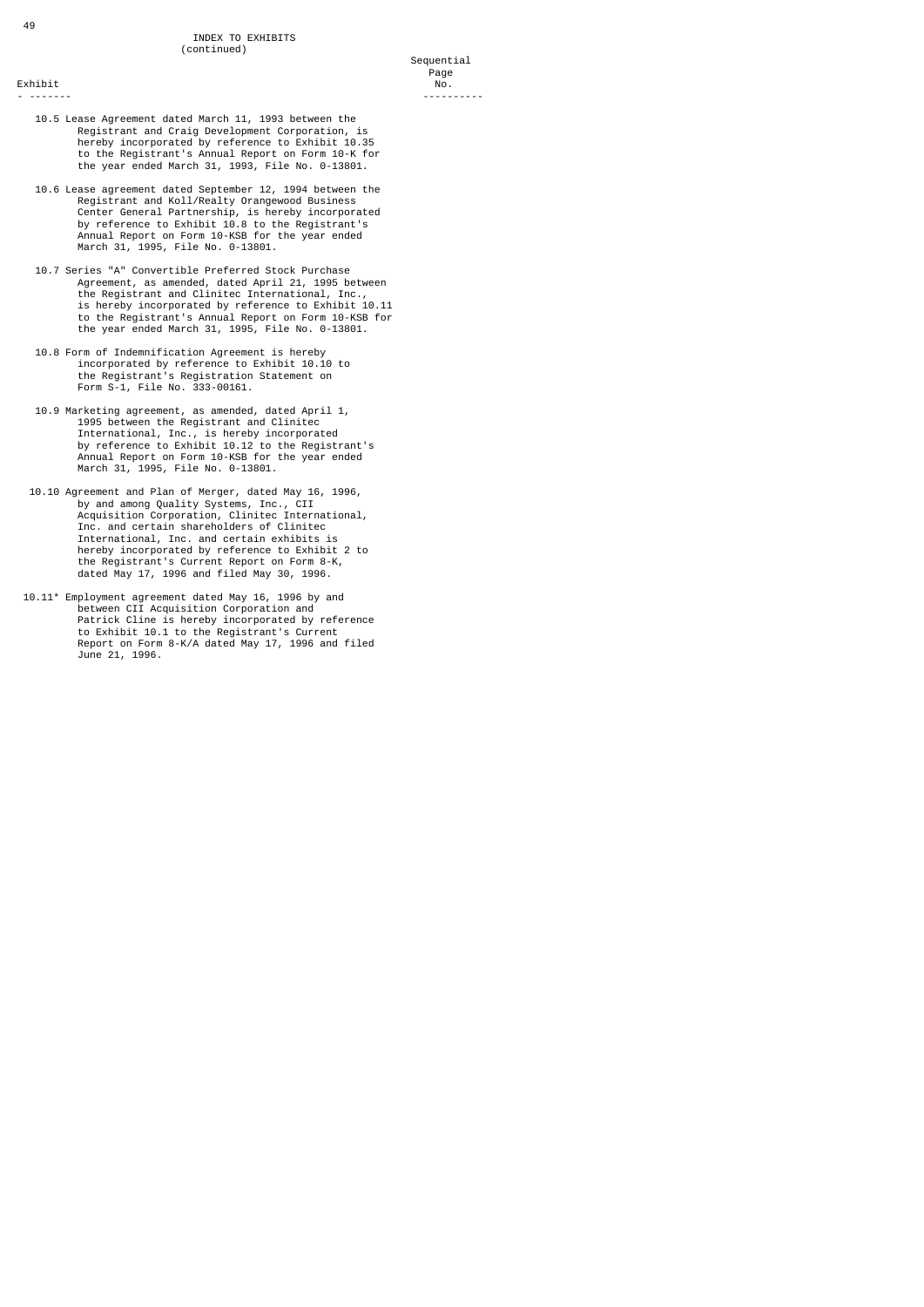## 10.12 Shareholder Rights Agreement, dated as of November 25, 1996, by and between Quality Systems, Inc. and U.S. Stock Transfer Corp. is hereby incorporated by reference to the Exhibit to the Registrant's Registration Statement on Form 8-A, File No. 001-12537.

- 10.13 Asset Purchase Agreement, dated May 15, 1997, by and among MicroMed Healthcare Information Systems, Inc., MHIS Acquisition Corp., Quality Systems, Inc., and certain shareholders of MicroMed Healthcare Information Systems, Inc.<br>is hereby incorporated by reference to Exhibit<br>2 of Registrant's Current Report on Form 8-K,<br>dated May 15, 1997 and filed May 29, 1997,<br>File No. 0-13801.
- 10.14\* 1998 Employee Stock Contribution Plan is hereby incorporated by reference to Exhibit 4.1 to the Registrant's Registration Statement on Form S-8, File No. 333-63131.
- 10.15\* 1998 Stock Option Plan is hereby incorporated by reference to Exhibit 4.1 to the Registrant's Registration Statement on Form S-8, File No. 333-67115.
- 10.16\* Memorandum of Understanding regarding the April 3, 2000 resignation of Sheldon Razin between Sheldon Razin and Quality Systems, Inc.
- 10.17\* Memoradum of Understanding Relating to Director Nominees is hereby incorporated by reference to Registrant's Definitive Proxy Statement for the Company's 1999 Shareholder's Meeting, File No. 001-12537.

21 List of Subsidiaries. 78 23.1 Independent Auditor's Consent

| LO.I INGENSINGING AGGILEDI 3 CONSCIIE<br>Deloitte & Touche LLP. | 80 |
|-----------------------------------------------------------------|----|
| 27.1 Financial Data Schedule, is filed herewith.                | 82 |

This exhibit is a management contract or a compensatory plan or arrangement.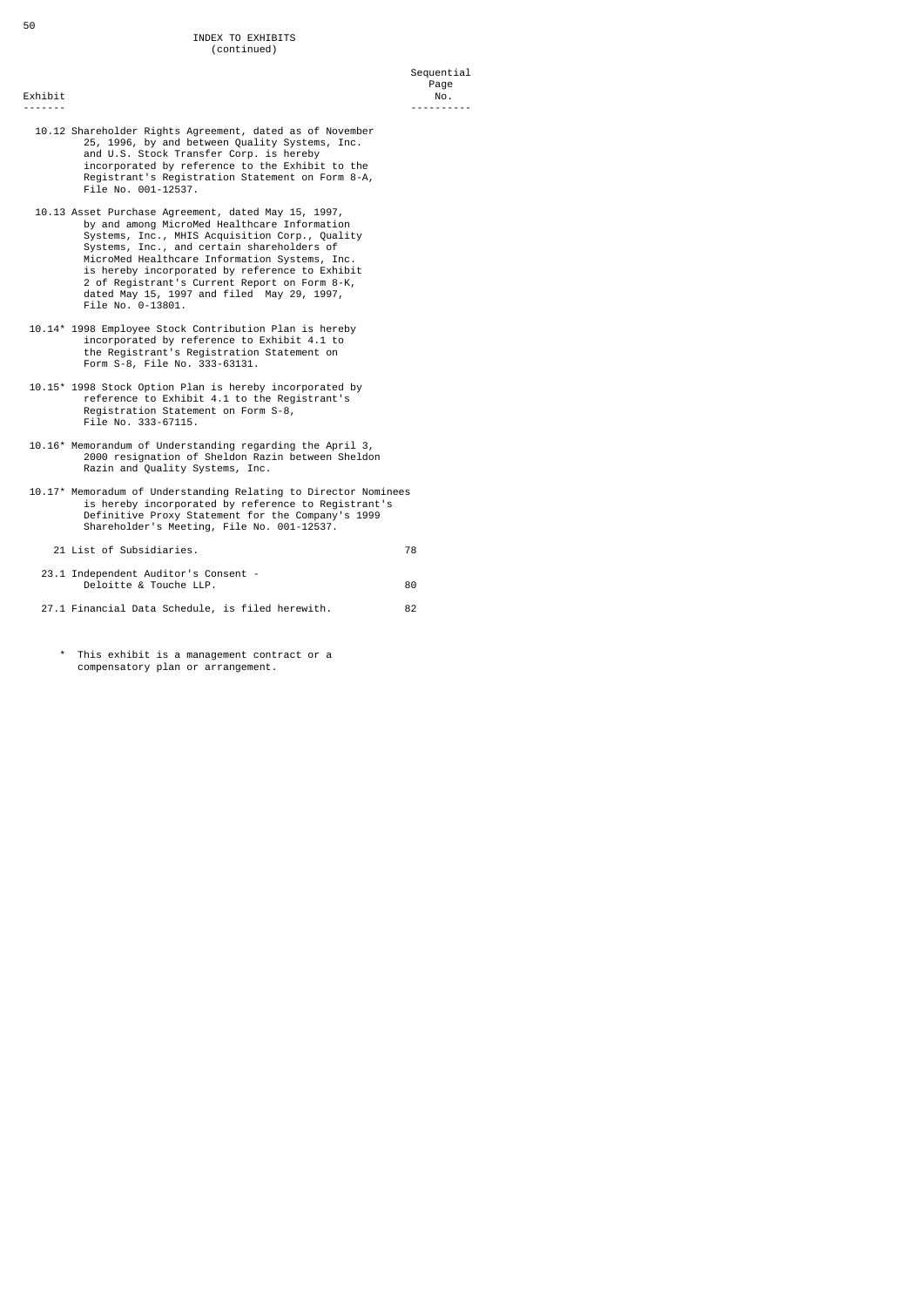(b) Reports on Form 8-K: None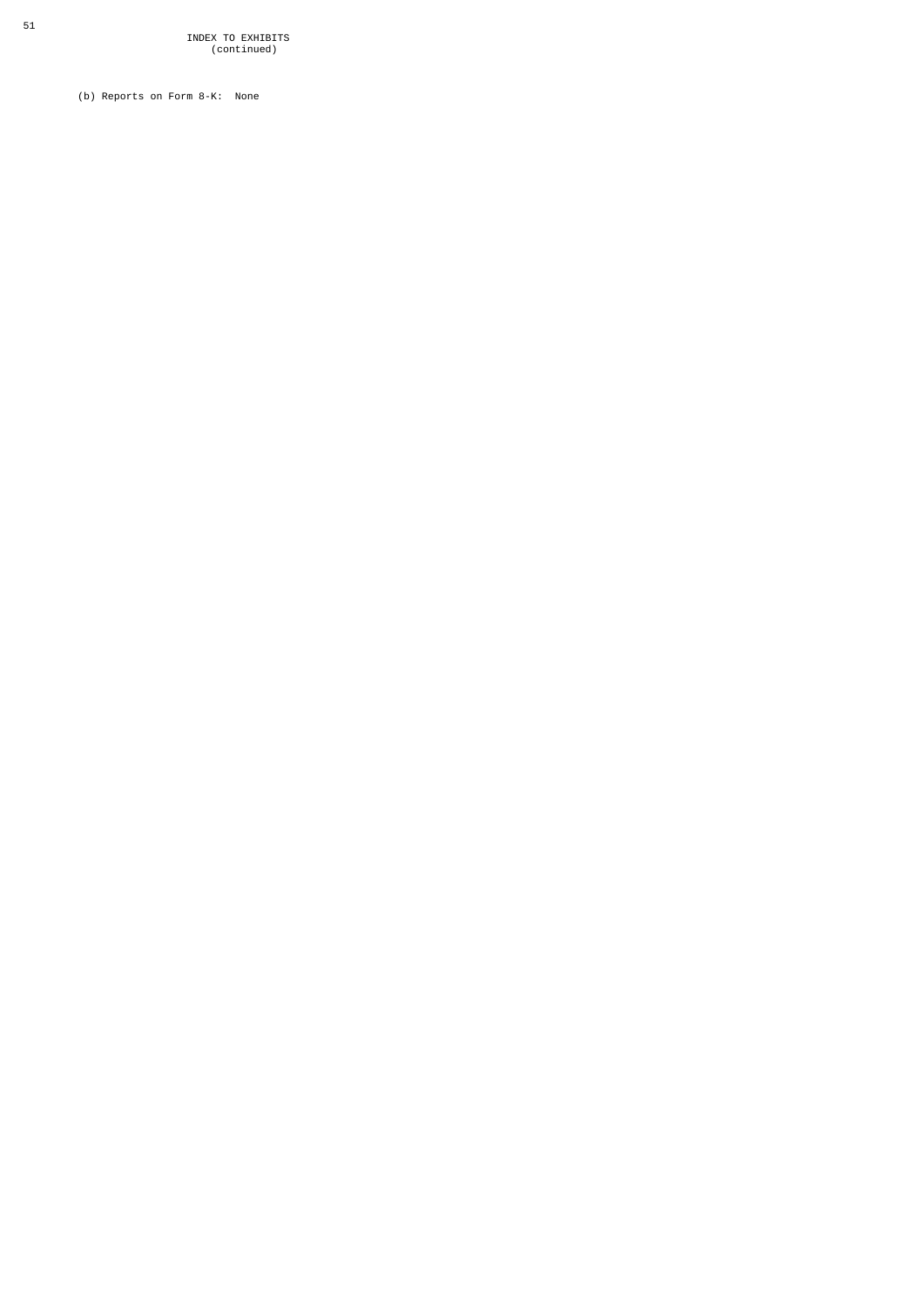## SIGNATURES.

In accordance with Section 13 or 15(d) of the Securities Exchange Act of 1934, the registrant caused this report to be signed on its behalf by the undersigned, thereunto duly authorized.

| QUALITY SYSTEMS, INC.                                                                                                                                                                                  |                                                                                                                                                                                          |                     |                   |                                              |
|--------------------------------------------------------------------------------------------------------------------------------------------------------------------------------------------------------|------------------------------------------------------------------------------------------------------------------------------------------------------------------------------------------|---------------------|-------------------|----------------------------------------------|
| By: /s/PATRICK CLINE<br><u>.</u>                                                                                                                                                                       |                                                                                                                                                                                          | Date: June 26, 2000 |                   |                                              |
| PATRICK CLINE<br>Interim Chief Executive Officer                                                                                                                                                       |                                                                                                                                                                                          |                     |                   |                                              |
| In accordance with the Securities Exchange Act of 1934, this report has<br>been signed below by the following persons on behalf of the registrant and<br>in the capacities and on the dates indicated. |                                                                                                                                                                                          |                     |                   |                                              |
| Signature<br>---------                                                                                                                                                                                 | Title<br>$\frac{1}{2} \left( \frac{1}{2} \right) \left( \frac{1}{2} \right) \left( \frac{1}{2} \right) \left( \frac{1}{2} \right) \left( \frac{1}{2} \right) \left( \frac{1}{2} \right)$ |                     | Date<br>$- - - -$ |                                              |
| /s/ SHELDON RAZIN Chairman of the Board June 26, 2000<br>- -------------------------- of Directors<br>SHELDON RAZIN                                                                                    |                                                                                                                                                                                          |                     |                   |                                              |
| /s/ AHMED HUSSEIN<br>AHMED HUSSEIN                                                                                                                                                                     | Co-Chairman of the Board June 26, 2000                                                                                                                                                   |                     |                   |                                              |
| /s/ PATRICK CLINE Thterim Chief Executive June 26, 2000<br>Officer<br>PATRICK CLINE                                                                                                                    |                                                                                                                                                                                          |                     |                   |                                              |
| /s/ PAUL HOLT<br>PAUL HOLT                                                                                                                                                                             | Interim Chief Financial                                                                                                                                                                  |                     |                   | (Principal Financial and Accounting Officer) |
| /s/ MOHAMMED TAWFICK EL-BARDAI<br>-------------------- Director<br>MOHAMMED TAWFICK EL-BARDAI                                                                                                          |                                                                                                                                                                                          |                     | June 26, 2000     |                                              |
| /s/ DALE HANSON<br>Director<br>DALE HANSON                                                                                                                                                             |                                                                                                                                                                                          |                     | June 26, 2000     |                                              |
| /s/ FRANK MEYER<br>--------------------- Director<br><b>FRANK MEYER</b>                                                                                                                                |                                                                                                                                                                                          |                     | June 26, 2000     |                                              |
| /s/ WILLIAM SMALL<br>Director<br>WILLIAM SMALL                                                                                                                                                         |                                                                                                                                                                                          |                     | June 26, 2000     |                                              |
| /s/ EMAD ZIKRY<br>EMAD ZIKRY                                                                                                                                                                           |                                                                                                                                                                                          |                     | June 26, 2000     |                                              |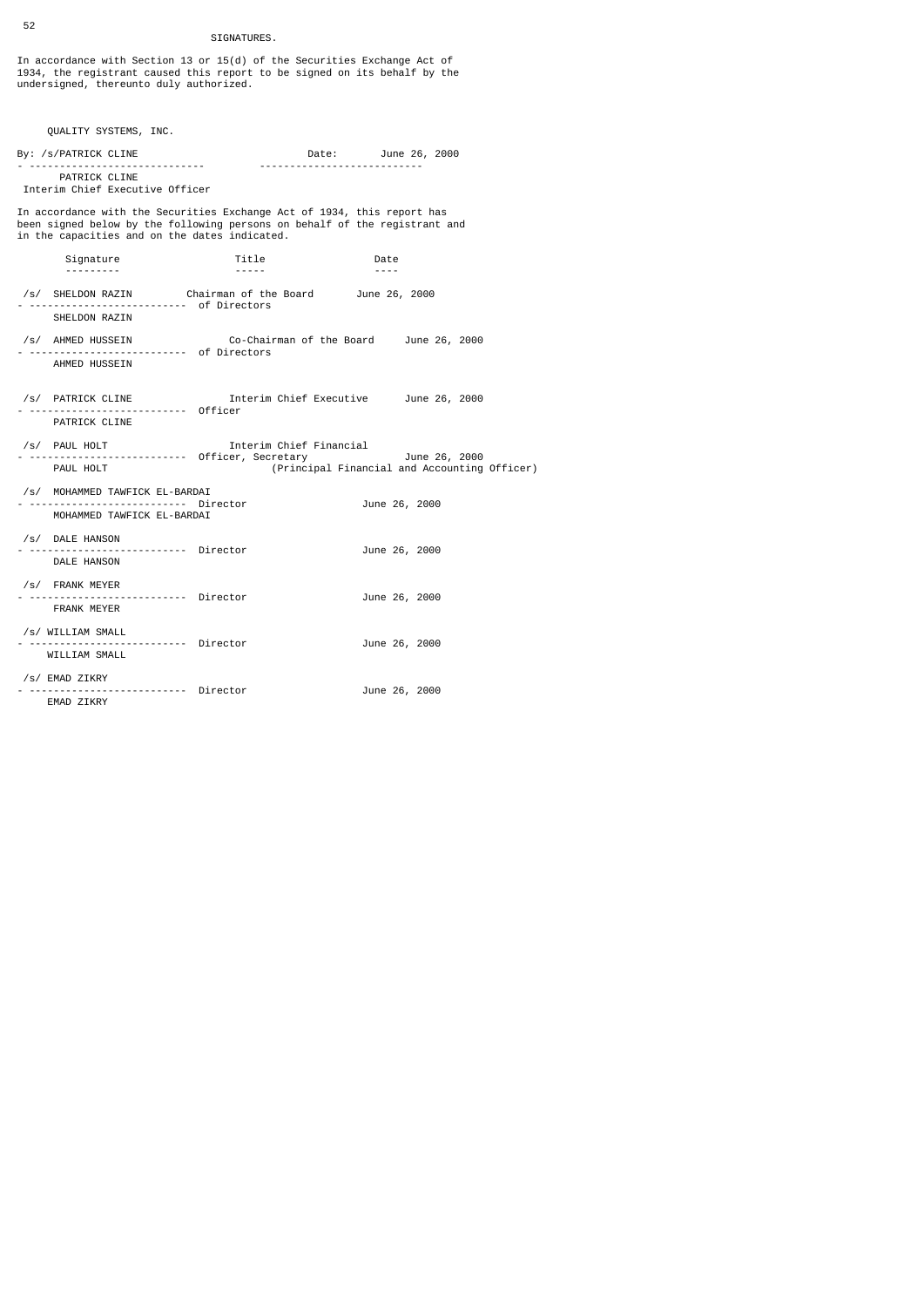Board of Directors and Shareholders Quality Systems, Inc.

----------------------------

We have audited the accompanying consolidated balance sheets of Quality<br>Systems, Inc. and subsidiaries as of March 31, 2000 and 1999, and the<br>related consolidated statements of operations and comprehensive operations,<br>shar statements and schedule are the responsibility of the Company's management. Our responsibility is to express an opinion on these financial statements and schedule based on our audits.

We conducted our audits in accordance with auditing standards generally accepted in the United States of America. Those standards require that we plan and perform the audits to obtain reasonable assurance about whether the financial statements are free of material misstatement. An audit<br>includes examining, on a test basis, evidence supporting the amounts and<br>disclosures in the financial statements. An audit also includes assessing<br>the ac management, as well as evaluating the overall financial statement presentation. We believe that our audits provide a reasonable basis for our opinion.

In our opinion, such consolidated financial statements present fairly, in<br>all material respects, the financial position of Quality Systems, Inc. and<br>subsidiaries as of March 31, 2000 and 1999, and the results of their<br>oper financial statement schedule, when considered in relation to the basic financial statements taken as a whole, presents fairly in all material respects the information set forth therein.

DELOITTE & TOUCHE LLP Costa Mesa, California May 19, 2000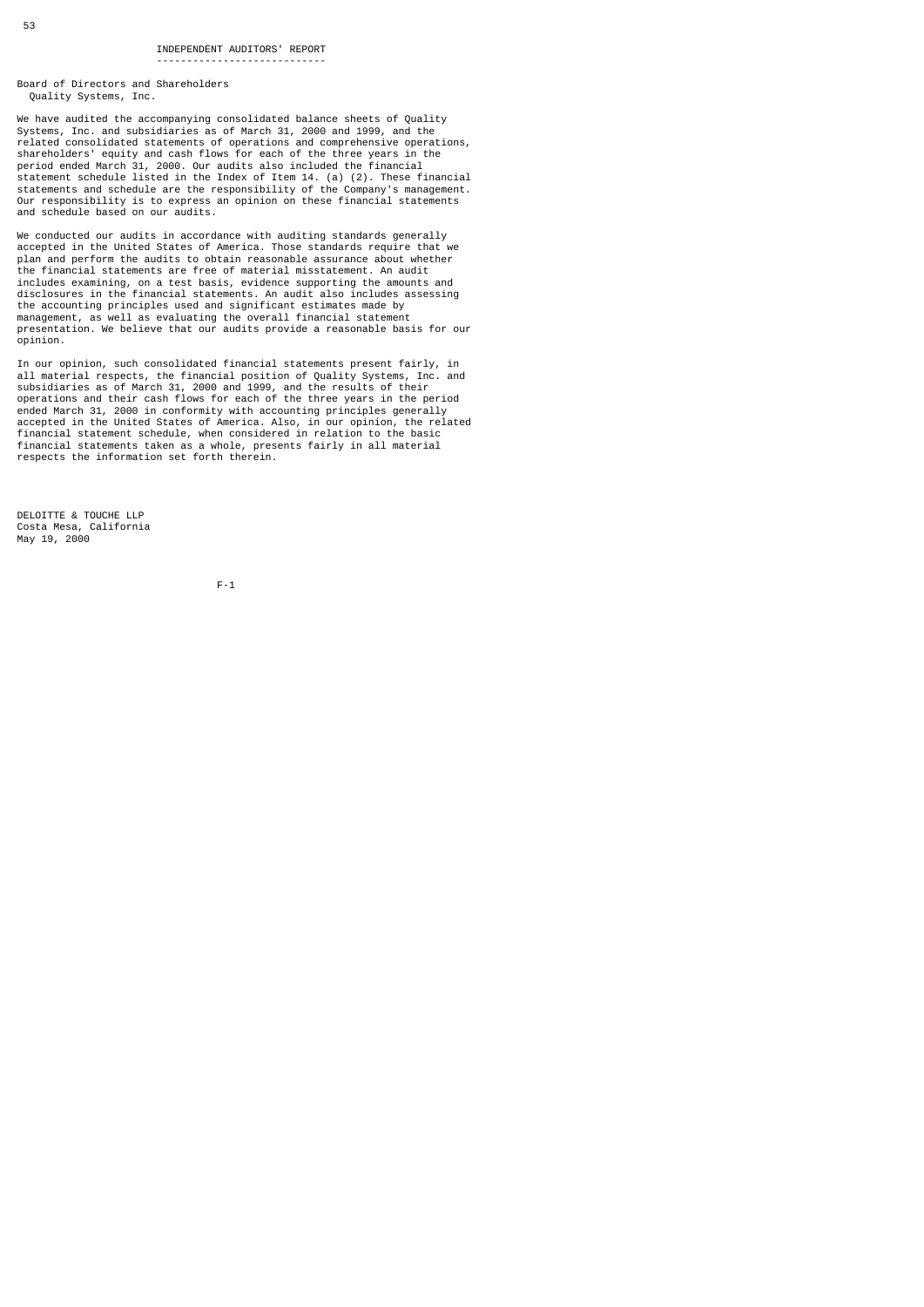# QUALITY SYSTEMS, INC. CONSOLIDATED BALANCE SHEETS

|                                                                                                                                                                                                           |              | March 31,                                                              |       |     |
|-----------------------------------------------------------------------------------------------------------------------------------------------------------------------------------------------------------|--------------|------------------------------------------------------------------------|-------|-----|
| <b>ASSETS</b>                                                                                                                                                                                             | 2000<br>.    | 1999                                                                   |       |     |
| Current Assets:<br>Cash and cash equivalents<br>Short-term investments                                                                                                                                    |              | \$15,926 \$14,196<br>243<br>245                                        |       |     |
| Accounts receivable, less allowance for<br>doubtful accounts of $$1,121$ and $$754$ , respectively 13,710 12,488<br>Inventories<br>Deferred Tax Asset<br>Other current assets                             |              | 1,010 772<br>430<br>254                                                | 2,066 | 765 |
| Total current assets                                                                                                                                                                                      |              | <br>33,385 28,720                                                      |       |     |
| Equipment and Improvements, net<br>Capitalized Software Costs, net<br>Deferred Tax Asset<br>Excess of Cost Over Net Assets of                                                                             |              | 1,797 1,783<br>1,984 2,144<br>3,042 3,254                              |       |     |
| Acquired Business, net of accumulated<br>amortization of \$1,294 and \$954, respectively<br>Other Assets                                                                                                  |              | 2, 112 2, 452<br>1,816 1,865                                           |       |     |
| Total assets                                                                                                                                                                                              |              | <br>\$44,136 \$40,218<br>------- ------                                |       |     |
| LIABILITIES AND SHAREHOLDERS' EQUITY                                                                                                                                                                      |              |                                                                        |       |     |
| Current Liabilities:<br>Accounts payable<br>Deferred service revenue<br>Other current liabilities<br>Total liabilities                                                                                    | <u>.</u>     | $$1,246$ $$1,813$<br>5,691 4,484<br>$5,116$ 4,257<br><br>12,053 10,554 |       |     |
| Commitments and Contingencies                                                                                                                                                                             |              |                                                                        |       |     |
| Shareholders' Equity:<br>Common stock, \$0.01 par value, 20,000<br>shares authorized, 6,201 and 6,214<br>shares issued and outstanding, respectively<br>Additional paid-in capital<br>Accumulated deficit | 62<br>35,483 | 62<br>35,568<br>$(3, 462)$ $(5, 966)$<br>                              |       |     |
| Total shareholders' equity                                                                                                                                                                                |              | 32,083 29,664<br><u>.</u>                                              |       |     |
| Total liabilities and shareholders' equity                                                                                                                                                                |              | \$44,136 \$40,218                                                      |       |     |

See notes to consolidated financial statements.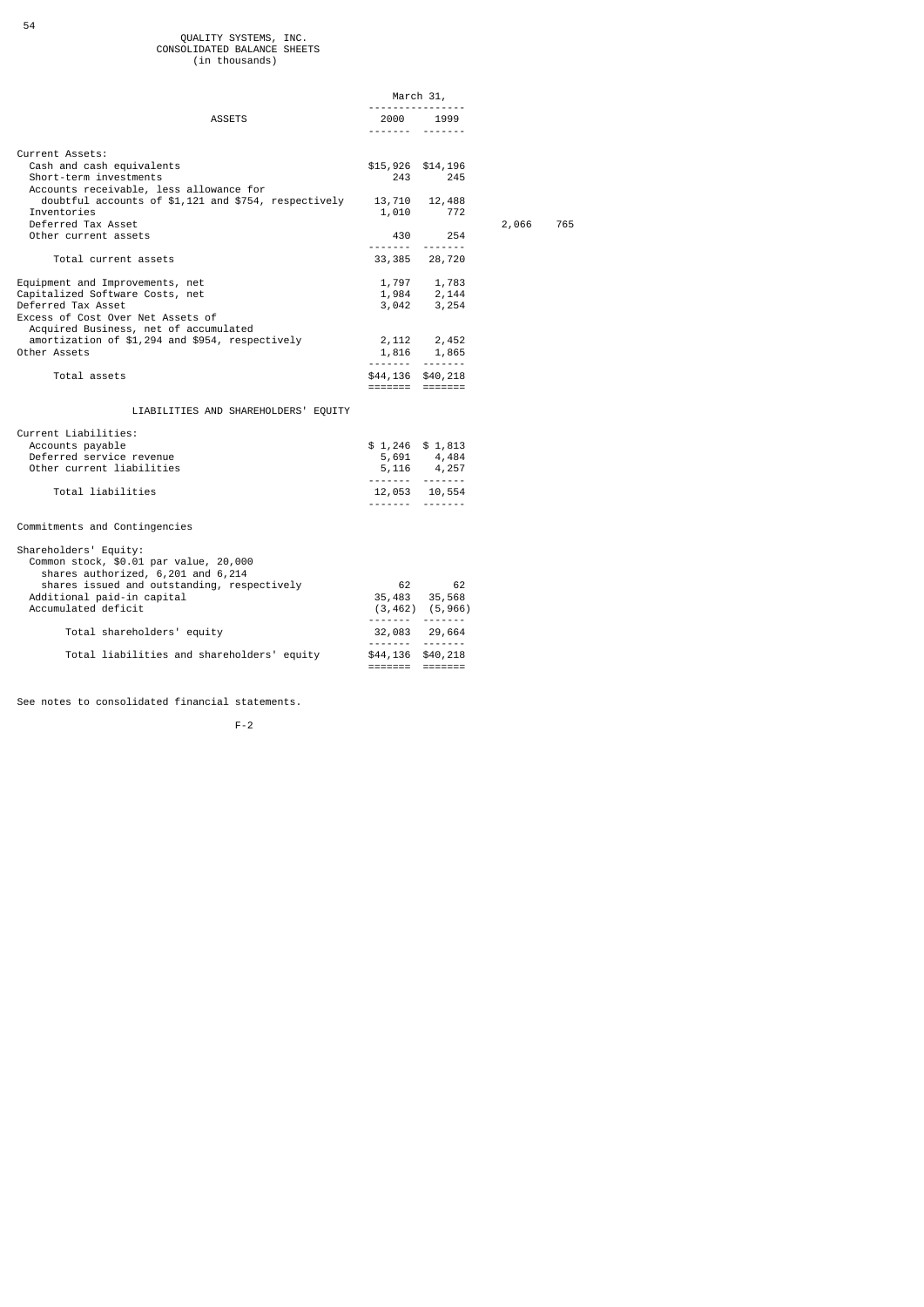## 55 QUALITY SYSTEMS, INC.<br>CONSOLIDATED STATEMENTS OF OPERATIONS AND COMPREHENSIVE OPERATIONS<br>in thousands, except per share amounts)

|                                                                                                                                       | Years Ended March 31,<br> |                                                                                  |                                    |  |
|---------------------------------------------------------------------------------------------------------------------------------------|---------------------------|----------------------------------------------------------------------------------|------------------------------------|--|
|                                                                                                                                       |                           | 2000 1999 1998                                                                   |                                    |  |
| Net Revenues:<br>Sales of computer                                                                                                    |                           |                                                                                  |                                    |  |
| systems, upgrades and supplies<br>Maintenance and other services                                                                      | .                         | $$19,247$ $$18,875$ $$20,273$<br>17, 126 14, 941 10, 943<br>.<br>36, 373 33, 816 | 31,216                             |  |
| Cost of Products and Services                                                                                                         |                           | 16,395 15,834 13,509                                                             |                                    |  |
| Gross Profit                                                                                                                          |                           | 19,978 17,982 17,707                                                             |                                    |  |
| Selling, General and<br>Administrative Expenses<br>Research and Development Costs<br>Purchased In-Process<br>Research and Development |                           | $12,645$ $13,495$ $12,485$<br>3,726 3,603                                        | 3,072<br>10,200                    |  |
| Income (Loss) from Operations                                                                                                         |                           |                                                                                  | <b></b><br>$3,607$ $884$ $(8,050)$ |  |
| Investment Income                                                                                                                     | --------                  | 759 413                                                                          | 971                                |  |
| Income (Loss) before Provision<br>for (Benefit from) Income Taxes<br>Provision for<br>(Benefit from) Income Taxes                     | 1,862                     | <u>.</u>                                                                         | 4,366 1,297 (7,079)<br>713 (2,463) |  |
| Net Income (Loss) and<br>Comprehensive Income (Loss)                                                                                  | =======                   | $$2,504$ \$ 584<br>=======                                                       | \$(4,616)<br>$= 1.1222222$         |  |
| Net Income (Loss) per Share,<br>basic and diluted                                                                                     | \$ 0.40<br>=======        | \$0.09<br>=======                                                                | \$ (0.77)                          |  |

See notes to consolidated financial statements.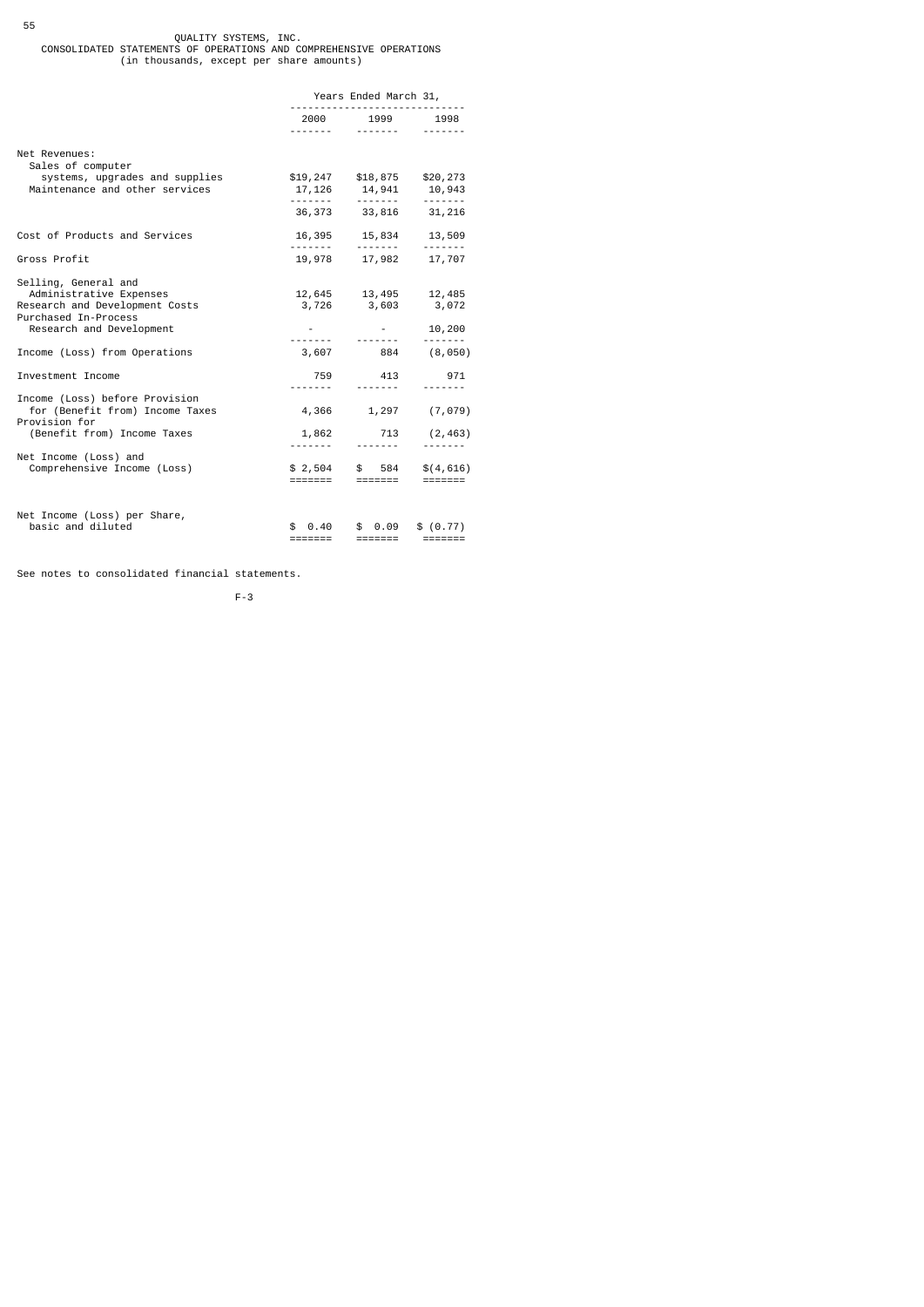# QUALITY SYSTEMS, INC.<br>CONSOLIDATED STATEMENTS OF SHAREHOLDERS' EQUITY<br>in thousands)

|                                                                          | Shares             | Common<br>Issued<br>Additional<br><u>.</u> |                      |                                        |
|--------------------------------------------------------------------------|--------------------|--------------------------------------------|----------------------|----------------------------------------|
|                                                                          | Number Amount<br>. |                                            | <u>.</u>             | Paid-in Accumulated<br>Capital Deficit |
| Balance at<br>April 1, 1997                                              |                    |                                            |                      | 5,997 60 34,144 (1,934)                |
| Exercise of<br>Stock Options<br>Tax Benefit                              | 31                 |                                            | 48                   |                                        |
| Resulting from<br>Stock Options<br>Purchases of                          |                    |                                            | 10                   |                                        |
| Common Stock<br>Net Loss                                                 |                    | $(40)$ -                                   | (271)                | (4, 616)                               |
| Balance at<br>March 31, 1998                                             |                    | 5,988 60                                   |                      | 33,931 (6,550)                         |
| Shares Issued in<br>Acquisition of<br>MicroMed Healthcare<br>Information |                    |                                            |                      |                                        |
| Systems, Inc.<br>Exercise of                                             | 245                | $\overline{\mathbf{3}}$                    | 1,833                |                                        |
| Stock Options<br>Purchases of                                            | 33                 |                                            | 50                   |                                        |
| Common Stock<br>Net Income                                               |                    |                                            | $(52)$ $(1)$ $(246)$ | 584                                    |
| Balance at<br>March 31, 1999                                             |                    |                                            |                      | 6,214 \$ 62 \$ 35,568 \$ (5,966)       |
| Exercise of<br>Stock Options                                             | $\overline{4}$     |                                            | 25                   |                                        |
| Tax Benefit Resulting<br>From Stock Options<br>Purchases of              |                    |                                            | $\mathbf{1}$         |                                        |
| Common Stock<br>Net Income                                               | (17)               |                                            | (111)                | 2,504                                  |
| Balance at<br>March 31, 2000 6, 201                                      |                    | \$ 62                                      |                      | $$35,483$$ (3,462)                     |

See notes to consolidated financial statements.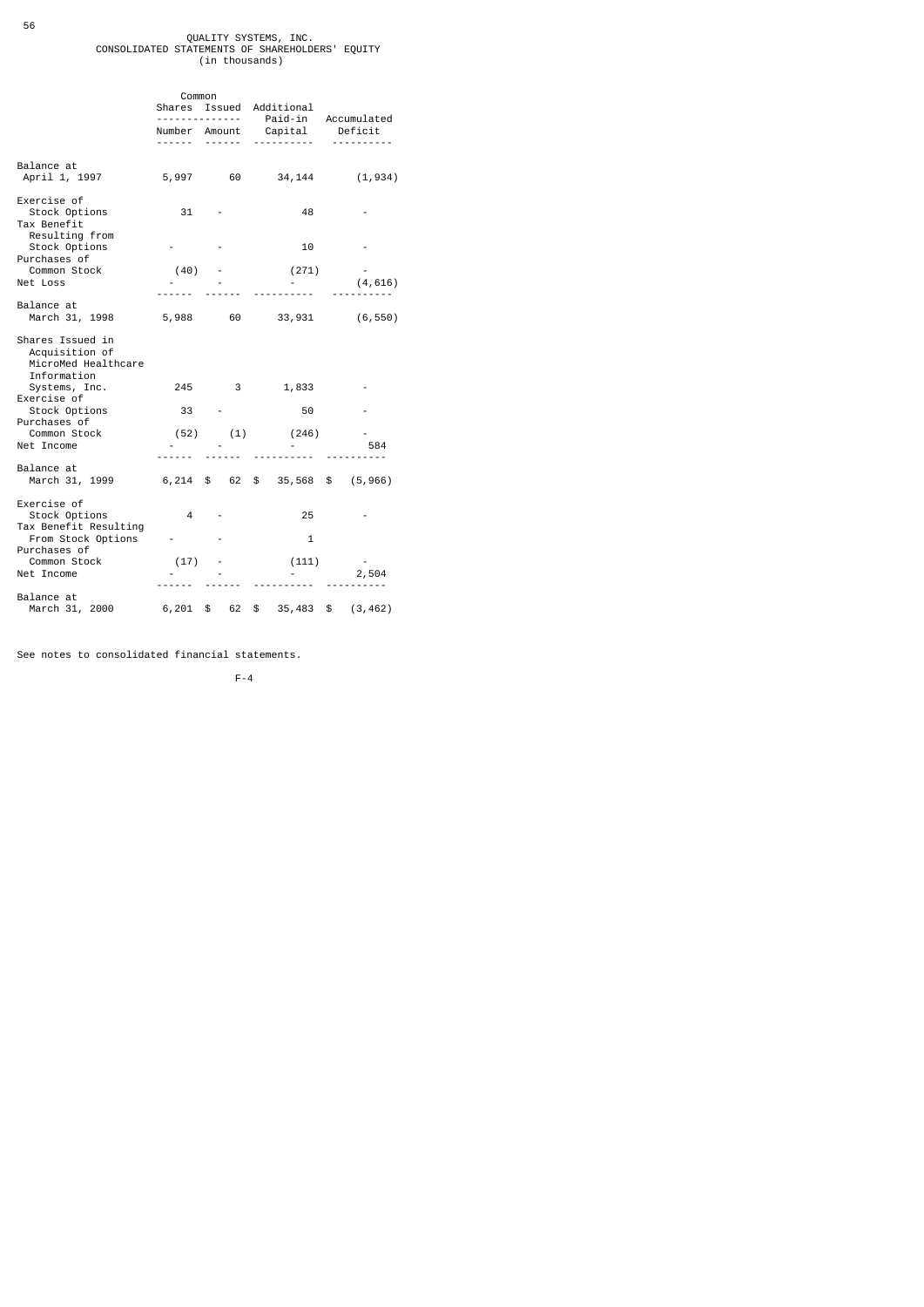# QUALITY SYSTEMS, INC.<br>CONSOLIDATED STATEMENTS OF CASH FLOWS<br>in thousands)

|                                                                                                                                                                                      | Years Ended March 31,                                                                                                                                  |                                  |                            |  |  |  |
|--------------------------------------------------------------------------------------------------------------------------------------------------------------------------------------|--------------------------------------------------------------------------------------------------------------------------------------------------------|----------------------------------|----------------------------|--|--|--|
|                                                                                                                                                                                      |                                                                                                                                                        | 2000 1999                        | 1998                       |  |  |  |
| Cash Flows from Operating Activities:<br>Net income (loss)<br>Adjustments to reconcile net<br>income (loss) to net cash<br>provided by operating activities:<br>Purchased in-process |                                                                                                                                                        |                                  | $$2,504$ $$584$ $$(4,616)$ |  |  |  |
| research and development                                                                                                                                                             |                                                                                                                                                        |                                  |                            |  |  |  |
| Depreciation and amortization                                                                                                                                                        |                                                                                                                                                        |                                  |                            |  |  |  |
| Provision for bad debts                                                                                                                                                              | $2,204$<br>$529$<br>$529$<br>$2,465$<br>$1,895$<br>$954$<br>$339$<br>529                                                                               |                                  |                            |  |  |  |
| (Loss) gain on short-term                                                                                                                                                            |                                                                                                                                                        |                                  |                            |  |  |  |
| investments and other                                                                                                                                                                |                                                                                                                                                        |                                  |                            |  |  |  |
| Deferred income taxes                                                                                                                                                                |                                                                                                                                                        |                                  |                            |  |  |  |
| Changes, net of                                                                                                                                                                      |                                                                                                                                                        |                                  |                            |  |  |  |
| amounts acquired, in:                                                                                                                                                                |                                                                                                                                                        |                                  |                            |  |  |  |
| Accounts receivable                                                                                                                                                                  | $\begin{array}{cccc} (1,751) & (3,496) & (3,514) \\ (238) & 556 & (257) \\ (176) & (2) & 116 \\ (567) & 486 & (72) \\ 1,207 & 2,240 & 590 \end{array}$ |                                  |                            |  |  |  |
| Inventories                                                                                                                                                                          |                                                                                                                                                        |                                  |                            |  |  |  |
| Other current assets                                                                                                                                                                 |                                                                                                                                                        |                                  |                            |  |  |  |
| Accounts payable                                                                                                                                                                     |                                                                                                                                                        |                                  |                            |  |  |  |
| Deferred service revenue                                                                                                                                                             |                                                                                                                                                        |                                  |                            |  |  |  |
| Income taxes payable                                                                                                                                                                 |                                                                                                                                                        |                                  |                            |  |  |  |
| and taxes related to<br>equity accounts                                                                                                                                              |                                                                                                                                                        | 723 344 397                      |                            |  |  |  |
| Other current liabilities                                                                                                                                                            |                                                                                                                                                        |                                  |                            |  |  |  |
|                                                                                                                                                                                      |                                                                                                                                                        | 136 (453) 590                    |                            |  |  |  |
| Net Cash Provided By                                                                                                                                                                 |                                                                                                                                                        |                                  |                            |  |  |  |
| Operating Activities                                                                                                                                                                 |                                                                                                                                                        | 3,615 3,347 2,242                |                            |  |  |  |
|                                                                                                                                                                                      |                                                                                                                                                        |                                  | <u>.</u>                   |  |  |  |
| Cash Flows from Investing Activities:<br>Proceeds from sales of                                                                                                                      |                                                                                                                                                        |                                  |                            |  |  |  |
| short-term investments                                                                                                                                                               |                                                                                                                                                        | 29 542                           |                            |  |  |  |
| Purchases of short-term investments                                                                                                                                                  | (50)                                                                                                                                                   | (75)                             |                            |  |  |  |
| Additions to equipment                                                                                                                                                               |                                                                                                                                                        |                                  |                            |  |  |  |
| and improvements                                                                                                                                                                     |                                                                                                                                                        | $(588)$ $(521)$ $(810)$          |                            |  |  |  |
| Additions to                                                                                                                                                                         |                                                                                                                                                        |                                  |                            |  |  |  |
| capitalized software costs                                                                                                                                                           |                                                                                                                                                        | $(1, 130)$ $(1, 204)$ $(1, 861)$ |                            |  |  |  |
| Purchase of net assets of MicroMed                                                                                                                                                   |                                                                                                                                                        |                                  |                            |  |  |  |
| Healthcare Information Systems, Inc. $(3,840)$                                                                                                                                       |                                                                                                                                                        |                                  | (5, 327)                   |  |  |  |
| Change in other assets                                                                                                                                                               |                                                                                                                                                        | $(60)$ 37                        | 234                        |  |  |  |
| Net Cash Used In Investing Activities (1,799) (5,061) (7,764)                                                                                                                        |                                                                                                                                                        |                                  |                            |  |  |  |
|                                                                                                                                                                                      |                                                                                                                                                        |                                  |                            |  |  |  |

See notes to consolidated financial statements.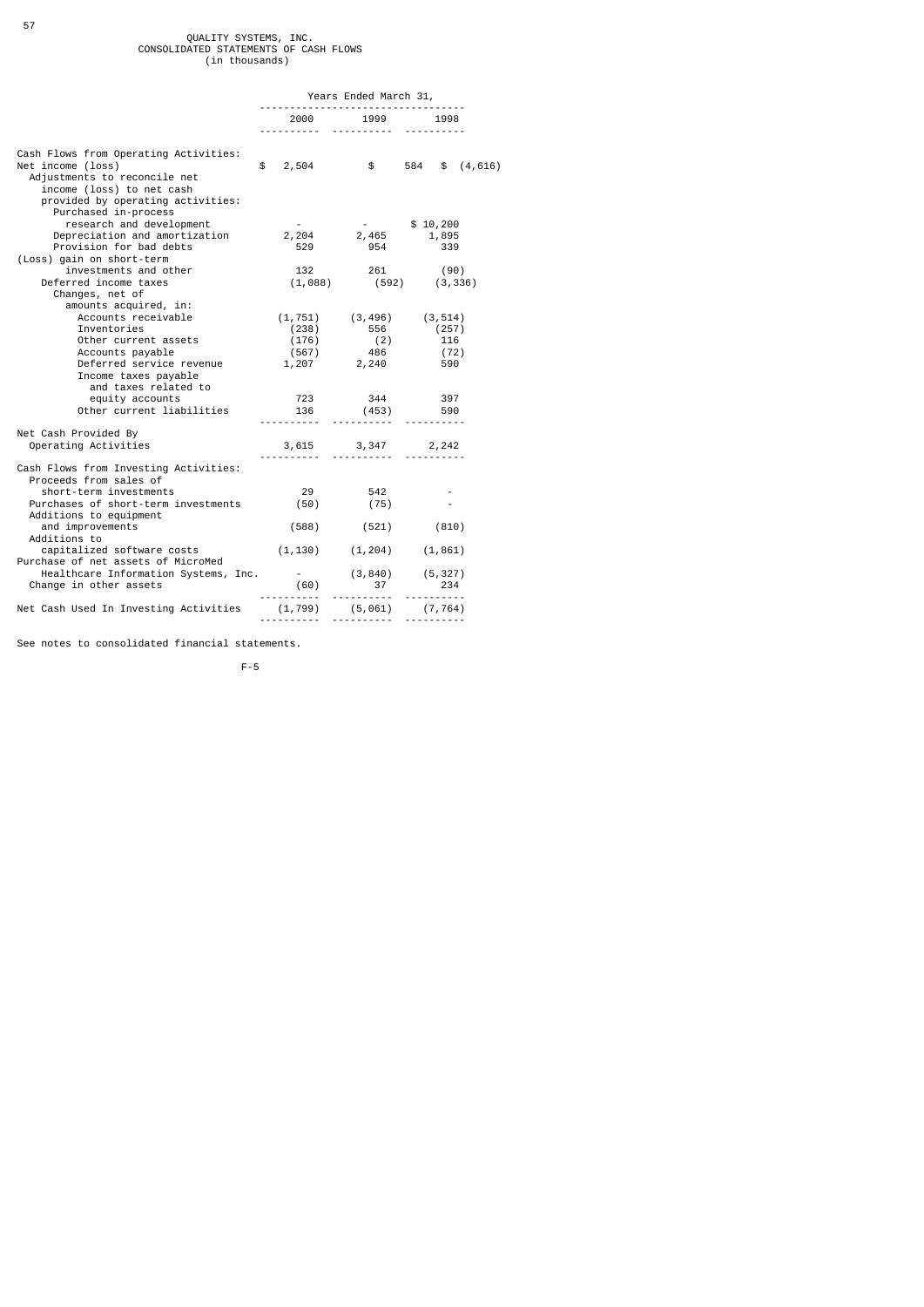# QUALITY SYSTEMS, INC.<br>CONSOLIDATED STATEMENTS OF CASH FLOWS (continued)<br>in thousands)

|                                                                                     | Years Ended March 31, |            |                     |          |  |  |
|-------------------------------------------------------------------------------------|-----------------------|------------|---------------------|----------|--|--|
|                                                                                     |                       | 2000       | 1999                | 1998     |  |  |
| Cash Flows from Financing Activities:<br>Purchases of Common Stock<br>Proceeds from | \$                    | $(111)$ \$ | $(247)$ \$          | (271)    |  |  |
| exercise of stock options                                                           |                       | 25         | 50                  | 48       |  |  |
| Net Cash Used In Financing Activities                                               |                       | (86)       | (197)               | (223)    |  |  |
| Net Increase (Decrease) in Cash<br>and Cash Equivalents<br>Cash and Cash            |                       | 1,730      | (1, 911)            | (5, 745) |  |  |
| Equivalents, beginning of year                                                      |                       | 14,196     | 16,107              | 21,852   |  |  |
| Cash and Cash Equivalents, end of year                                              | \$                    |            | 15,926 \$ 14,196 \$ | 16,107   |  |  |

Supplemental Information - During fiscal 2000, 1999 and 1998 the Company made income tax payments of \$2,421, \$951 and \$485, respectively.

|                                                              | Years Ended March 31, |     |    |                   |      |          |  |
|--------------------------------------------------------------|-----------------------|-----|----|-------------------|------|----------|--|
|                                                              | 2000                  |     |    | 1999              |      | 1998     |  |
|                                                              |                       |     |    |                   |      |          |  |
| Detail of businesses<br>acquired in purchase transactions:   |                       |     |    |                   |      |          |  |
| Purchased In-Process<br>Research and Development             | \$                    |     | \$ |                   | \$   | 10,200   |  |
| Fair Value of Assets Acquired                                |                       |     |    |                   |      | 1,480    |  |
| Liabilities Assumed                                          |                       |     |    | ۰                 |      | (677)    |  |
| Common Stock Issued in Acquisition<br>Acquisition Obligation |                       |     |    | (1, 836)<br>5,676 |      | (5, 676) |  |
| Cash Paid for the                                            |                       |     |    |                   |      |          |  |
| Acquisition, net of cash acquired                            | \$                    | \$. |    | 3,840             | - \$ | 5,327    |  |

See notes to consolidated financial statements.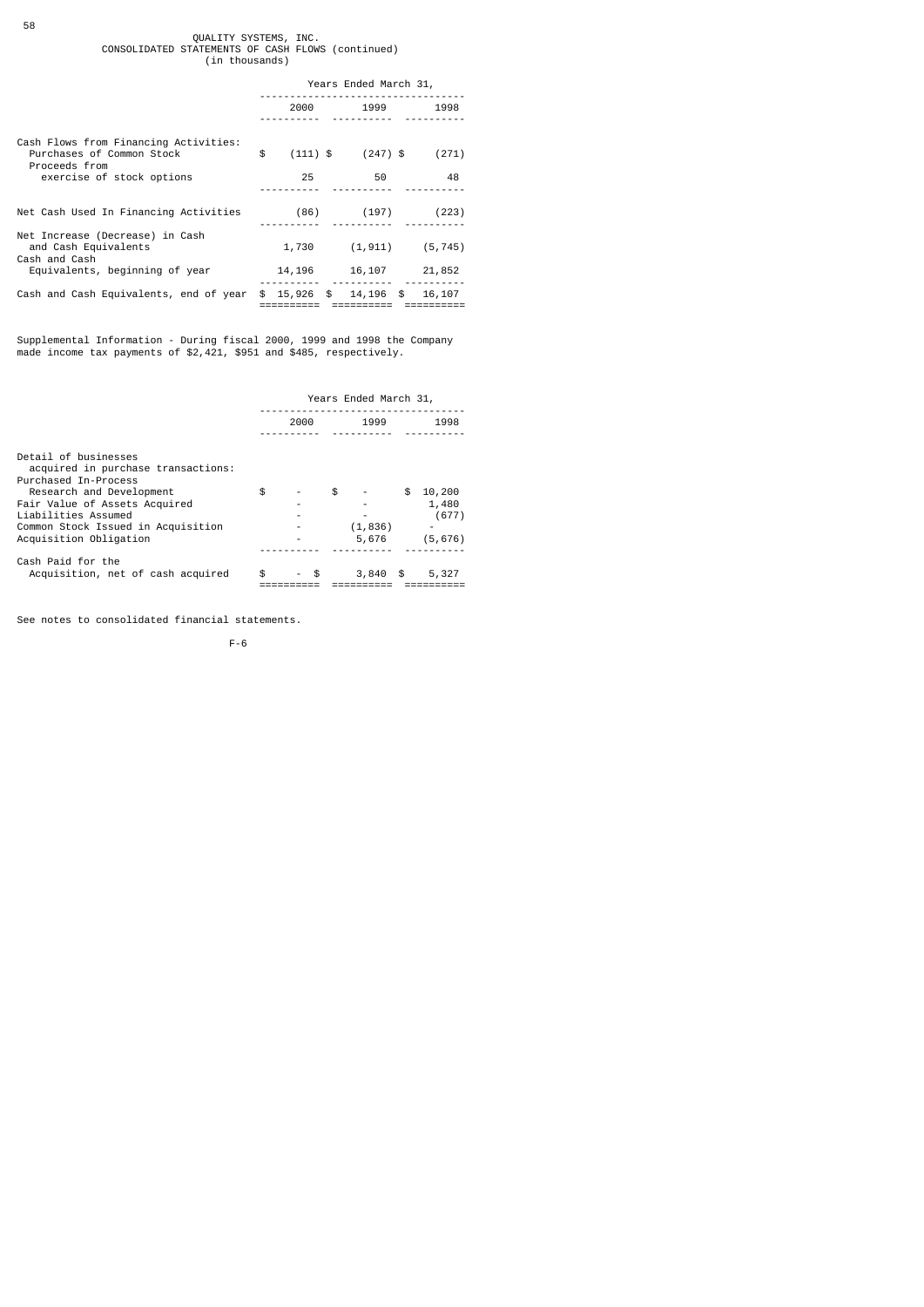#### NOTE 1 - DESCRIPTION OF BUSINESS

Quality Systems, Inc. ("QSI") and its wholly-owned subsidiaries, Clinitec<br>International, Inc. ("Clinitec") and MicroMed Healthcare Information<br>Systems, Inc. ("MicroMed"), (collectively the "Company") develop and market<br>pro practices, community health centers, physician hospital organizations, management service organizations, and dental schools. The Company's proprietary software systems include general patient information, appointment scheduling, billing, insurance claims submission and processing, managed care plan implementation and referral management,<br>treatment outcome studies, treatment planning, drug formularies, electronic<br>medical records, dental charting and letter generation. In addition to providing fully integrated solutions, the Company provides its clients with comprehensive hardware and software maintenance and support services, system training services and electronic claims submission services.

NOTE 2 - SUMMARY OF SIGNIFICANT ACCOUNTING POLICIES

Principles of Consolidation - The consolidated financial statements include the accounts of the Company and its wholly owned subsidiaries. All significant inter-company amounts have been eliminated.

Basis of Presentation - The accompanying consolidated financial statements have been prepared in accordance with accounting principals generally accepted in the United States of America.

Revenue Recognition - In October 1997, the American Institute of Certified Public Accounts issued Statement of Position ("SOP") 97-2, "Software<br>Revenue Recognition" ("SOP 97-2"), which was later amended in part by SOP<br>98-4, "Deferral of the Effective Date of a Provision of SOP 97-2, Software<br>Reve software transactions and supersedes the guidance contained in SOP 91-1 which the Company has heretofore been following. The Company generates revenues from licensing rights to use its software products directly to end-users. The Company also generates revenues from sales of hardware and third party software, and implementation, training, software customization and post-contract support ("maintenance") services performed for customers who license the Company's products. A typical system contract contains multiple elements of two or more of the above items. In accordance with SOP 97-2, revenue is allocated to each element of the contract based on vendor specific evidence of each element's fair market value. Provided the fees are fixed and determinable and collection is considered probable, revenue from licensing rights and sales of hardware and third party software are recognized upon shipment. Revenue from implementation, training and software customization services is recognized as the corresponding services are performed. Maintenance revenue is recognized ratably over the contractual maintenance period.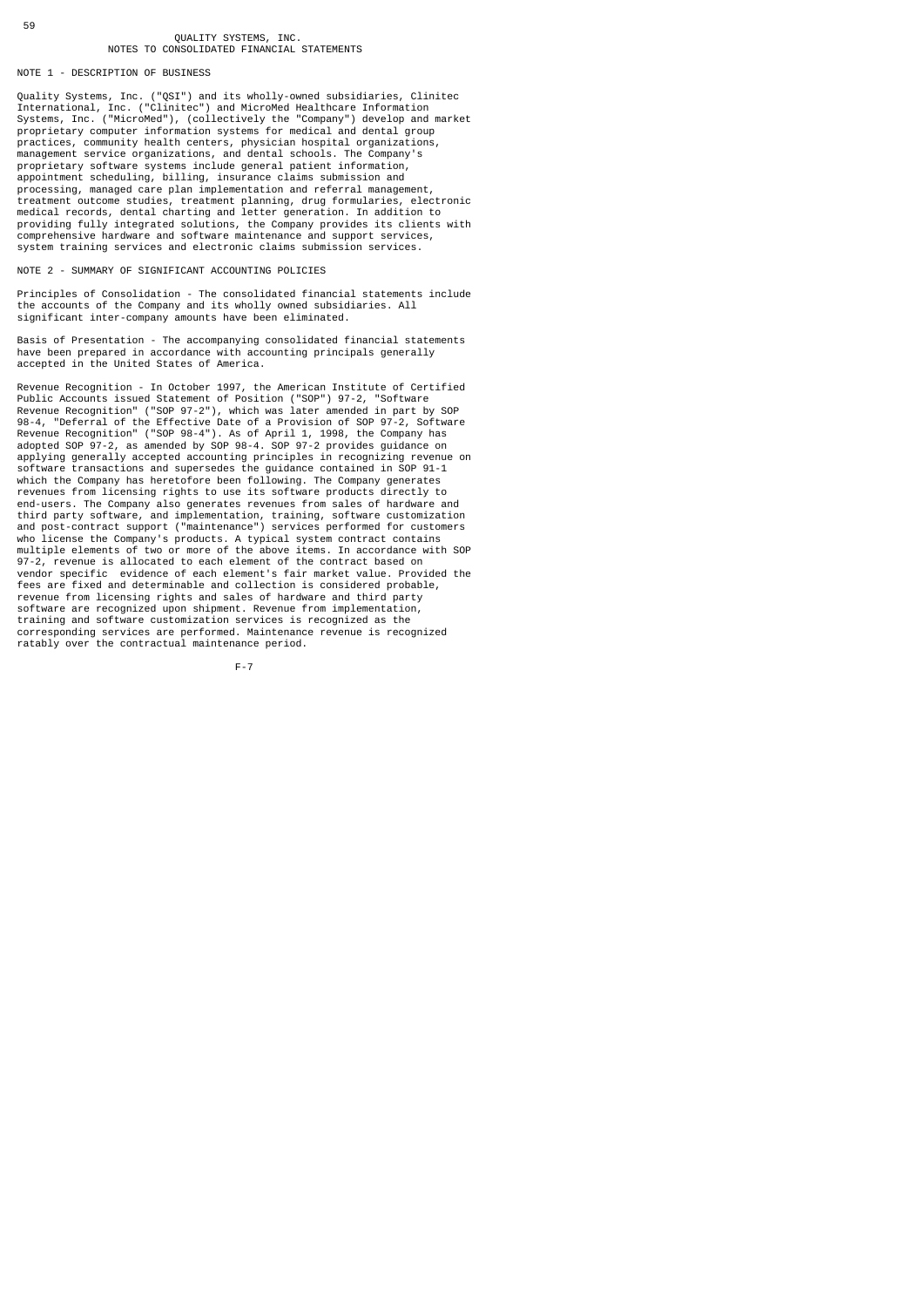Cash Equivalents - The Company considers all highly liquid interest earning deposits purchased with an original maturity of three months or less to be cash equivalents.

Short-Term Investments - The Company classifies its short-term investments into one of the following categories:

 Held to maturity - Debt securities for which the Company has the intent and the ability to hold to maturity.

 Trading - Debt securities that do not meet the "intent-to-hold" criteria and equity securities, both of which are bought and held principally for the purpose of being sold in the near term.

 Available-for-sale - Debt securities that do not meet the "intent-to hold" criteria and which are not classified as trading securities, as well as all equity securities not otherwise classified as trading securities.

Held to maturity securities are carried in the balance sheet at cost (unless there are declines in the values of individual securities that are not due to temporary declines), and realized gains and losses are recorded in the statement of operations in the period that they are earned or incurred. Trading securities are carried in the balance sheet at fair market value and unrealized gains and losses are recorded in the statement of operations. Available-for-sale securities are carried in the balance sheet at fair market value; realized gains and losses are recorded in the statement of operations when they are earned or incurred, and unrealized gains and losses, net of tax effect, are recognized as a component of shareholders' equity. Realized gains and losses from investment transactions are determined on a first-in, first-out basis.

Accounts Receivable -The Company provides credit terms ranging from 30 days to 12 months for most system and maintenance contract sales and generally does not require collateral. The Company performs ongoing credit evaluations of its customers and maintains reserves for potential credit losses.

Inventories - Inventories are valued at lower of cost (first-in, first-out) or market. Certain inventories are maintained for customer support pursuant to service agreements and are amortized over a five-year period using the straight-line method.

Equipment and Improvements - Equipment and improvements are stated at cost less accumulated depreciation and amortization. Depreciation and amortization of equipment and improvements are provided over the estimated useful lives of the assets, or the related lease terms if shorter, by the straight-line method. Useful lives range from five to seven years.

Software Development Costs - Development costs incurred in the research and development of new software products and enhancements to existing software products are expensed as incurred until technological feasibility has been established. After technological feasibility is established, any additional development costs are capitalized in accordance with Statement of Financial Accounting Standards ("SFAS") No. 86, "Accounting for the Costs of Computer Software to be Sold, Leased or Otherwise Marketed." Such costs are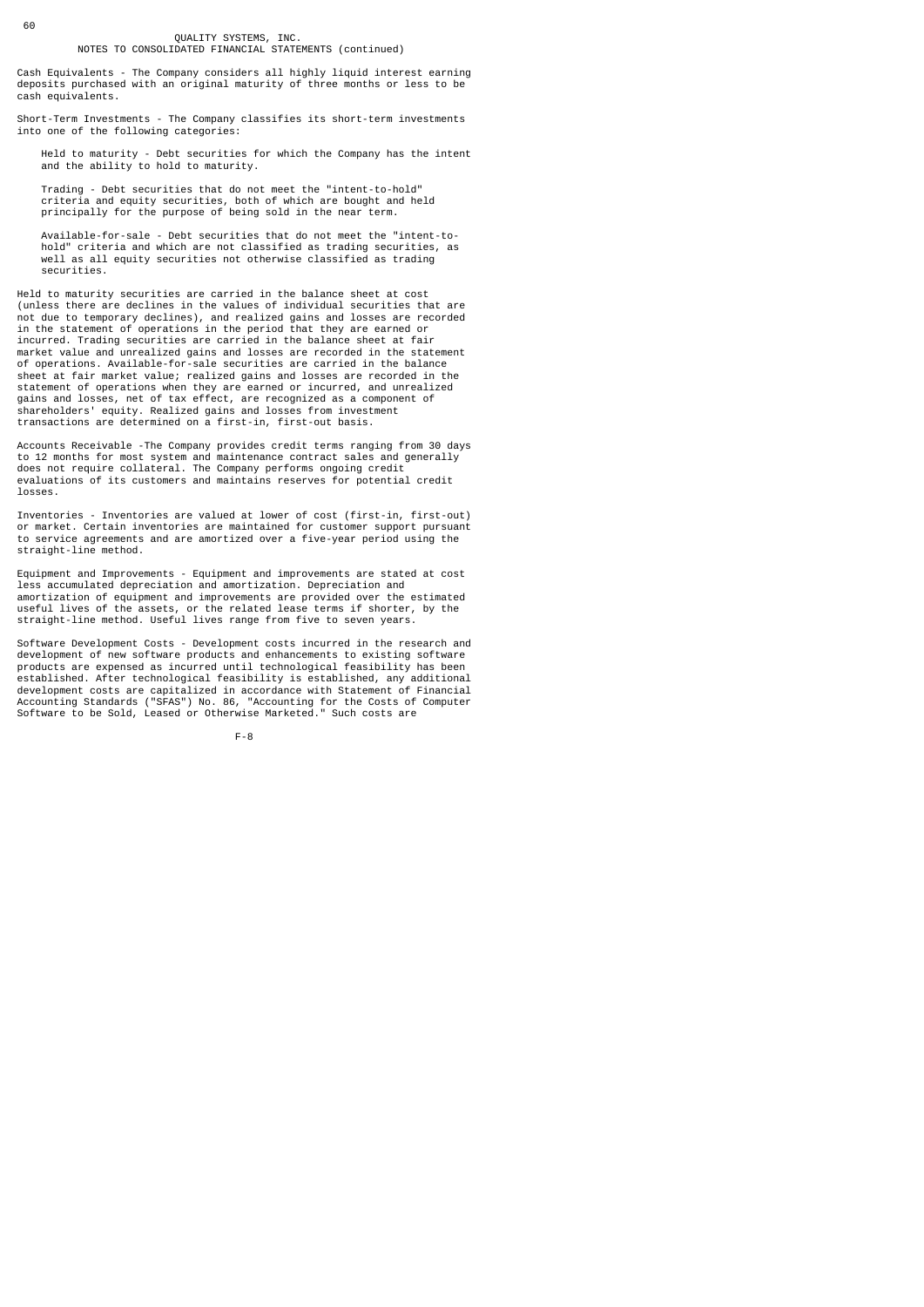generally amortized on a straight line basis over the lesser of three years or the economic life of the related product. The Company performs a periodic review of the recoverability of such capitalized software costs. At the time a determination is made that capitalized amounts are not recoverable based on the estimated cash flows to be generated from the applicable software, any remaining capitalized amounts are written off.

Excess of Cost Over Net Assets of Acquired Business and Intangible Assets - Excess of costs over net assets of acquired business and intangible assets are being amortized using the straight-line method over ten years and five years, respectively. The Company performs a periodic review of the recoverability of such unamortized amounts. At the time a determination is made that any portion of such unamortized amounts are not recoverable based on the estimated cash flows to be generated, the excess amount is written off.

Long Lived Assets - The Company accounts for the impairment and disposition of long-lived assets in accordance with Statement of Financial Accounting Standards (SFAS) No. 121, "Accounting for the Impairment of Long-Lived Assets and for Long-Lived Assets to Be Disposed Of. In accordance with SFAS No. 121, long-lived assets to be held are reviewed for events or changes in circumstances which indicate that their carrying value may not be recoverable. The Company periodically reviews the carrying value of long-lived assets to determine whether or not an impairment to such value has occurred and has determined that there was no impairment at March 31, 2000.

Income Taxes - Income taxes are provided for the tax effects of transactions reported in the financial statements and consist of taxes currently due plus deferred taxes related primarily to differences between the basis of assets and liabilities for financial and tax reporting. The deferred tax assets and liabilities represent the future tax return consequences of those differences, which will either be taxable or deductible when the assets and liabilities are recovered or settled. Deferred taxes also are recognized for operating losses that are available to offset future taxable income and tax credits that are available to offset future income taxes. Valuation allowances are established as a reduction of net deferred tax assets when management cannot determine that it is now more likely than not that the deferred assets will be realized.

Earnings per Share - Pursuant to SFAS No 128, "Earnings Per Share," ("SFAS<br>No. 128"), the Company provides dual presentation of "basic" and "diluted"<br>earnings per share ("EPS"). SFAS No. 128 replaced "primary" and "fully<br>d

Basic EPS excludes dilution from common stock equivalents and is computed by dividing income available to common stockholders by the weighted average number of common shares outstanding for the period. Diluted EPS reflects the potential dilution from common stock equivalents, similar to fully diluted EPS, but uses only the average stock price during the period as part of the computation.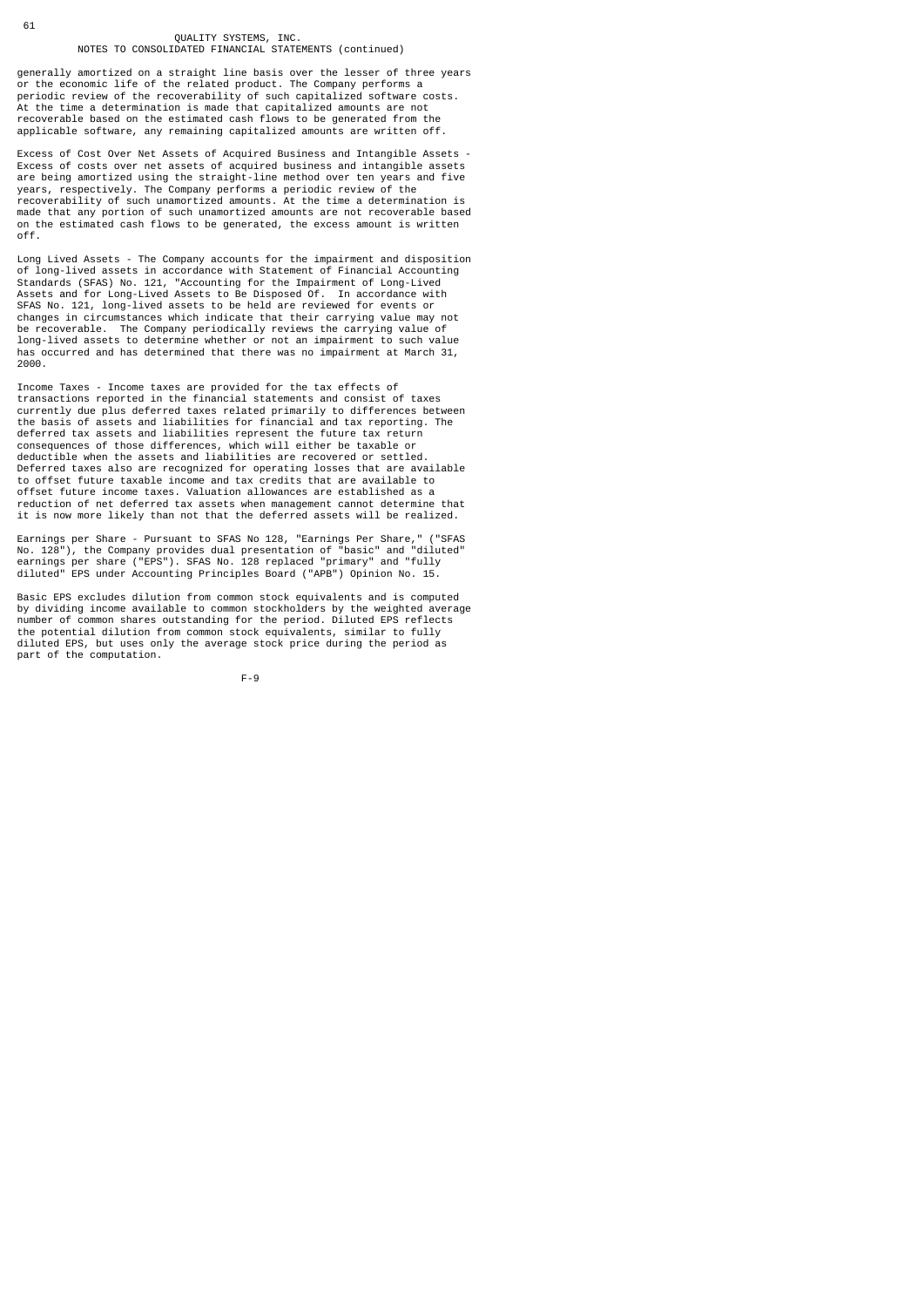The following table reconciles the weighted average shares outstanding for basic and diluted net income (loss) per share for the periods presented.

|                                                                                                                                         | Years Ended March 31, |                            |  |  |
|-----------------------------------------------------------------------------------------------------------------------------------------|-----------------------|----------------------------|--|--|
|                                                                                                                                         |                       | 2000 1999 1998             |  |  |
| (in thousands except per share amounts)                                                                                                 |                       |                            |  |  |
| Net income (loss)                                                                                                                       |                       | $$2,504$ \$ 584 \$ (4,616) |  |  |
| Basic net income (loss) per common share:<br>Weighted average of common shares outstanding 6,208 6,176 5,981                            |                       |                            |  |  |
| Basic net income(loss) per common share                                                                                                 |                       | $$0.40$$ \$ 0.09 \$ (0.77) |  |  |
| Diluted net income (loss) per share:<br>Weighted average of common shares outstanding<br>Weighted average of common shares equivalents- |                       | 6,208 6,176 5,981          |  |  |
| Weighted average options outstanding                                                                                                    |                       | 53 9                       |  |  |
| Weighted average number of common<br>and common equivalent shares                                                                       |                       | 6,261 6,185 5,981          |  |  |
| Diluted net income(loss) per common share                                                                                               |                       | $$0.40$$ \$ 0.09 \$ (0.77) |  |  |

Stock-Based Compensation - The Company accounts for stock-based awards to employees using the intrinsic value method in accordance with APB Opinion No. 25, "Accounting for Stock Issued to Employees" ("APB No. 25").

Comprehensive Income (Loss) - In fiscal 1999, the Company adopted SFAS No. 130, "Reporting Comprehensive Income" ("SFAS No. 130"). This statement establishes standards for the reporting of comprehensive income and its components. Comprehensive income, as defined, includes all changes in equity (net assets) during a period, from non-owner sources. For the years ended, March 31, 2000, 1999, and 1998, there were no significant differences between net income (loss) and comprehensive income (loss).

Segment Disclosures - In fiscal 1999, the Company adopted SFAS No. 131,<br>"Disclosures About Segments of an Enterprise and Related Information"<br>("SFAS No. 131"). The Company adopted SFAS No. 131 effective with the<br>fiscal yea presented in interim financial reports issued to shareholders. SFAS No. 131 also establishes standards for related disclosures about major customers, products and services, and geographic areas. Operating segments are identified as components of an enterprise about which separate discrete financial information is available for evaluation by the chief operating decision maker, or decision making group, in making decisions on how to allocate resources and assess performance.

The Company views its operations and manages its business as one segment, healthcare information solutions, which includes software, hardware and related services. Substantially all of the Company's operations are in the United States.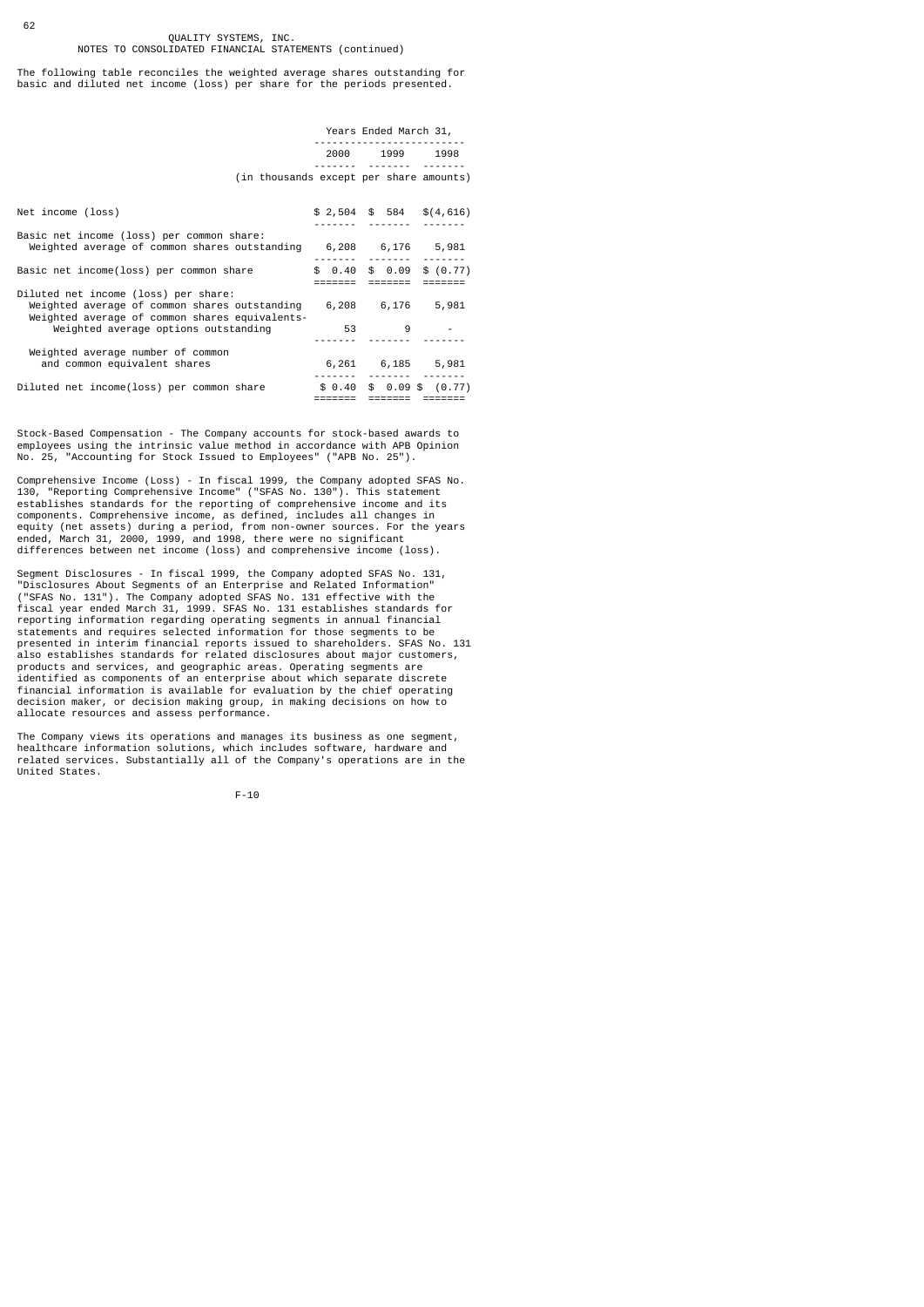No one customer accounted for 10% or more of the Company's revenues in fiscal 2000, 1999, or 1998. As a result, the financial information disclosed herein represents all of the material financial information related to the Company's principal operating segment.

Use of Estimates - The preparation of financial statements in conformity with generally accepted accounting principles requires management to make estimates and assumptions that affect the reported amounts of assets and liabilities and disclosure of contingent assets and liabilities at the date of the financial statements and the reported amounts of revenues and could differ from those estimates made in the current year.

Reclassifications - Certain amounts in the accompanying financial statements have been reclassified to conform with the March 31, 2000 presentation.

New Accounting Pronouncements - In June 1998, the FASB issued SFAS No. 133, Accounting for Derivative Instruments and Hedging Activities ("SFAS No. 133"), which the Company is required to adopt in fiscal 2002. This statement establishes accounting and reporting standards for derivative instruments, including certain derivative instruments embedded in other contracts for hedging activities. As of March 31, 2000, the Company had no derivative instruments nor had it engaged in hedging activities, but it will continue to evaluate the effects of adopting SFAS No. 133.

#### NOTE 3 - CASH EQUIVALENTS AND SHORT-TERM INVESTMENTS

At March 31, 2000 and 1999, the Company had cash equivalents of \$15.1 million and \$12.9 million, respectively, invested in a major national brokerage firm's institutional fund that specializes in U.S. government securities and commercial paper with high credit ratings.

At March 31, 2000 and 1999, all short-term investments consist of trading securities. The Company bears no off-balance sheet risk on its investments.

Investment income for each of the three years ended March 31, 2000 consists of the following:

|                                                                       | Years Ended March 31, |                |    |                      |    |                    |  |  |  |
|-----------------------------------------------------------------------|-----------------------|----------------|----|----------------------|----|--------------------|--|--|--|
|                                                                       | 2000                  |                |    | 1999                 |    | 1998               |  |  |  |
|                                                                       |                       |                |    | (in thousands)       |    |                    |  |  |  |
| Interest Income<br>Net Gains (Losses) on<br>Short-Term Investments -- | \$                    | 783            | \$ | 674                  | \$ | 884                |  |  |  |
| Realized<br>Unrealized<br>Other                                       |                       | 0<br>(24)<br>0 |    | (220)<br>(38)<br>(3) |    | 146<br>(58)<br>(1) |  |  |  |
|                                                                       | \$                    | 759            | \$ | 413                  | \$ | 971                |  |  |  |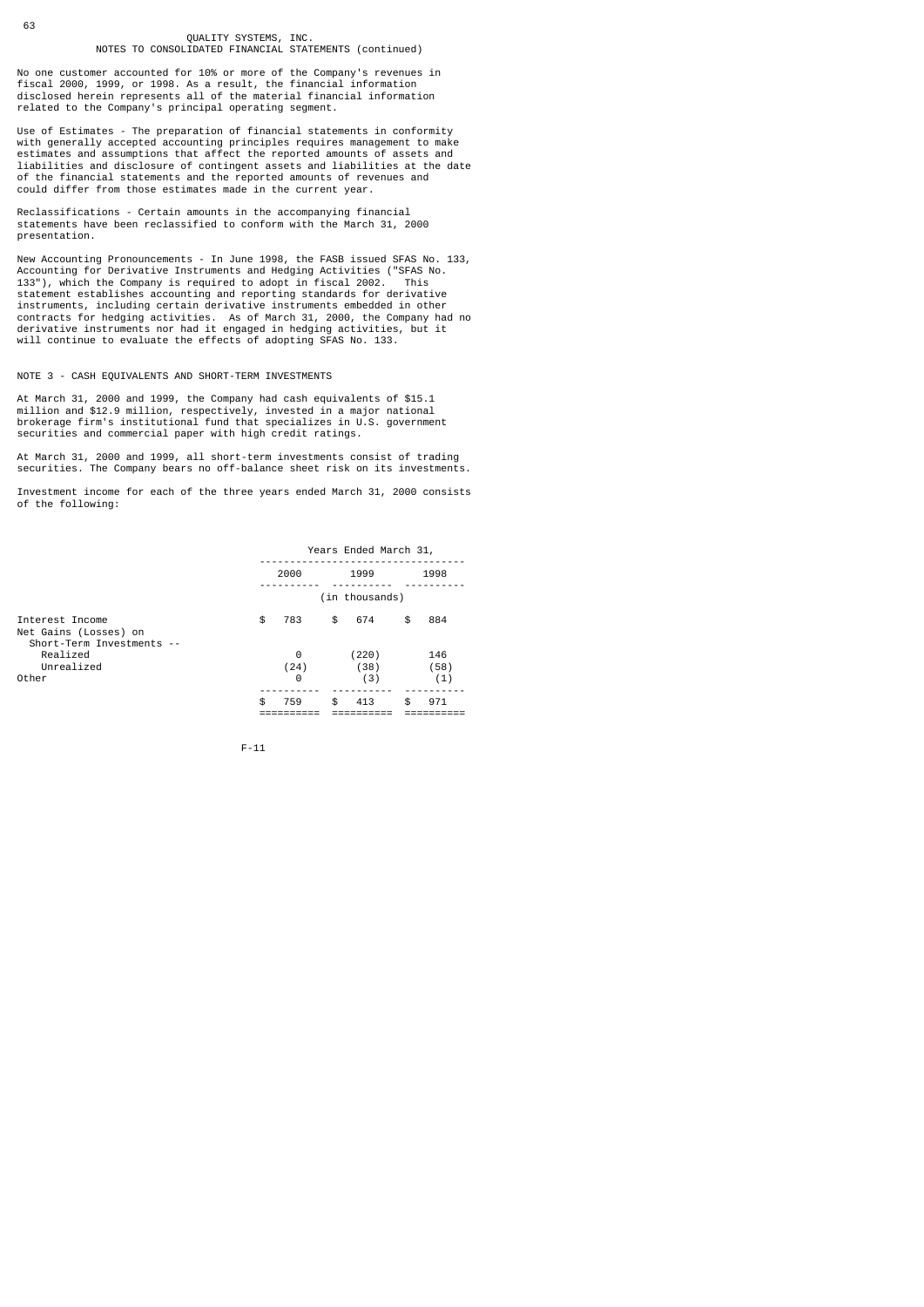NOTE 4 - CAPITALIZED SOFTWARE COSTS

Capitalized software costs at March 31, 2000 and 1999 were net of accumulated amortization of \$3.3 million and \$2.0 million, respectively.

Information related to net capitalized software costs is as follows:

|                                                  | Years Ended March 31,        |                              |                           |  |
|--------------------------------------------------|------------------------------|------------------------------|---------------------------|--|
|                                                  | 2000                         | 1999                         | 1998                      |  |
|                                                  | (in thousands)               |                              |                           |  |
| Beginning of year<br>Capitalized<br>Amortization | \$2,144<br>1,130<br>(1, 290) | \$2,183<br>1,204<br>(1, 243) | \$1,041<br>1,861<br>(719) |  |
| End of year                                      | \$1,984                      | \$2,144                      | \$2,183                   |  |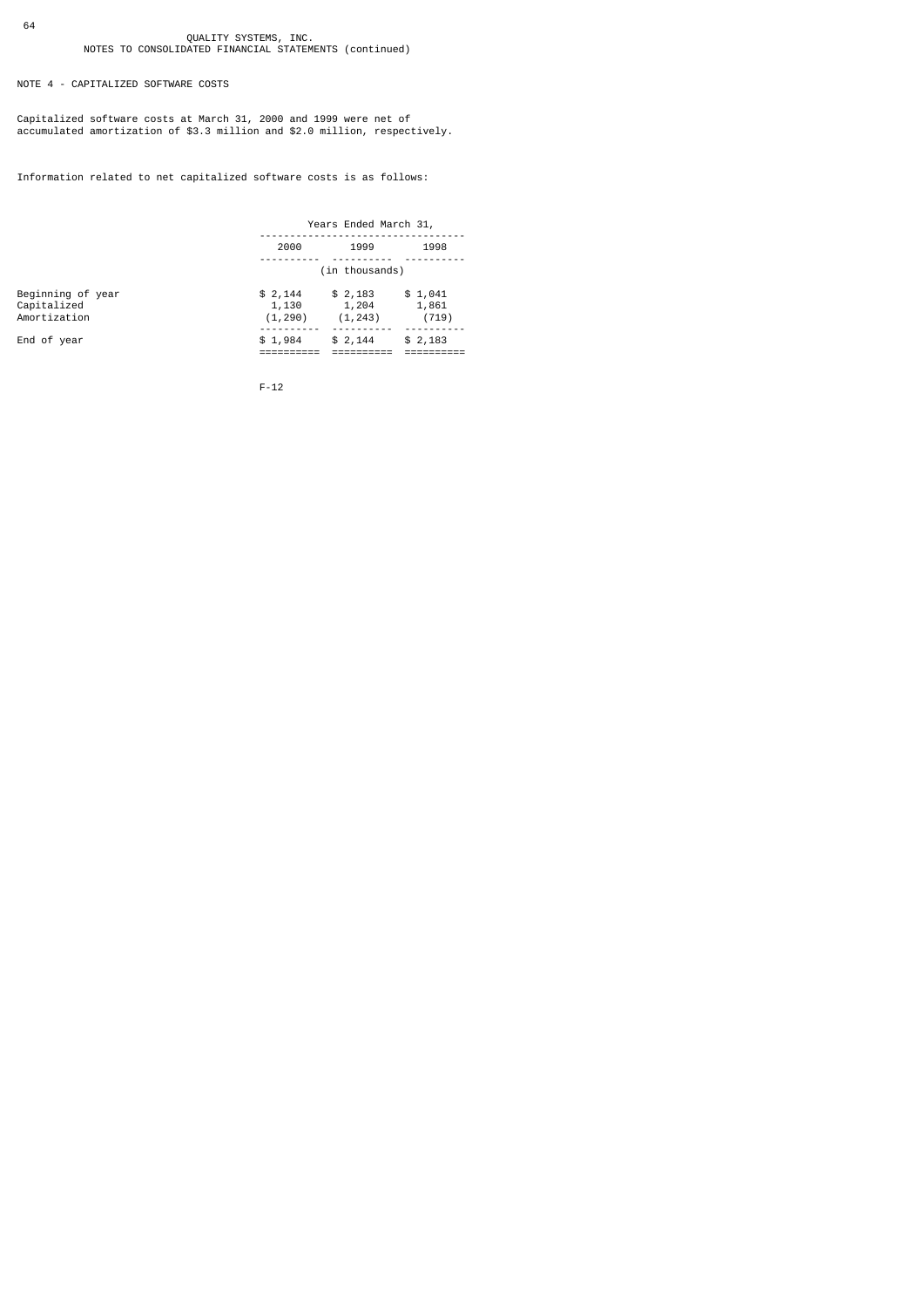NOTE 5 - COMPOSITION OF CERTAIN FINANCIAL STATEMENT CAPTIONS

|                                                                                                                     | March 31,                |                |           |
|---------------------------------------------------------------------------------------------------------------------|--------------------------|----------------|-----------|
|                                                                                                                     |                          | 2000 1999      |           |
| INVENTORIES:                                                                                                        |                          | (in thousands) |           |
| Computer systems and components<br>Replacement parts for certain client<br>systems, net of accumulated amortization |                          | \$<br>785      | 529<br>\$ |
| of \$594 and \$652, respectively<br>Miscellaneous parts and supplies                                                | 188<br>37                | 194<br>49      |           |
|                                                                                                                     | \$1,010                  | 772<br>\$      |           |
|                                                                                                                     |                          |                |           |
| EQUIPMENT AND IMPROVEMENTS:                                                                                         |                          |                |           |
| Computers and electronic test equipment<br>Furniture and fixtures                                                   | $$3,175$ $$2,870$<br>964 | 899            |           |

|                                           | \$1,797          | \$1,783           |
|-------------------------------------------|------------------|-------------------|
| Accumulated depreciation and amortization | 4,344<br>(2.547) | 4,039<br>(2, 256) |
| Leasehold improvements                    | 133              | 198               |
| Vehicles                                  | 72               | 72                |

## OTHER ASSETS:

65

| Intangible assets, net of accumulated           |         |         |
|-------------------------------------------------|---------|---------|
| amortization of \$1,196 and \$841, respectively | \$574   | 929     |
| Other                                           | 1,242   | 936     |
|                                                 |         |         |
|                                                 | \$1.816 | \$1,865 |
|                                                 |         |         |

## OTHER CURRENT LIABILITIES:

| Accrued payroll and related expenses | \$1,322 | \$1,369 |
|--------------------------------------|---------|---------|
| Deferred compensation                | 1,021   | 821     |
| Income taxes payable                 | 1,445   | 897     |
| Other accrued expenses               | 1,328   | 1,170   |
|                                      |         |         |
|                                      | \$5.116 | \$4.257 |
|                                      |         |         |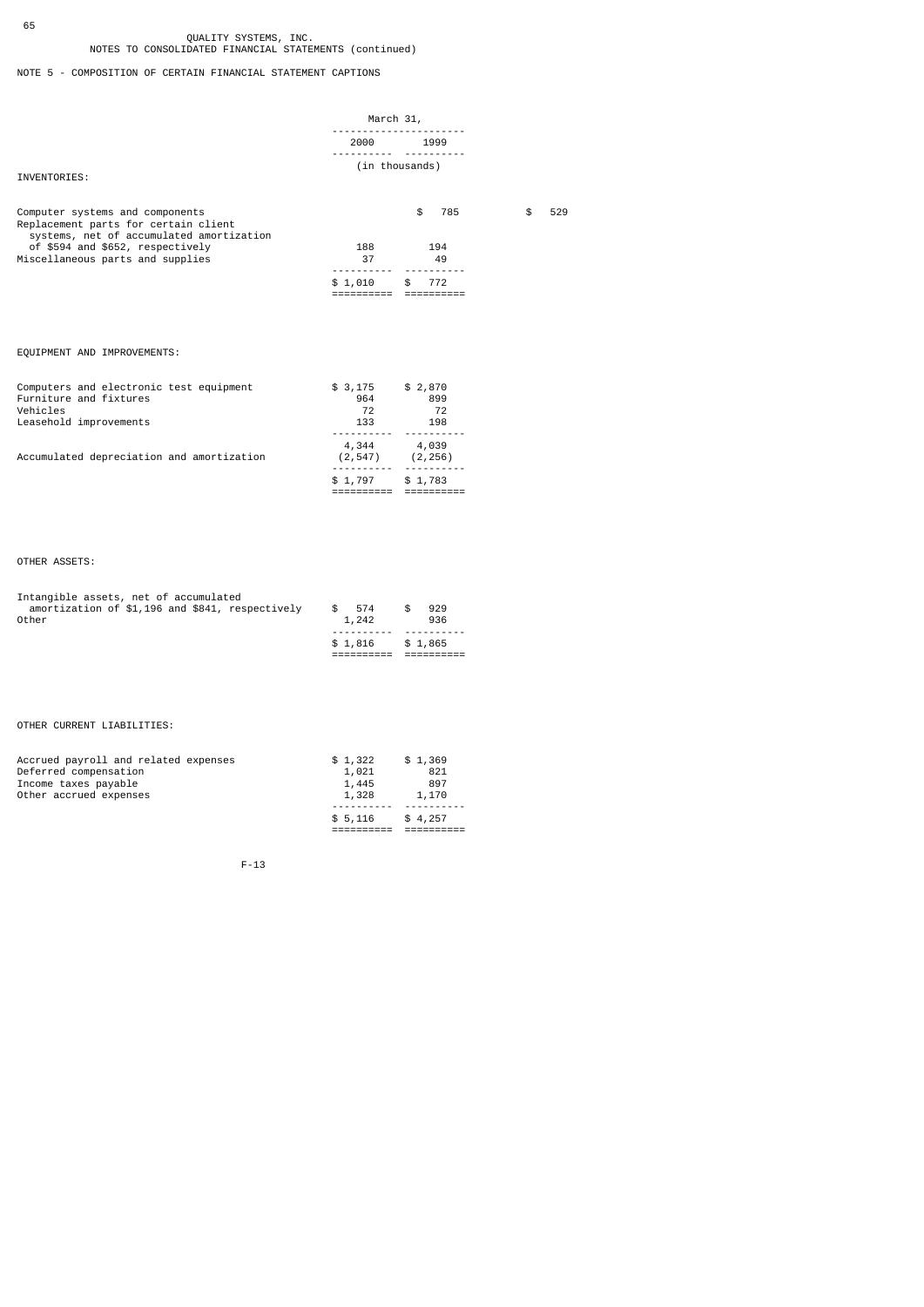## NOTE 6 - INCOME TAXES

The income tax provision (benefit) consists of the following components:

|                                             | Years Ended March 31,                 |                                                 |  |  |
|---------------------------------------------|---------------------------------------|-------------------------------------------------|--|--|
|                                             | 2000                                  | 1999<br>1998                                    |  |  |
|                                             |                                       | (in thousands)                                  |  |  |
| Federal-<br>Current taxes<br>Deferred taxes | \$<br>$\frac{1}{2}$<br>2,308<br>(808) | 1,095<br>$\sqrt{3}$<br>672<br>(473)<br>(2, 832) |  |  |
| State-<br>Current taxes                     | 1,500<br>642                          | (2, 160)<br>622<br>201<br>210                   |  |  |
| Deferred taxes                              | (280)<br>362                          | (119)<br>(504)<br>(303)<br>91                   |  |  |
|                                             | \$<br>\$<br>1,862                     | 713<br>\$<br>(2, 463)                           |  |  |

The income tax provision (benefit) differs from an amount computed at the Federal statutory rate as follows:

|                                                                                                            |                   |    | Years Ended March 31, |                |
|------------------------------------------------------------------------------------------------------------|-------------------|----|-----------------------|----------------|
|                                                                                                            | 2000              |    | 1999                  | 1998           |
|                                                                                                            |                   |    | (in thousands)        |                |
| Federal income tax provision<br>(benefit) at statutory rate (34%)<br>Increases (decreases) resulting from: | \$<br>1,485       | \$ | 441                   | \$<br>(2, 407) |
| Non-deductible amortization<br>of purchased intangible assets<br>State income taxes<br>Other               | 160<br>222<br>(5) |    | 161<br>96<br>15       | 144<br>(201)   |
|                                                                                                            | \$<br>1,862       | £. | 713                   | \$<br>(2, 463) |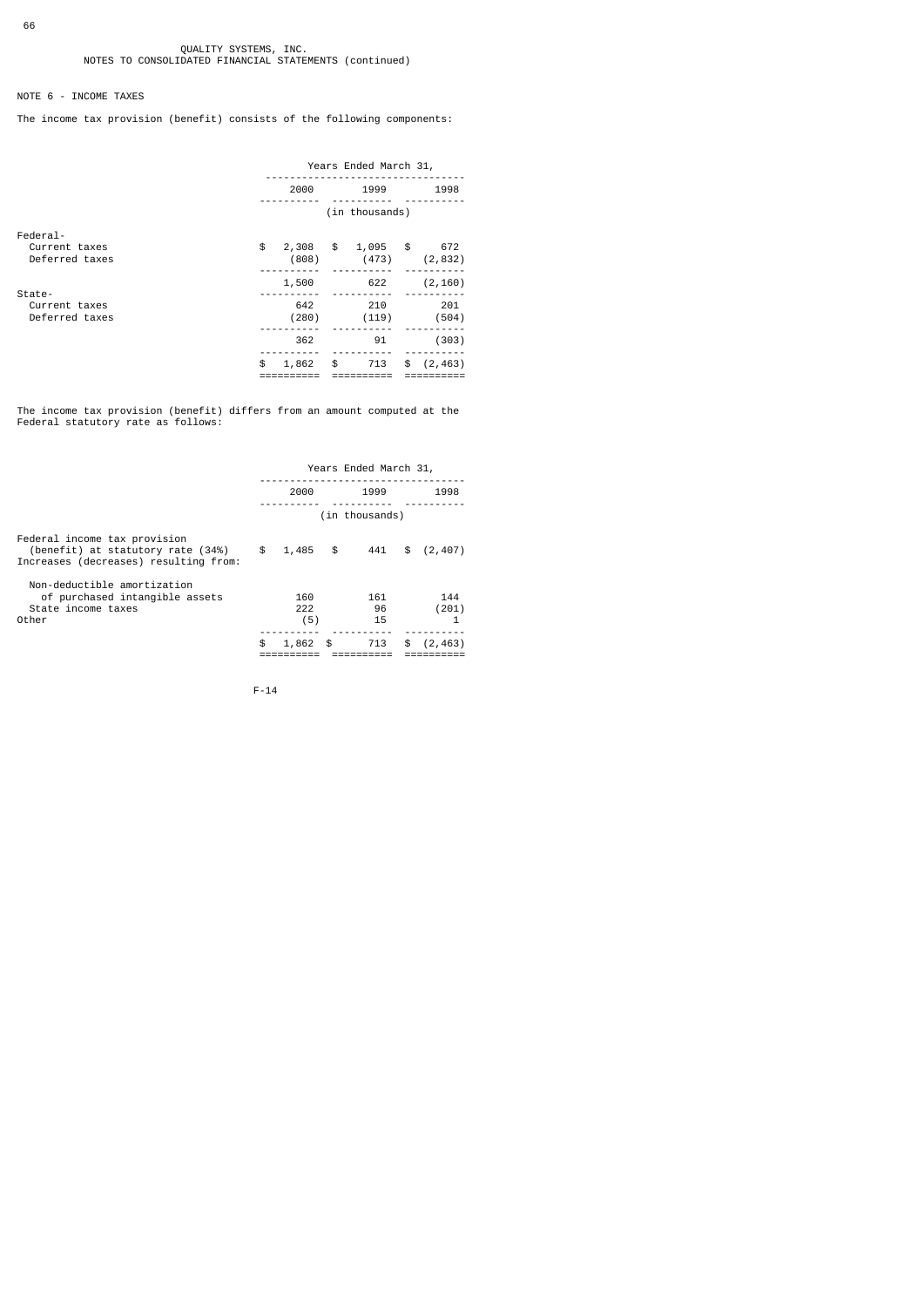The net deferred tax benefits in the accompanying consolidated balance sheets include the following components:

|                                               | March 31,       |                |    |
|-----------------------------------------------|-----------------|----------------|----|
|                                               | 2000 100        | 1999           |    |
|                                               |                 | (in thousands) |    |
| Deferred tax assets -                         |                 |                |    |
| Short-term investments                        | \$              | 14 \$ 10       |    |
| Accounts receivable                           | 1,459 298       |                |    |
| Inventories                                   | 70              | 56             |    |
| Purchased in-process research and development | $3,130$ $3,388$ |                |    |
| Intangible assets                             | 128 — 128       | 83             |    |
| Accrued compensation                          | 291 72          | 280            |    |
| Accrued liability for deferred compensation   | 348             | 277            |    |
| Other Accrued Liabilities                     |                 |                | 12 |
| Deferred revenue                              | 109             | 297            |    |
| State income taxes                            |                 | 139 54         |    |
| Net operating loss carryforward               |                 | 84             |    |
|                                               | 5,700 4,827     |                |    |
| Deferred tax liabilities -                    |                 |                |    |
| Inventories                                   |                 | $(18)$ $(21)$  |    |
| Equipment and improvements                    |                 | $(12)$ $(12)$  |    |
| Accumulated depreciation                      |                 | $(57)$ $(76)$  |    |
| Capitalized software                          |                 | $(495)$ (490)  |    |
| Deferred revenue                              | (10)            | (209)          |    |
|                                               | (592)           | (808)          |    |
|                                               |                 |                |    |
|                                               | \$5,108         | \$4,019        |    |
|                                               | ==========      | ----------     |    |

The deferred tax assets and liabilities have been shown net in the accompanying balance sheets based on the long-term or short-term nature of the items which give rise to the deferred amount.

### NOTE 7 - EMPLOYEE BENEFIT PLANS

67

QSI, Clinitec and MicroMed each have a profit sharing and retirement plan (collectively, the "Retirement Plans") for the benefit of substantially all of their employees. Participating employees may defer up to 15% of their

During the fiscal year ended March 31, 1994, QSI initiated a deferred<br>compensation plan (the "Deferral Plan") for the benefit of officers and key<br>employees. Participating employees may defer all or a portion of their<br>compe participating employees. Each participating employee's deferred compensation and share of Company contributions has been invested in a life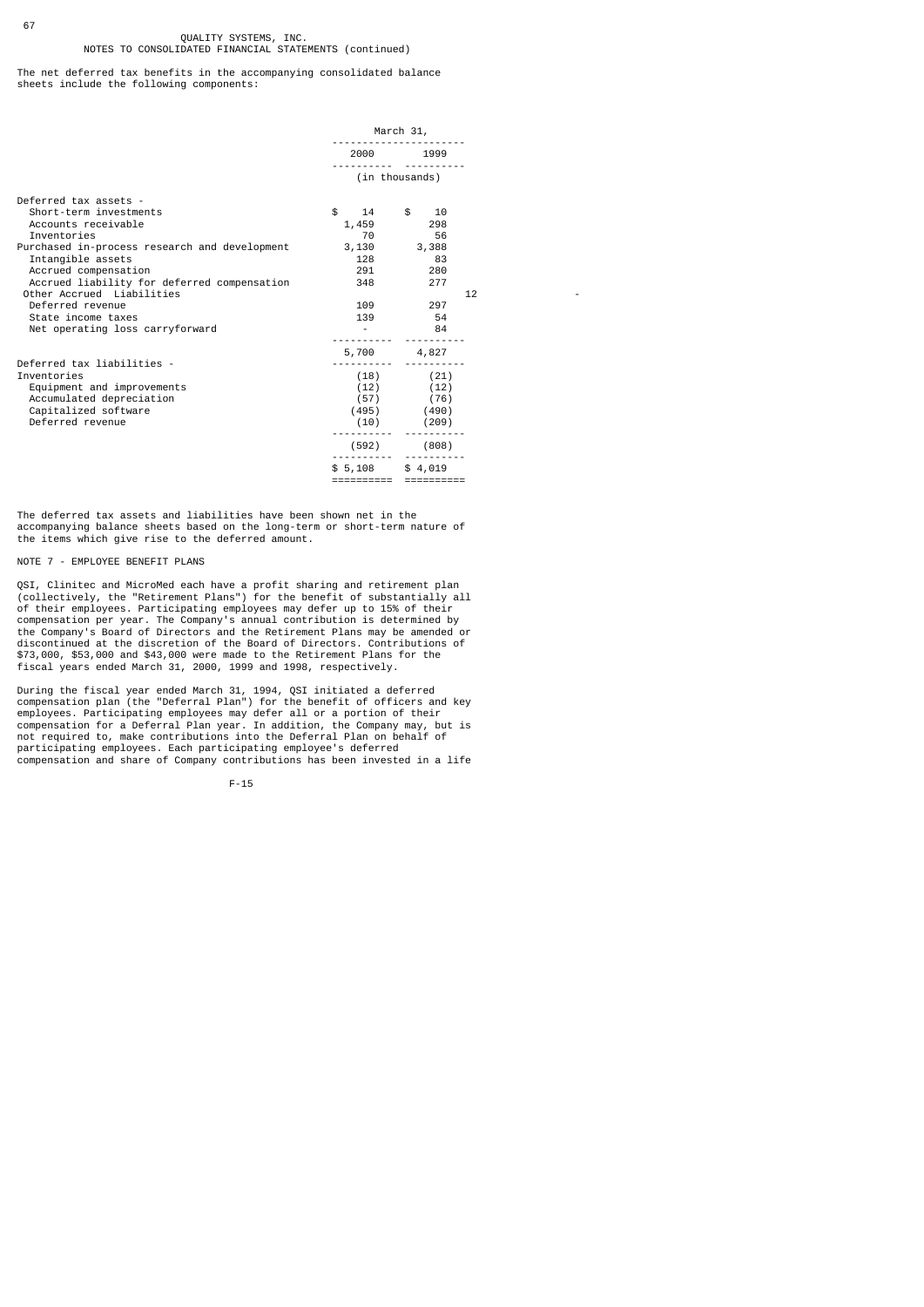insurance policy which has death benefit and mutual fund features. Investment decisions are made by each participating employee from a family of mutual funds. The Company is the owner and beneficiary of the life insurance policies and has an obligation to pay the greater of the death<br>benefit or the net cash surrender value upon each employee's death or<br>termination. The net cash surrender value of the life insurance policies<br>and th

#### NOTE 8 - EMPLOYEE STOCK OPTION PLANS

During fiscal 1990, the Company's shareholders approved a stock option plan (the "1989 Plan") under which 1,000,000 shares of Common Stock have been reserved for the issuance of options. The 1989 Plan provides that salaried officers, key employees and non-employee directors of the Company may, at the discretion of the Board of Directors, be granted options to purchase shares of Common Stock at an exercise price not less than 85% of their fair market value on the option grant date. Upon an acquisition of the Company by merger or asset sale, each outstanding option will be subject to<br>accelerated vesting under certain circumstances. The 1989 Plan terminated<br>on June 30, 1999, however there remain 274,359 outstanding options under<br>the 198 their respective terms.

In September 1998, the Company's shareholders approved a stock option plan (the "1998 Plan") under which 1,000,000 shares of Common Stock have been reserved for the issuance of options. The 1998 Plan provides that employees, directors and consultants of the Company, at the discretion of the Board of Directors, be granted options to purchase shares of Common Stock. The exercise price of each option granted shall be determined by the Company's Board of Directors at the date of grant. Upon an acquisition of the Company by merger or asset sale, each outstanding option will be<br>subject to accelerated vesting under certain circumstances. The 1998 Plan<br>terminates on December 31, 2007, unless sooner terminated by the Board. At<br>tMar 1998 Plan.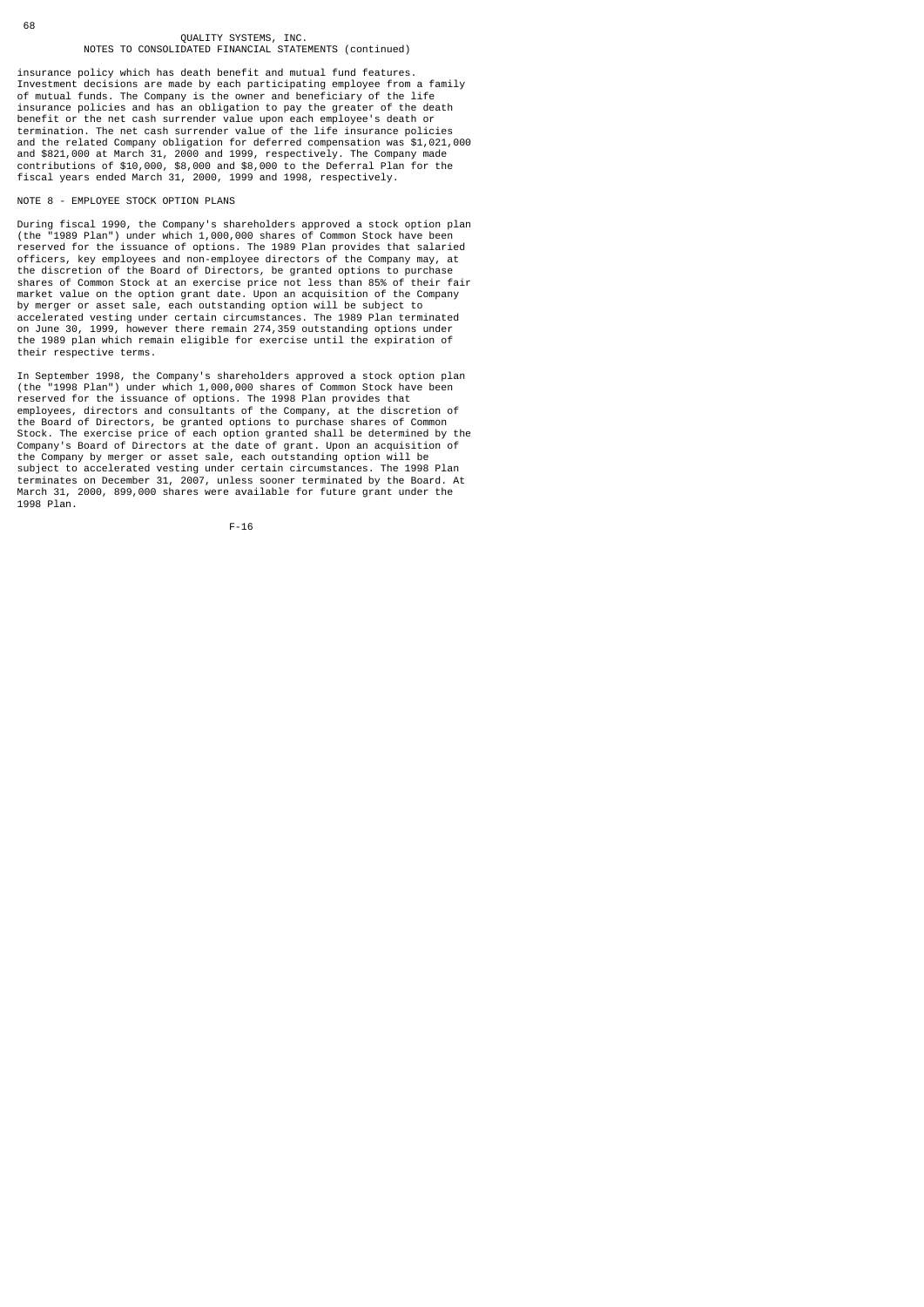69

A summary of option transactions under the 1989 & 1998 Plans for the three years ended March 31, 2000 is as follows:

|                                                                                                                                                                           | Number<br>of Shares                           | Weighted<br>Average<br>Exercise<br>Price |      |                       |              |
|---------------------------------------------------------------------------------------------------------------------------------------------------------------------------|-----------------------------------------------|------------------------------------------|------|-----------------------|--------------|
| Outstanding, April 1, 1997 (43,000 exercisable<br>at a weighted average price of \$2.98)<br>Granted (weighted average fair value of \$662,000)<br>Exercised<br>Cancelled  | 267,500<br>164,831<br>(30, 250)<br>(182, 549) | 15.20<br>7.37<br>1.60<br>21.08           |      |                       |              |
| Outstanding, March 31, 1998 (50,500 exercisable<br>at a weighted average price of \$3.45)<br>Granted (weighted average fair value of \$123,000)<br>Exercised<br>Cancelled | 219,532<br>60,000<br>(33,000)<br>(66, 250)    | 6.31<br>7.26<br>1.50<br>7.56             |      |                       |              |
| Outstanding, March 31, 1999 (53,821 exercisable<br>at a weighted average price of \$7.09)<br>Granted (weighted average fair value of \$775,000)<br>Exercised<br>Cancelled | 180,282                                       | 7.04<br>\$<br>220,250                    | 6.58 | (4, 625)<br>(23, 048) | 5.52<br>6.86 |
| Outstanding, March 31, 2000 (107,867 exercisable<br>at a weighted average price of \$7.11)                                                                                |                                               | 372,859                                  | 6.80 |                       |              |

The outstanding stock options vest ratably over a four-year period commencing from the respective option grant dates. Stock options outstanding at March 31, 2000 are summarized as follows:

| Options Outstanding -                              |                                                    | Weighted<br>Average                                        |                                       |
|----------------------------------------------------|----------------------------------------------------|------------------------------------------------------------|---------------------------------------|
|                                                    | Number<br>Range of Outstanding at                  | Remaining<br>Contractual                                   | Weighted<br>Average                   |
|                                                    |                                                    | Exercise Prices March 31, 2000 Life (Yrs.) Exercise Price  |                                       |
| $$3.69 - $6.25$<br>$6.38 - 8.13$<br>$9.38 - 23.50$ | 127,625<br>226,734<br>18,500                       | 3.8<br>3.6<br>3.6                                          | \$6.04<br>6.91<br>10.71               |
| $$3.69$ - $$23.50$<br>.==============              | 372,859                                            | 3.7                                                        | \$6.80                                |
| Options Exercisable -                              | Exercise Prices                                    | Number<br>Range of        Exercisable at<br>March 31, 2000 | Weighted<br>Average<br>Exercise Price |
|                                                    | $$3.69 - $6.25$<br>$6.38 - 8.13$<br>$9.38 - 23.50$ | 2,500<br>100,492<br>4,875                                  | \$4.31<br>6.90<br>12.82               |
|                                                    | \$ 3.69 - \$23.50                                  | 107,867                                                    | \$7.11                                |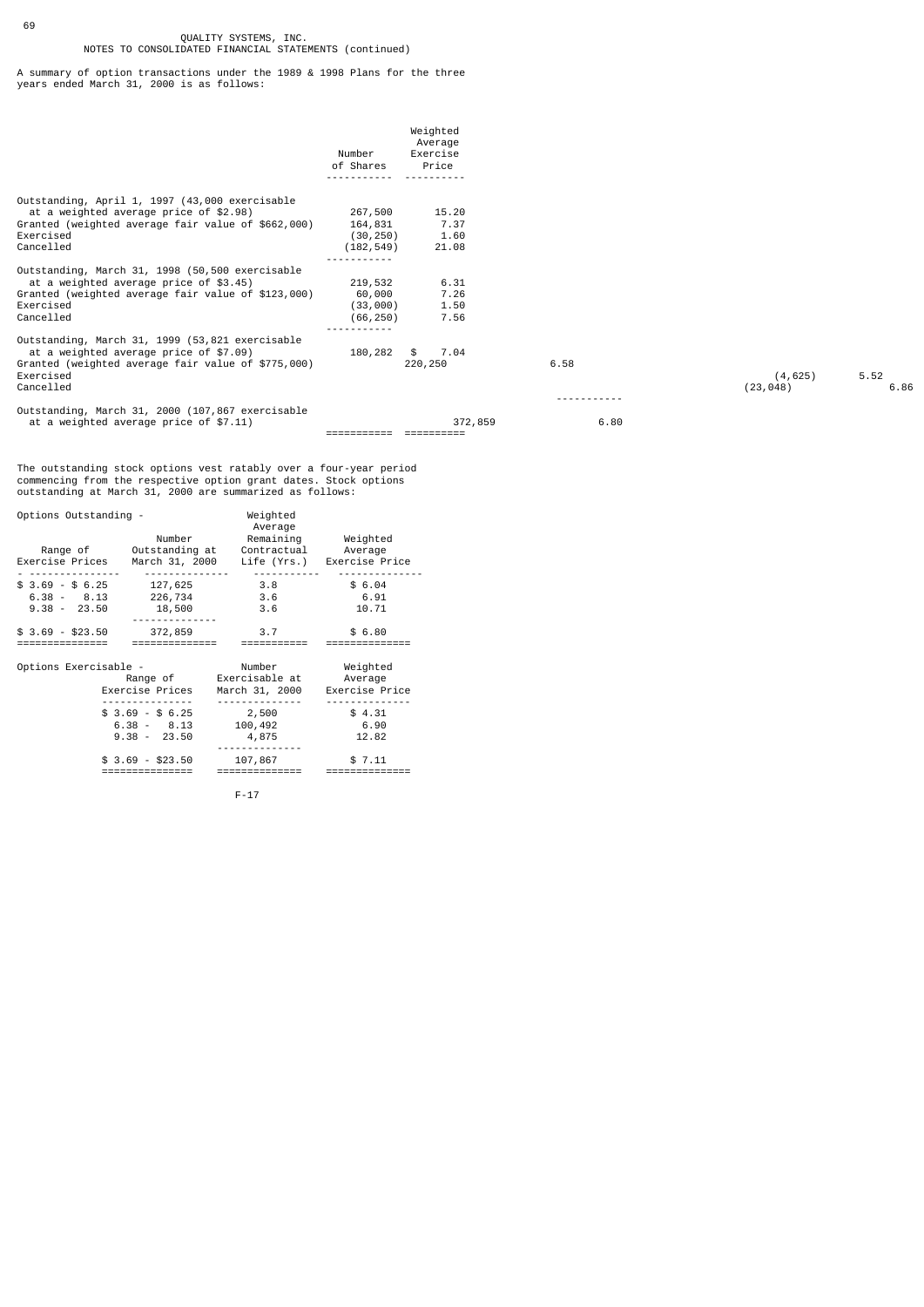The Company continues to account for its stock-based awards using the intrinsic value method in accordance with APB No. 25. Accordingly, no compensation expense has been recognized in the financial statements for employee stock option grants which had market value excersize prices. SFAS No. 123, "Accounting for Stock-Based Compensation," ("SFAS No. 123") requires the disclosure of pro forma net income (loss) and pro forma net income (loss) per share had the Company adopted the fair value method as of the beginning of fiscal 1996. Under SFAS No. 123, the fair value of stock-based awards to employees is calculated through the use of option pricing models, even though such models were developed to estimate the fair value of freely tradable, fully transferable options without vesting restrictions, which significantly differ from the Company's stock option awards. These models also require subjective assumptions, including future stock price volatility and expected time to exercise, which greatly affect the calculated values.

The Company's calculations were made using the Black-Scholes option pricing model with the following assumptions: expected life -- twelve months<br>following full vesting or approximately 42 months from the date of the<br>grant; stock volatility -- ranging from 50% to 60% in fiscal 2000, ranging<br>from 44 5.9% in fiscal 1998; and, no dividends during the expected term. The Company's calculations are based on a single option valuation approach and forfeitures are recognized as they occur. If the computed fair values of the fiscal 2000, 1999 and 1998 awards had been amortized to expense over the vesting period of the awards, pro forma net income would have been \$2,111,000 or \$0.34 per share, in fiscal 2000; the pro forma net income would have been \$410,000, or \$0.06 per share, in fiscal 1999; and the pro forma net loss would have been \$(4,801,000), or \$(0.80) per share, in fiscal 1998. These amounts are based on calculated values for option awards in fiscal 2000, 1999 and 1998 of \$775,000, \$123,000 and \$662,000, respectively.

NOTE 9 - COMMITMENTS AND CONTINGENCIES

Litigation - On April 22, 1997, a purported class action was filed in<br>California Superior Court on behalf of all persons who purchased the<br>Company's Common Stock between June 26, 1995 and July 3, 1996. The<br>complaint allege directors, as well as other defendants not affiliated with the Company, violated sections of the California Corporations Code by issuing positive statements about the Company that allegedly were knowingly false, in part, in order to assist the Company and certain of its officers and directors in<br>selling Common Stock at an inflated price in the Company's March 5, 1996<br>public offering and at other points during the period specified. On Janua The Plaintiff will seek new class counsel however, the Company and its named officers and directors will have the opportunity to oppose class certification. On May 14, 1997, a second purported class action was filed in the same court essentially repeating the allegations of the April 22, 1997 suit.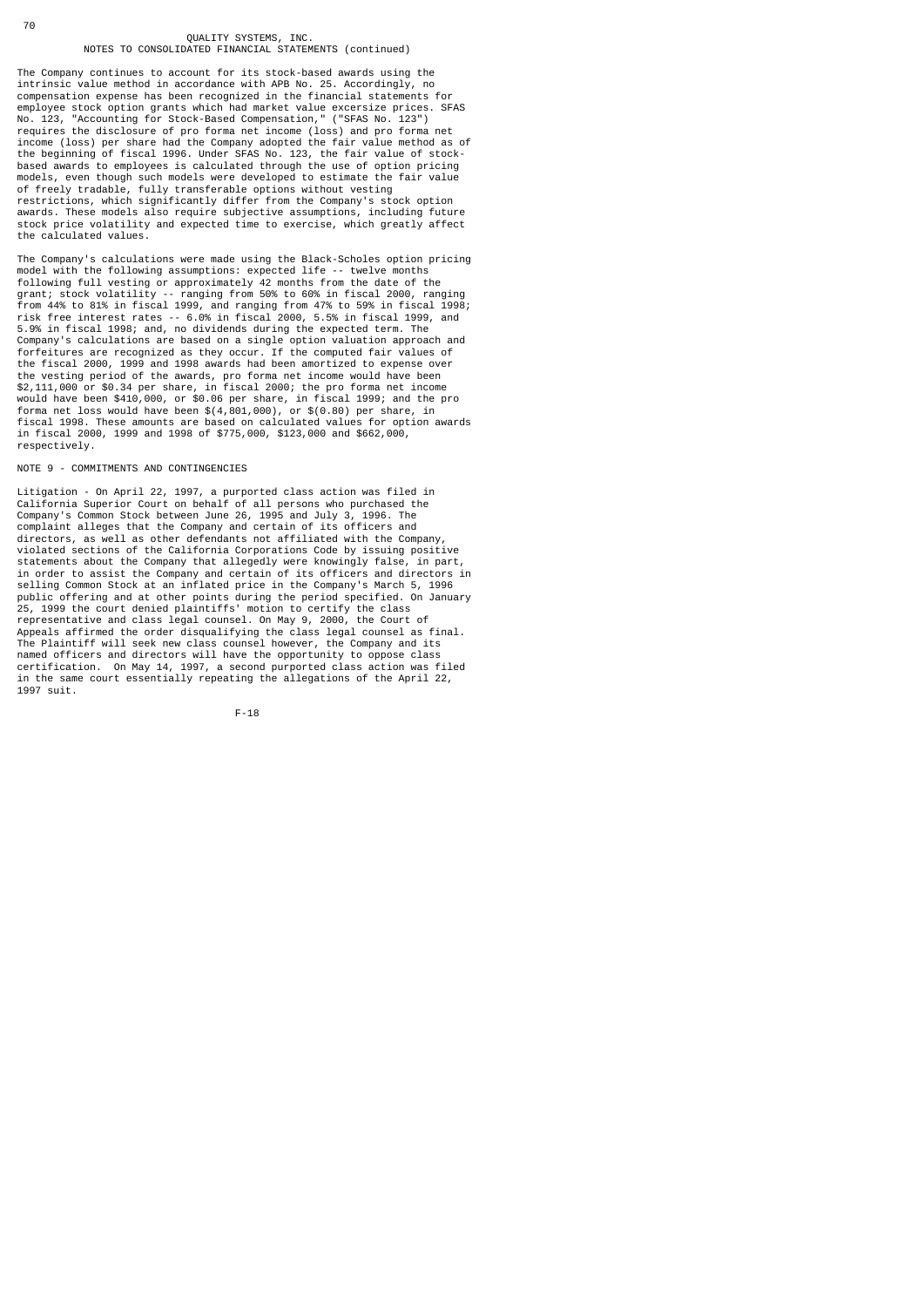On July 1, 1997, a third purported class action was filed in the United States District Court repeating essentially the same factual allegations as the April 22, 1997 suit and purports to state claims under the Federal securities laws. By court order dated August 13, 1997, this action was stayed temporarily and the Court reserved jurisdiction to list the stay after all matters are final in the class action filed on April 22, 1997. The Company and its named officers and directors deny all allegations of wrongdoing made against them in these suits, consider the allegations groundless and without merit, and intend to vigorously defend against these actions.

On March 23, 1999, a purported class action and derivative complaint was filed in California Superior Court on behalf of the Company's non-director shareholders alleging that certain of the Company's directors breached their fiduciary duties principally by failing to assure the maximization of shareholder value. The parties in this action have agreed to a settlement which calls for a dismissal of the action with prejudice, release given to<br>each of the defendants, and payment of the nominal sum of \$100,000 (paid by<br>the Company's Directors and Officers Liability Insurance Company) in fu liability of defendants, which defendants continue to vigorously deny.

The Company is a party to various other claims, legal actions and complaints arising in the ordinary course of business. The Company believes such matters are without merit, or involve such amounts that unfavorable disposition would not have a material adverse effect on the Company's financial statements.

Rental Commitments - The Company leases its facilities and offices under non-cancelable operating lease agreements expiring at various dates through July 2002. The Company has rental commitments under these agreements in fiscal 2001, 2002 and 2003 of \$827,000, \$216,000, and \$72,000, respectively. Total rental expense for all operating leases was \$901,000, \$807,000 and \$672,000 for the years ended March 31, 2000, 1999 and 1998, respectively.

### NOTE 10 - ACQUISITIONS

71

MicroMed - On May 15, 1997, the Company acquired substantially all of the assets of MicroMed, a developer and marketer of proprietary information systems utilizing a graphical user interface client/server platform for medical group practices. The purchase price consisted of an initial cash payment of \$4.8 million paid at the closing of the transaction and an additional payment of \$5.7 million due no later than June 29, 1998. The additional payment, paid on June 29, 1998, consisted of \$3.8 million in cash and 245,454 shares of QSI Common Stock valued at \$1.8 million, or \$7.48 per share.

The acquisition was recorded as a purchase transaction. In connection with this treatment, the \$10.6 million paid, by the Company, including related acquisition costs, together with a \$550,000 loan payable by MicroMed to the Company as of the acquisition date and \$677,000 of assumed MicroMed liabilities was allocated to \$1.3 million of acquired identified assets, \$10.2 million of acquired in-process research and development, and \$264,000 of purchase price in excess of assets acquired.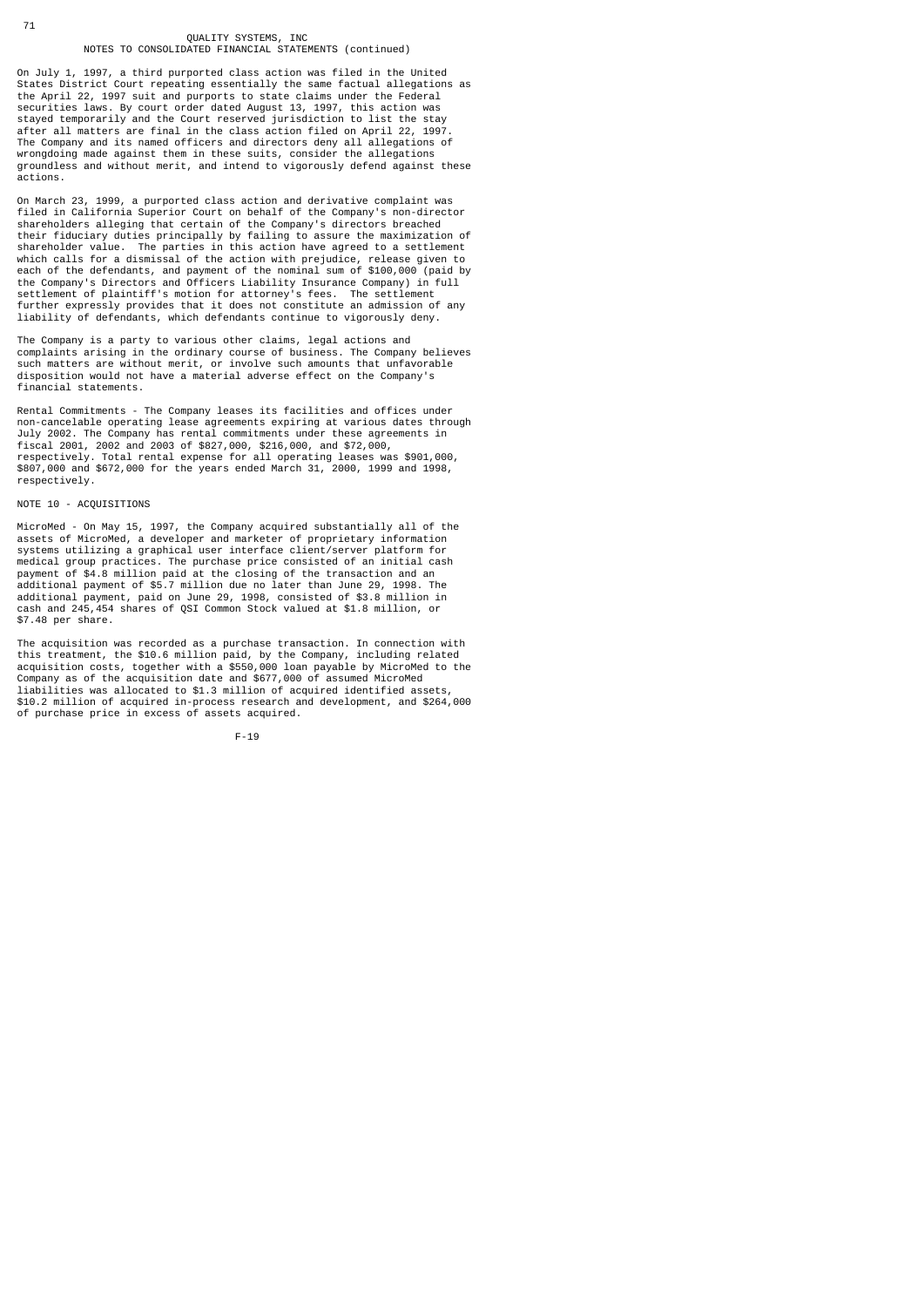The technological feasibility of the acquired in-process research and<br>development had not been established at the dates the purchase price was<br>allocated and, accordingly, the allocated value was charged to operations<br>durin have been material for the year ended March 31, 1998.

NOTE 11 - SHAREHOLDER RIGHTS PLAN

Each share of the Company's Common Stock included a Right to purchase from the Company one share of Common Stock for \$40, subject to adjustment. These<br>Rights were be exercisable only if a person or group without prior consent<br>of the Company's board became the beneficial owner of 15% or more of th outstanding Rights issued under the Rights agreement.

#### NOTE 12 - STOCK REPURCHASE PLAN

In February 1997, the Company's Board of Directors authorized the repurchase on the open market of up to 10% of the shares of the Company's outstanding Common, subject to compliance with applicable laws and<br>regulations. This authorization has been renewed annually and currently<br>expires on June 7, 2001. As of March 31, 2000, the Company has repurchased<br>109,900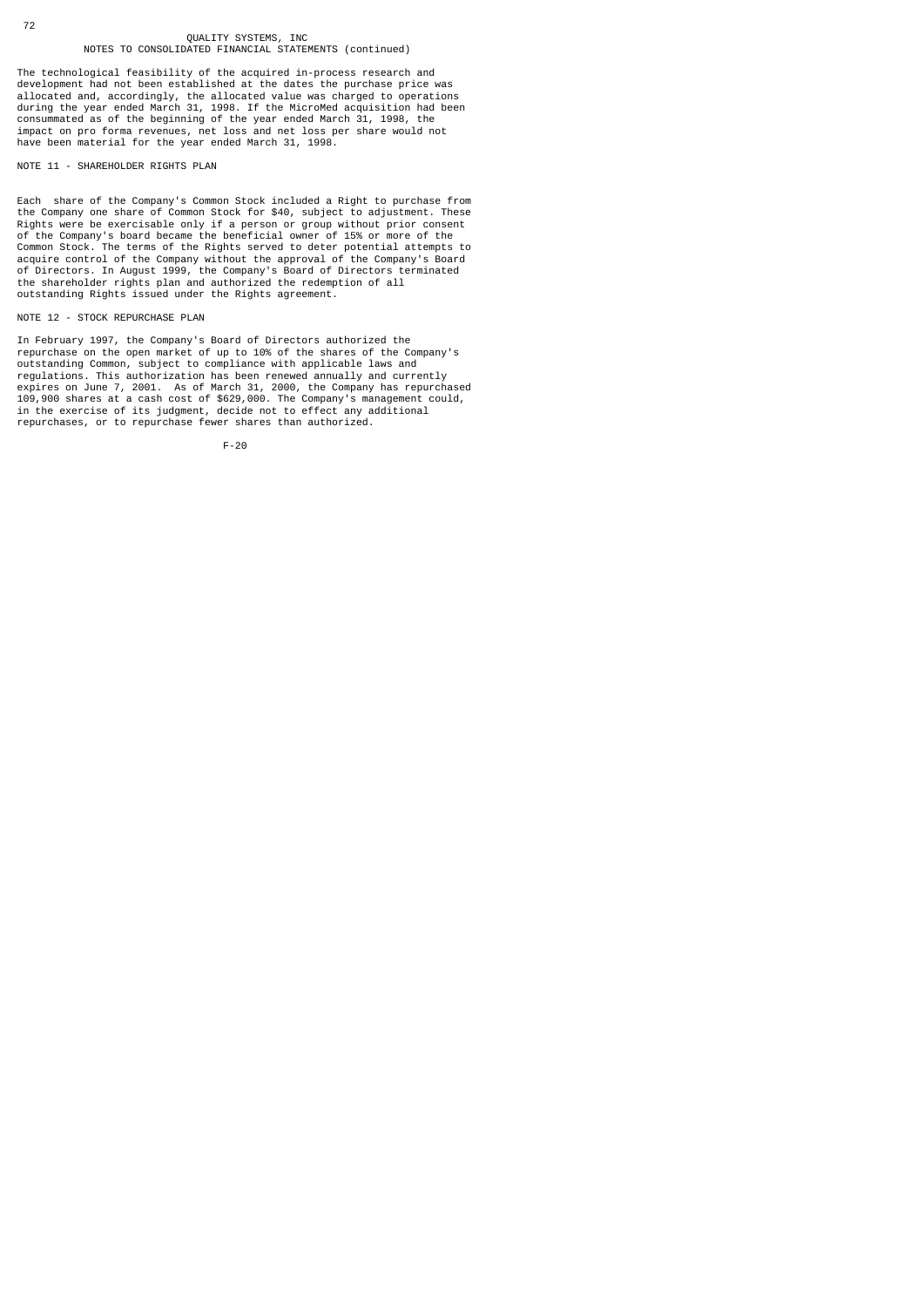# QUALITY SYSTEMS, INC.<br>SCHEDULE II - VALUATION AND QUALIFYING ACCOUNTS

## ALLOWANCE FOR DOUBTFUL ACCOUNTS (in thousands)

Column C - Additions

|                    |                                  |                   |       |                   | Column E |  |  |
|--------------------|----------------------------------|-------------------|-------|-------------------|----------|--|--|
|                    | $Column B$ $(1)$                 |                   | (2)   |                   | Balance  |  |  |
|                    | Balance at Charged to Charged to |                   |       |                   | at end   |  |  |
| Column A           | beginning of costs and           |                   | other | Column D          | of       |  |  |
| Description        | period                           | expenses accounts |       | Deductions Period |          |  |  |
|                    |                                  |                   |       |                   |          |  |  |
|                    |                                  |                   |       |                   |          |  |  |
| Fiscal Year Ended: |                                  |                   |       |                   |          |  |  |
|                    |                                  |                   |       |                   |          |  |  |

|                |  | ____________<br>_____________ |       |               |     |                 |                          |  |       |     |
|----------------|--|-------------------------------|-------|---------------|-----|-----------------|--------------------------|--|-------|-----|
| March 31, 1998 |  |                               | \$297 | $\mathcal{S}$ | 339 | $\mathcal{S}$ – |                          |  | \$115 | 521 |
| March 31, 1999 |  |                               |       |               | 954 |                 | $\overline{\phantom{a}}$ |  |       | 754 |
| March 31, 2000 |  |                               | 754   | \$.           | 529 | $s -$           |                          |  | \$162 |     |

F-21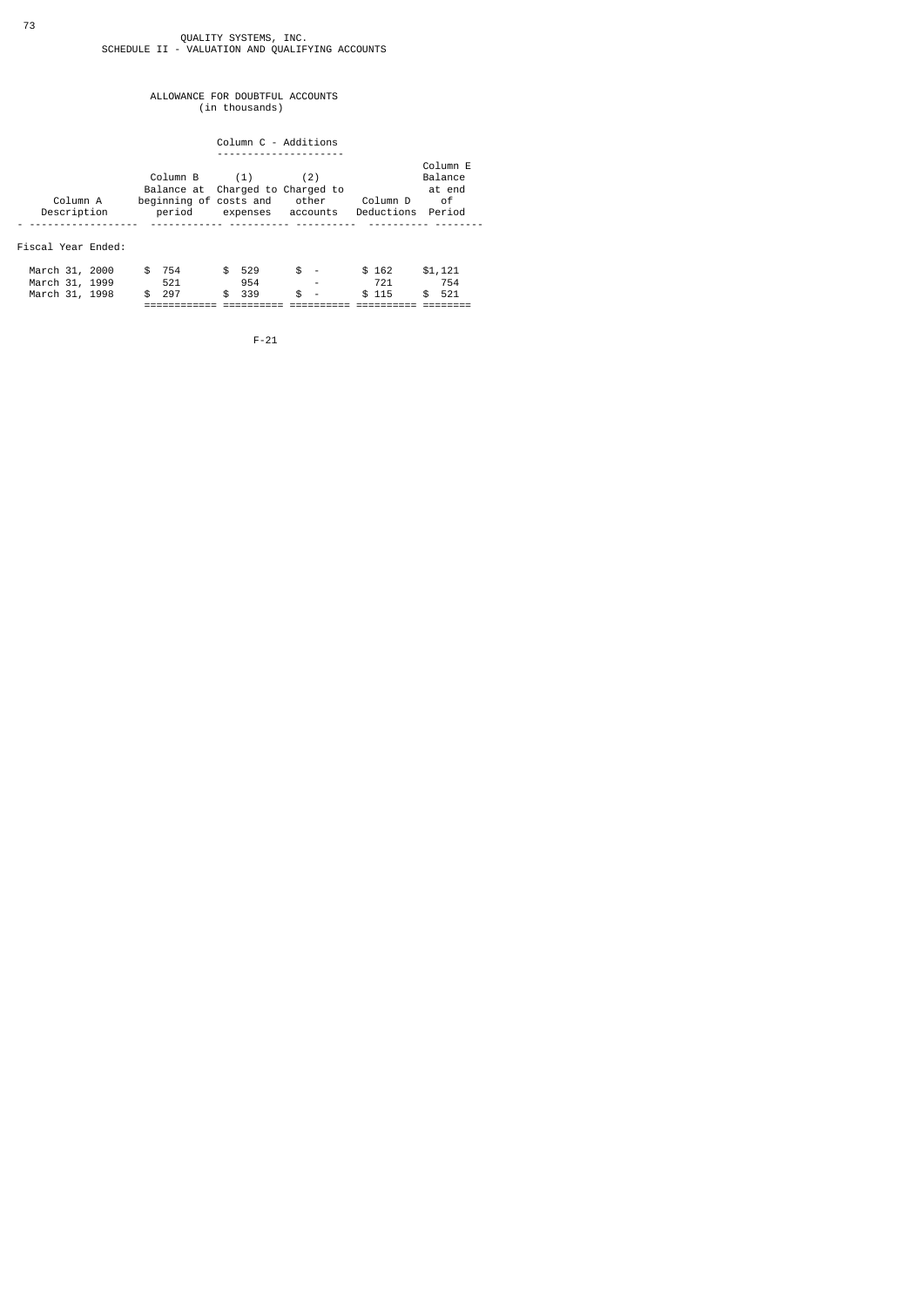Exhibit 3.2.3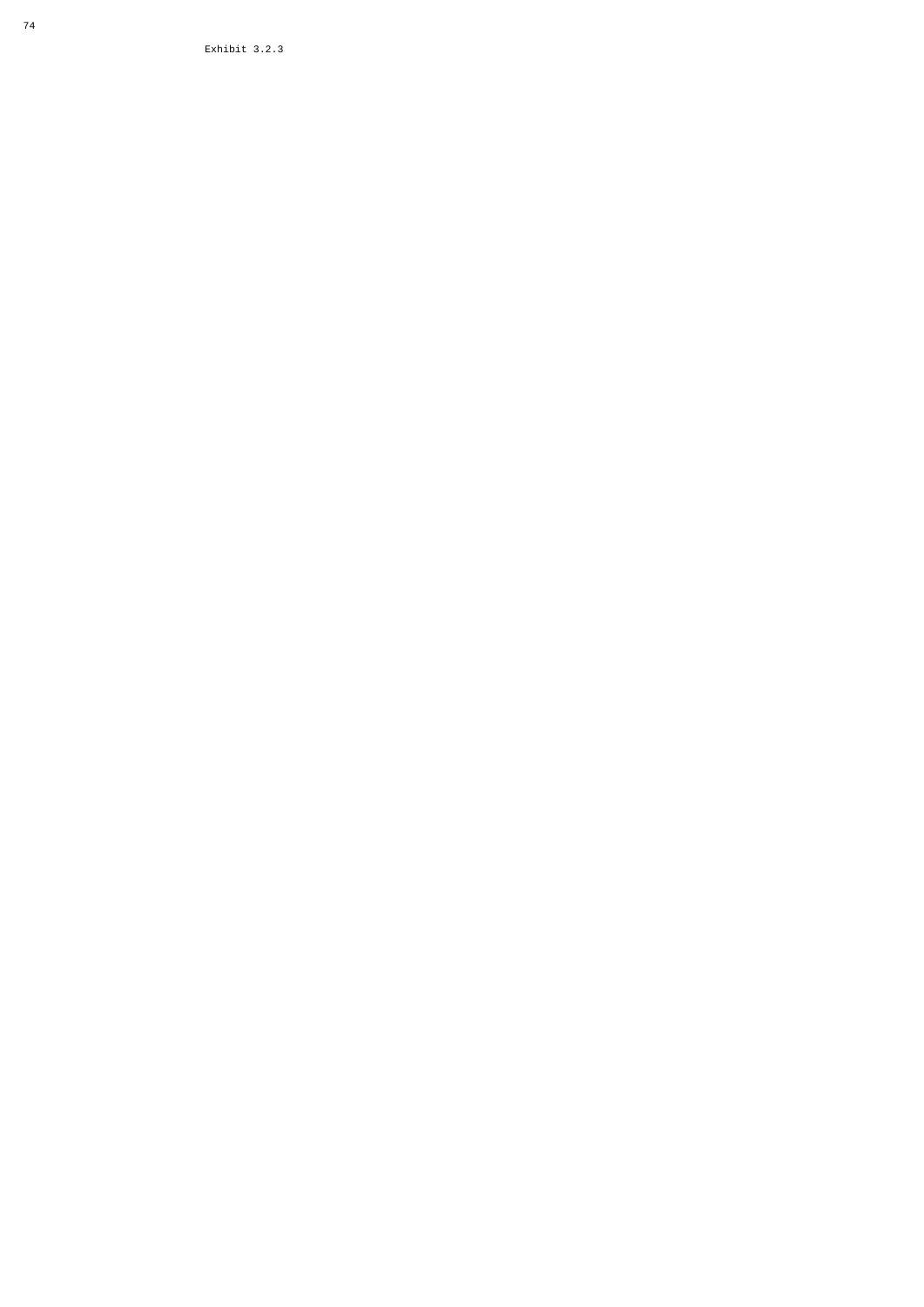### CERTIFICATE OF AMENDMENT OF BYLAWS.

The undersigned hereby certifies that she is the duly elected and acting Secretary of Quality Systems, Inc., a California corporation ("QSI"), and that the following amendment was duly adopted by the Board of Directors of QSI at a duly called and noticed meeting thereof, held on the ninth of September, 1998:

- WHEREAS, Article III, Section 2 of the Bylaws of the Corporation currently provides that the authorized number of directors of the Corporation shall be not less than five (5) and not more than nine (9), with the exact number of directors having been fixed within those limits at six  $(6)$ ; and
- WHEREAS, the exact number of directors, within the limits specified, may<br>be altered from time to time by an amendment of the last sentence of<br>Article III, Section 2 of the Bylaws duly adopted by the Board of<br>Directors or t
- WHEREAS, it is deemed to be advisable and in the best interests of this Corporation and its shareholders that this Board of Directors adopt an amendment to the last sentence of Article III, Section 2 of the Bylaws so as to increase the actual number of directors to seven (7) from six (6);
- NOW, THEREFORE, BE IT RESOLVED, that the last sentence of Article III, Section 2 of the Bylaws of the Corporation be, and hereby is, amended to read in its entirety as follows:
- "The exact number of directors shall be seven (7) until changed as provided in this Section 2."

and that the foregoing amendment has not been rescinded, modified or revoked and is in full force and effect.

Executed in Tustin, California this ninth day of September, 1998.

 /s/ ------------------------- the contract of the contract of the contract of the contract of the contract of the contract of the contract o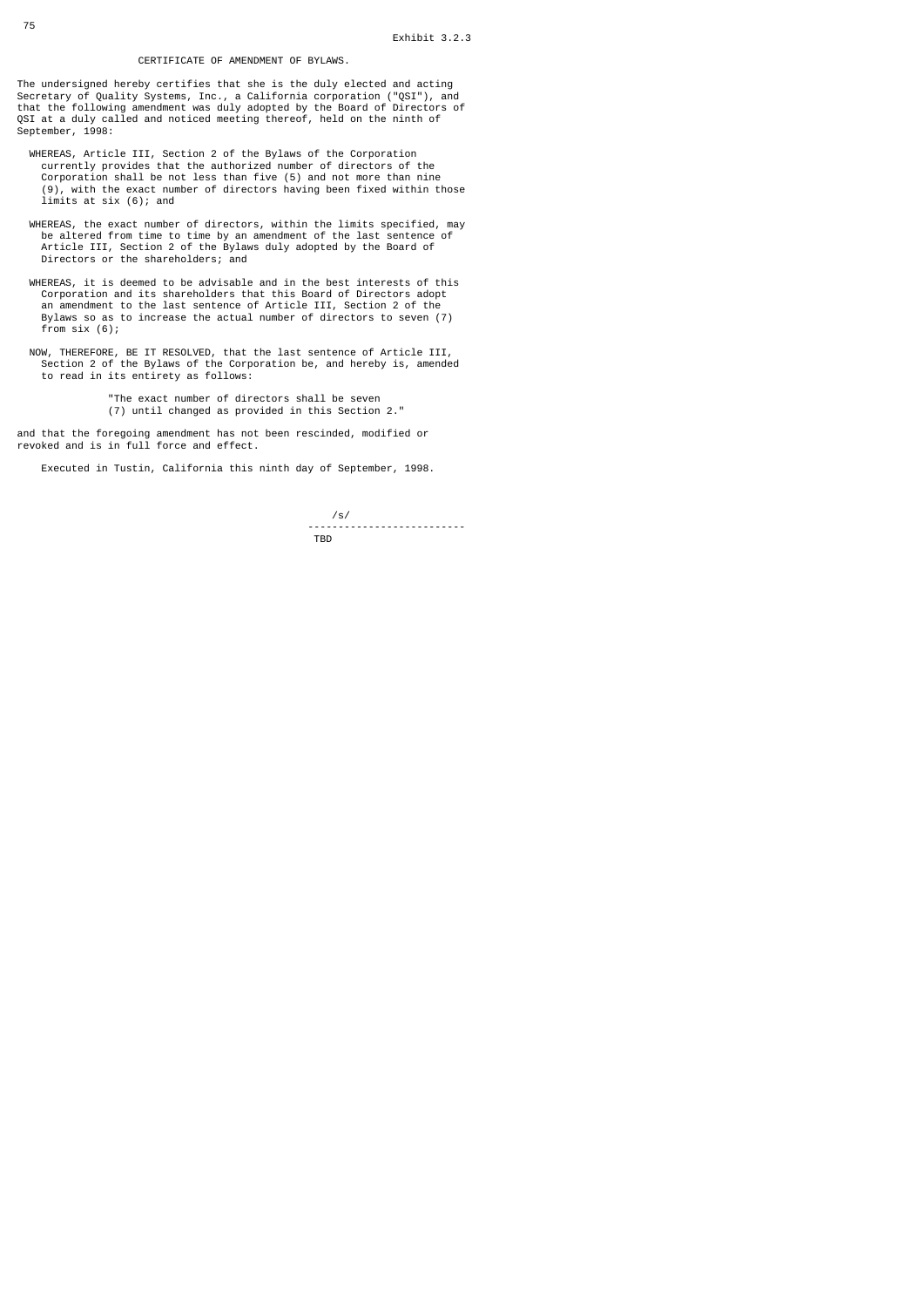Exhibit 10.16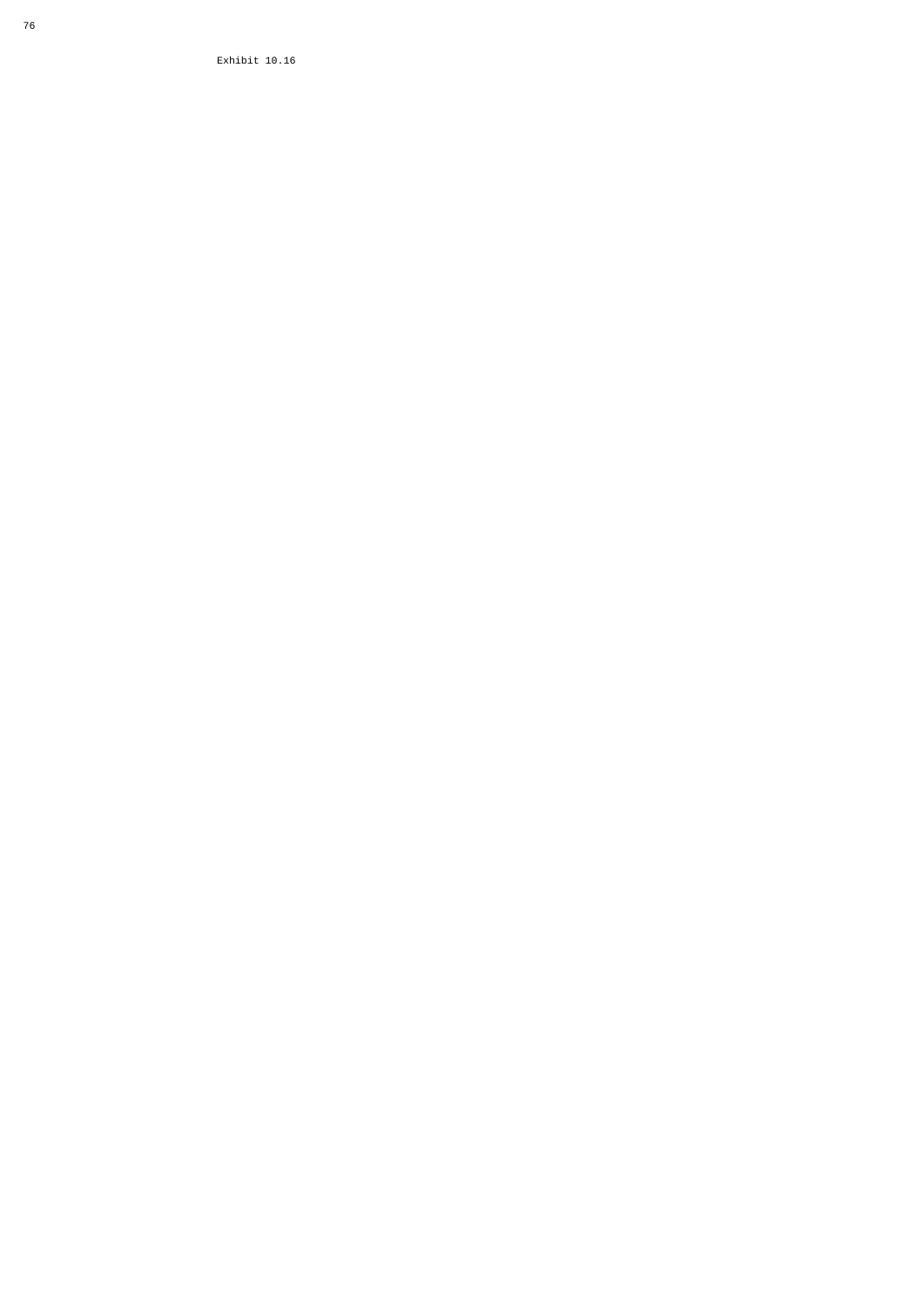#### MEMORANDUM OF UNDERSTANDING

1. Sheldon Razin ("Razin") will go on vacation, effective<br>March 31, 2000, and return April 3, 2000. He will resign as CEO on<br>April 3, 2000. The press announcement will not contain negative remarks<br>and will indicate his c

 2. Razin's existing options to purchase QSII shares (approx. 30,000 shares) shall vest in equal installments over the next four years, as if he had remained as CEO.

3. Razin will receive as a severance his current salary through September 30, 2000.

4. Razin will remain on the Company's insurance plans until age 65, at the Company's expense.

 5. Razin will take over his Center Club membership, health club membership, and be permitted to buy his company car at FMV (blue book). He will transfer his cellphone into his name, and may purchase certain personal items, such as his desk, which will be identified later.

6. Razin will be designated an employee if necessary to accomplish items 2 and 4 above.

 7. Razin will vacate his office no later than April 7, 2000.

QUALITY SYSTEMS, INC.

- ----------------------- -------------------------

**By:** By:

Sheldon Razin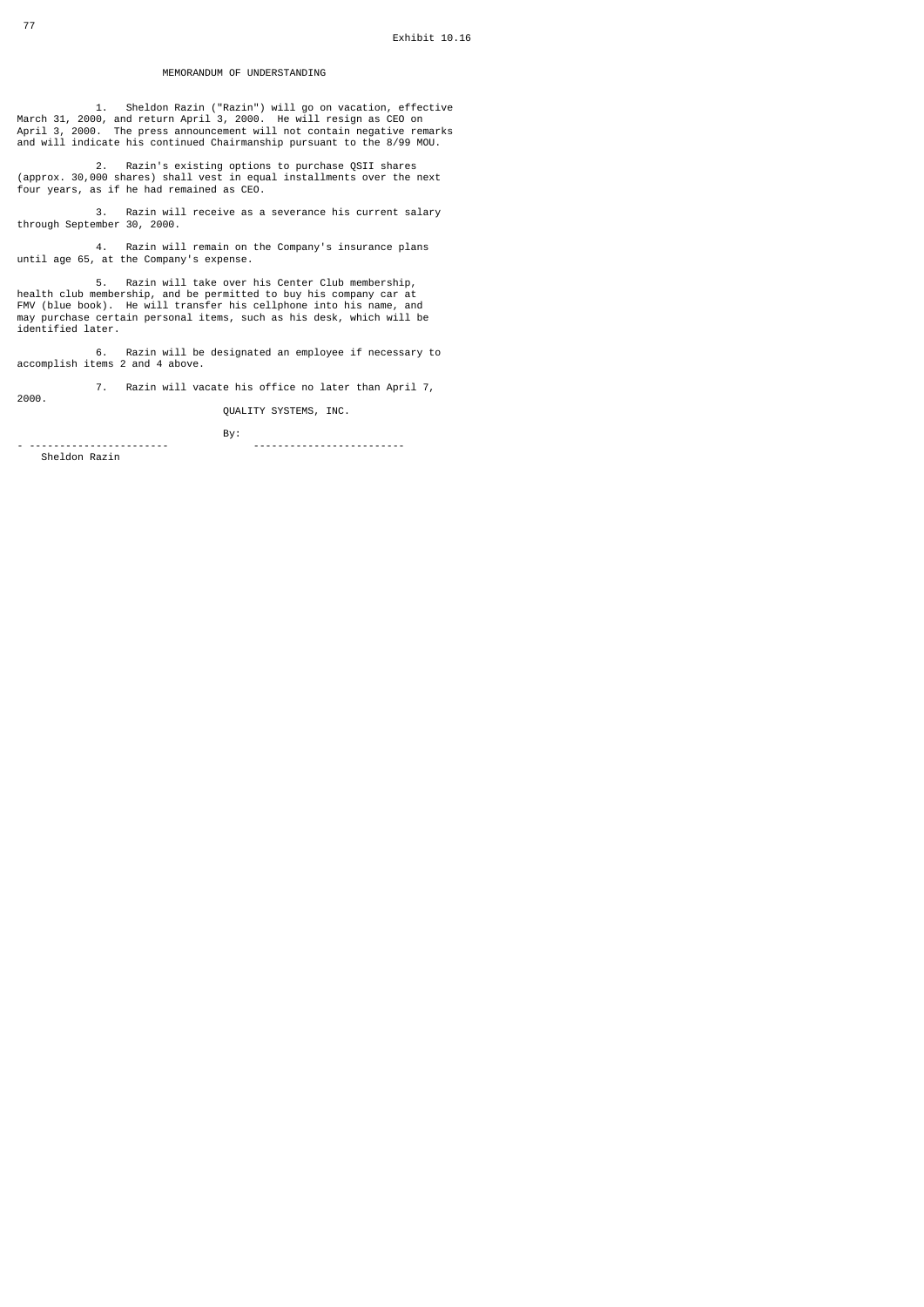Exhibit 21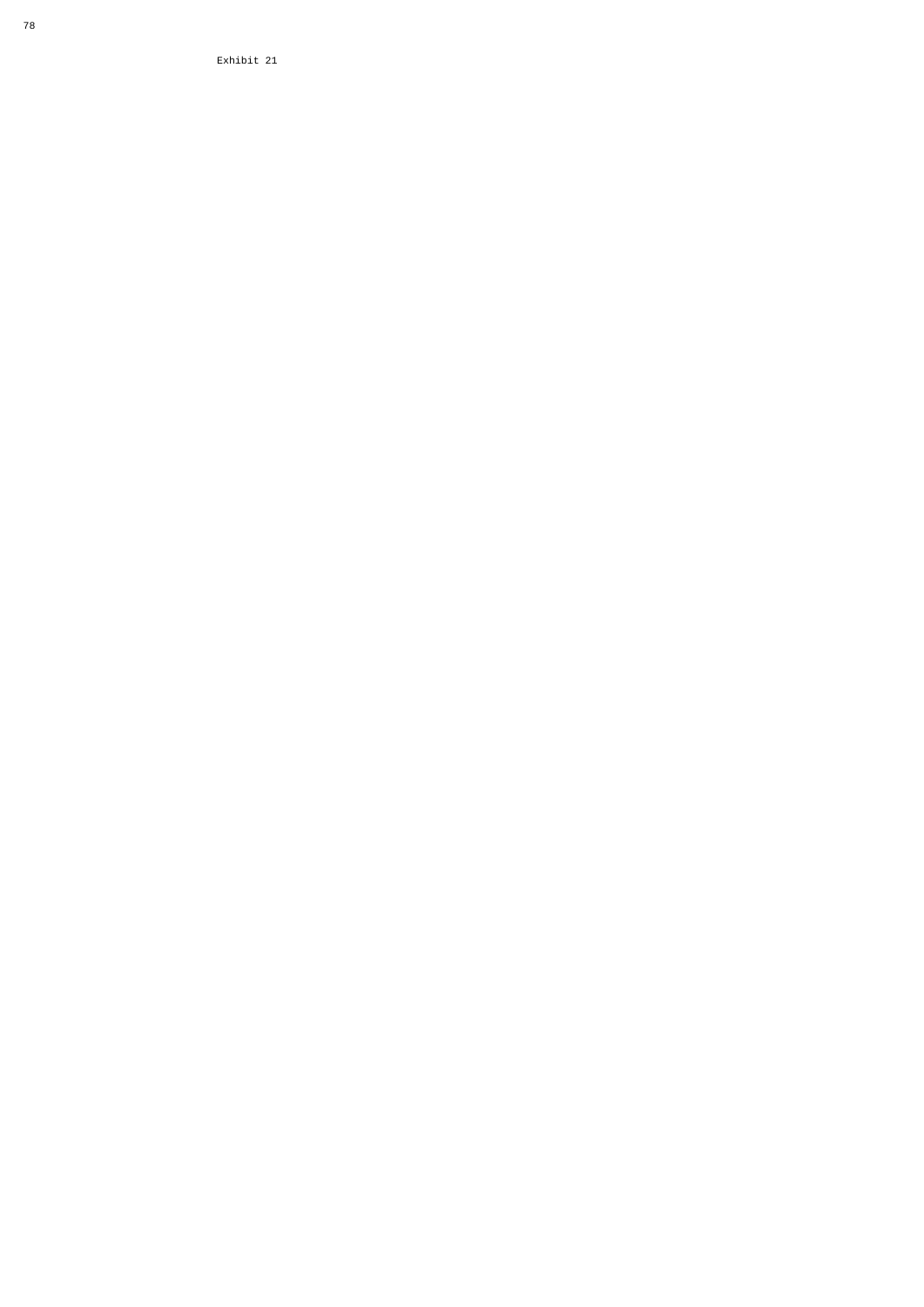### List of Subsidiaries

- 1. Clinitec International, Inc., a California Corporation, is a wholly-owned subsidiary of Quality Systems, Inc.
- 2. MicroMed Healthcare Information Systems, Inc., a California Corporation, is a wholly-owned subsidiary of Quality Systems, Inc.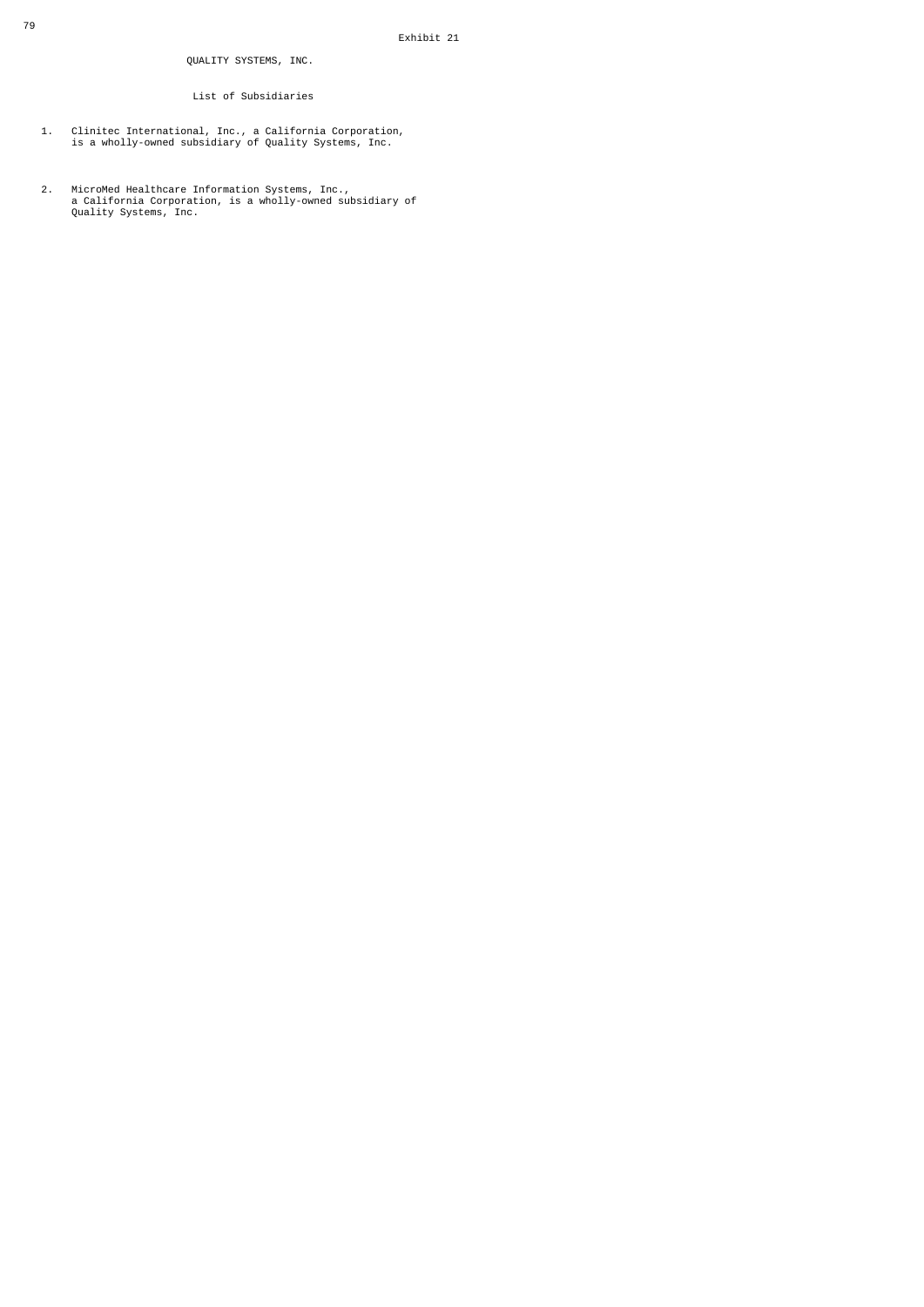Exhibit 23.1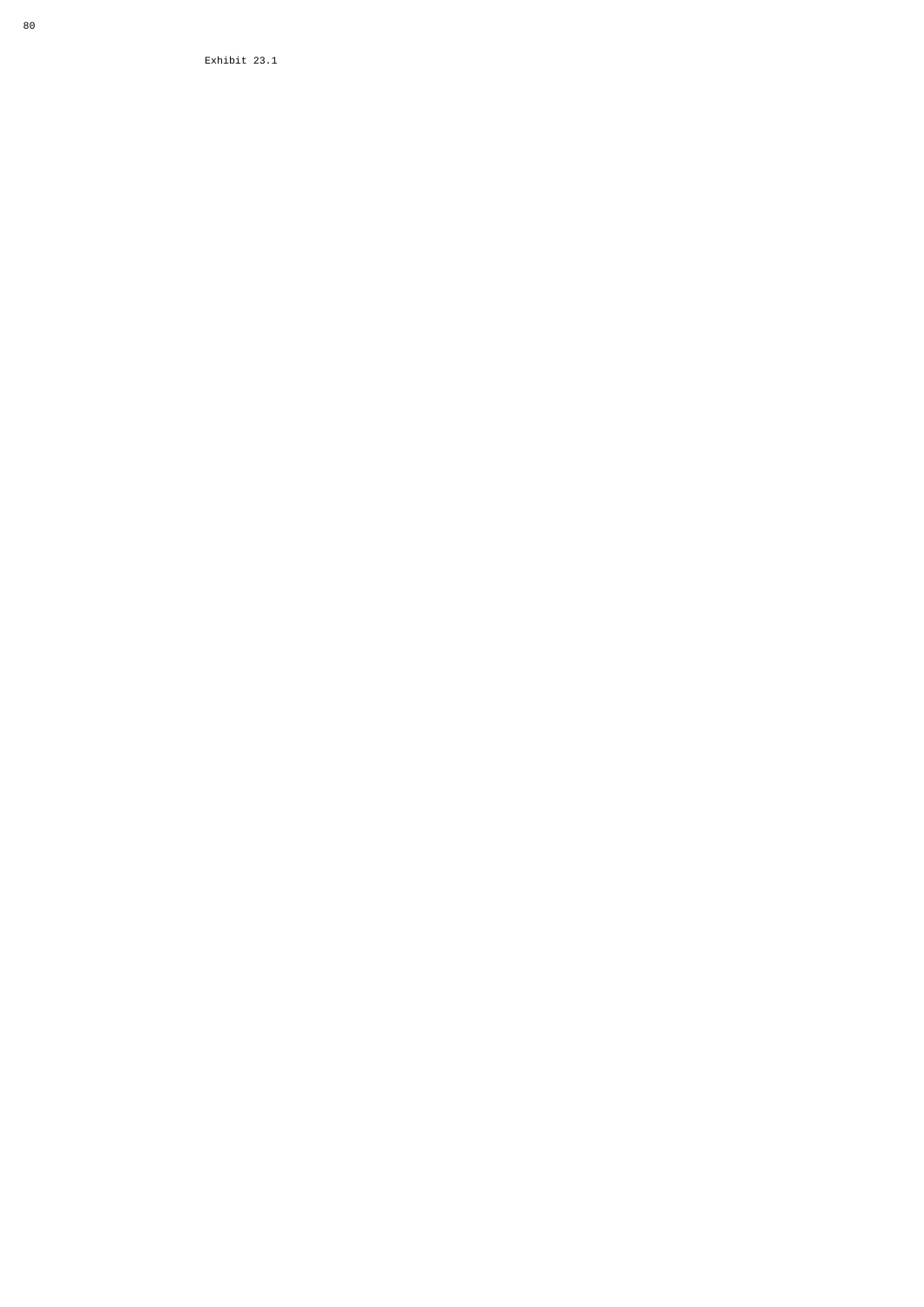## INDEPENDENT AUDITORS' CONSENT

We consent to the incorporation by reference in Registration Statements<br>Number 2-82773, 33-31949, 333-63131 and 333-6715 on Form S-8 of our report<br>dated May 19, 2000, appearing in this Annual Report on Form 10-K for<br>Qualit

DELOITTE & TOUCHE LLP Costa Mesa, California June 21, 2000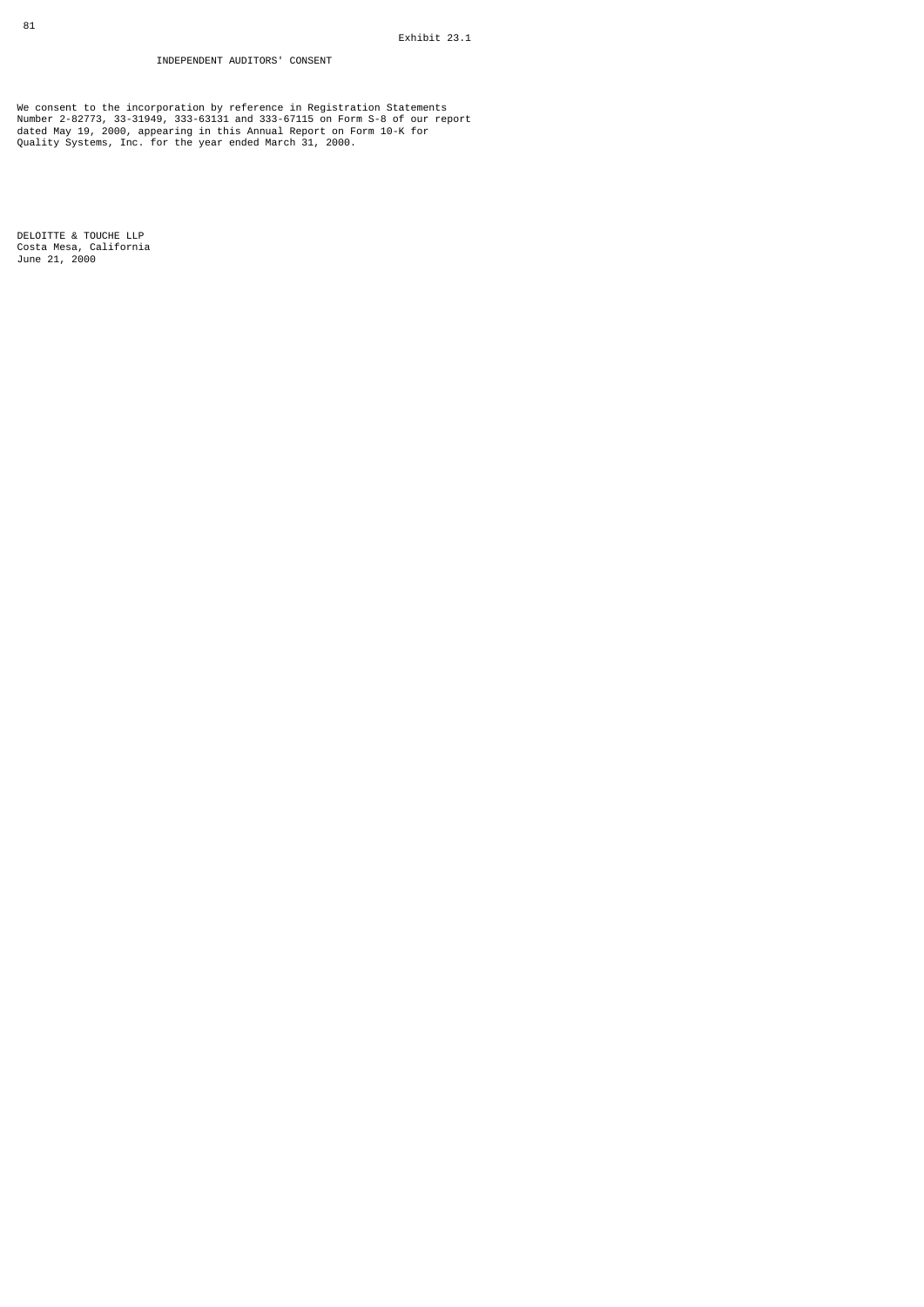Exhibit 27.1